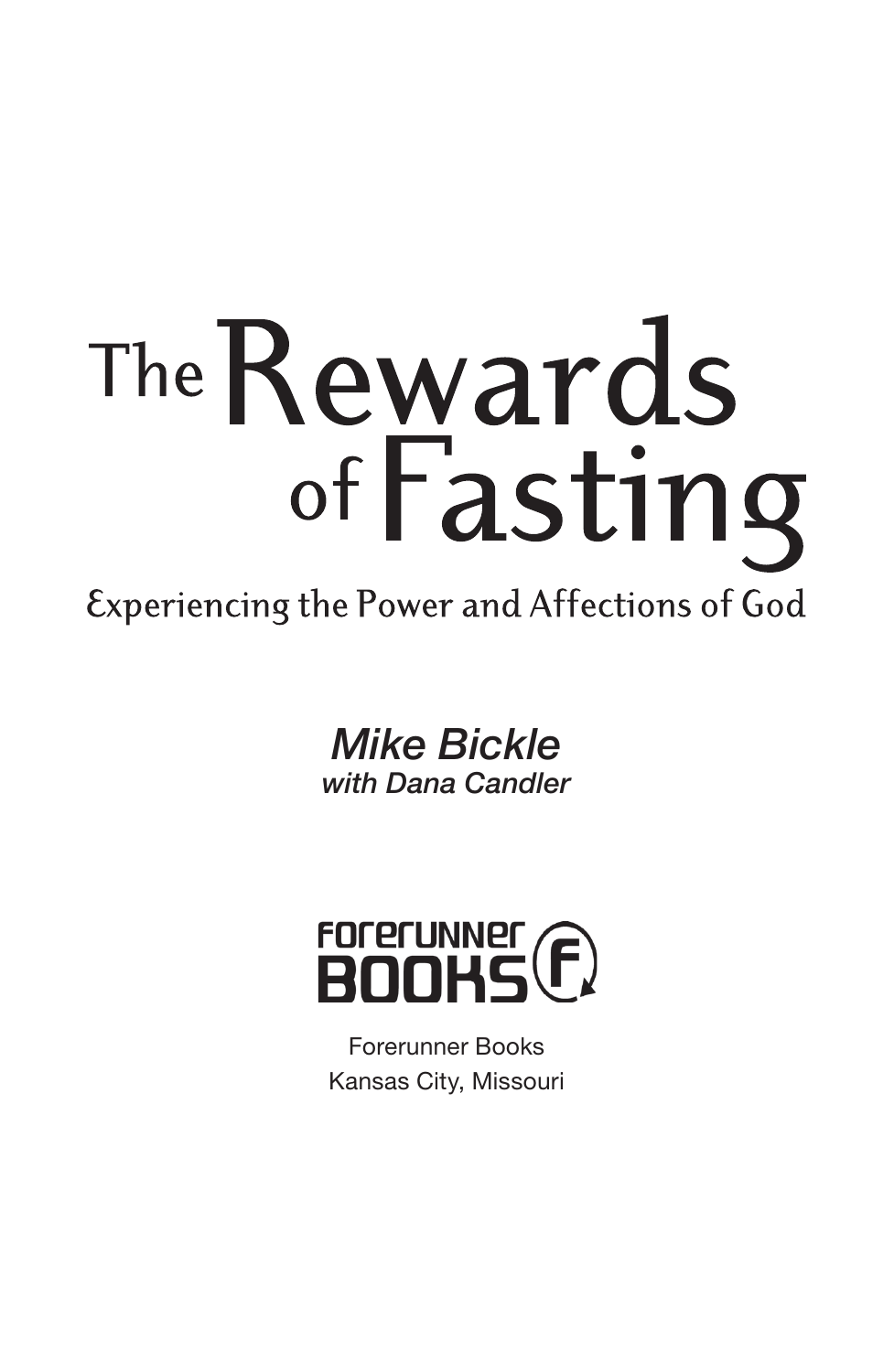# **FOTETUNNET**<br>**BOOKS**

*The Rewards of Fasting: Experiencing the Power and Affections of God* By Mike Bickle with Dana Candler

Published by Forerunner Books International House of Prayer–Kansas City 3535 East Red Bridge Road Kansas City, Missouri 64137 (816) 763-0200 Ext. 675 www.IHOP.org

Copyright © 2005 by Forerunner Books and Onething Ministries All rights reserved.

This book or parts of this book may not be reproduced in any form, stored in a retrieval system, or transmitted in any form by any means—electronic, mechanical, photocopy, recording, or otherwise—without prior written permission of the publisher, except as provided by United States of America copyright law.

ISBN: 0-9776738-1-2

Unless otherwise noted, all Scripture quotations are from the New King James Version of the Bible. Copyright © 1979, 1980, 1982 by Thomas Nelson, Inc., publishers. Used by permission.

Scripture quotations marked KJV are from the King James Version of the Bible.

Scripture quotations marked NAS are from the New American Standard Bible. Copyright © 1960, 1962, 1963, 1968, 1971, 1972, 1973, 1975, 1977 by the Lockman Foundation. Used by permission.

Scripture quotations marked NIV are from the Holy Bible, New International Version. Copyright © 1973, 1978, 1984, International Bible Society. Used by permission.

Cover design by Steve Willis, Underpin Design Interior design by Dale Jimmo

Printed in the United States of America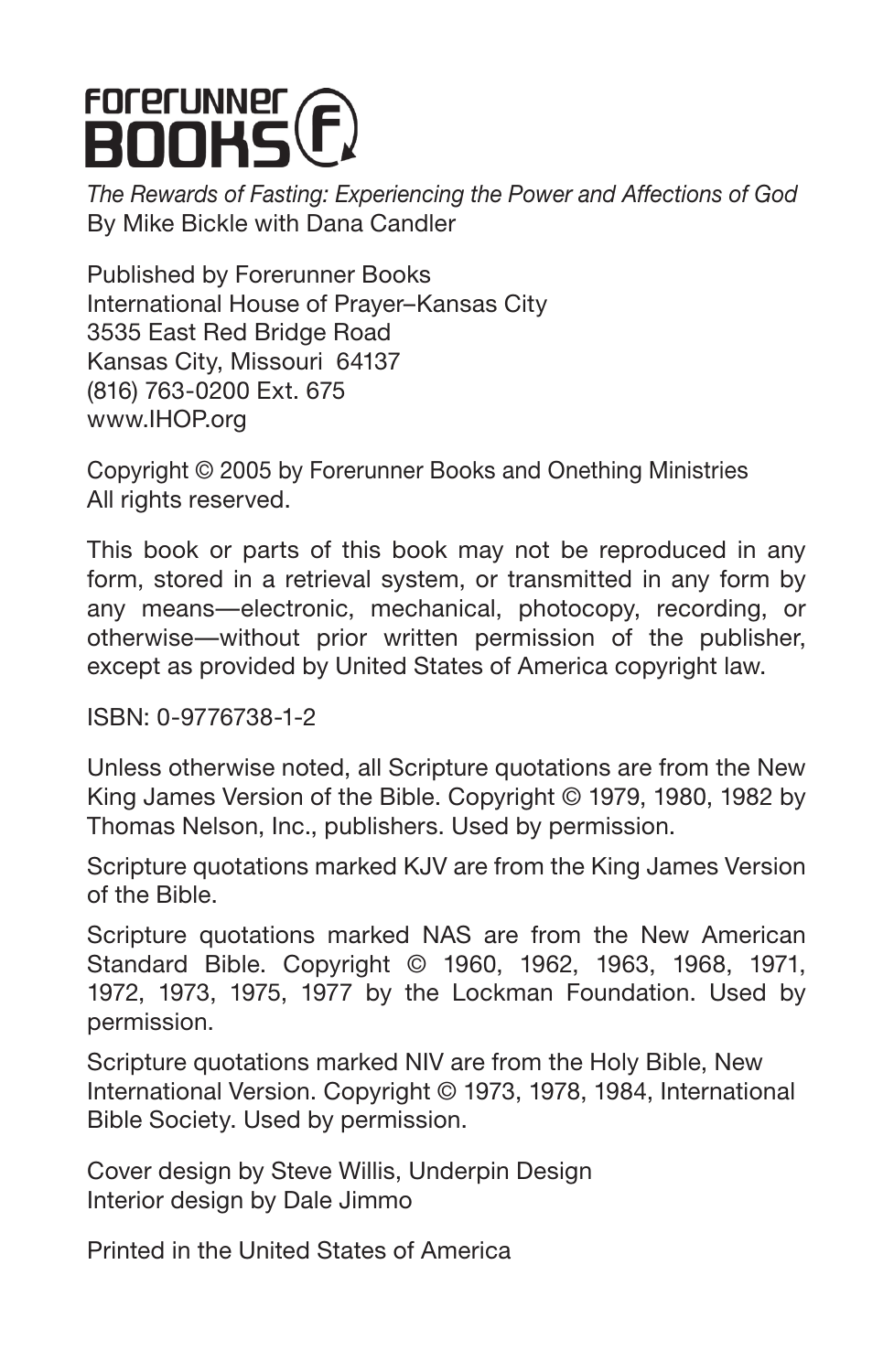# **Table of Contents**

| <b>CHAPTER ONE:</b>                                                          |
|------------------------------------------------------------------------------|
| <b>CHAPTER TWO:</b>                                                          |
| <b>CHAPTER THREE:</b><br>Understanding the Bridegroom Fast  Page 37          |
| <b>CHAPTER FOUR:</b><br>Hungering for All that God Will Give Us Page 47      |
| <b>CHAPTER FIVE:</b><br>Fasting: Embracing Voluntary Weakness Page 55        |
| <b>CHAPTER SIX:</b><br>Five Expressions of the Fasted Lifestyle Page 67      |
| <b>CHAPTER SEVEN:</b><br>Fasting to Break Spiritual Strongholds  Page 81     |
| <b>CHAPTER EIGHT:</b><br>Five Rewards of the Fasted Lifestyle  Page 95       |
| <b>CHAPTER NINE:</b><br>Seven Difficulties of the Fasted Lifestyle  Page 109 |
| CHAPTER TEN:<br>Seven Dangers of the Fasted Lifestyle  Page 117              |
| <b>CHAPTER ELEVEN:</b><br>How to Respond to Global Crisis  Page 129          |
| <b>CHAPTER TWELVE:</b><br>The Global Bridegroom Fast:                        |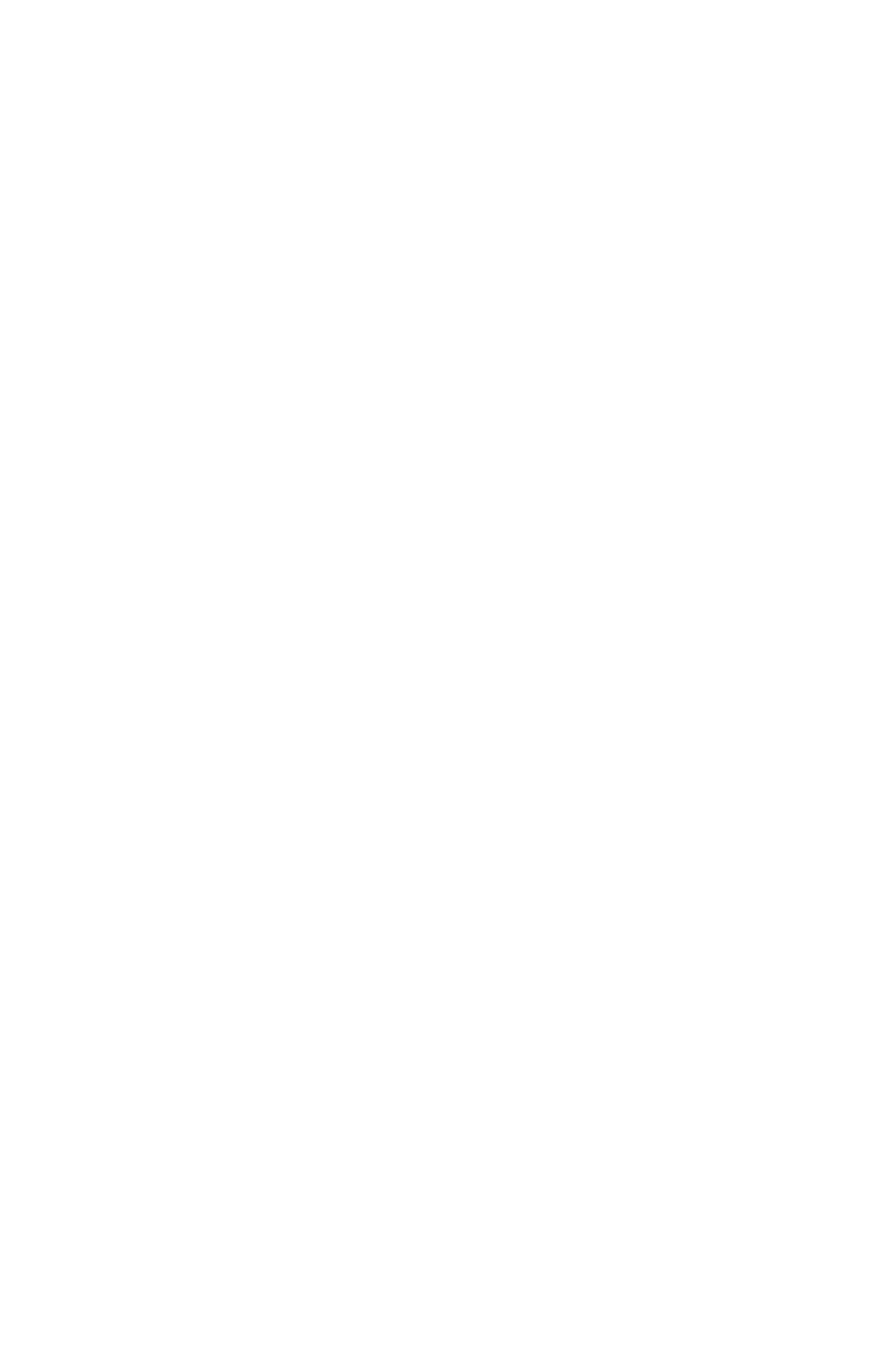

## **FOREWORD**

"Fasting." The word alone can seem a bit overwhelming and the act completely unapproachable. However, as that slight shiver at the thought of fasting runs down your spine, I encourage you all the more to dive into the realities found within this book. There is truth to be had, and mysteries to be found within these pages. "The Rewards of Fasting" is a practical introduction to the glory found in something that has been lost in our time.

The idea of voluntary sacrifice is rare and has been lost in our culture of entertainment, gratification and pleasure. Especially in the lifestyle of the average young adult, there is a constant search for pleasure. We have everything and anything at our fingertips, and the whirlwind of possibilities only leaves us disillusioned and unsatisfied. In our dissatisfaction, we run to another "best" thing, only to come out more dissatisfied and searching all the harder. We have submerged ourselves in an age of ease and comfort, and have lost several foundational principles of the Christian life. I believe fasting is one of these principles.

While living a lifestyle of fasting, or even doing a one-time run of fasting, is often regarded as "radical," I believe the opposite is true. Fasting is Christianity 101. Fasting is not only for the radical.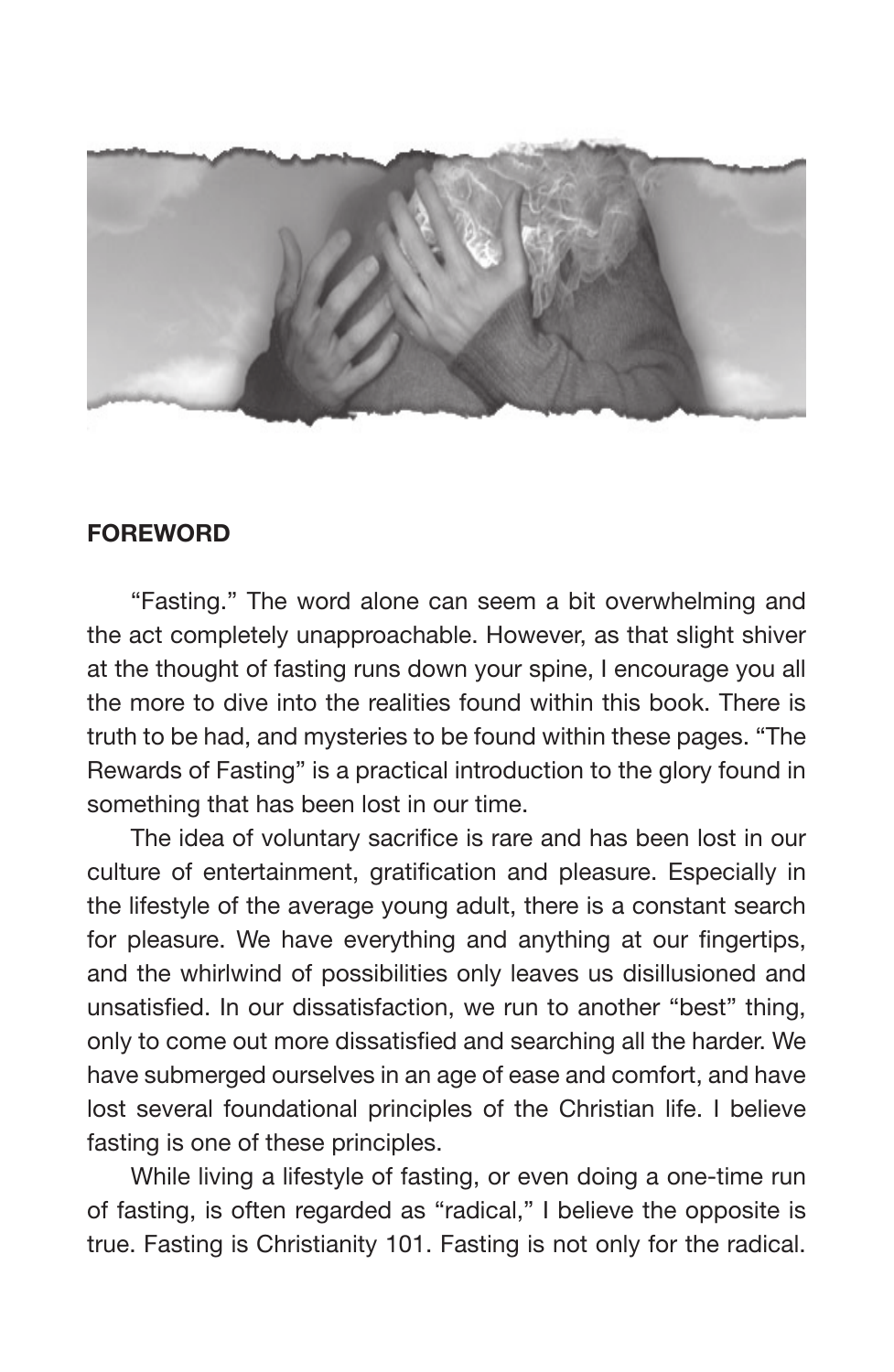

So, no ... fasting is not for the strong. It is not for the solid. It is not for the perfect. Fasting is for the common, weak, frail, ordinary individual who realizes his or her lack and has a desperate need for more of God. The realities of fasting truly are a bit bizarre. It doesn't make sense to our natural minds how sacrificing food and pleasures unlocks our hearts and minds to receive more of God Himself, but the set-up of His kingdom is perfect. Why did God set it up this way? His nature and character are to be found in asking such questions, and I encourage you to ask them as you read this book. Ask questions as you dive into the knowledge of fasting and He will reveal bits of the mystery and lead you further into cultivating a lifestyle where it is consistently walked out.

You guys, this is our glory! It is our glory to say "no" to the fleeting earthly pleasures that surround us in the here and now. God has given us an opportunity to choose Him on this side of eternity, above all lesser things. Fasting is more than denying ourselves food. It isn't really about being hungry. While we do get hungry when we fast, fasting is really about experiencing more of God. When we are physically weak from not eating, we become more sensitive to God and the things of God. We experience Jesus on a deeper level. It is about choosing voluntary weakness so that Christ may abound even more within us. Fasting is the road to revelation and encounter that we cannot receive any other way.

I want to encourage you as you begin this journey. Maybe you've had fasting as a part of your life for a long time. Maybe you've fasted a few times and want to know more. Maybe you've tried once or twice and felt you failed. Maybe you've never even heard of fasting. Wherever you are, I commend you for getting this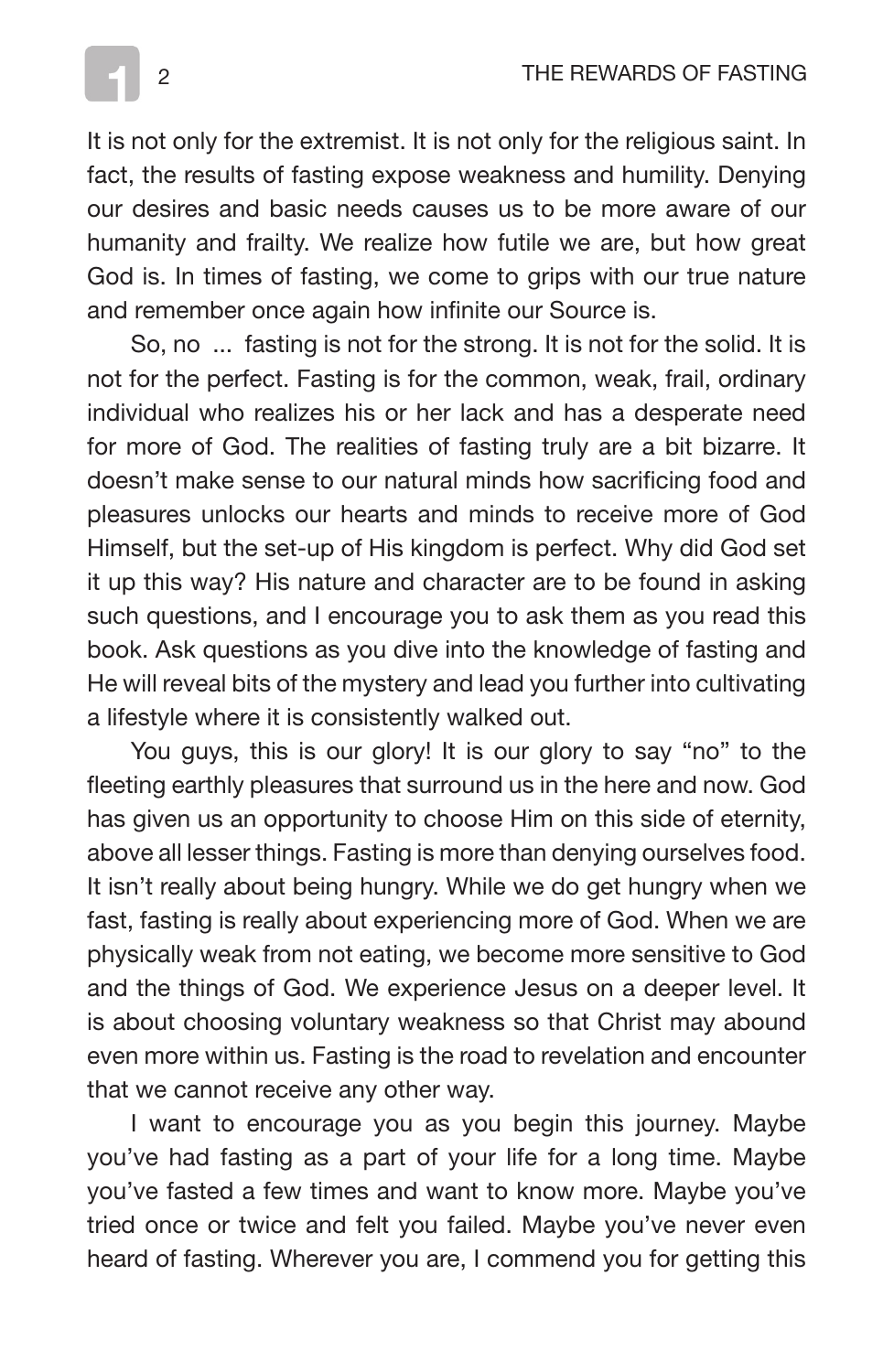far. The mere fact that you have an interest in fasting shows your hunger for God. I am excited for where He will take you and what will be unlocked as you walk into the fullness of what He has for you.

We are all on the same playing field. We are all broken. We are all weak. We are all desperate for more of God. Talk to Him; ask Him what and how you are to fast; and then pray for His grace, knowing that He loves that you are simply after more of Him. Fasting is not scary ... it is the Christian lifestyle. This should be a practical life discipline of every believer. It is not as hard as we think it is. It is attainable for the ordinary, average, weak, pizza-loving 20 something person. We can all enter into the fasted lifestyle ... and I'm sure you will see it make a huge difference in your life.

This book is part of a series of "Onething Reality" books. The goal of the "Onething Reality" book series is to provide foundational biblical teaching on topics that are essential to every Christian's life in God and that are core realities of Onething Ministries. As a ministry of the International House of Prayer Missions Base, Onething Ministries shares the same core values and realities of IHOP-KC and publishes "Onething Reality" books as a means of sharing those core values with the Body of Christ.

I pray that as you read this book you will be moved and encouraged to embrace the "Fasted Lifestyle." I pray you will take to heart the message that fasting is a God-given gift, intended by God to bring us into a deeper revelation and experience of His power, love, affections and emotions.

Dwayne Roberts Director of Onething Ministries International House of Prayer Missions Base Kansas City, Missouri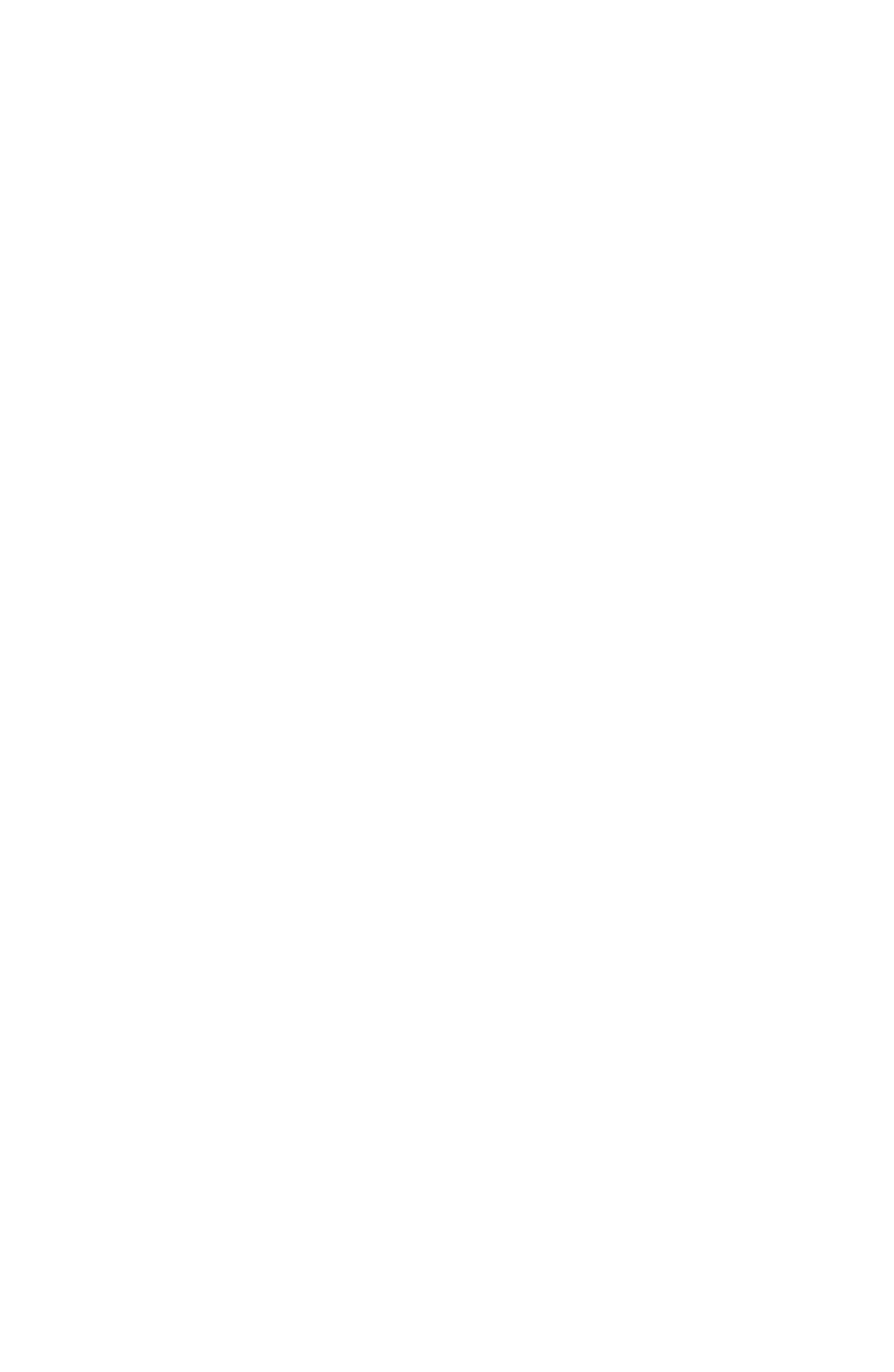

# **Introduction**

I believe there are people alive on Earth right now who will witness the Second Coming of Jesus. While no one knows the day or the hour of His coming, the Bible says that we are to know the season of His coming (1 Thess. 5:1-6). Jesus may return in 10 years or it may be 50. I assume it is closer to 50 than 10, but regardless of the actual number of years, I believe we are at the beginning of the final generation. The Bible reveals a significant amount of prophetic information about the generation that will see His return. God will pour out His glory and release His judgments in an unprecedented way in that time. Jesus is zealous for His Church and will lead her to victory, even in the midst of a world torn apart by the rage of Satan, the escalating sin of men and women, and the judgments of God.

The Holy Spirit is readying the Bride of Christ—the Body of Christ—at this time for the coming days of glory and opposition. How radically the Lord must change the Church to prepare her for His return! What the Western Church today accepts as normal values and practices will be dramatically altered as our minds are renewed and we are transformed into the people God originally designed us to be.

How do we prepare to experience the fullness of what God is about to release? How do we cooperate with the Holy Spirit as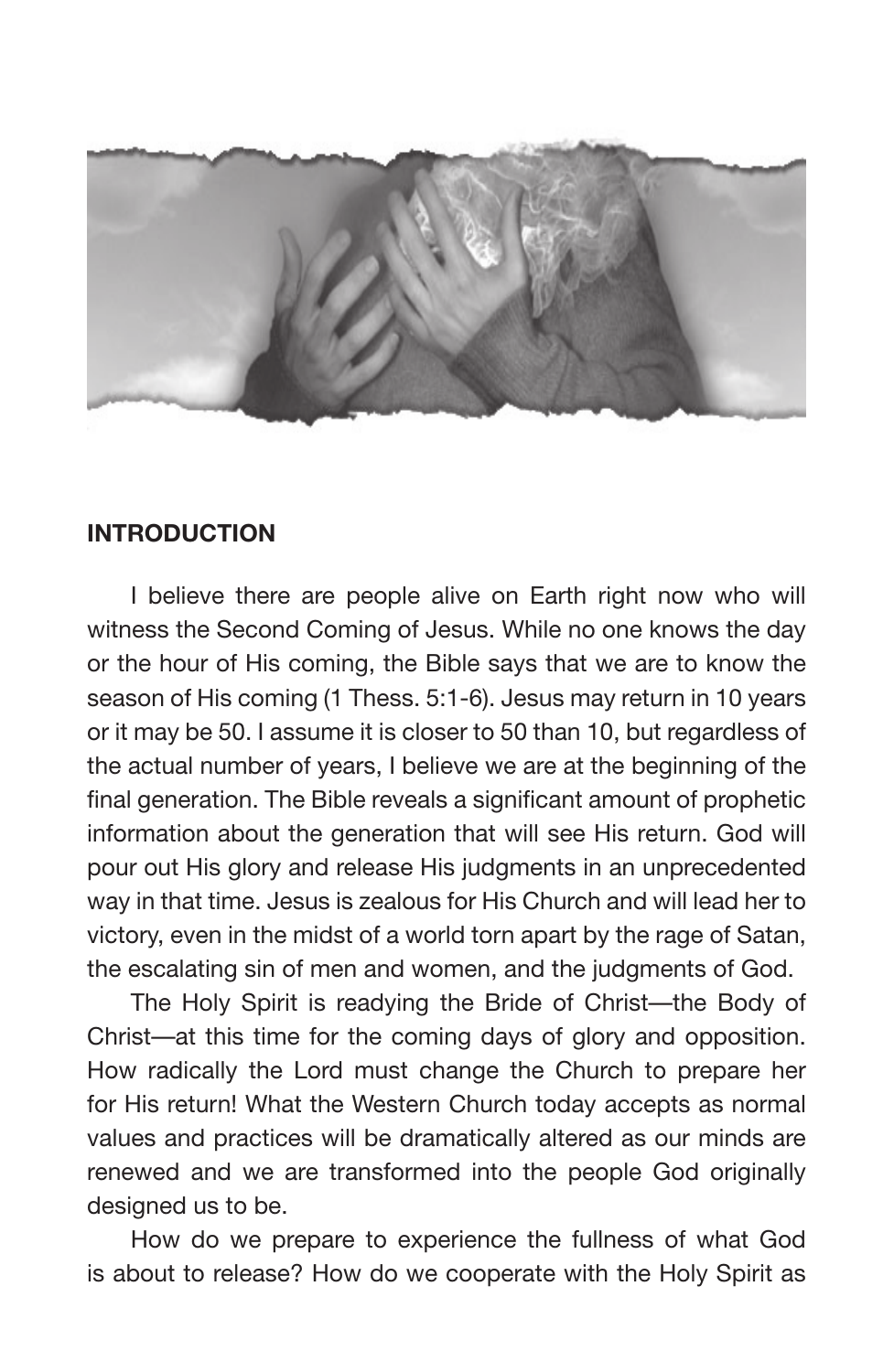

By definition, fasting is abstaining from food. The fast that we are after, however, goes far beyond just denying ourselves physical nourishment. Our desire is to position our hearts to encounter Jesus as the Bridegroom God. Throughout history people have often fasted with a wrong focus, seeking to earn God's favor and attention. But we can never manipulate God. We can embrace extreme self-debasements in our desire to prove our dedication to Him, but this is not what God is after. What He delights in is our obedience and our pursuit of intimacy with Him. More important to Him than fasting is that we do His will. The Lord spoke through Samuel the prophet, saying that it is better to obey God than to offer Him a special sacrifice (1 Sam. 15:22-23).

How, then, should we approach fasting during this urgent time? When we fast it must be as a means to an end rather than as an end in itself. We do not fast to prove anything to God or to earn His favor. The eastern religions practice fasting that is preoccupied with self, as their followers seek to earn God's blessing, but the Scripture teaches us to fast to strengthen us in our quest to be preoccupied with God and His will.

Regular fasting is part of the normal Christian life. It is Christianity 101. In Matthew 6:16, Jesus used the phrase, "*When* you fast" (not *if* you fast), implying that fasting was meant to occur in the normal course of any disciple's life. Jesus promised that God would openly reward those who approach fasting with the right spirit (Matt. 6:18). Fasting is a grace that significantly increases our receptivity to the Lord's voice and His Word. It allows us to enter into depths in our relationships with God that are beyond what we normally experience. We fast in order to encounter God more intimately and more profoundly and to change the world.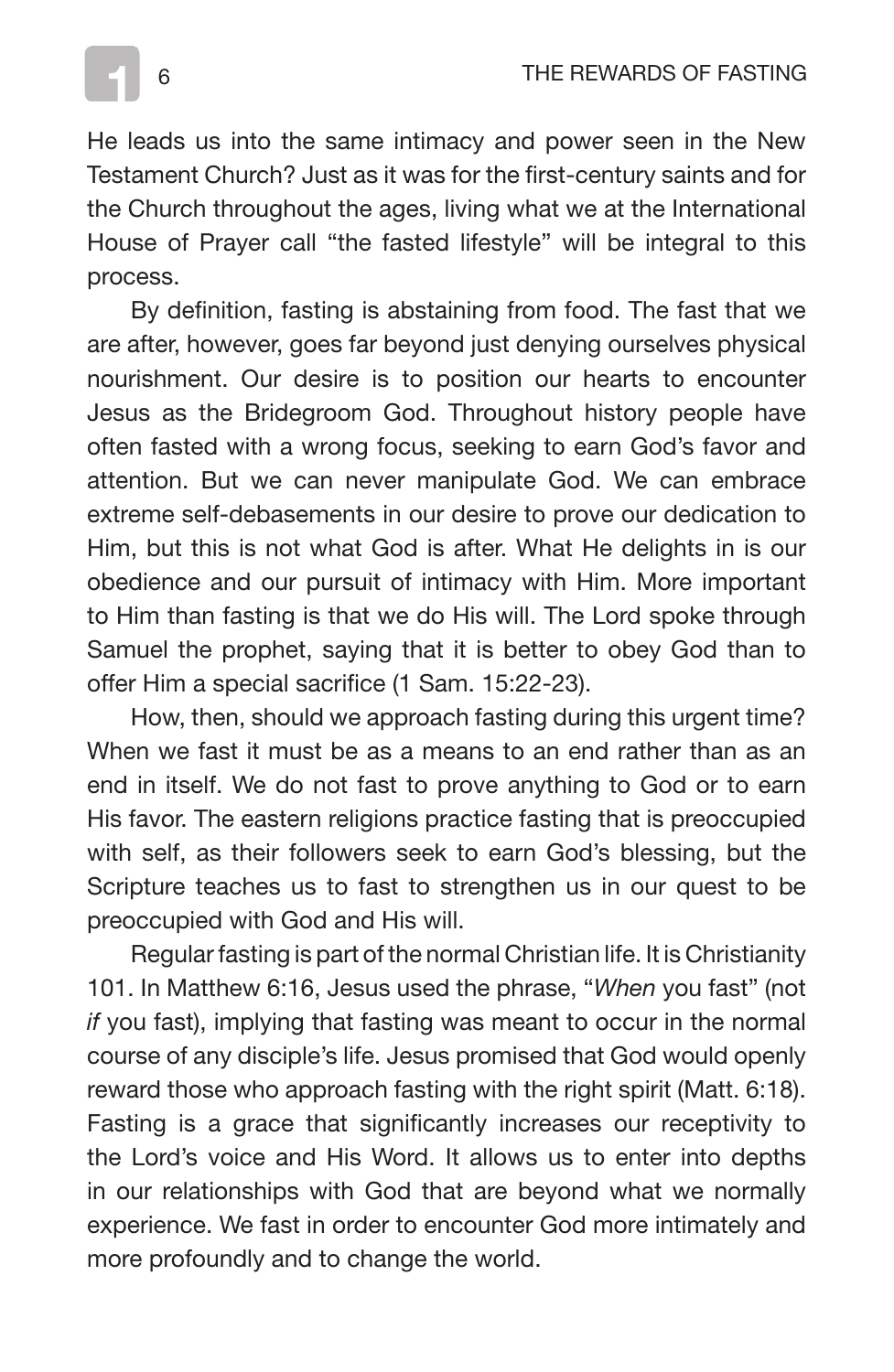### INTRODUCTION



In Isaiah 58, God ordained fasting to (1) loosen the bonds of wickedness in our lives; (2) undo heavy burdens in the lives of others; (3) help the oppressed be set free as we minister to them by the anointing of the Spirit; (4) break every yoke of the religious spirit; (5) give bread to the hungry and provide the poor with housing; (6) allow the light of revelation in God's Word to break forth in us like the morning; (7) allow our emotional and physical health to speedily spring forth; (8) cause righteousness to break forth in the places where we struggle; and (9) cause the glory and power of the Lord to operate in our ministries.

I call believers to fast at least one day a week. It is better to fast two days a week. This is well within the reach of most people. We desperately need more revelation of Jesus as our Bridegroom who has burning desire for us and fiery affections toward us. As we live in the truth of the bridal paradigm, we fast because we long for Jesus. Jesus told the Pharisees the day would come when the Bridegroom would be taken away from the disciples, and then they would fast out of longing for Him (Matt. 9:15). When Jesus ascended to Heaven after His death and resurrection, He was taken away in the sense indicated in this Scripture. The Bride of Christ is meant to long for His return, His Second Coming, and fasting is one way we express this longing.

My hope is that this book will help equip you to embrace the discipline, grace and joy of fasting, so that you might encounter the fullness of all God, as your heavenly Bridegroom, has for you.

Mike Bickle Director, International House of Prayer Missions Base Kansas City, Missouri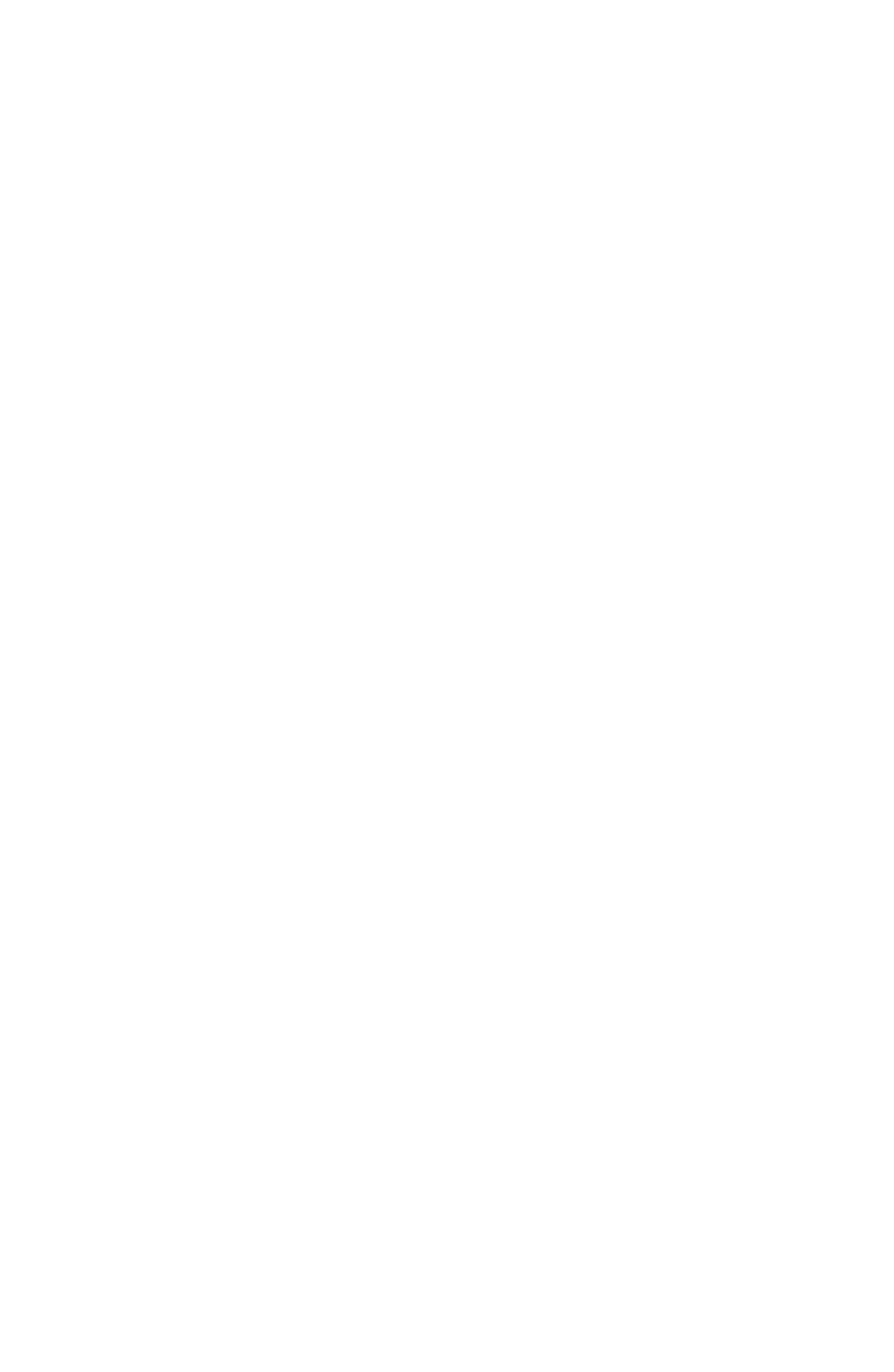

# **Chapter One The Bridegroom God**

Several years ago, if you had spoken about fasting to a gathering of believers, you would more than likely have found the response to be mostly one of disconnect and general disinterest. They would have considered fasting to be a secondary subject, an optional Christian discipline, one exercise among a host of others. Today, however, I see this collective response declining among Christians. There is a growing hunger and desperation that flows from the Body of Christ's recognition that we are spiritually barren. We understand that we are in great need of the in-breaking of God's love and power. As a result, there is clearly a growing enthusiasm for fasting, even fasting as a lifestyle.

This new interest in fasting is God's gift to the Body of Christ. It is part of God's commitment to prepare the Church for the soon coming time of glory and crisis in the End Times. This ready response is surely the work of God in our midst. And it is unmistakably in line with the Word of God. With boldness Jesus emphasized that the Father rewards fasting (Matt. 6:17, 18). This proclamation alone makes fasting of great importance to the true followers of Jesus. It is not secondary. The grace of fasting must not be neglected.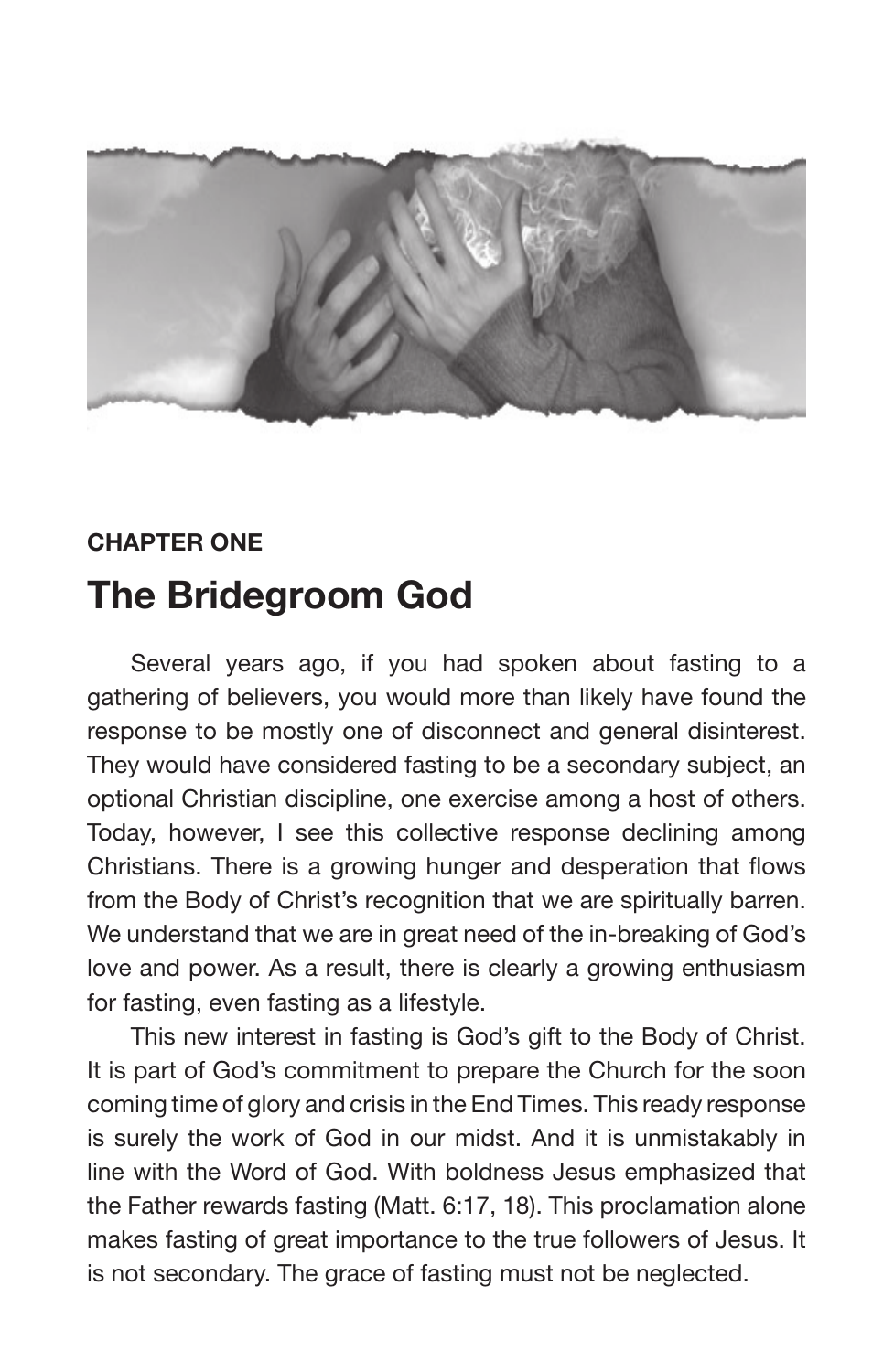There is a tension in fasting and living the fasted lifestyle. While God does reward fasting, the rewards He gives are not earned or deserved by us because of our fasting. We are weak people who can never earn God's favor or rewards, but can only receive them. We give ourselves to the grace of fasting by positioning ourselves before His infinite goodness. He wants to flood our lives with many rewards—rewards that are internal as our hearts encounter Him, external as our circumstances are touched by His power, and eternal as fasting impacts even our eternal rewards.

Truly the rewards that the Father gives to those who fast regularly are vast. And that is why, even now, He is preparing the hearts of believers worldwide to say "yes" to the New Testament lifestyle of prayer and fasting. He will prepare us as we experience Jesus' affection as our Bridegroom God. Our ability to experience more of our glorious God is deeply connected to our embracing the grace of fasting.

# *Our Dilemma: We Need To Experience God's Love*

Deep within the human heart is the desire to know that we are loved and valued. We feel the pain of loneliness and rejection so profoundly because God designed our spirits for the exhilaration of being loved and loving in return. The longing for acceptance, the ache for love, is one of the primary driving forces in our lives. Yet we have a strong dilemma. The dilemma is that though our desire for love is real, and though we are innately designed by God to be exhilarated by His love and acceptance of us, there remains a distance between the knowledge of this love and our actual experience of it. Believe it or not, fasting is one of the most practical ways to posture our hearts to experience more of God's affection and love. Traditionally, many people have thought of fasting as a spiritual discipline practiced to avert a crisis, or as a posture of repentance before God. One of the main reasons God gave us this grace has to do with love and our ability to experience the rewards of that love.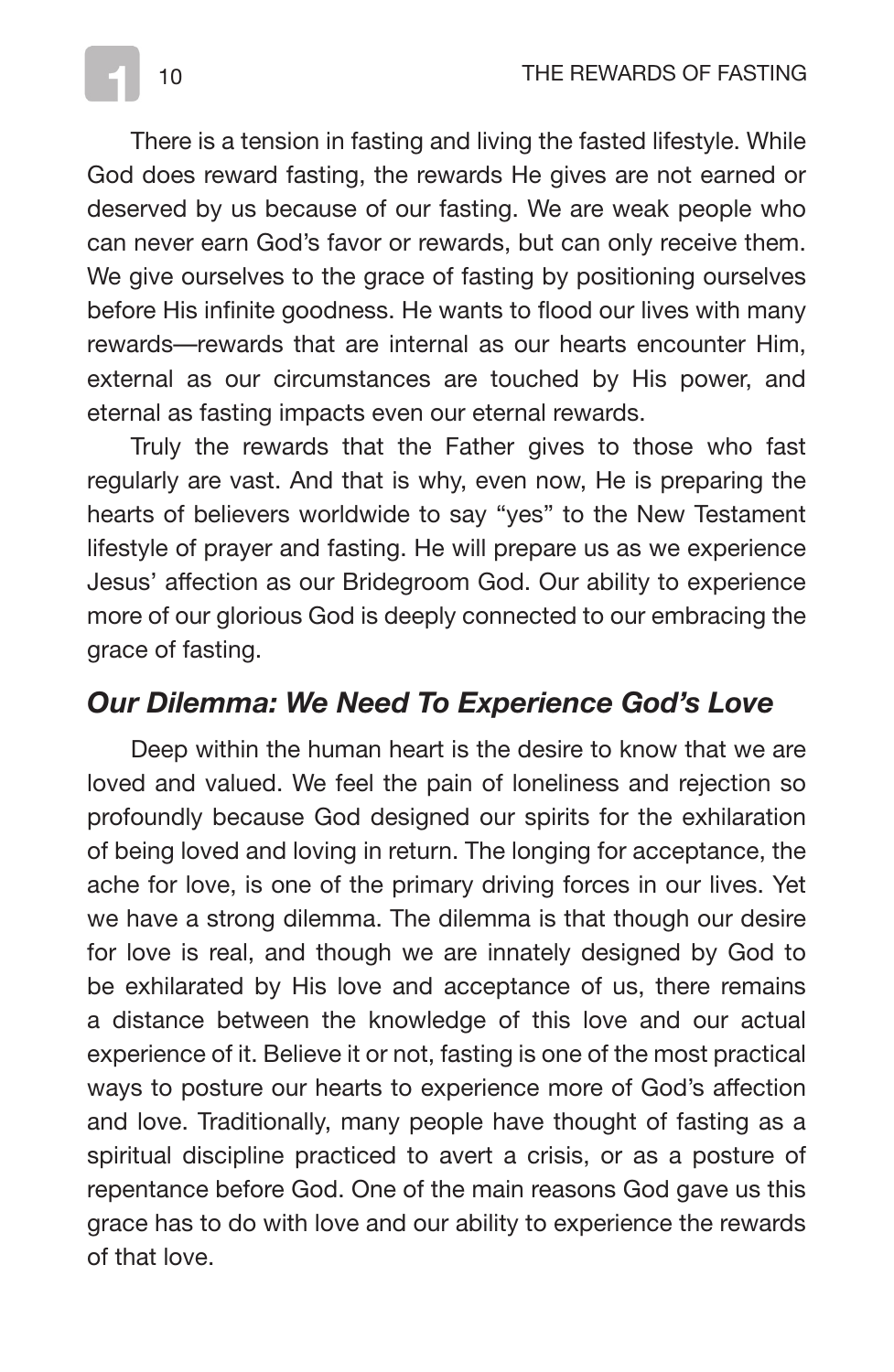

The gap between knowing that God loves us and actually experiencing that love is rooted in living from a false identity based on the way people receive us, rather than on how God receives us. How we think and feel about ourselves is greatly impacted by those whose opinions we value most. From the time we are born, our sense of personal identity and value is shaped by what our parents, friends and acquaintances think of us. However, our Creator is the only One who fully knows who we were designed to be. He tells us who we really are by revealing how much He loves us. Our belief in His affection for us determines how we feel about ourselves, how we approach life, how we interact with others, and how we deal with setbacks and difficulties. God wants our identity and sense of value to be rooted and grounded in the knowledge of His affections for us (Eph. 3:17-18). This is where our hearts come alive!

How is it that Jesus feels so much for us? In His final public message before going to the cross (Matt. 22:1-14), Jesus revealed what was burning in His heart. He described the Kingdom of God as a wedding, and the Father as the One arranging a glorious marriage for His Son (Matt. 22:2). This is the highest revelation of the Kingdom of God. It is the revelation of Jesus as our Bridegroom God and of us as His cherished Bride. It is through receiving and taking to heart this revelation that the gap is closed and the dilemma is solved in our experience of God's love. Therefore, we must encounter Jesus as our Bridegroom God by positioning our hearts and lives in such a way that this revelation really takes root in us.

# *The Church's Bridal Identity*

The apostle John prophesied of the time at the end of the age when the Spirit and the Bride would cry out, "Come, Lord Jesus" (Rev. 22:17). It is one of the most important prophecies describing the activities and experiences of the end-time Church. The Holy Spirit will trumpet the message of Jesus as a passionate Bridegroom and the identity of the Church as His cherished Bride. The Holy Spirit's final emphasis before Jesus' Second Coming will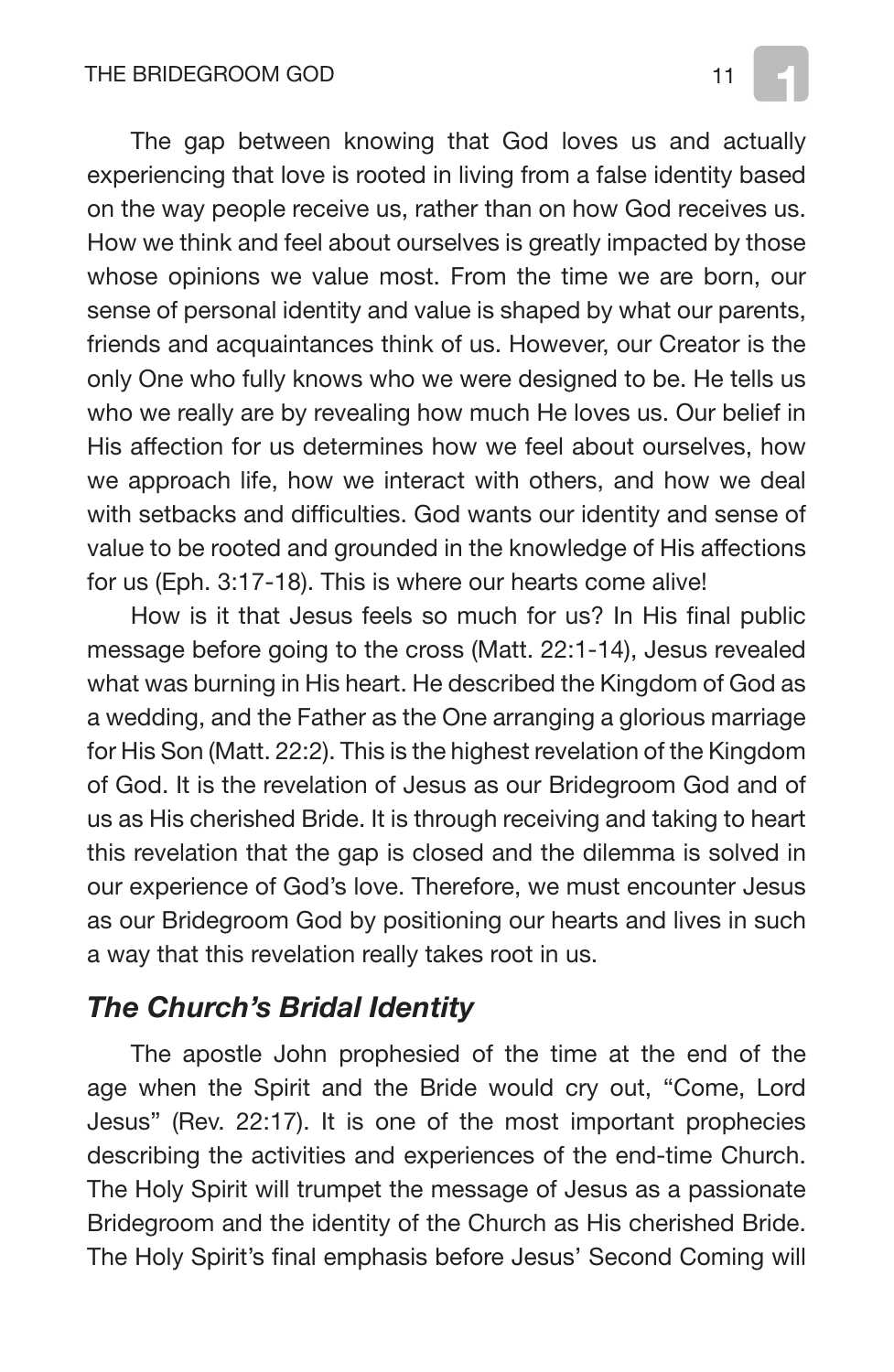

This final prophecy reveals not only what the Holy Spirit's primary activities will be in the coming days, but also three key things that will happen in and through the Church. First, the Church will be anointed with the Spirit. The Spirit will rest on the Church in great power and revelation. Second, the Church will be deeply engaged in intercession, crying out "Come, Lord Jesus." Third, the Church will be established in her bridal identity. Yes, we are and always will be His army, His family, His body, His Kingdom, His sons and daughters, and much more. However, we are approaching the first time in history when the Holy Spirit will emphasize the Church's spiritual identity as Jesus' Bride. When we speak of these truths, we sometimes refer to them as the "bridal paradigm" of the Kingdom of God.

# *The Bridal Paradigm of the Kingdom of God*

The word "paradigm" means perspective or view. The bridal paradigm views the Kingdom through the eyes of a Bride whose love is loyal, wholehearted and devoted. It is the "bridal perspective" of the Kingdom of God.

Being the Bride of Christ is not about being male or female, but about all believers being given a position of indescribable privilege far beyond even what angels enjoy. It is an invitation to experience God's affection and desire for us. As sons of God, heirs of His power, we are given a position that allows us to experience God's throne (Rev. 3:21; Rom. 8:17). As His Bride, we are in a position to experience God's heart—His emotions, affections, and desire—for us.

As women are the sons of God, so men are the Bride of Christ. Both describe a position of privilege before God that transcends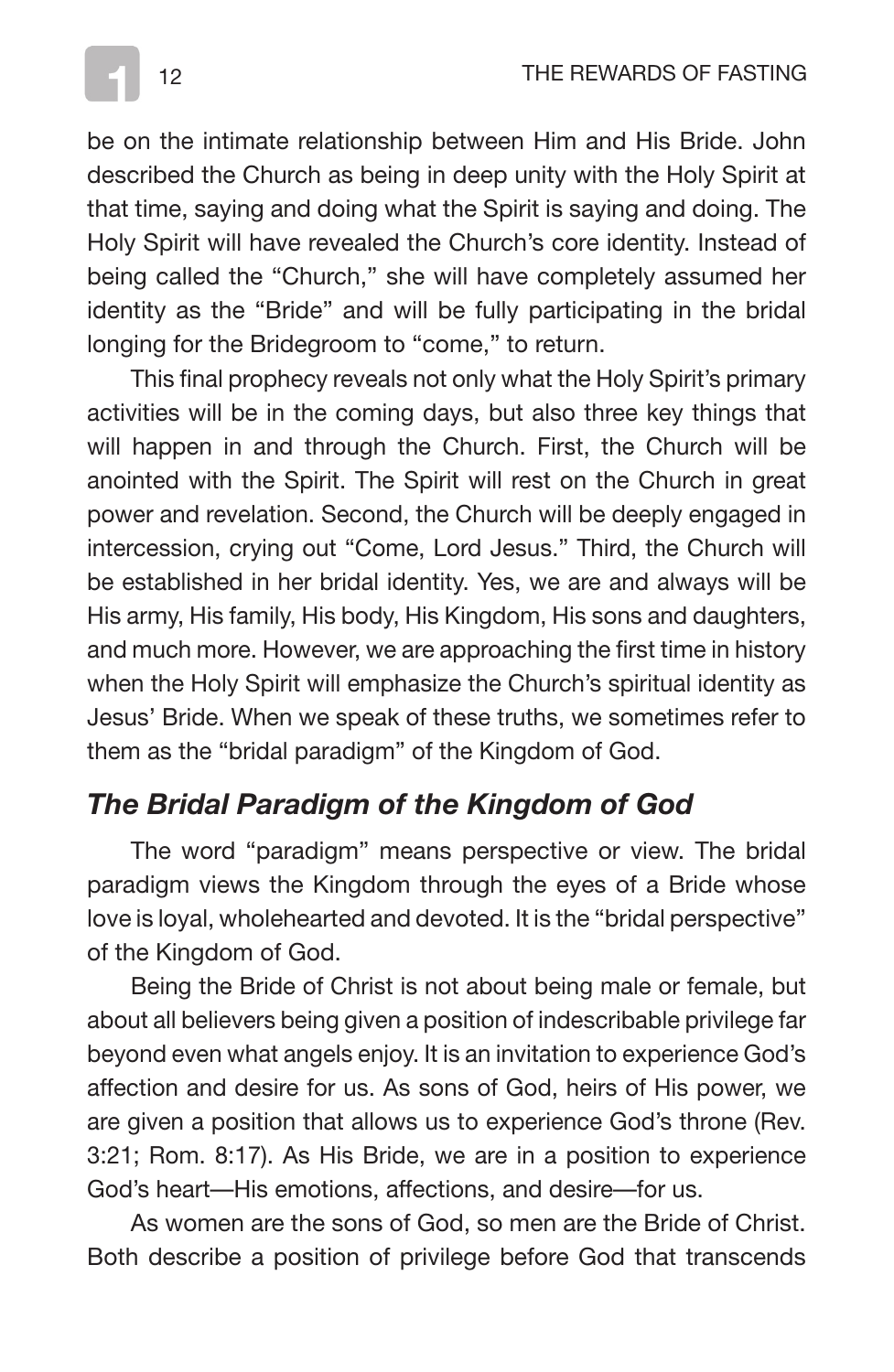

gender. Most Christian women do not struggle with the idea of being sons of God because they do not see it as a call to be less feminine. However, men often struggle with being the Bride of Christ because they wrongly conclude it is a call to be less masculine. They cannot relate to being Jesus' Bride, thinking that they should picture themselves wearing a wedding dress. We must understand that being His Bride points to a position of privileged nearness that enables us to encounter His heart.

Some of the greatest men of God functioned in the foundational reality of the bridal identity, which is intimacy with God. King David was Israel's greatest warrior, yet he was a lovesick worshipper, ravished by God's desire for him and fascinated by God's beauty (Ps. 27:4). Being a "man after God's own heart" implies that David was a student of the emotions of God's heart.

Jesus called John the apostle a "Son of Thunder" because of his fiery personality (Mark 3:17). He was the one who wanted to call fire down on a Samaritan city (Luke 9:54). John was a rough and rugged guy, yet the Bible indicates how he saw himself. Five times he described himself as the disciple whom Jesus loved (John 13:23; 19:26; 20:2; 21:7; 21:20). It's easy to see that what was most important to John was that he was the one who laid his head on the Lord's breast (John 21:20).

John the Baptist ate locusts, wore camel skin, and called the Pharisees outrageous names like "brood of vipers." Jesus said he was the "greatest man born of a woman" (Matt. 11:11). What empowered this powerful prophet was the revelation he had of Jesus as the Bridegroom God. John spoke of hearing the voice of the Bridegroom (John 3:29) as that which caused his heart to be overwhelmed with joy.

King David, the Apostle John and John the Baptist all walked in deep intimacy with God. In this way they experienced the core reality of what it means to be the Bride of Christ. Their intimacy with God did not undermine their masculinity, but rather strengthened and established it. The way we view ourselves is greatly impacted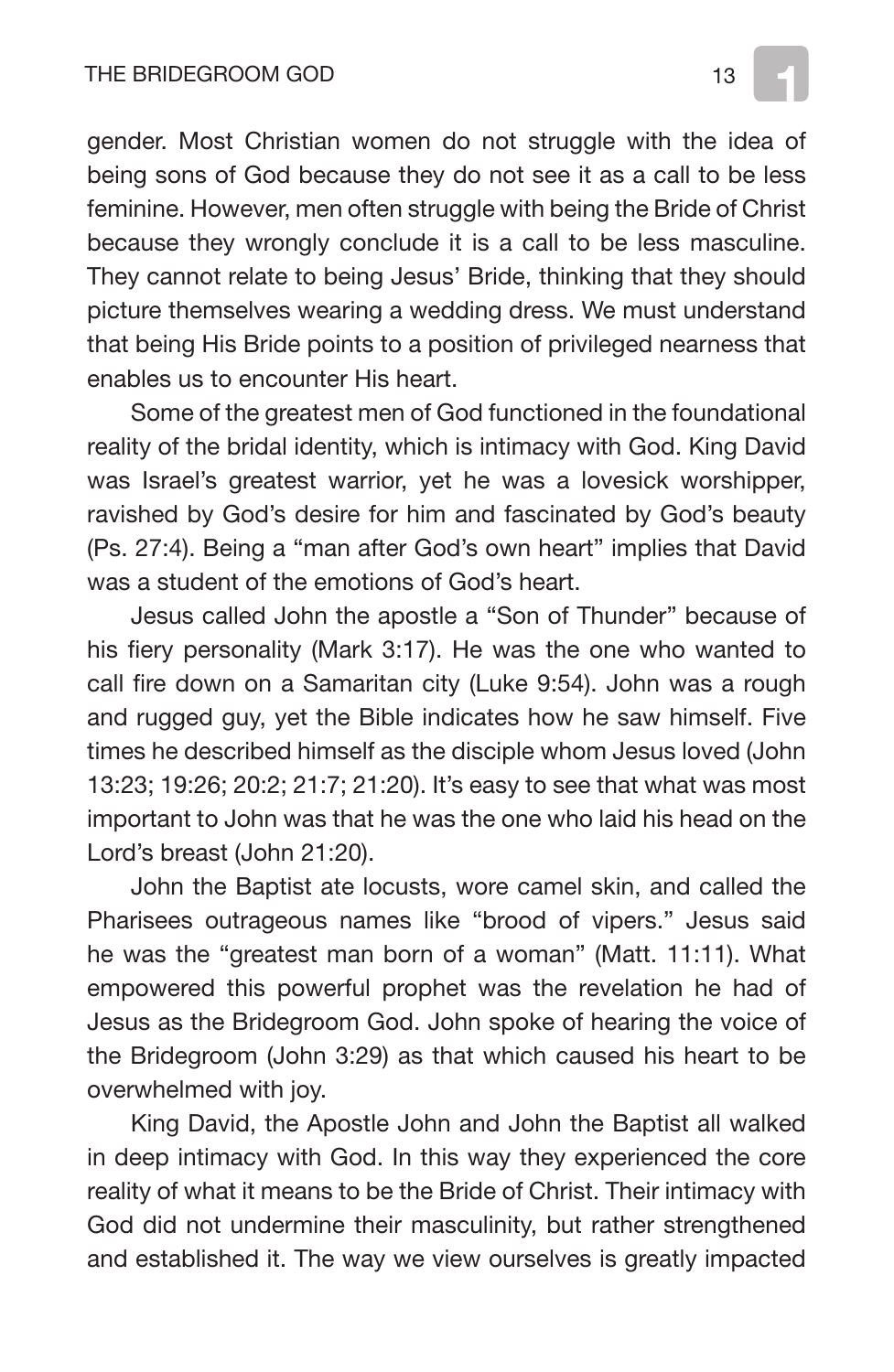when we understand Jesus as a passionate Bridegroom. We begin to see ourselves as ones who have immense value to Him, just as a cherished bride does to her husband. These truths result in our hearts being enraptured and overcome by His love. We become lovesick. The Bride in Song of Solomon twice spoke of being lovesick for God (Song 2:5; 5:8).

# *The Bridegroom Message*

The Bridegroom message is a call to active intimacy with God. Paul taught that the Spirit searches the deep things of God, so that He might reveal them to us (1 Cor. 2:10-12). God has invited each of us to experience the deep things of His heart. He has opened Himself up for us to understand and feel His emotions, desires and affections. This is foundational to what Paul prayed for the Church when he asked that we would be able to comprehend the depth of God's love (Eph. 3:18-19). It is as we discover the depths of God's affection, little by little, combined with the grace of fasting, that we begin to touch the internal rewards promised to us by Jesus (Matt. 6:17, 18). We become exhilarated on the inside in the wake of this reality.

What is the depth of His love? What are Jesus' emotions? First, let's consider that He is filled with tender mercy. In other words, He is gentle with us in our weakness. He is tender with us in our spiritual immaturity. Some people confuse immaturity with rebellion. In their immaturity, they imagine God is angry with them as if they were rebellious. It is true that God is angry at rebellion, but he has a heart of tenderness toward sincere believers who, though immature and weak, seek to obey Him. He enjoys us even in our weakness. This is the profound truth that we must grasp. During the time of his youth, David said that God delivered him because He delighted in him (Ps. 18:19). David was not a spiritually mature man when he wrote Psalm 18. In the same Psalm, he proclaimed that God's gentleness made him great (Ps. 18:35). David did not fear that God would treat him harshly because of his weaknesses. God actually

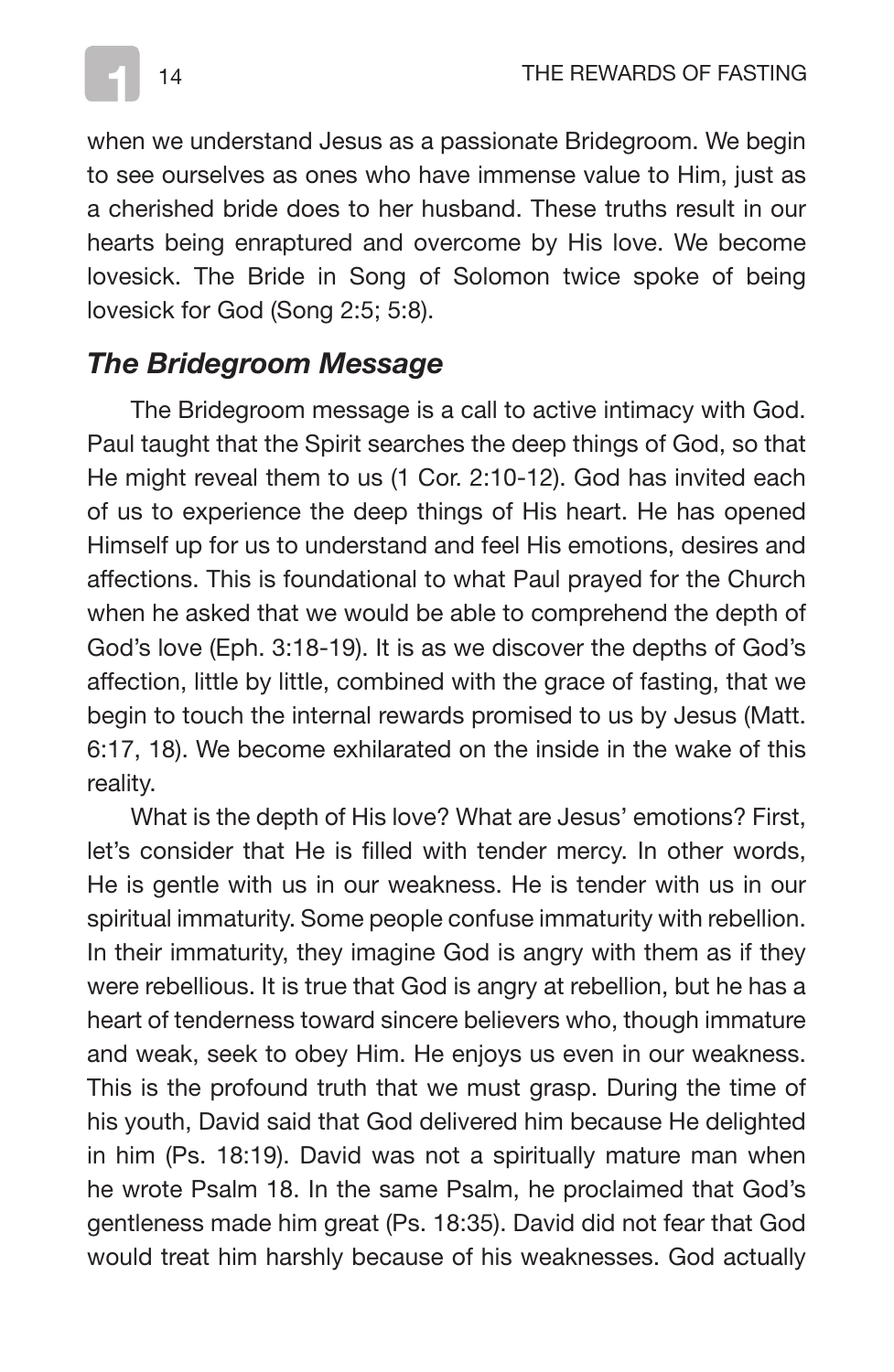

enjoys us in our weakness; He feels pleasure over us while we are growing, not just after we've matured.

Second, Jesus' heart is filled with gladness. He has a happy heart, a heart happier than any man in history. God anointed Jesus with the oil of gladness more than any of His companions or His fellow human beings (Heb. 1:9). Traditionally, many people have viewed God as being mostly mad or mostly sad when He relates to them. The truth confounds us—Jesus is mostly glad when He interacts with sincere believers. Even in our weakness we can approach Him and be confident that He is glad to relate to us.

Third, Jesus' emotions are filled with fiery affections for us. Jesus feels about us the same way the Father feels about Him (John 15:9). This is stunning! The second Person of the Trinity feels about broken human beings the same way that the first Person of the Trinity feels about Him. The depth of the Father's love for Jesus is unfathomable, and we share in the very same love. It seems unthinkable, but the Bible tells us it is true.

Fourth, Jesus the Bridegroom is zealous. Love is not passive and the God of affection is an all-consuming fire (Deut. 4:24). His jealousy for us is as demanding as the grave, a most powerful flame, the very flame of God (Song. 8:6, 7). With fierce zeal He consumes all that hinders love in us, everything that gets in the way. He will not have only a portion of our hearts. He wants the entirety of our hearts and He will continue to jealously pursue every aspect of our lives until we are fully His. Out of His zeal come His judgments, which destroy all that opposes love and all that injures His Church (Prov. 6:34; Ezek. 38:18-19; Zech. 1:14, 8:2; Rev. 19:2). The Lord is zealous for His people with great zeal and with great fervor (Zech. 8:1-2).

# *Our Lovesick God*

At the core of the Bridegroom message are Jesus' emotions for us and His commitments to us as a lovesick God. The God who created Heaven and Earth is a Bridegroom whose heart burns in holy love for His Bride. The God who possesses all power desires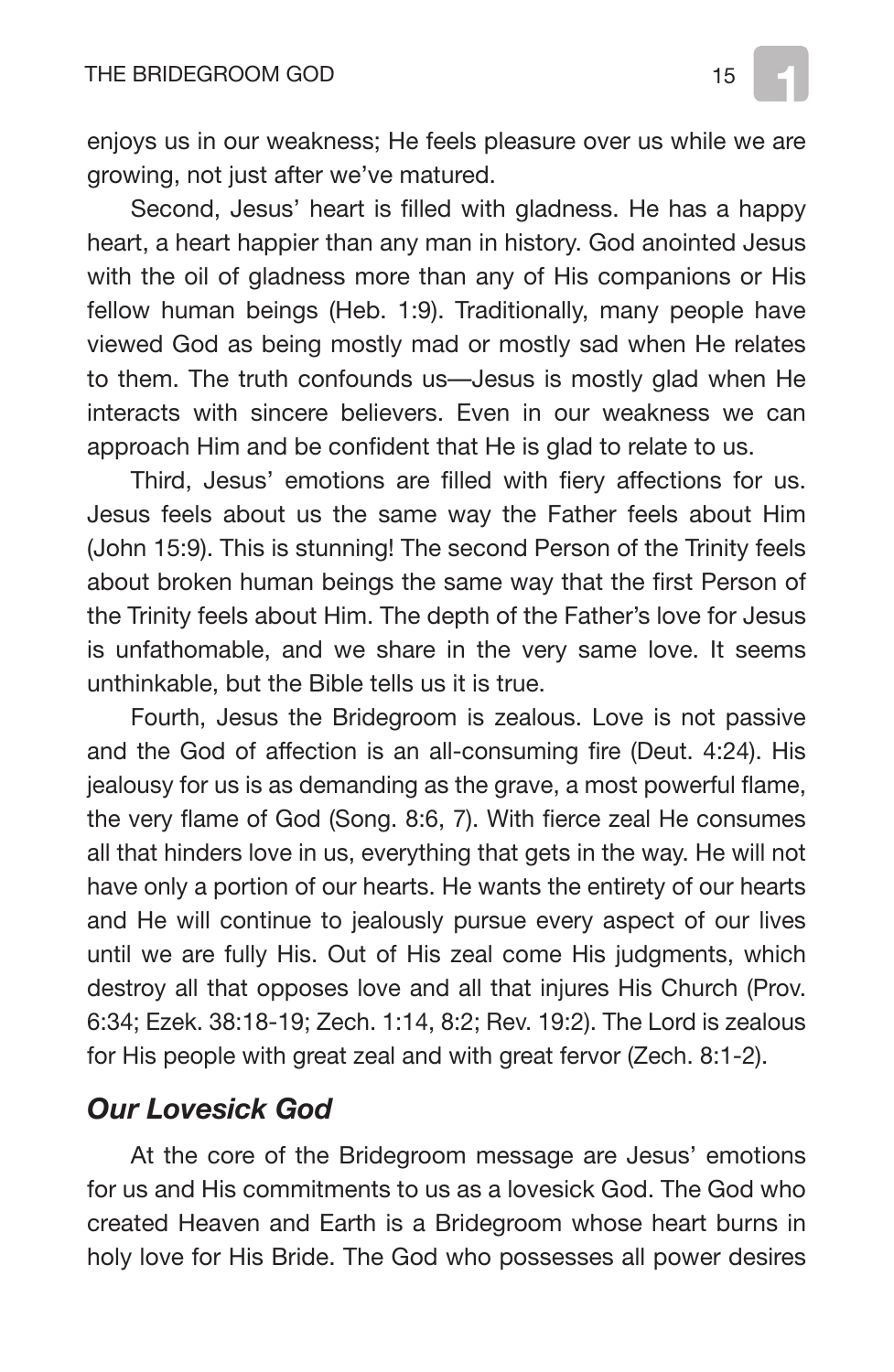intimacy with human beings. God's bridegroom nature is a dramatic and significant reality. I do not know of anything that brings a person's life and identity into greater clarity than the realization that Jesus has fiery affections for him or her. This paradigm of the Kingdom has a profound impact on us, utterly transforming us from within. Only when we understand Jesus' great desire for us can we understand who we really are. We are His eternal companions. He shares with us that which the Father has given Him. He shares with us His heart.

The King of kings is a God of indescribable passion. That this passion burns hot with love for you and me is a powerful truth that is intended to define our lives. Our human emotions are radically transformed when we see Jesus as a passionate Bridegroom God and ourselves as His beloved Bride. If we do not feel loved and in love, we are spiritually bored and are thus more vulnerable to compromise, lacking in courage and strength. On the other hand, when we come face to face with the extravagant affections of God, the very core of our being is impacted. This internal impact is what we are after. It is what changes our lives.

Living according to the reality of Jesus being our heavenly Bridegroom and viewing ourselves as His cherished Bride is the only way we can prepare for the Lord's return. It is our only hope of filling the void of our loneliness and rejection. Yet we are not naturally aware of these truths. We do not naturally live in this identity, though it is the highest revelation of who we are before Him. Currently, the revelation of Jesus as the Bridegroom is not commonly understood by the Church. However, the Lord has a plan to awaken the people of God. He will unveil Himself to them as a Bridegroom and He will do it through prayer and fasting. Jesus invites us to know Him as our Bridegroom and to experience the rewards of prayer and fasting. God beckons us to come near Him. Oh, that we would respond to this invitation wholeheartedly.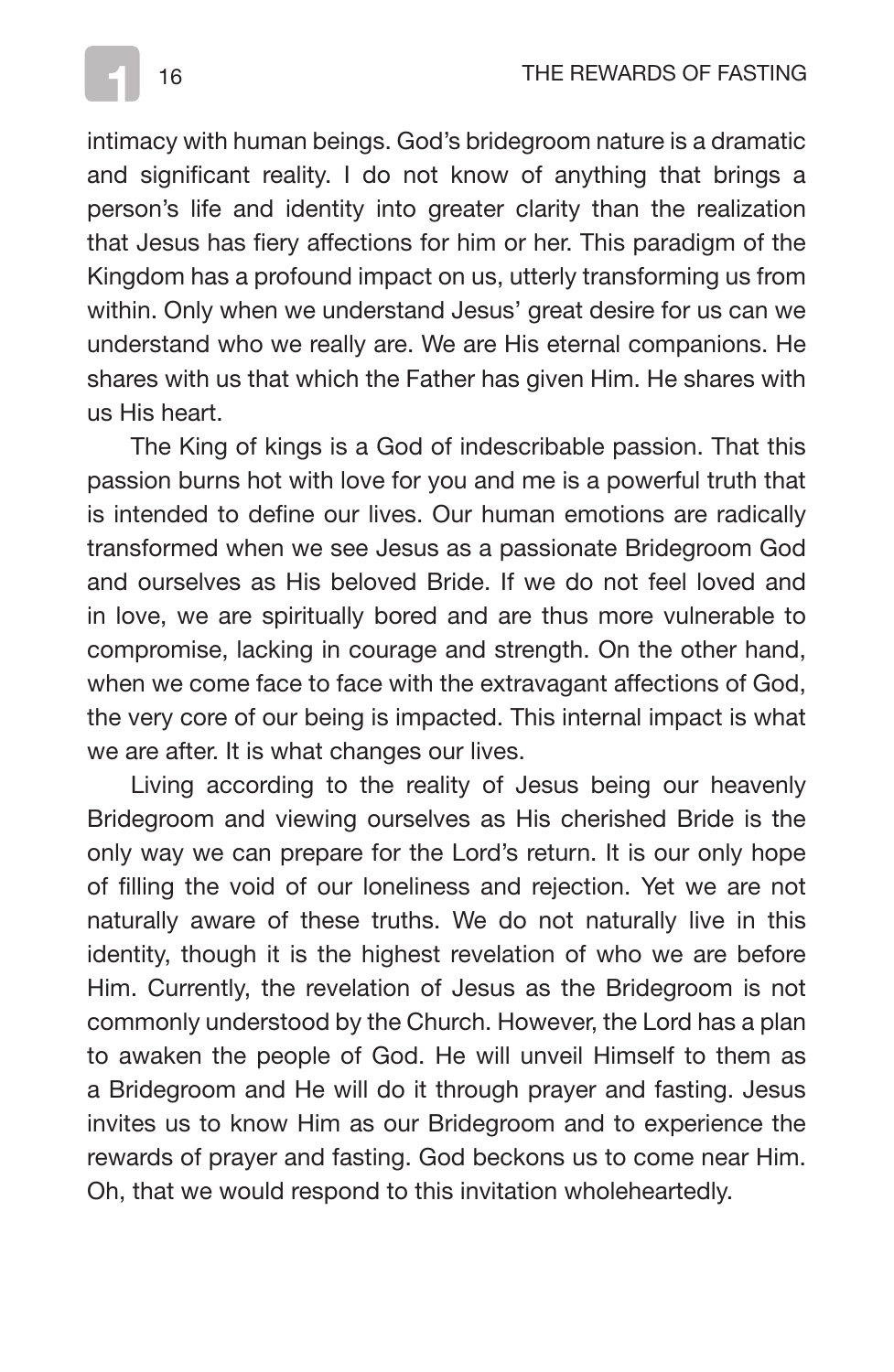

# *Responding to the Bridegroom*

By knowing Jesus as our Bridegroom and seeing ourselves as His Bride, we will become energized with a spirit of prayer and filled with courage to live lives abandoned to God in holiness. Only then will fasting seem appropriate, reasonable or even wise. The only logical response to God's extravagant love for us is one of wholehearted love, characterized by denying ourselves. As we do, we will lay hold of the highest things God has for us. This present age is but a brief window in eternity. In light of eternity, this life is but one small "moment" we have to respond in full obedience and love to Jesus. In loving Him, we seek to obey Him at any cost. In responding to His love, we receive all that He longs to pour into our lives. Jesus said that if we love Him we will keep His commandments, but if we do not keep them, our love is not genuine (John 14:15, 23-24).

His first command is to love God with all our heart (Matt. 22:37). The western Church does not presently put this commandment in its rightful place, but the Holy Spirit will use the revelation of Jesus as the Bridegroom God to restore it to the first place in our lives. Before the Lord returns, the Church worldwide will be passionately in love with God and living abandoned lifestyles of happy holiness. The lovesick God will be worshiped by a Bride who is also lovesick.

How do we grow from immature love to blazing, abandoned love for God? We dive headlong into the revelation of His desire for us. It is that simple. It is so simple, in fact, that it seems almost too good to believe. In faith, we must receive the testimony of His unyielding affection for us, even in our weakness, and this will empower us to run toward God when we fail, instead of running away from Him. In the midst of our failure, we must remember that our God is a God of gladness who loves us *and likes us,* not a God who is quick to anger and who is continually disappointed with us. Our love for Him will grow as we take to heart this foundational principle regarding His feelings for us.

It is the indescribable beauty of Jesus, the Bridegroom God, that fascinates our hearts just as it did David's. David desired one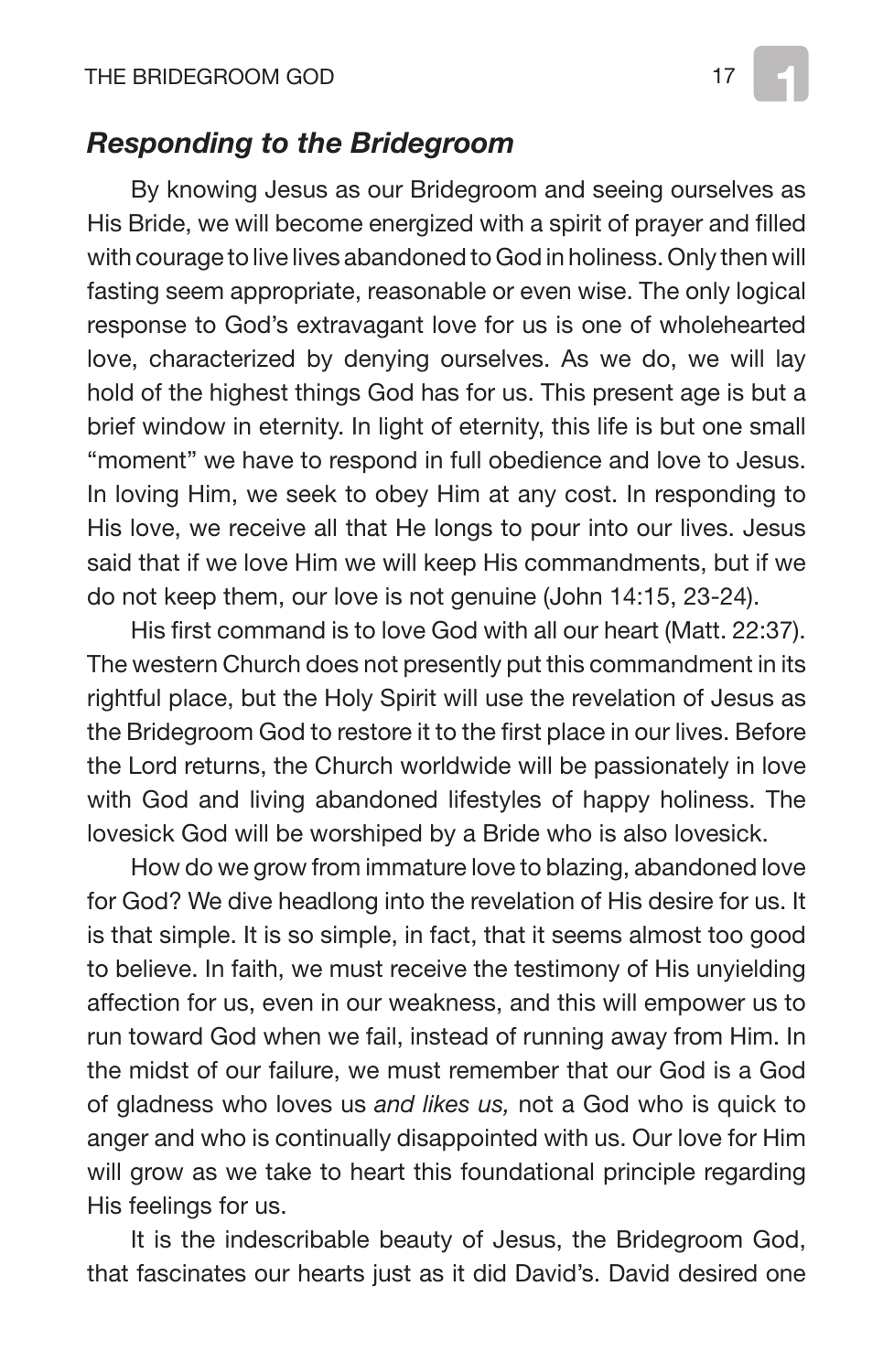thing above all: to behold God's beauty (Ps. 27:4). As we enter more deeply into the understanding of God's love for us, our desire to live "lives of one thing," governed by the first commandment, will grow and expand. Inevitably, we will begin to eagerly hope for continuing revelation of His heart, for deeper understanding of our bridal identity, and for greater experience of His unchangeable love. We will hunger for more of Him.

The grace of fasting is God's answer to our cry for "more." Fasting enlarges our capacity to receive truth, and accelerates the process of God's truths taking root in our own hearts. It is a God-given way to make room for more of God and therefore is an essential component to the age-old question of "How do I grow in love for God?" In order to grow in love, our capacity for God must increase, and in order for our capacity to increase, we need to incorporate the practice of fasting into our lives. Fasting fuels our experience of God's love. This profound truth is the heart of this book. We must understand the scriptural foundations of what we call the "Bridegroom fast," which is energized by the Body of Christ's encounter with Jesus as the Bridegroom God. In the next chapter, we will look at the different types of fasts the Bible sets forth, including the Bridegroom fast.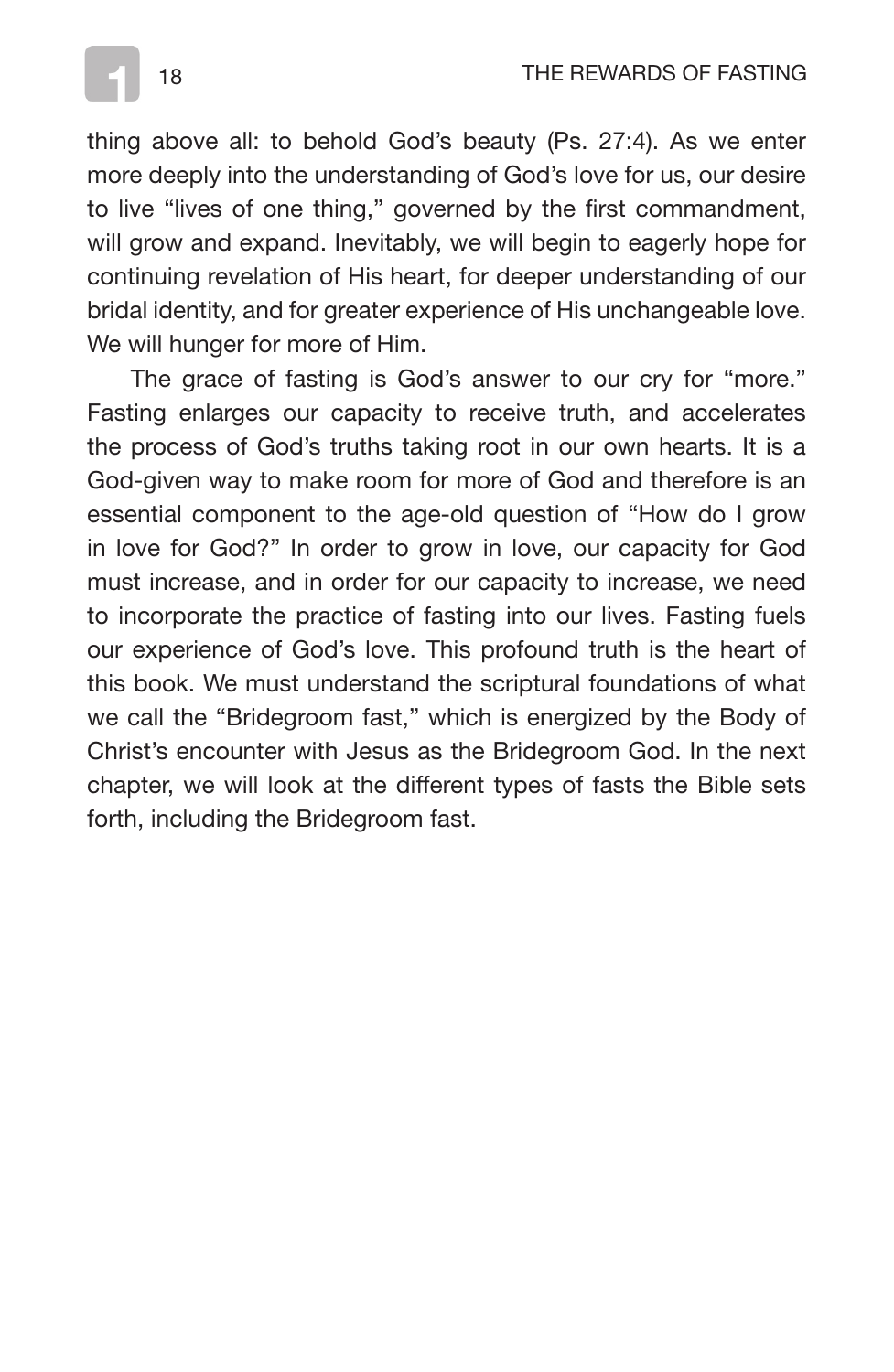

# **Chapter Two Seven Types of Biblical Fasting**

When I first came to know the Lord as a young man, I did not like fasting at all. I loved worship and teaching gatherings, but I hated prayer and fasting. As I read books on these subjects, however, I began to see that God has set up His Kingdom to work best when His people pray and fast. I did not like that idea. You could not have convinced me that one day I would be preaching and writing books on these subjects—they were my least favorite things to do.

Many times I set my heart to spend the day in fasting and prayer, but within a few short hours I was ready to quit, complaining to God, "Why? Why did You set up Your Kingdom this way? I don't understand! Why do You want me to sit here doing nothing except telling You what You already know and not eating? What is the point of this? What is the wisdom of this? God, I could be doing so much for You! I could be impacting many people if You would just let me *do* something instead of wasting my life away in prayer and fasting." Nothing seemed more foolish or more wasteful to me, but God wanted me to understand that this truly was the way of wisdom and the way that His power would most effectively be released in my heart and ministry.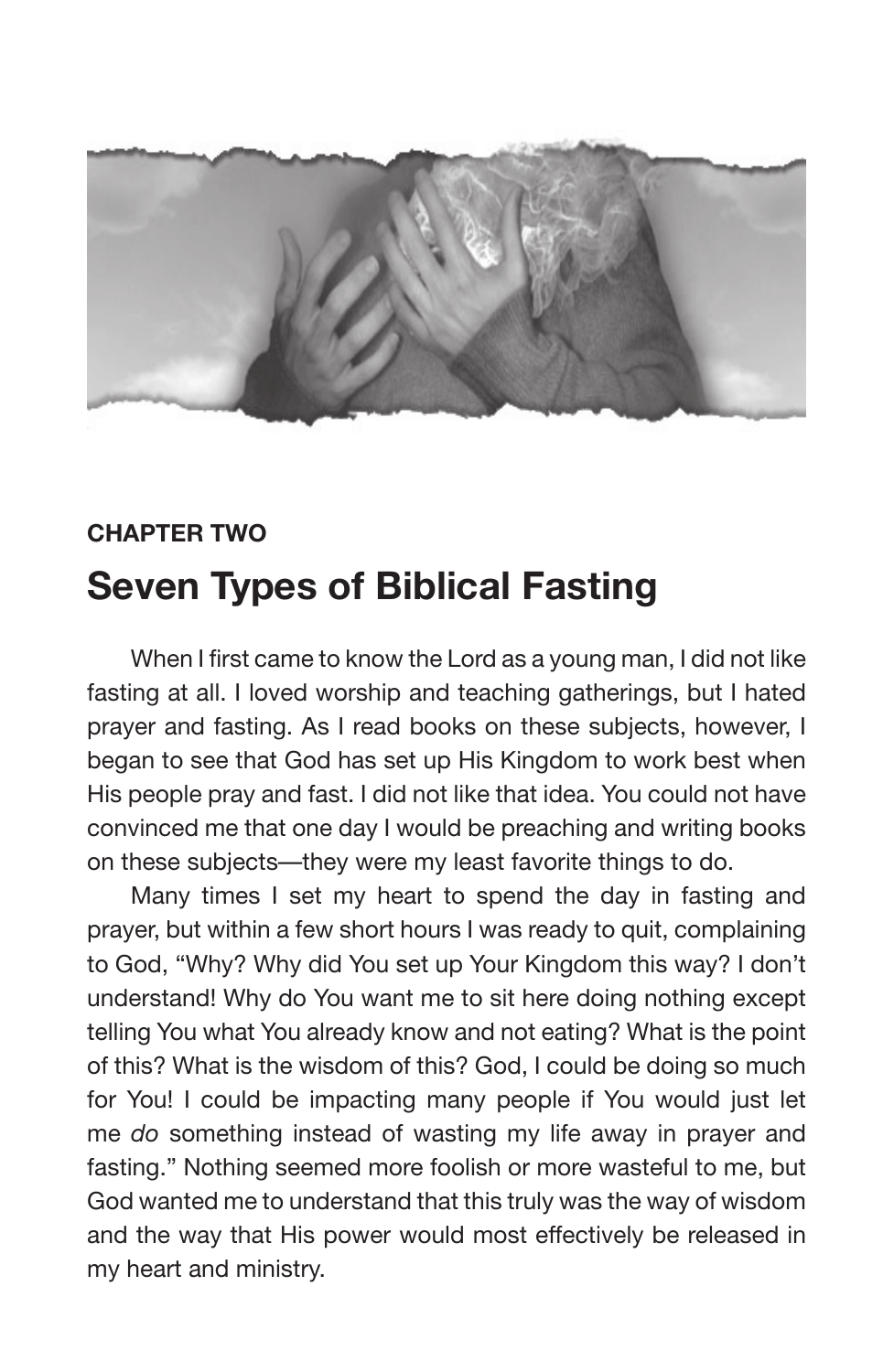# *The Power of Prayer and Fasting*

God has set up His Kingdom in such a way that some things that seem the weakest to people are actually the most powerful before God. The natural mind argues, why prayer and fasting? After all, it is telling God what He already knows, while not eating food. Without the mindset of Christ, it is difficult to understand the wisdom of a lifestyle of prayer and fasting. Yet there is truly nothing more powerful to which we could give our lives. God's Kingdom is governed by prayer. When we give ourselves to prayer and fasting, it affects the spiritual realm, even the activity of angels and demons.

Prayer transcends time and distance. The apostle Paul could impact and bring change to the Church in Ephesus by praying while he was far away in a prison in Rome. In fact, the place of prayer is the governmental center of the universe, but the reality is that the spirit of prayer is foreign to the human spirit unless we are experiencing God's grace (Zech. 12:10). The Christian life requires cooperation with God in His grace.

*God will not do our part and we cannot do His part.* If we do not do our part, some of the help and blessing that God would have given us are withheld. Our part includes making quality decisions to deny ourselves (say no to sin and pride); to feed our spirit on the Word; to ask for Divine help and intervention through prayer with fasting; and to embrace godly activities (ministry, service) and relationships. God's part includes releasing supernatural influences on our hearts (power, wisdom, desires); on our bodies (healing); on our circumstances (provision, protection, direction); and on our relationships (favor).

God governs the universe in intimate partnership with His people through intercession. He has chosen to give His people a dynamic role in determining some of our quality of life, based on our response to the grace of God, particularly in prayer, fasting, obedience and meekness. God opens doors of blessing and closes doors of oppression in response to prayer. There are blessings that He has chosen to give, but only if His people rise up in the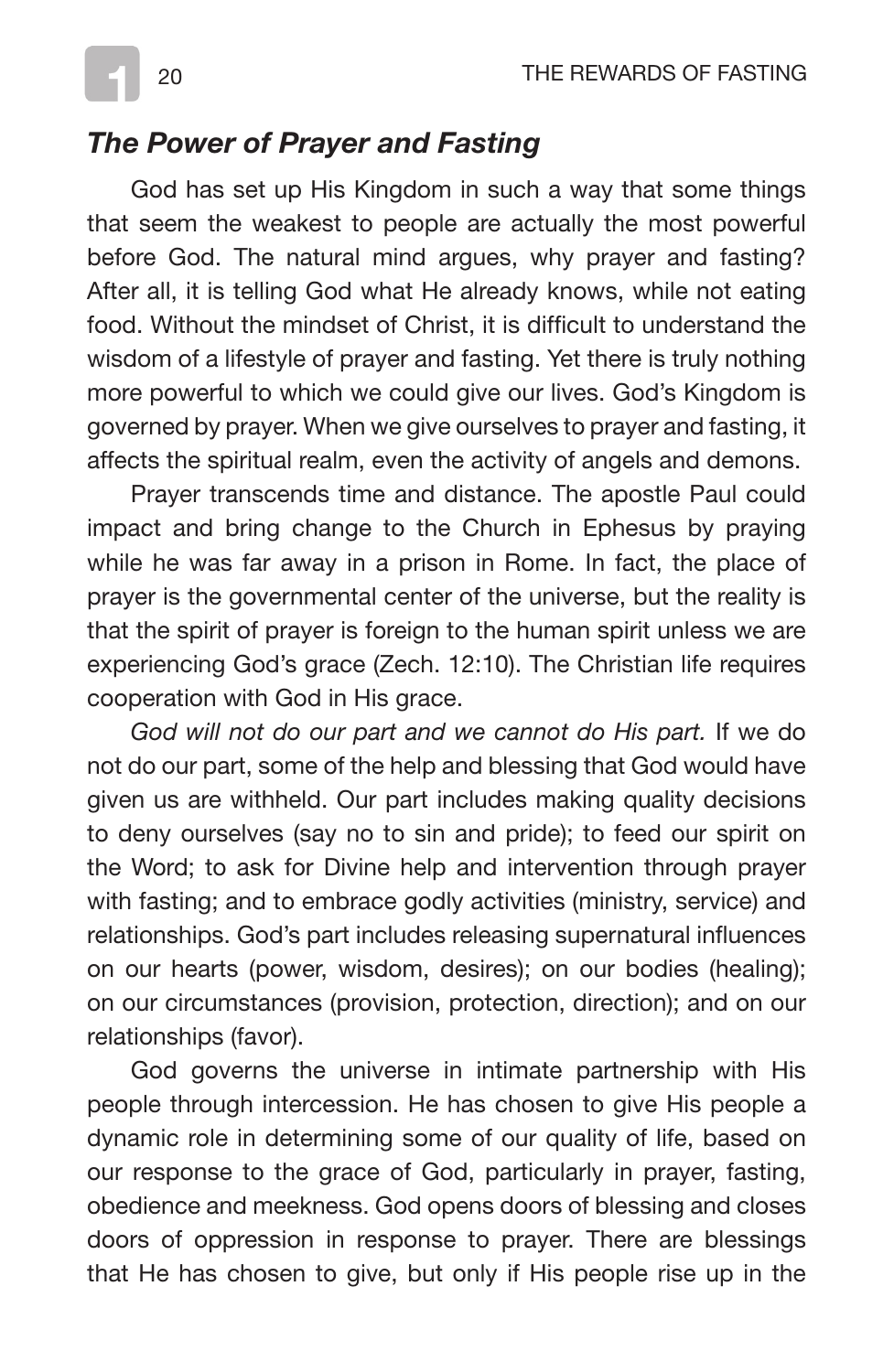partnership of prayer to ask for them. James said that we do not have because we do not ask in prayer (James 4:2). And Jesus spoke of demons that would not stop tormenting people until driven out by prayer and fasting (Matt. 17:21).

There are three steps in our partnership with God. First, *God initiates* what He wants by declaring it in His Word and stirring our hearts to believe for it. Second, *we respond* in obedience with prayer and fasting. Third, *God answers* our response by releasing that for which we have cried out. Our prayers matter greatly, even when we do not feel their power. Some people "trust" the sovereignty of God in a non-biblical way by "trusting" God to do the role He has assigned to us. This is not trust; it is presumption. It is true that His big plan for the broad strokes of history will not be thwarted, but there are many things that God will not give us individually until we pursue them in faith and obedience.

The foundation of intercession, which is a form of prayer, is to say back to God what He first says to us, either from Scripture or from personal prophetic information given to us by the Holy Spirit (1 Tim. 1:18). Prayer causes us to internalize God's Word as we speak His ideas back to Him. Each time we say back to God what He has declared to us, it marks our spirit, illuminates our mind and tenderizes our heart. Our character is transformed. All this happens as we engage in intercession, because God's words are spirit and life (John 6:63). God's requirement that we pray reflects His desire for intimate partnership and connection with us.

Prayer and fasting are spiritual weapons we use to actively resist Satan. Our war is both physical and spiritual. Paul said we do not wrestle against flesh and blood, but against principalities and against spiritual hosts (armies) of wickedness. Therefore, we should take up the whole armor of God so that we may be able to quench all the flaming missiles of the wicked one by praying always (Eph. 6:12-18). The weapons of our warfare are not fleshly but spiritual (2 Cor. 10:3-5). We must actively resist the supernatural, fiery missiles Satan directs against us (James 4:6-7; 1 Pet. 5:8-9). In our war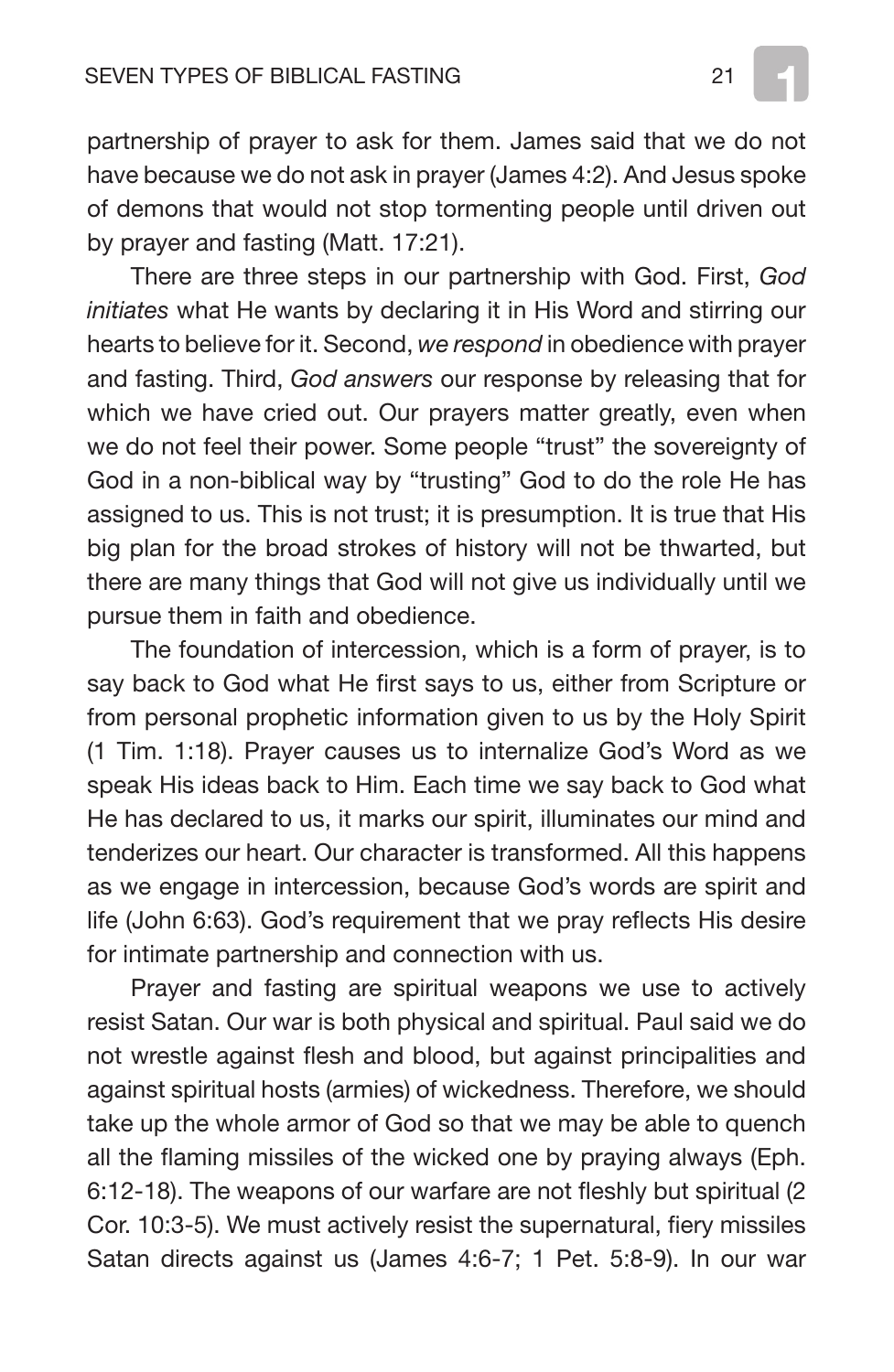against sin and darkness, it is not enough to only do the physical outward activities of resisting sin or ministering to others. We must also engage in the spiritual part of this war by actively resisting Satan through prayer with fasting.

# *The Foundational Principles of Biblical Fasting*

To understand the power that God releases through prayer and fasting, we must consider some foundational principles. First, *fasting is an invitation*. God invites us to fast because He wants us to want more of Him. The nature of true desire to be with someone requires that we not be forced to desire them. It must be voluntary. God *invites us* so that the voluntary aspect is preserved. We can still be saved and go to Heaven without ever fasting or knowing God more intimately; however, if we say "yes" to Him in fasting, God uses this response as a doorway to bring us into greater measures of encountering His heart. There are blessings that will only be released when our spiritual hunger reaches the point that we want to fast in order to receive more of God. He rewards hunger and imparts more grace to those who are hungry for more of Him.

The second principle is that *fasting is a paradox.* When we fast, the props we use to stimulate ourselves are removed; the things that give us the illusion of strength are temporarily gone. Sometimes when fasting, we feel raw before God as we become even more aware of our sinful motives and passions. The paradox is that as we experience the pain of this rawness, our spirit is tenderized. Our bodies are weak and hungry, but our spirit-man is more sensitive to the Holy Spirit. In all this, our resolve is strengthened to live wholly for God. The paradox of fasting is that as we experience weakness in our flesh, we are strengthened in our spirit.

Third*, fasting is a grace*. We will sustain a life of fasting only by God's grace, not by our own strength. Fasting is more than gritting our teeth as we endure it. Instead, we ask God for grace to enter into the mystery of connecting with Him in fasting. As we embrace the voluntary weakness of fasting, we receive more spiritual strength

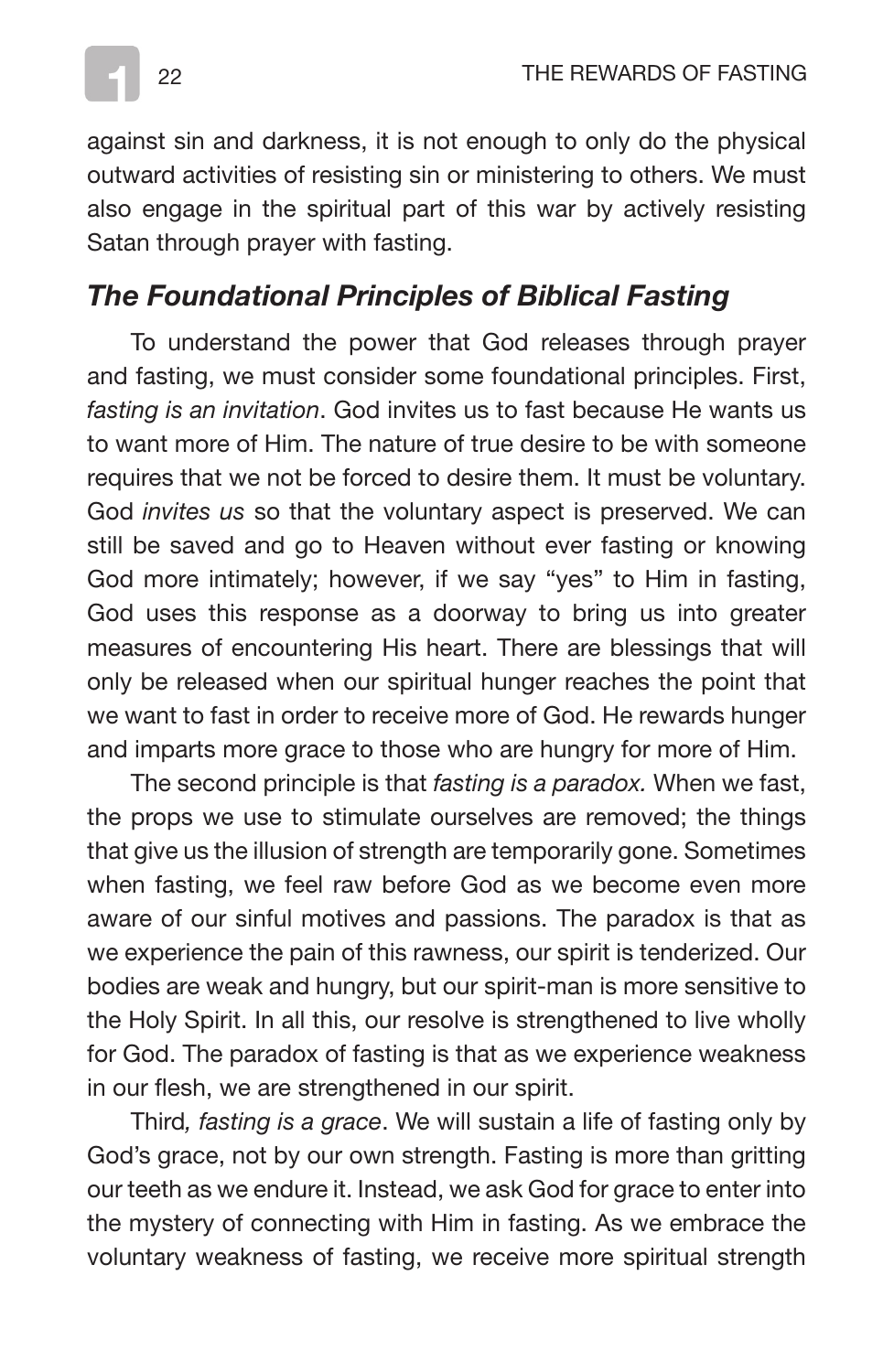in our walk with God. His grace multiplies to those who pursue it (2 Pet. 1:2; 3:18).

God truly does give grace to fast—even to people in our day who live in the modern Western culture. I want to expose the lie that 21<sup>st</sup> century believers cannot fast like the believers in the days of old. This is a lie that breeds passivity toward this powerful gift. We dull our consciences with the lie that since our "pace of life" is so rapid, regular fasting is not practical. Beloved, there has never been a society less physically challenged on a day-to-day basis than this one. Modern conveniences assure us a sedentary existence, compared with previous generations, and most of us have to invent ways to exert ourselves. We tell ourselves that fasting is too hard, and that we will be too tired and uncomfortable, when in actuality the *fear of fasting* is far worse than the fasting itself.

God designed our bodies to operate at their best with regular fasting. Our bodies are actually cleansed and strengthened in the process of fasting. I recommend an approach to the fasted lifestyle that includes setting aside regular fast days each week, rather than occasional short or long fasts. As we fast on a regular basis, a change in our mindset and the rhythm of our bodies begins to set in. This is one expression of the grace of fasting. It is similar to working out. When we don't exercise regularly, it is difficult to get started. It takes time and consistent exercise before we begin to adjust. It is the same with fasting on a regular basis.

There is no easier time than right now to say "yes" to this grace and to partner with God in it, to develop a history in prayer and fasting. Certainly, as the pressure at the end of the age increases, a greater percentage of Christians will enter into the grace of fasting than ever before.

The fourth principle of fasting is that *fasting is humbling.* Scripture describes fasting as "humbling" to or "afflicting" one's soul (Is. 58:3, 5). David spoke of fasting as one way he humbled himself before God (Ps. 35:13; 69:10). Our bodies are tired, our minds are spacey, we are not operating at full capacity, and weakness seems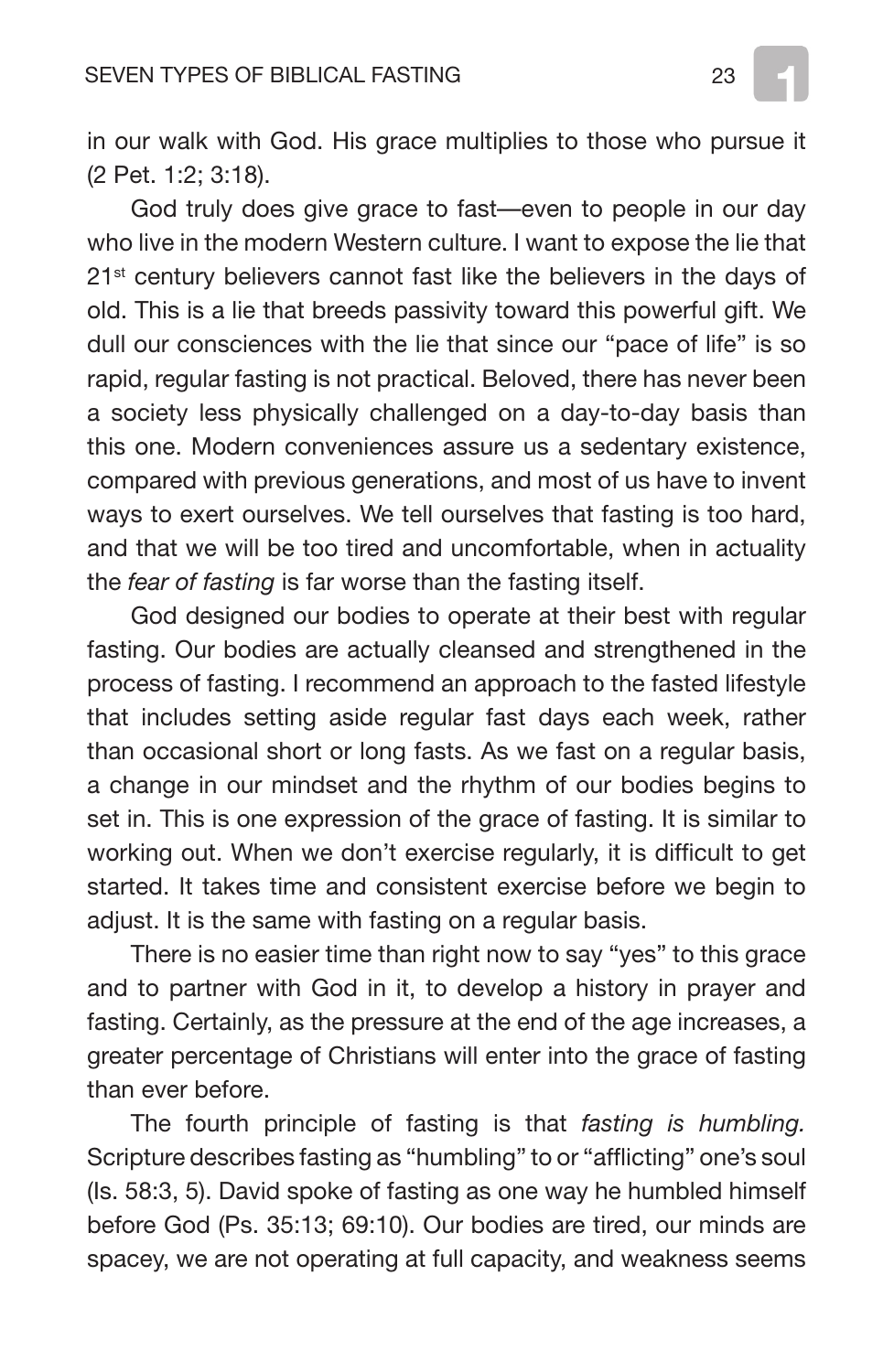to pervade everything to which we put our hands. Suddenly we find ourselves unable to do even the most normal tasks well—things we have always taken for granted. Beloved, there is no question: it humbles us to fast. This is how God planned it.

The fifth principle is that *fasting is worship.* Only weak people fast and pray; only those who recognize their need for more of God fast. Fasting unto the Lord is a declaration of our great need of Him. We fast out of desire to be better equipped to pour out our lives fully to Him. This is precious to the Lord. When God's people humble themselves through fasting so as to walk in greater purity, God receives this as worship. Romans 12:1 says, "I urge you ... to offer your bodies as living sacrifices, holy and pleasing to God—this is your spiritual act of worship" (NIV).

# *The Seven Types of Biblical Fasting*

There are seven categories of fasting found in the Bible. Fasting could be categorized in many different ways; this is just one of many ways. These seven different forms of fasting are responses to different circumstances and unique motivations. Note that these categories will often overlap with each other. Some of these are rooted in the Old Testament but continue to be necessary in the New Testament Church.

# *1. Fasting to experience the power of God in personal ministry*

We can fast for a greater release of God's power in our ministry. There are many biblical examples of this type of fast. When the disciples could not set a demonized boy free, Jesus told them that the demon involved was the kind that would not go out except by prayer and fasting (Matt. 17:21). The great power with which John the Baptist preached was undoubtedly connected to his fasted lifestyle (Matt. 11:18). The same can be said of the power that was seen in the apostle Paul's ministry. Fasting was a regular part of his life (Acts 9:9; 2 Cor. 6:5, 11:27).

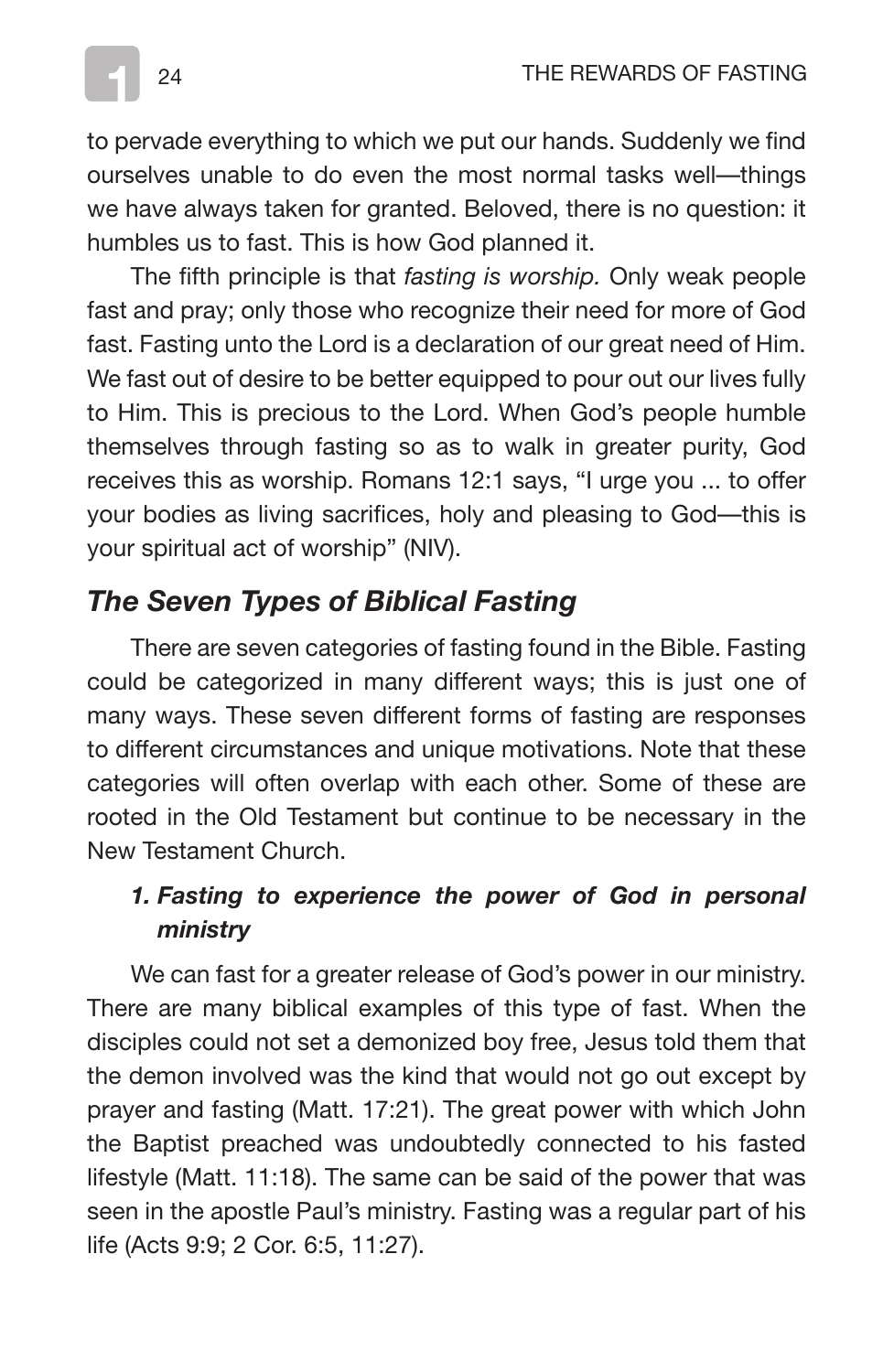The early Church fasted twice a week, on Wednesdays and Fridays, to experience more power with God. Throughout Church history, many anointed men and women have practiced regular fasting as they led great revivals. Commenting on the leaders of revival in history, Andrew Murray, the famous South African Church leader, said that we could learn much from these anointed leaders, who dedicated themselves to God by separating themselves from the spirit and pleasures of the world, through regular fasting with prayer.

Charles Finney was one of the most powerful preachers in America's history. A tremendous anointing of conviction rested on his preaching. He reported leading more than 500,000 people to the Lord in an eight-week period during the great New York revival of 1857. Finney wrote that when the grace of prayer left him, his preaching became as weak as other men. When this happened, he would spend several days in prayer and fasting, until the spirit of prayer returned, along with power on his preaching. He proclaimed that the power on his preaching was connected to regular times of prayer with fasting. Finney wrote, "I was led into a state of great dissatisfaction with my own lack of faith and love. I felt myself weak in temptation and needed frequently to hold days of fasting and prayer in order to retain communion with God that would enable me to work in revival with power."

Many well-known preachers of the past exemplified this same principle. They were blessed with an unusual anointing of the Spirit that always included special power on their preaching for soul winning. In some cases, they were anointed with signs and wonders. Examples include George Whitfield, Jonathan Edwards, David Brainerd, Charles Wesley, Marie Woodworth-Etter, and Aimee Simple McPherson.

One of the most outstanding examples of a person whose life illustrates the connection between much fasting and prayer and the release of signs and wonders is John G. Lake, who ministered in the early 1900's. The Lord stirred this insurance man from Chicago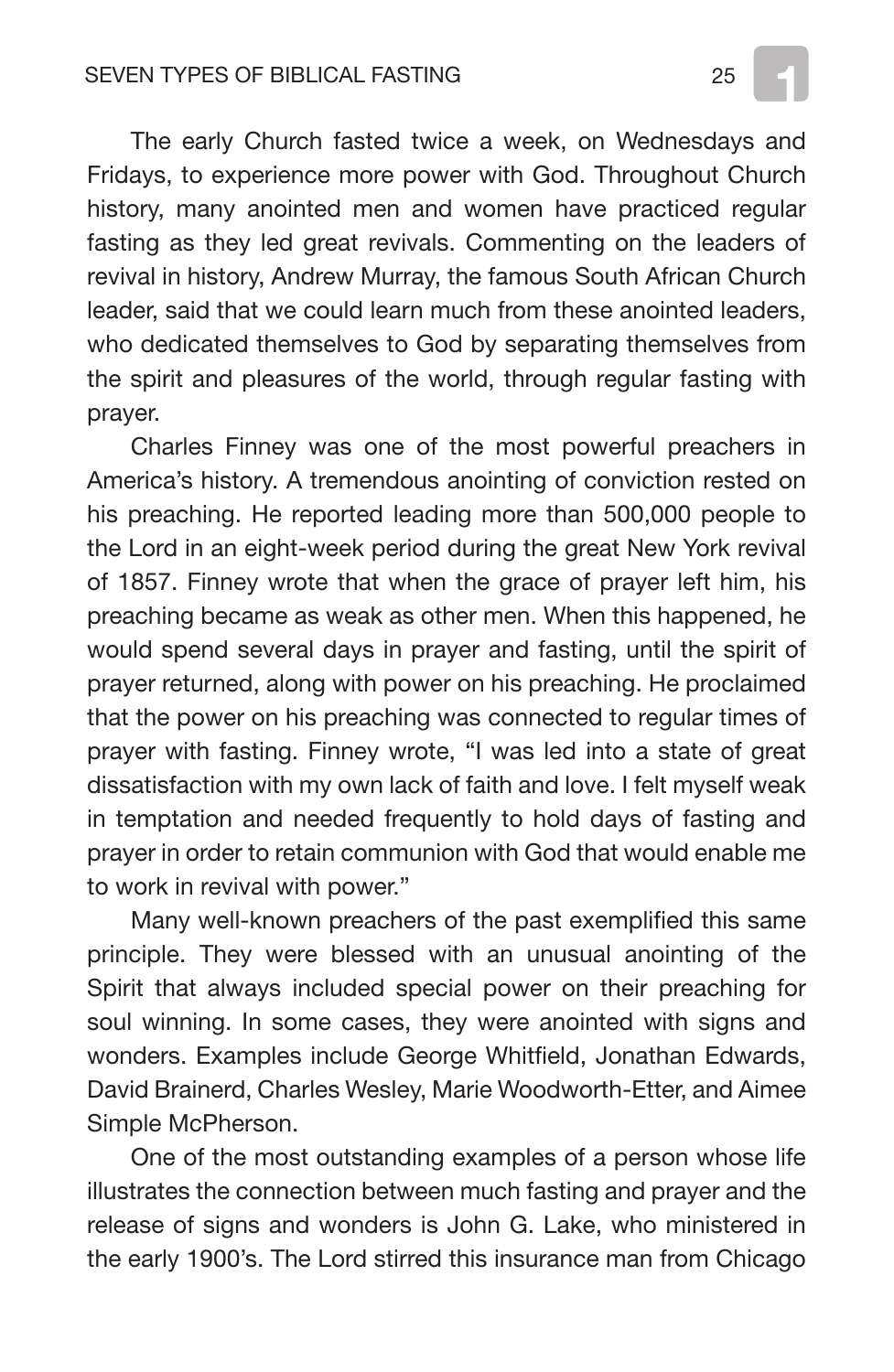

to pray and fast until he experienced several major breakthroughs of power in his preaching and in signs and wonders. God released unusually powerful miracles through him for many years. He went to South Africa for five years and birthed hundreds of churches, seeing an estimated 500,000 healings, which included people being raised from the dead. He led untold thousands of people to Christ in those days.

Mahesh Chavda, a contemporary example, went on two 40 day water fasts a year for ten years. The Lord has released unusual miracles in his ministry, using him several times to raise the dead and to open blind eyes. He is particularly known for being anointed with authority over demons.

The Lord is looking for people today who will seek Him with all of their hearts. He can entrust such people with His power. He spoke prophetically to one man in our midst, saying that to a people without mixture, He would give the Spirit without measure. The fasted lifestyle is an important part of our pursuit to be such a people in this hour.

# *2. Fasting for prophetic revelation of the End Times*

We are living in the generation in which God will raise up men and women of unusual prophetic insight. There will be an unprecedented release of prophetic revelation in the Church before Jesus returns (Acts 2:17-21). Daniel prophesied that in the End Times God would raise up "people with prophetic understanding" who would teach multitudes (Dan. 11:33-35; 12:4, 10). These prophetic people will stand in the very counsel of the Lord with mature understanding of what He is doing in the time of judgment. "For who has stood in the counsel of the Lord, and has perceived and heard His word? ... The anger of the Lord will not turn back until He has executed and performed the thoughts of His heart. In the latter days you will understand it perfectly" (Jer. 23:18-20).

*And those of the people who understand shall instruct many ... And some of those of understanding shall fall*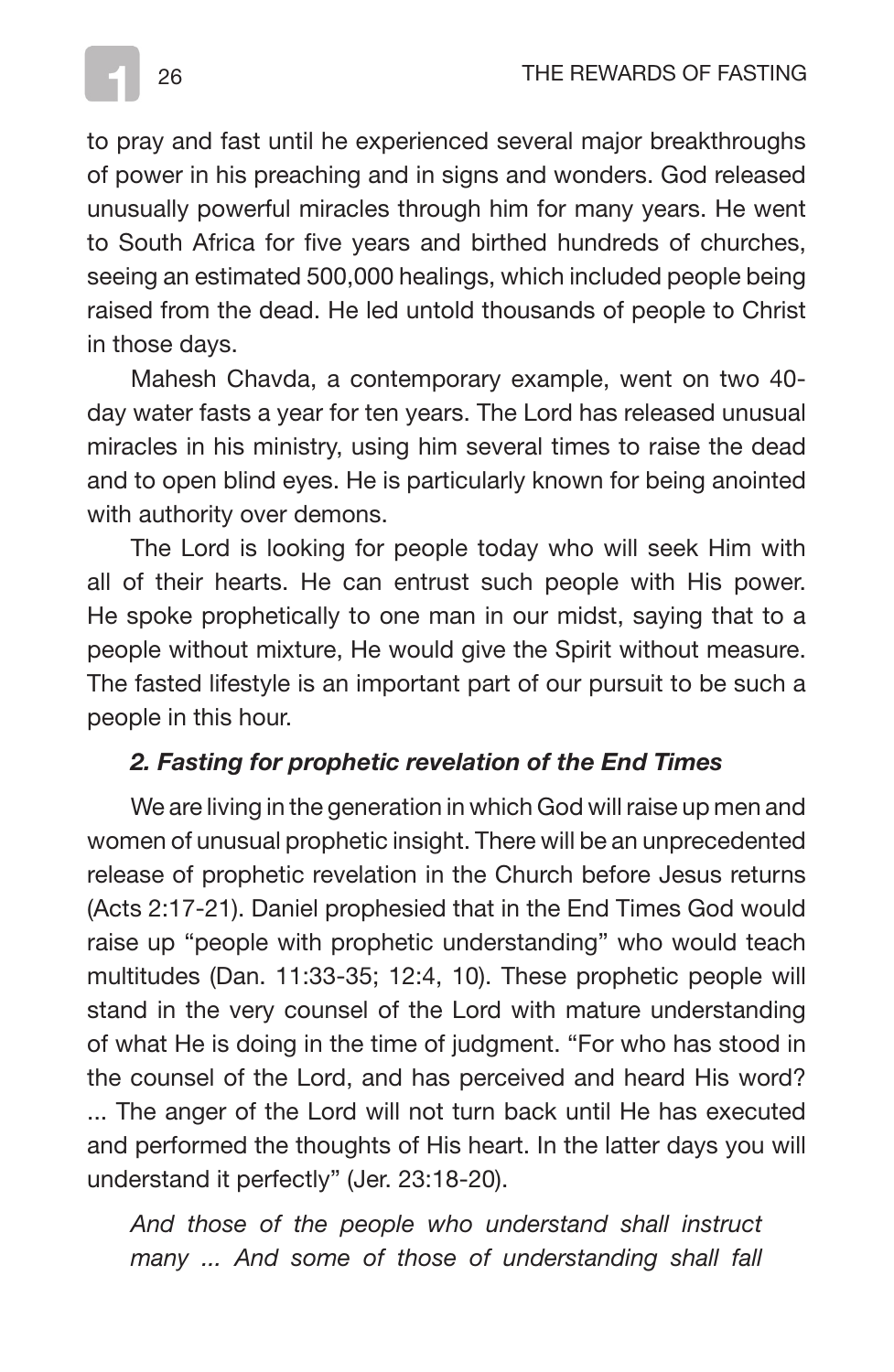*(martyrdom), to refine them, purify them, and make them white, until the time of the end; because it is still for the appointed time (Dan. 11:33-35).*

God answered Daniel's fierce determination to be a man of prophetic understanding. When the prophet set his face toward God with fasting and prayer, he was given revelation of Israel's destiny at the end of the age (Dan. 9:1-3, 20-23; 10:1-3, 12-14). After he had prayed and fasted for twenty-one days, he was visited by an angel who told him that his prayers had been heard from the first day that he had set his heart to understand and to humble himself before God (Dan. 10:10-12). While Daniel was in prayer, the angel Gabriel came to give him "skill to understand" (Dan. 9:20-23).

*I set my face toward the Lord God to make request by prayer with fasting, sackcloth, and ashes ... While I was speaking in prayer ... Gabriel ... talked with me, and said, "O Daniel, I have now come forth to give you skill to understand ... consider the matter, and understand the vision" (Dan. 9:3, 21-23).*

*Then he said to me, "Do not fear, Daniel, for from the first day that you set your heart to understand, and to humble yourself before your God, your words were heard; and I have come because of your words" (Dan. 10:12).*

It takes supernatural skill to understand the deeper things in God's heart and His plans for the End Times. We will not gain this understanding by natural means. It will take encounters with God. He will send angels to some of His end-time prophets like He did to Daniel. We must set our hearts to seek prophetic understanding, as Daniel did, by fasting and praying for supernatural understanding.

# *3. Fasting for the fulfillment of God's promises to our city or nation*

The Lord has prophetic plans and promises for each city on Earth. He has given the Church in your region promises just as He has done for the Church here in Kansas City. We must not attempt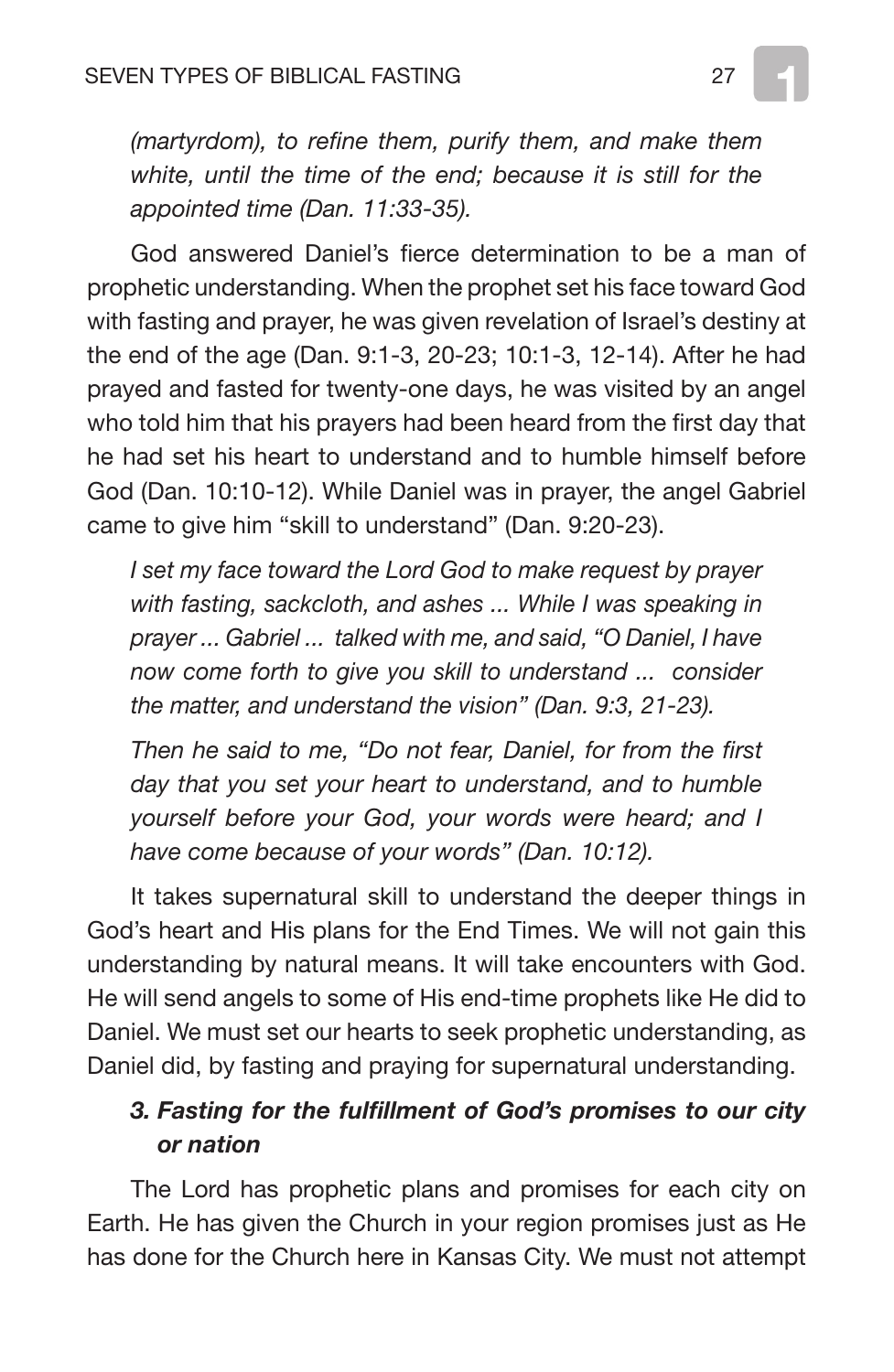

Scripture is full of examples of men of faith used by God to usher in the completion of His promises. For example, God had said that He would restore the Israelites from their horrible 70-year captivity as slaves in Babylon (606-536 bc). When the Persians conquered Babylon, Daniel prayed and fasted for the fulfillment of God's promises. As a result, Israel was released from captivity and allowed to return to its land and rebuild its nation (Dan. 9:1-3; 10:1- 3). A few years later, Nehemiah, while still in the Persian capital of Shushan, heard reports of the terrible struggle his fellow Jews were having back home in Israel. The wall and gates of Jerusalem were still broken down; they had no protection from the surrounding enemies. Nehemiah, like Daniel, sought the Lord with fasting and prayer, asking that God would fulfill His promises to that generation in Israel. Nehemiah fasted, wept and confessed Israel's sins, and prayed for God to release His promises for Israel (Neh. 1:1-11; 9:32-38). God answered Nehemiah's prayers and blessed Israel at that time. The prophetess Anna fasted and prayed for more than 60 years that God would visit Israel and fulfill His promises to them (Luke 2:36-38). God answered by allowing her to see the infant Jesus, the long-awaited Messiah who would save Israel.

Jesus told His disciples that the harvest of souls was plentiful, and those who sowed in prayer and those who reaped in evangelism would rejoice together (John 4:34-38). In other words, the first work to be done in Israel's harvest was the labor of prayer and fasting. Thus, the labor of Jesus, Anna, Simeon, and John the Baptist paved the way for the revival the apostles reaped after the Pentecostal outpouring.

When Cornelius fasted and prayed, God sent him an angelic messenger and the apostle Peter, leading to salvation for his whole household (Acts 10:1-4, 30-31). The spirit of revival was poured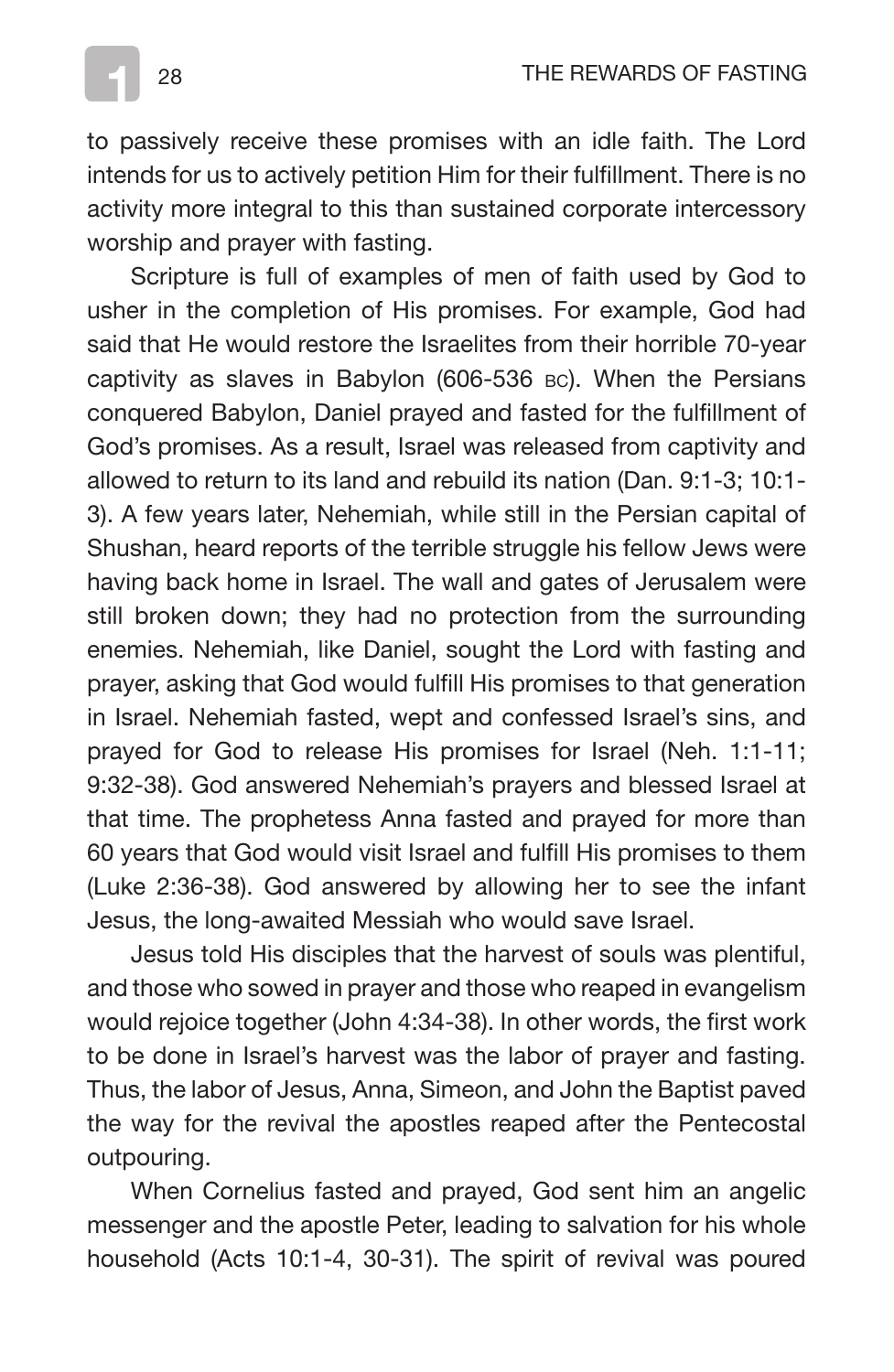out on the region and a door of grace was opened for the Gentiles. The apostle Paul embraced fasting as a key to releasing God's promises for his ministry (Acts 9:15; 26:17-18; 2 Cor. 6:5; 11:27). He also prayed and fasted for a revival spirit to touch the churches in Galatia, bringing them to spiritual maturity (Gal. 4:19).

Today, as we see multitudes headed for Hell and a Church that is spiritually barren and lacking power for healing and deliverance, our biblical response should be the same as those whose responses are recorded in the Bible. We must pray and fast until we see a breakthrough of the things that God has promised our city and nation.

## *4. Fasting to stop a crisis*

Fasting to avert a national or individual crisis was often practiced in Old Testament times. Time after time God reversed the Israelites' desperate situation when they turned to Him in corporate prayer and fasting. In the prophet Joel's day, Israel faced several divine judgments. First, locusts and drought brought on an agricultural crisis (Joel 1). Then the Babylonian army prepared to invade the land (Joel 2:1-9). Joel called for a national solemn assembly, proclaiming that God might reverse His decision to judge them if the people humbled themselves and repented with fasting and prayer (Joel 1:13-14; 2:12-15).

The prophet Jonah was sent to warn the wicked Assyrian city of Nineveh that the God of Israel was going to destroy them. When the people of Nineveh humbled themselves and repented with fasting, the Lord showed mercy and spared the city (Jonah 3:3-9).

Moses fasted on Mount Sinai and received the Ten Commandments and directions for building the Tabernacle, but when he came down the mountain he found the people worshipping idols. God was ready to destroy Israel, but Moses immediately entered into a second 40-day fast with prayer (Deut. 9:7-21). God spared Israel because of Moses' intercession.

In the same way, Ezra the priest mourned over the compromise he found in the children of Israel. When he arrived in Jerusalem,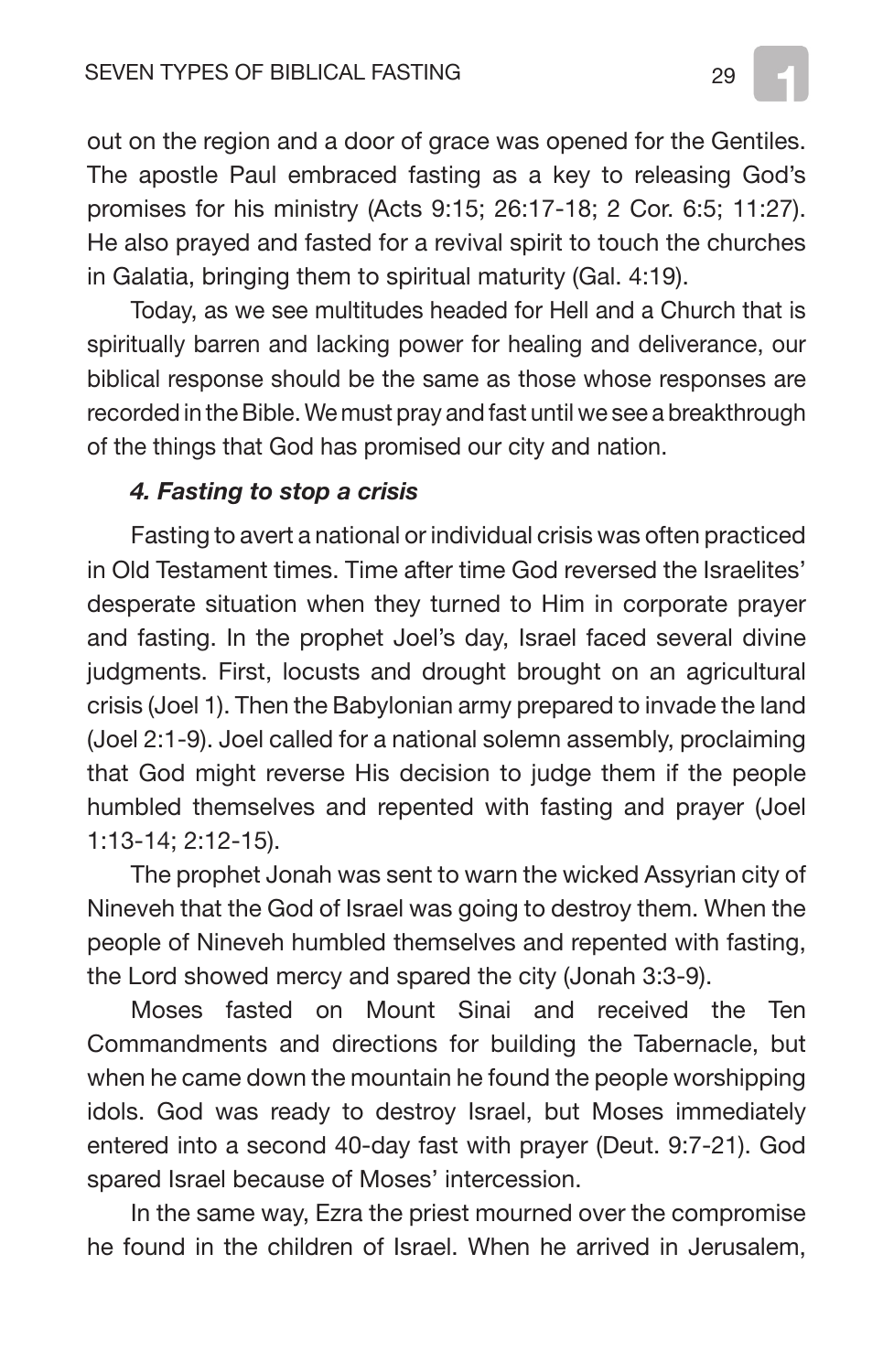he found they had intermarried with the pagans even though they knew this was expressly forbidden in Scripture. Correcting the problem was complex, because new families had been started and children had been born. Ezra fasted with great grief, knowing this compromise deeply displeased God and would lead to further idolatry in Israel (Ezra 9:1-6). Ezra's prayer and confession caused many others to be convicted of their sin. They gathered to confess and stop their compromise (Ezra 10:1-6). God's favor was restored to Israel and judgment was averted.

Fasting for national deliverance has been practiced throughout history. England's leaders have called national days of prayer and fasting at several notable times of crisis. In 1588 the nation fasted when it was threatened by the Spanish Armada. Later, they fasted for God's help as Napoleon prepared to invade England. Again, during World War II, George VI called a day of prayer and fasting while the Battle of Britain raged, asking God to stop the Nazis from invading. On each of these three occasions God spared England from a great crisis.

The principle of humbling oneself with fasting during a time of crisis is also seen on a personal level throughout Scripture. Hannah, the mother of Samuel, was so distressed by her physical barrenness that "she wept and did not eat." God answered her cry and lifted the crisis of her barrenness by giving her a son who grew up to become a mighty prophet (1 Sam. 1:7).

David also understood that repentance with fasting was his only hope to preserve the life of the child he'd conceived through his adulterous relationship with Bathsheba (2 Sam. 12:15-23). In this case, the Lord took the life of the child, but this situation shows that in personal crisis David knew that turning to God with prayer and fasting was his only hope (Ps. 35:13; 69:10; 109:24).

In the days of the young King Josiah, a prophetess named Huldah sent word to the king saying that God was preparing to judge Israel because of the people's sin. Josiah responded with fasting and prayer (2 Chr. 34:23-28). God saw Josiah's sincere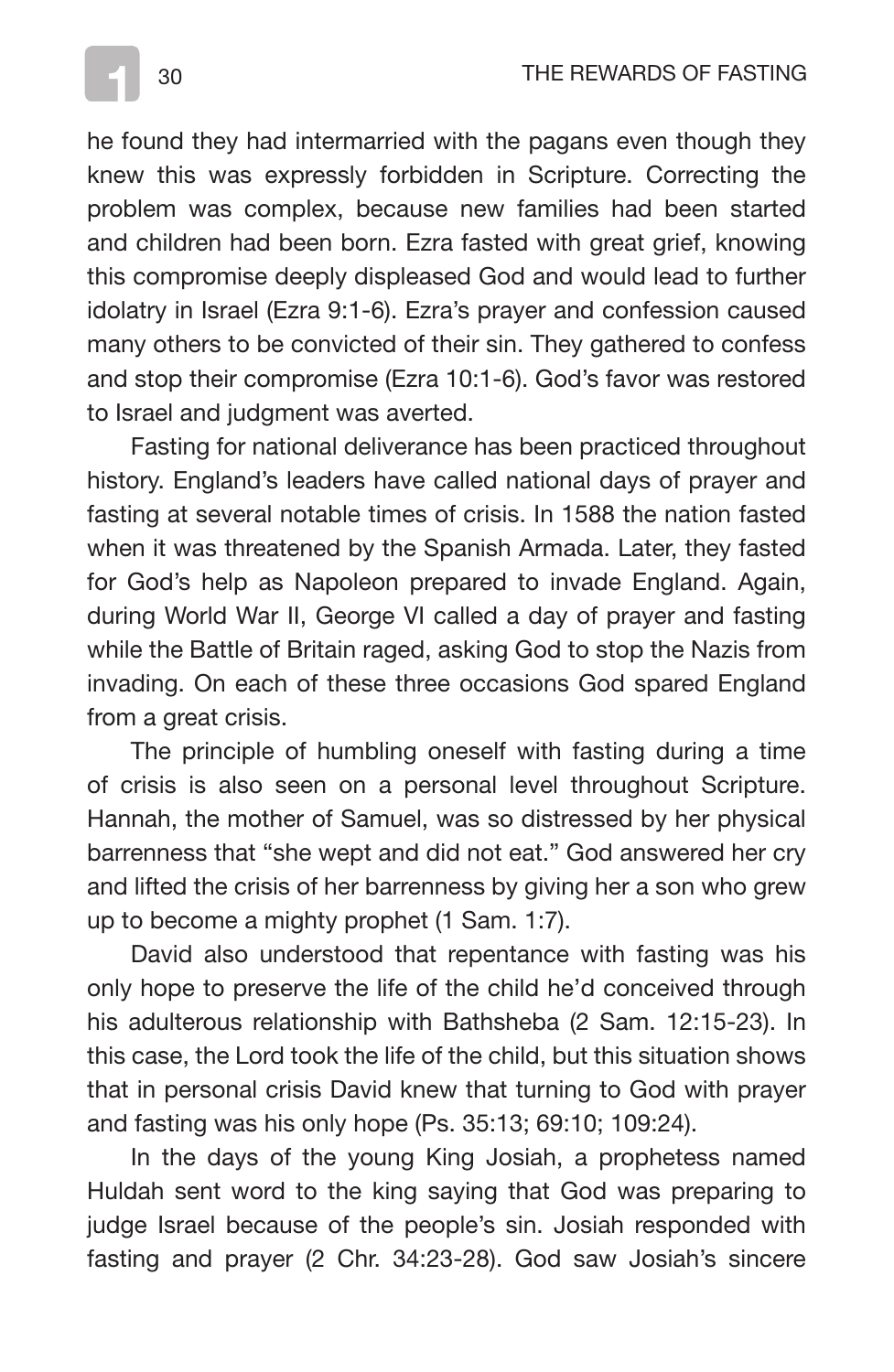

heart and delayed the judgment of the Babylonian invasion until after Josiah's death.

King Ahab was one of the most wicked kings in Israel's history. He humbled himself with prayer and fasting and God stopped the judgment that was set against him (1 Kings 21:25-29). The same was true of King Manasseh, who was also an evil king in Israel. He humbled himself and received God's mercy, instead of the sure judgment that was to come on him (2 Chr. 33:9-13).

### *5. Fasting for protection*

Fasting for personal protection is also scriptural. After the Jewish captives from Babylon returned to Israel to begin rebuilding their nation, they needed help. Ezra the priest led a group of people back to Israel to help them rebuild Jerusalem. While they were still making preparations to travel, they took time to fast and pray, asking God for protection on the dangerous journey. The dangers of travel in the ancient world were serious because bands of thieves attacked traveling groups and robbed them of their gold and supplies. They usually killed all the people and sold their possessions. Ezra did not want to request an escort of soldiers from the Persian king, however, for he had told the king that God's blessing would be on them. He fasted and prayed and asked God for supernatural protection as they passed through foreign lands. God answered Ezra (Ezra 8:21-23).

When Daniel was thrown into the lions' den, King Darius and Daniel fasted and prayed for Daniel's protection. In response, God sent an angel into the lions' den to shut the mouths of the lions (Dan. 6:18-23). Daniel's life was spared as a result of prayer and fasting.

Esther, a Jewish woman in the Persian court, called the Jews in Persia to fast for three days after a wicked man named Haman set into motion a plan to annihilate all the Jews and take their possessions (Esth. 3:13; 4:7). Esther first needed divine protection when she came before King Ahasuerus (Xerxes) without a royal summons. The penalty for doing what Esther did was death. Many cried out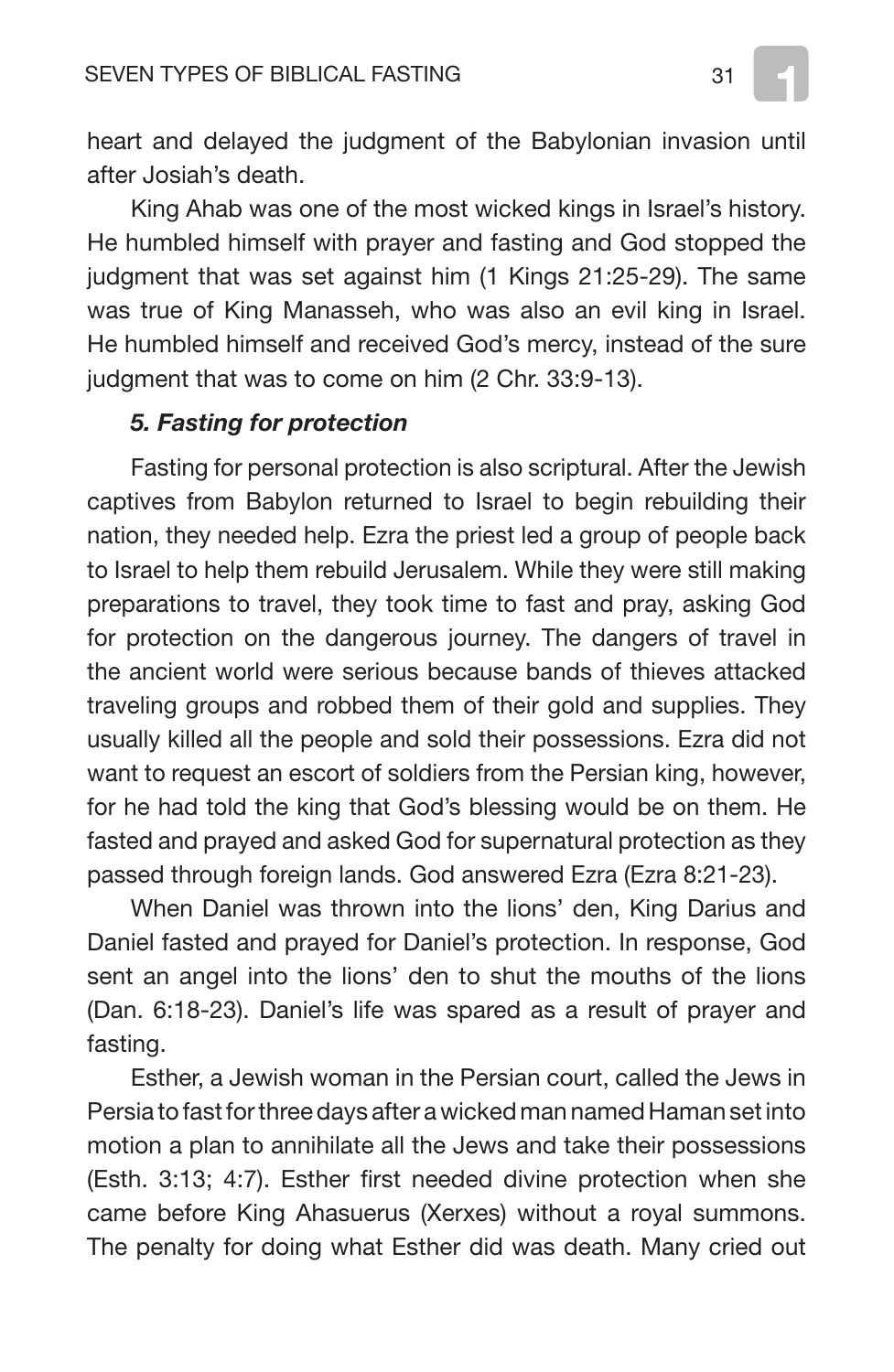

in prayer and fasting (Esth. 4:3, 16). The Lord spared Esther's life before the king (Esth. 5:1-6) and then reversed the situation facing the Jews and saved them from Haman's evil plan (Esth. 9:1).

When Peter was in prison, the early Church gathered for constant prayer. In answer, God sent an angel to Peter in the night. His chains fell off and the iron gate to the city opened of its own accord (Acts 12:1-19). Church history is filled with examples of how prayer and fasting led to the deliverance of God's servants from peril and danger. This will happen often in the End Times (Ps. 91).

# *6. Fasting for direction*

Immediately after Paul's conversion on the road to Damascus, he fasted for three days, waiting to receive clear direction from the Lord (Acts 9:9). Throughout the New Testament, we see the Church fasting for supernatural wisdom and direction. While in Antioch, Paul and his team fasted and prayed for prophetic direction. God spoke clearly, giving them a strategic missions assignment to reach the Gentiles, as recorded in Acts 13:1-2. This missionary tour changed history. Paul and his team again prayed with fasting when they needed to select and commission the elder of the new churches in Lystra, Iconium and Antioch. "When they had appointed elders in every church, and prayed with fasting, they commended them to the Lord in whom they had believed" (Acts 14:23).

Jesus prayed all night to receive direction before selecting His twelve apostles. "He went out to the mountain to pray, and continued all night in prayer to God. And when it was day, He called His disciples to Himself; and from them He chose twelve whom He also named apostles" (Luke 6:12-13).

# *7. Fasting for encounter and intimacy with God – the Bridegroom fast*

"The disciples of John came to Him, saying, 'Why do we and the Pharisees fast often, but Your disciples do not fast?' Jesus said to them, 'Can the friends of the bridegroom mourn as long as the bridegroom is with them? But the days will come when the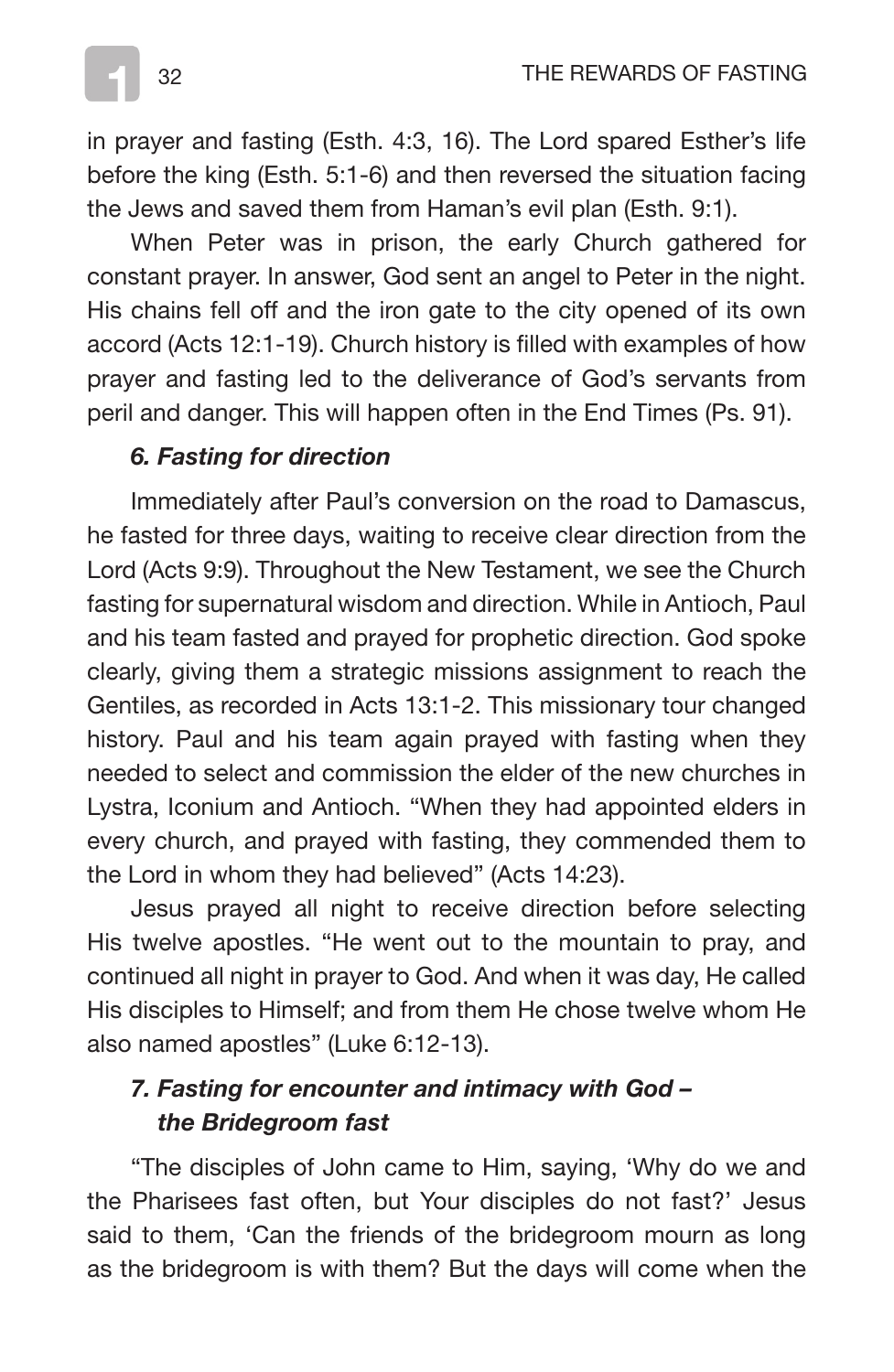

bridegroom will be taken away from them, and then they will fast'" (Matt. 9:14-15).

During Jesus' time on Earth, the disciples grew accustomed to His presence. They felt cherished and loved by Him and they rejoiced in the intimacy of His friendship. Jesus said the joy they were experiencing in His nearness would become grief and longing when He was taken from them at His death. He spoke of a new kind of fast based on His identity as the Bridegroom God and their desire to be with Him. They would fast in mourning because of His absence and fast in longing for His return. They would fast to increase their experience of His presence and their revelation of His beauty and affection for them. This is what we call the "Bridegroom fast." It is primarily fueled by *desiring Jesus* rather than by a desire for more power in ministry or escape from judgment and crisis.

A precursor to the Bridegroom fast was Yom Kippur, the Day of Atonement, which was an annual time of fasting for Israel to mourn over their sin and seek renewal (Lev. 23:26-32). God established this fast by divine revelation (Lev. 16:29), whereas other fasts in the Jewish calendar, such as Purim, and that which is described in Zechariah 7 and 8, find their origins in historic tradition. Paul and his companions may have observed the Day of Atonement fast during his journey to Rome (Acts 27:9).

God has promised to reveal the depths of His heart to us (1 Cor. 2:10). Just a small taste of His love makes us insatiably hungry for more, and fasting accelerates the rate at which we receive revelation from God. As we enter into a Bridegroom fast, our sins are mourned, our hearts are stirred with longing for Jesus, and our spiritual capacity to freely receive from Him is increased.

Fasting for intimacy and for spiritual renewal also includes mourning over the sin that hinders our relationship with Him. We mourn out of our desire to be one with God and over our unlikeness to Him. We feel the pain of our immaturity and all the things we have harbored in our lives that stand in the way of our intimacy with God. This is a godly sorrow and is one of the ways the Lord brings us into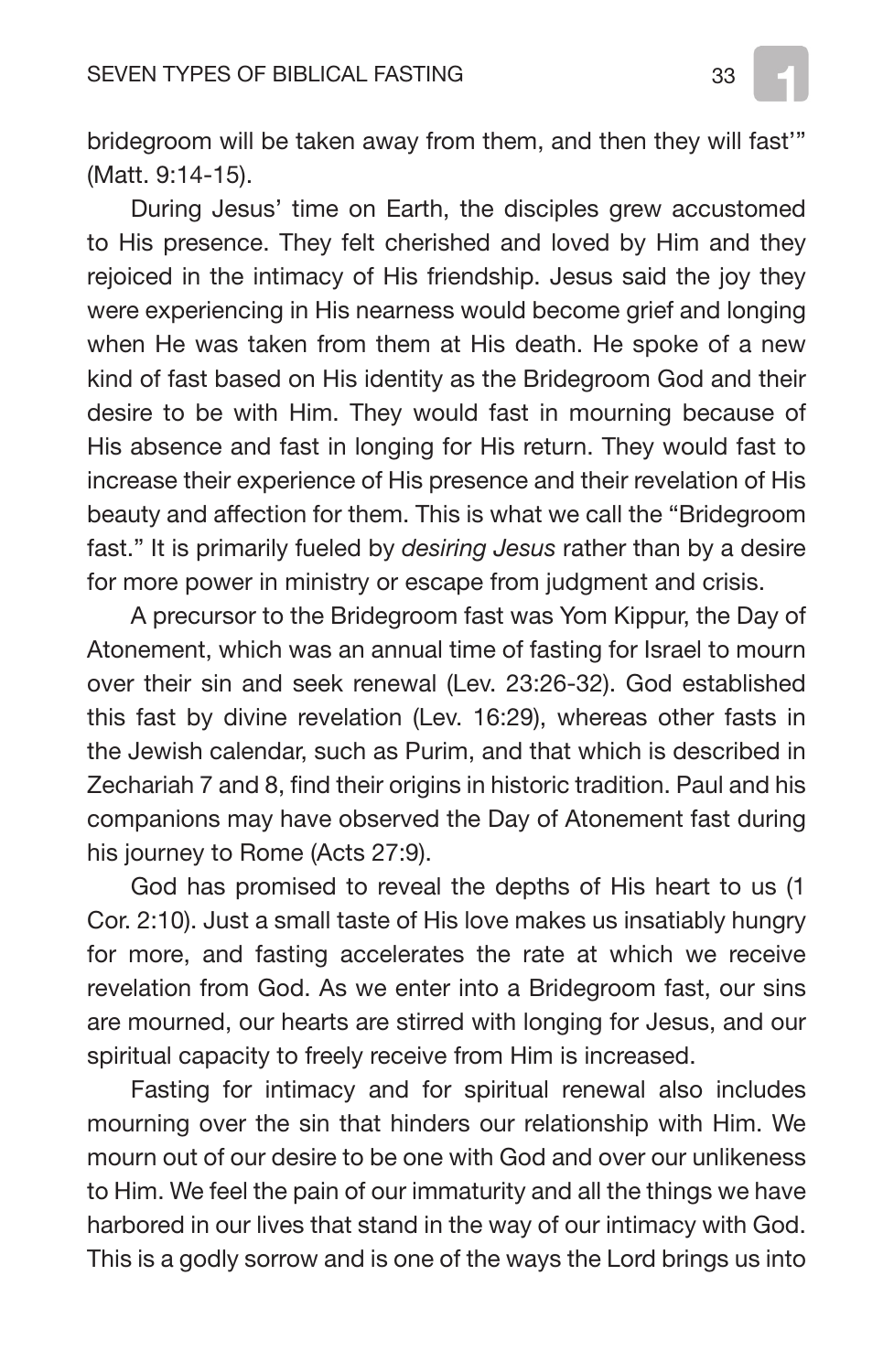

### *A Few Practical Details About Fasting*

#### *Various Lengths of Fasts Described in the Bible*

- ◆ One-day fast as on the Day of Atonement (Lev. 16:29; 23:27).
- ◆ Three-day fast as embraced by Paul after his conversion (Acts 9:9).
- ◆ Seven-day fast as done by David before his child died (2 Sam. 12:15-18, 21-23).
- ◆ Three-week fast as done by Daniel seeking to understand prophetic Scriptures (Dan. 10:2, 3).
- ◆ Forty-day fast as done by Moses (Ex. 24:18; 34:28; Deut. 9:9, 18); Elijah (1 Kin. 19:8); and Jesus during His temptation (Matt. 4:2-3).

#### *Biblical Examples of Corporate Fasting*

- ◆ The Church fasted and prayed for Peter's deliverance from prison (Acts 12:1-19).
- ◆ Paul and his team in Antioch fasted to receive prophetic direction (Act 13:1-3).
- ◆ Paul and his team fasted as they commissioned elders in Lystra, Iconium and Antioch (Acts 14:23).
- ◆ Israel fasted on Yom Kippur or the Day of Atonement (Lev. 16:29; 23:37; Acts 27:9).
- ◆ Israel fasted during Purim (Esth. 9:30-31).
- ◆ Israel fasted in the fourth, fifth, seventh and tenth months during captivity (Zech 7:3-5; 8:19).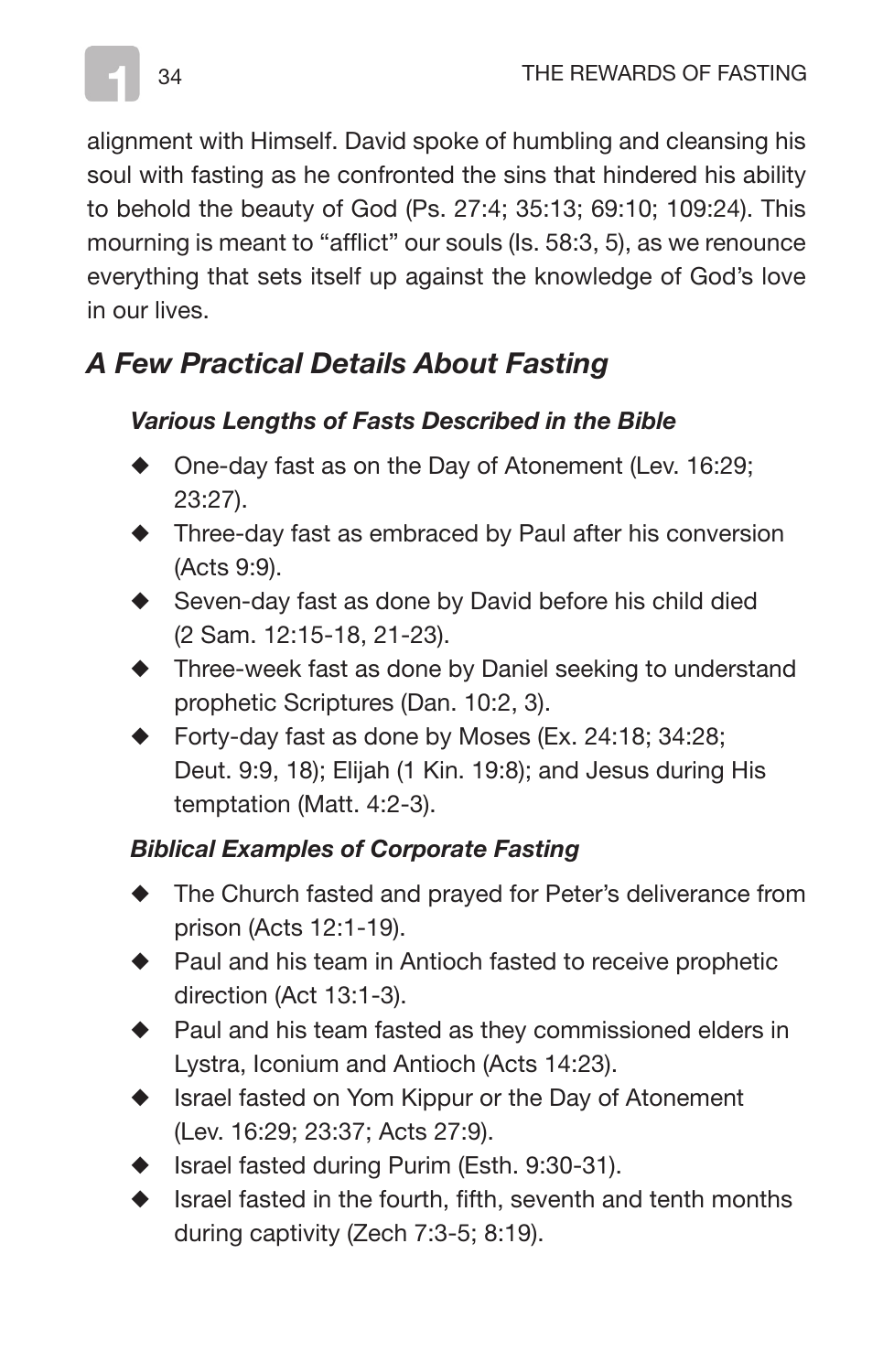- ◆ Israel fasted at Mizpah before the Philistines attacked (1 Sam. 7:3-10).
- $\blacklozenge$  Israel fasted when at civil war with the Benjaminites (Judg. 20:26-28).
- ◆ Jehoshaphat and Israel fasted before going to war with Moab and Ammon (2 Chr. 20:3-4).
- ◆ King Josiah humbled himself (2 Kin. 22:11-20).
- ◆ The people of Israel fasted in King Jehoiakim's day (Jer. 36:9-10).
- ◆ Joel's call to national solemn assemblies (Joel 1:13-14; 2:12-15).
- ◆ Esther and Israel fasted before a coming holocaust in Persia (Esth. 3:13; 4:3, 7, 16; 5:6).
- ◆ Ezra and others fasted to seek God for protection on the way to Jerusalem (Ezra 8:21-23).
- ◆ Nehemiah and Israel in Jerusalem fasted for spiritual renewal (Neh. 9:1).
- ◆ Nineveh fasted after Jonah's preaching (Jonah 3:3-9).

#### *Biblical Examples of Individual Fasting*

- ◆ Believers fast to experience Jesus as the Bridegroom God (Matt. 9:14-15).
- ◆ Jesus fasted for 40 days (Matt. 4:1-3; Luke 4:1-2).
- ◆ Moses fasted on Mount Sinai for 40 days (Ex. 24:18; 34:28; Deut. 9:9, 18).
- ◆ Elijah fasted for 40 days on the way to Mt. Horeb/Sinai (1 Kin. 19:8).
- ◆ John the Baptist led a fasted lifestyle (Matt. 11:18).
- $\blacklozenge$  Paul led a fasted lifestyle (2 Cor. 6:5; 11:27; Gal. 4:19).
- ◆ Paul fasted for three days to receive clear direction (Acts 9:9).
- ◆ Paul fasted to receive clear direction in ministry situations (Acts 13:1-2; 14:23).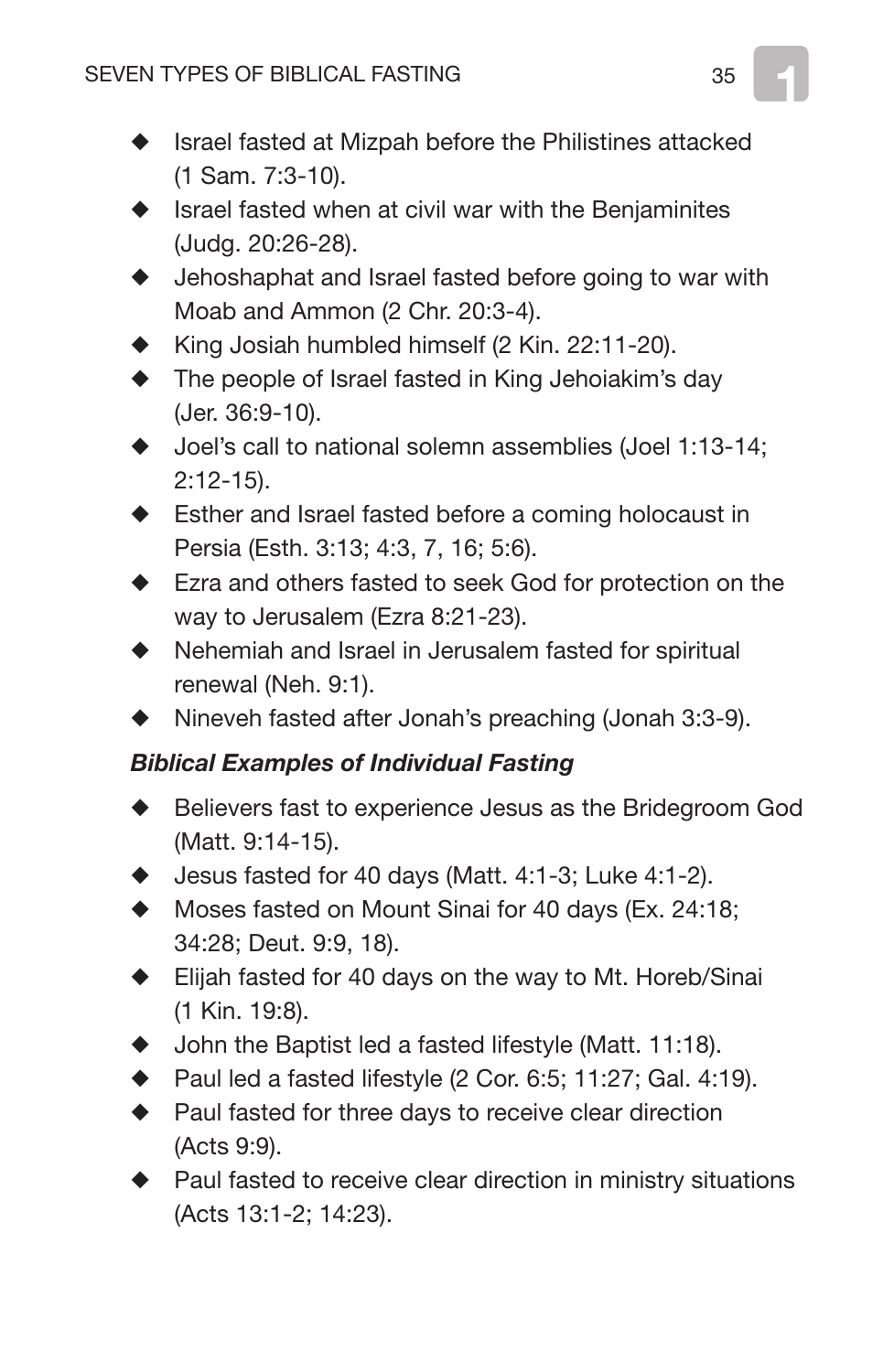- - Daniel fasted to receive revelation about the End Times (Dan. 9:1-3, 20-23; 10:1-3, 12-14).
	- ◆ King Darius fasted all night for Daniel's protection in the lions' den (Dan. 6:18-23).
	- ◆ Anna the prophetess lived a lifestyle of fasting and prayer for more than 60 years (Luke 2:36-37).
	- ◆ Cornelius prayed and fasted for spiritual breakthrough (Acts 10:1-4, 30-31).
	- ◆ Esther fasted for Israel's deliverance (Esth. 4:16-5:6).
	- ◆ King Ahab humbled himself with prayer and fasting (1 Kin. 21:25-29).
	- ◆ Hannah fasted over her barrenness (1 Sam. 1:7-8).
	- ◆ David fasted often (2 Sam. 12:15-23; Ps. 35:13; 69:10; 109:24).
	- ◆ Ezra fasted as he mourned over Israel's intermarriages with pagans (Ezra 9:1-6).
	- ◆ Ezra fasted again as the people joined him in repentance (Ezra 10:1-6).
	- ◆ Nehemiah fasted in Jerusalem for Israel's spiritual renewal (Neh. 9:1).
	- ◆ Nehemiah fasted for Israel's restoration (Neh. 1:1-11) and renewal (Neh 9:32-38).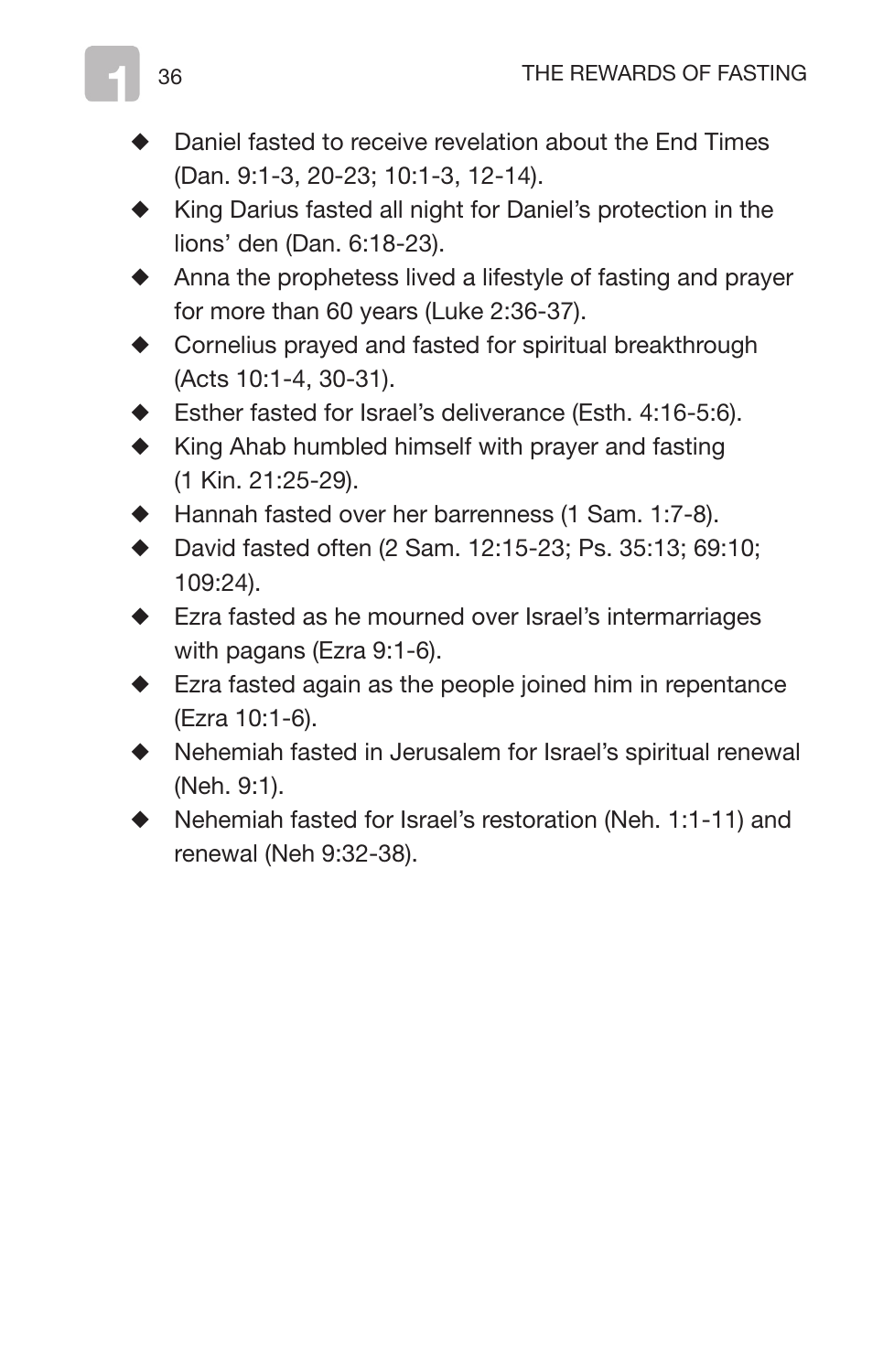

# **Chapter Three Understanding the Bridegroom Fast**

*The disciples of John came to Him, saying, "Why do we and the Pharisees fast often, but Your disciples do not fast?" Jesus said to them, "Can the friends of the bridegroom mourn as long as the bridegroom is with them? But the days will come when the bridegroom will be taken away from them, and then they will fast. No one puts a piece of unshrunk cloth on an old garment; for the patch pulls away from the garment, and the tear is made worse. Nor do they put new wine into old wineskins, or else the wineskins break, the wine is spilled, and the wineskins are ruined. But they put new wine into new wineskins, and both are preserved" (Matt. 9:14-17).*

### *A New Covenant Fast*

John the Baptist's disciples came to Jesus with a zealous and sincere question. They were confused and troubled by the lack of fasting among His disciples. John had taught his own disciples to fast often, and they saw that even the hypocritical Pharisees recognized how essential the discipline was. Did Jesus not value fasting? Did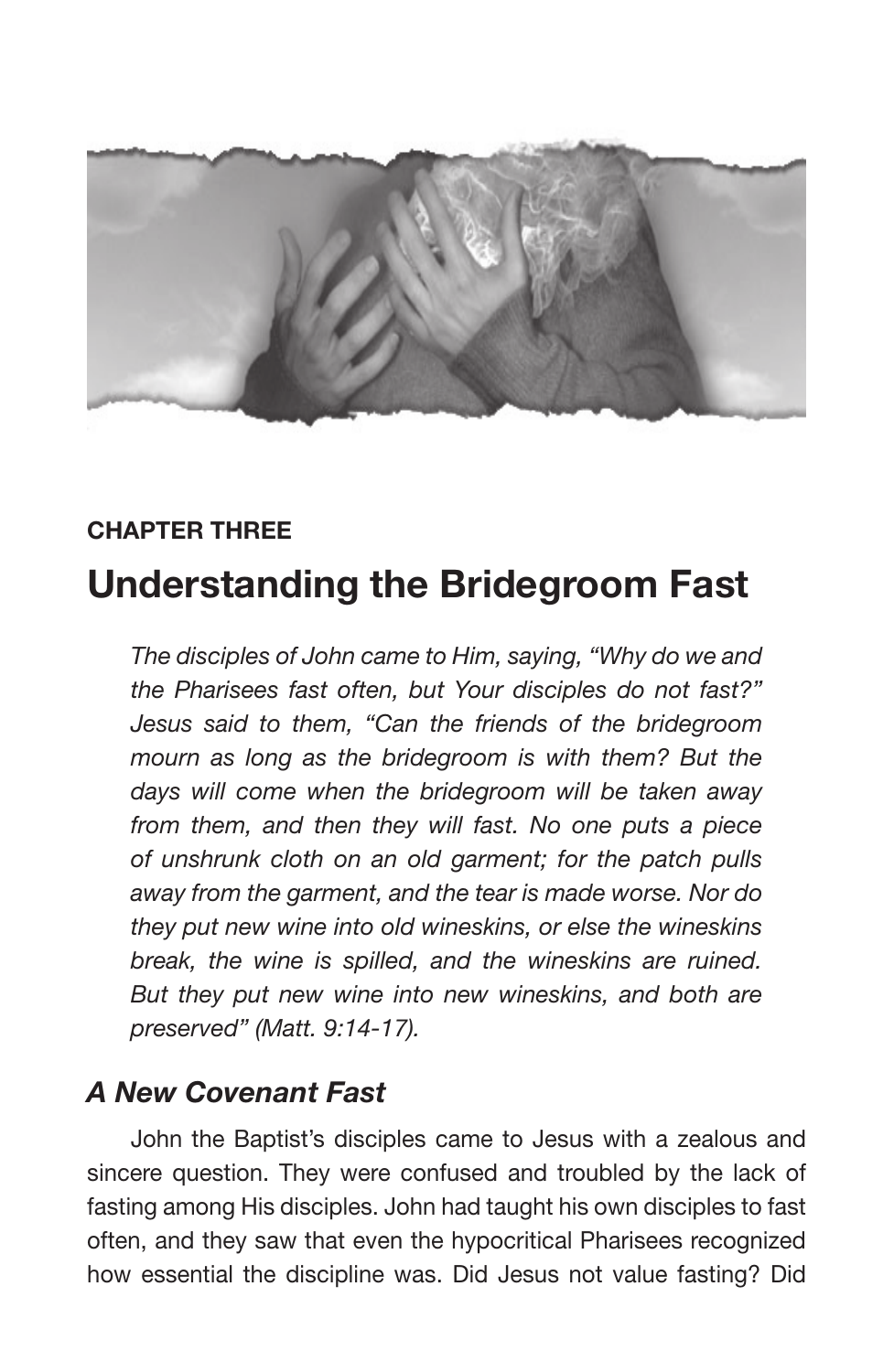

Jesus answered their question by asking them what seemed a strange question. "Can the friends of the bridegroom mourn as long as the bridegroom is with them?" He then made another unusual statement, saying the days were coming when the Bridegroom would be taken from them. He was referring to Himself as the Bridegroom who would be taken from them by dying on the cross. He implied that then His disciples would fast with the same consistency and intensity that John's disciples did. Their fasting, however, would flow out of longing and mourning for Jesus as a Bridegroom. Jesus used their question to introduce Himself as a Bridegroom this was His first reference in Scripture to being the Bridegroom. He was introducing a new paradigm of fasting—a fast motivated by desire to encounter His beautiful and loving presence.

In the Old Testament, fasting was usually an expression of sorrow over sin or a plea for God to physically deliver His people from disaster. In many cases it had degenerated into a purely religious exercise, as the legalistic Pharisees practiced. Now the Lord was saying there was something new. After His death, after the New Covenant had been established, fasting would take on a whole new dimension. The indwelling Holy Spirit in each believer would make this possible. The fast His disciples would enter into would be one related to intimacy with Jesus as the Bridegroom.

In the New Covenant, God opened the depths of His heart to every believer through the Holy Spirit (1 Cor. 2:10; Heb. 10:19-22). It is a privilege beyond comprehension that weak humans can experience the depths of God's heart. This is our inheritance and our destiny. We must never be content to live without a growing experience of God's heart. "For the Spirit searches all things, yes, the deep things of God ... We have received ... the Spirit that we might know the things ... freely given to us by God" (1 Cor. 2:10-12).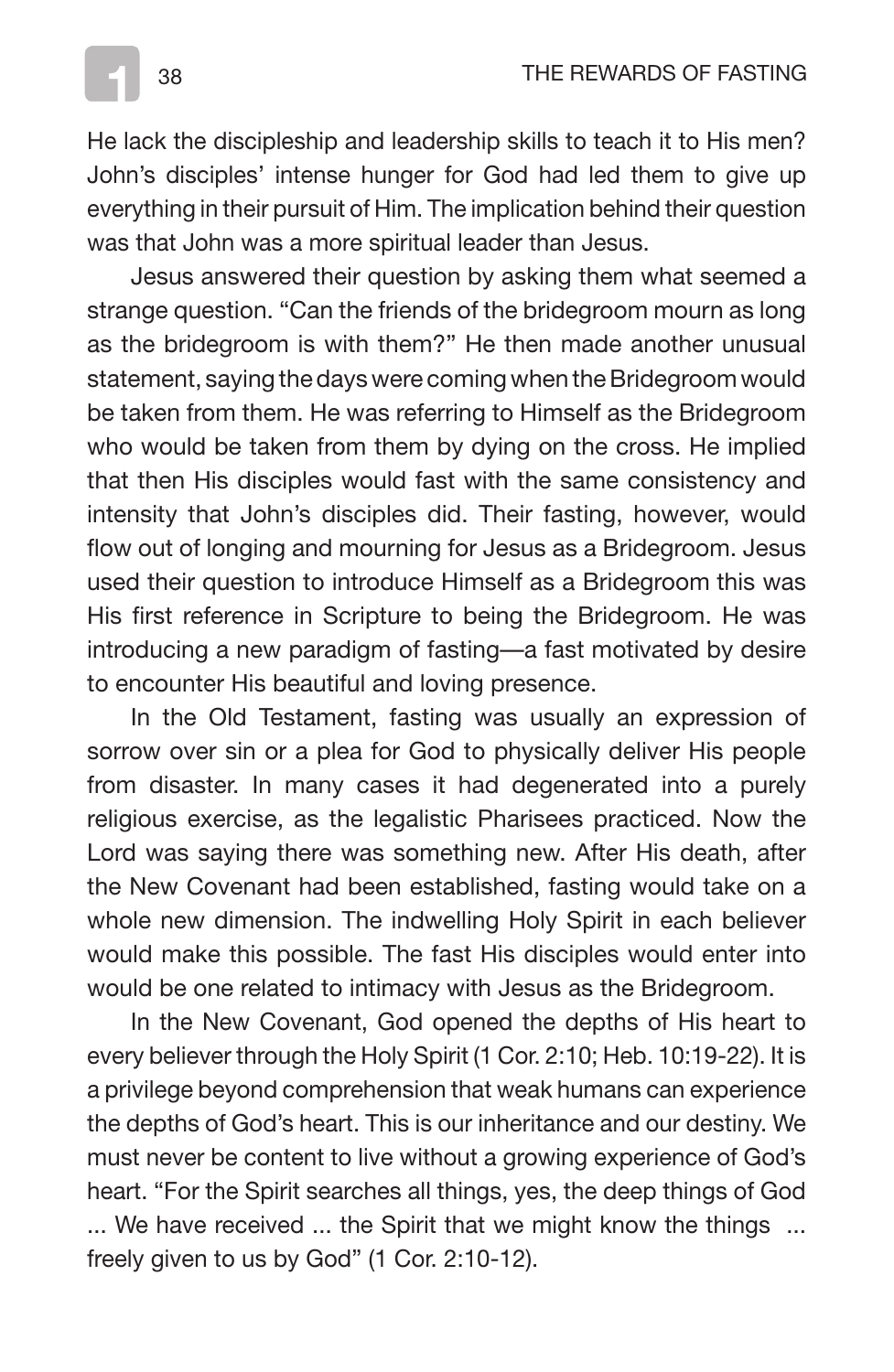The apostles experienced this intimacy of knowing the Man Christ Jesus while He walked the Earth. Jesus insisted they not fast during this time, but rejoice. Just as there will be no fasting in the age to come because we will be face to face with Him, it would have been unnecessary for the disciples to fast when God was their daily companion.

But things changed for the apostles after Jesus was taken away by death. The promise of the New Covenant was still theirs intimacy with Jesus—but His physical presence was gone. They mourned and longed to experience more of His presence. He had awakened a depth of desire in their hearts that they were not fully aware of until they were wounded by His absence. They longed for Him, for His nearness. When the overflowing gladness of His immediate presence was taken from them, they were heartsick. Then they fasted.

#### *The Bridegroom Fast is About Desire*

Song of Solomon 5:8 says, "If you find my Beloved ... tell him I am lovesick!" The Song of Solomon describes the relationship between Jesus, the Bridegroom, and the Church, His Bride. It describes the Church's lovesickness for God (Song 2:5; 5:8). Even the remembrance of our close encounters with Jesus in years past create a hunger today, a craving that will not be satisfied until we experience Him again and again in even greater measures. Lovesickness is mourning for the loving presence of Jesus as the Bridegroom God. No one can console our lovesick hearts except Him. A heart that does not mourn for more of Him is a heart that accepts its current state of spiritual barrenness as tolerable and livable. A mourning heart is fiercely discontent; it has a desperate hunger for God. This is the Bridegroom fast.

The Bridegroom fast is focused on desire: both understanding God's desire for us and awakening our own desire for Him. God imparts new desires to us as He answers existent ones. The hope of a lovesick heart will not be disappointed, for Jesus promised that we would be satisfied as we mourn for more of Him. "Blessed are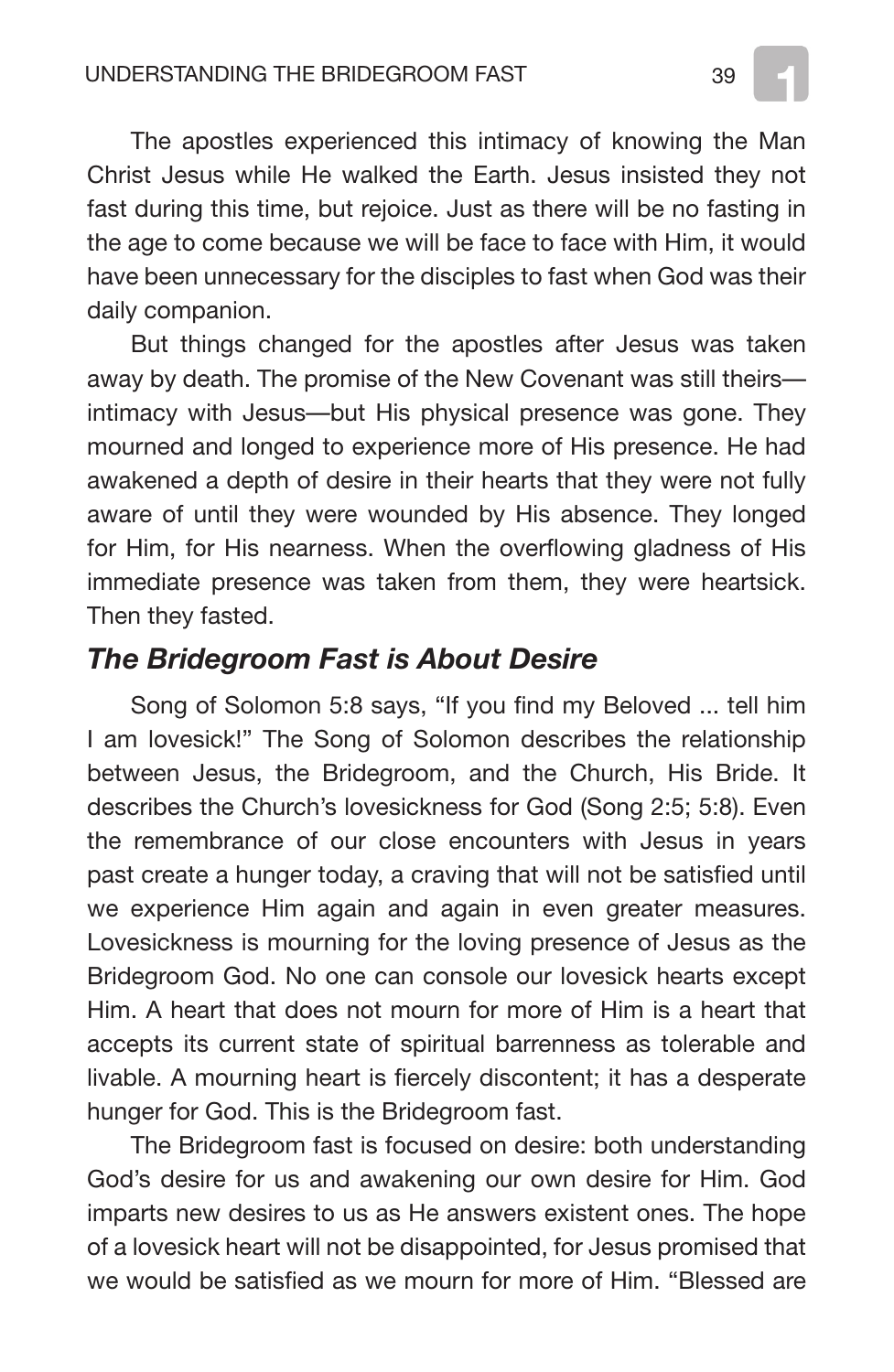

The joy that the early apostles experienced in Jesus' nearness became grief and longing, even lovesickness, when Jesus was taken from them. This same longing and lovesickness has a dynamic purpose in us. Spiritual hunger is a divine gift that leads us to seek greater experiences of His love, regardless of the cost. It causes us to be willing to make whatever changes are necessary in our hearts and lives in order for love to have its way.

We were made to love and be loved by God and He has made us to crave Him until our heart cry is answered. He increases our experience of Him by awakening and then answering desire within us. First, in the initial stages, He romances us, lets us feel His love stir within us. Though this brings a certain satisfaction to our souls, it also awakens a deeper longing and hunger for more. Once we taste just a little of God's presence, we cannot live without more of Him. This is the way God planned it. Hunger begets hunger and deep calls unto deep (Ps. 42:7). In every satisfaction God brings to us, we are left with an even greater hunger for more of Him. It is by our hunger that He leads us into the fullness of love. We fast in response to the groan in our hearts for more of God.

#### *The Purpose of the Bridegroom Fast*

Why would Jesus want His friends to mourn while He was away? Isn't He a God of joy who wants His followers to live lives characterized by that same joy? These questions bring us to the heart of the Bridegroom fast and its purpose. Yes, we were made to live in joy, but that joy can be found only in the Person and presence of Jesus. Joy apart from Jesus is no joy at all.

Mourning and fasting for the Bridegroom is our way of positioning our hearts to live by desire for God and not by the lusts of this age. Our mourning for Him gives witness that we are not of this world and that we refuse to come under the seductions of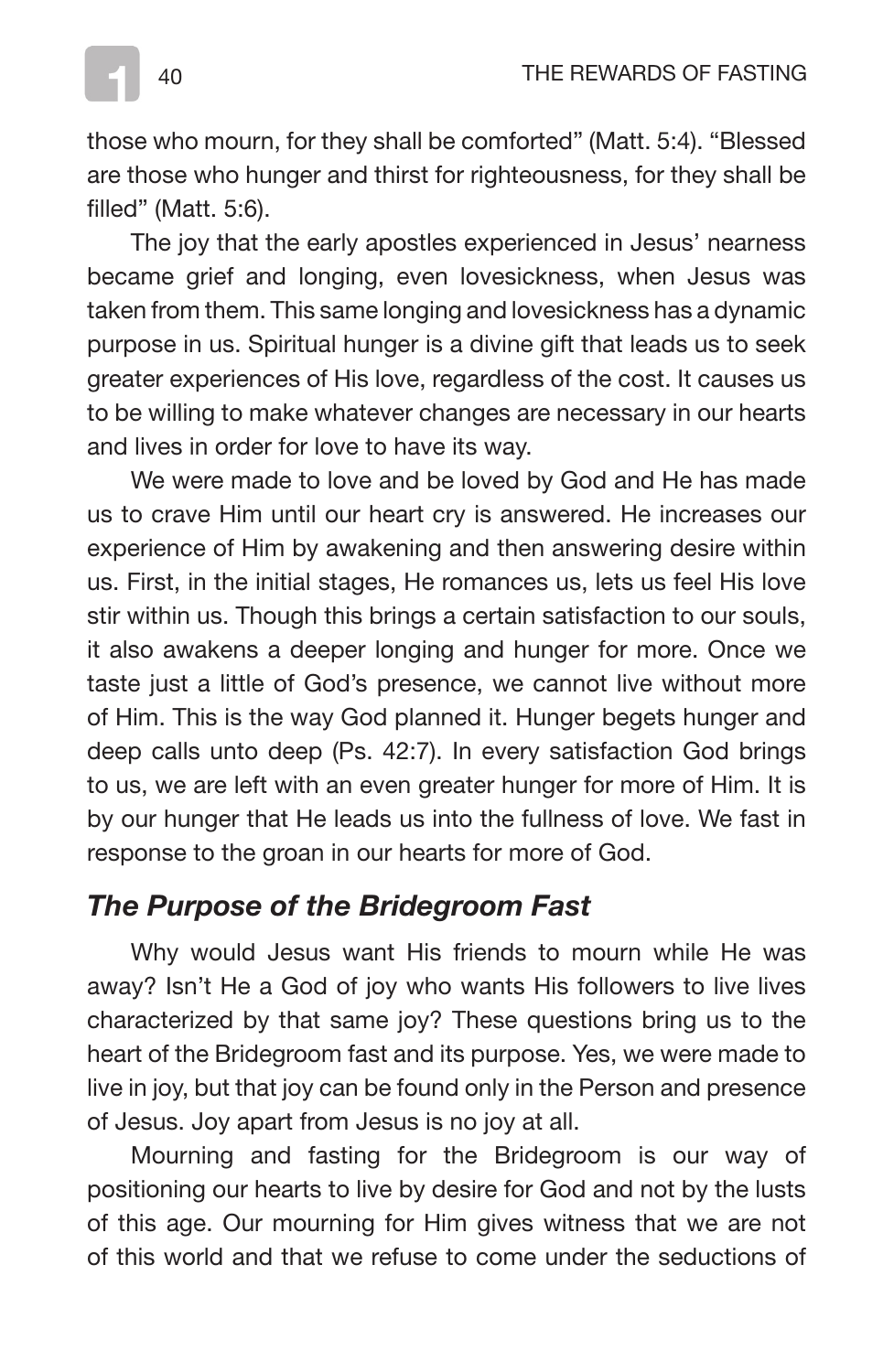Satan, the ruler of this world. This holy longing will not ultimately or fully be satisfied until we live face to face with Jesus in the age to come. His second coming is ultimately the fullness of the answer and consolation for which we mourn. It is in His coming that our highest joy will be found (Ps. 119:19,20; Rom. 8:23-25; Heb. 11:16). Until that day, however, we will continue to groan within ourselves, eagerly waiting for Him to come once again.

The purpose of the Bridegroom fast goes even beyond yearning for Jesus' return—it is the yearning to experience His presence now. In the midst of the delay, the waiting between His first and second coming, God allows us to experience a measure of His presence. He has sent the Holy Spirit so we can encounter His presence and love in measure even now. The Bridegroom fast enlarges our hearts to experience that divine love and presence now.

God has designed us so that when we give ourselves to Him by fasting and reading the Word, our capacity to receive more of Him increases. No other dimension in the grace of God opens wide the deepest places of our beings like fasting and filling our hearts with the Scriptures that emphasize the truths of Jesus as our Bridegroom. Fasting serves as a catalyst to increase the *depth* and the *measure* to which we receive from the Lord. By fasting we receive *greater measures* of revelation at an *accelerated pace*, which has a *deeper impact* upon our hearts.

One of the primary purposes of the Bridegroom fast is to cause our hearts to move in love and longing for God. We do not fast in an attempt to make God pay attention to us, but to fully enter into the affection and presence of God that is already ours in Christ. It is not to move His heart but to move our own. Our hearts are prone to dullness and lethargy, and if we don't deliberately confront that dullness, we become hardened without realizing it. The Bridegroom fast tenderizes our hearts so dullness is diminished and we are able to experience the affections of God in greater measure. Our hearts become tender and our desire is nurtured as we experience the pleasures of knowing Him.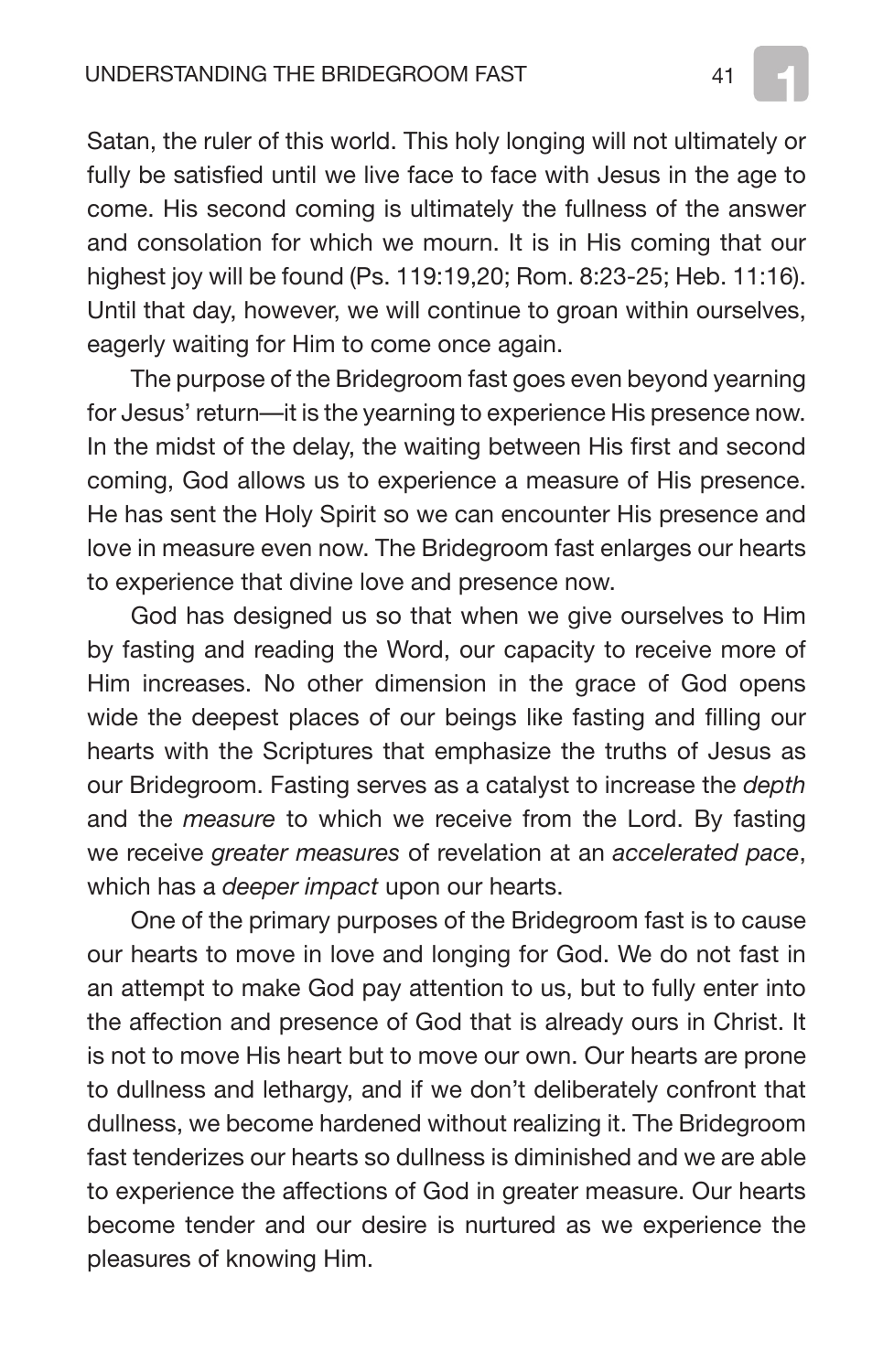I emphasize that our desire for God is His gift to us. However, this craving for God causes pain in our hearts. We are wounded in love. This works good things in us. He does not inflict meaningless heartache upon us, so we can be sure that this longing has a purpose. Spiritual hunger is a divine agent that leads us to greater love. It is an instrument that makes room for love and purity in our hearts and expands our souls. We cannot enter into the fullness of love without the preparatory impact of mourning for more of Him.

Our desire for Jesus creates the mourning or the pain of lovesickness, which in turn compels us to make changes in our lives so that we can receive all that is ours in God. We are wounded in love because He intentionally withholds a measure of His presence in order to bring us into greater intimacy as He works humility and produces meekness in us so God's nearness is sustained in us for the long term.

The Bridegroom fast also brings holiness to our souls. Fasting for spiritual renewal includes mourning over the sin that hinders our relationship with Him. The increase of lovesickness for God inevitably causes a conviction within and we become unable to tolerate anything that opposes the life of God in us. No longer are we content to live in compromise or sin—we surrender everything because lovesickness compels us. Fasting is meant to "afflict" our souls as we renounce everything that sets itself up against the knowledge of God's love and power in our lives (Is. 58:3, 5). David spoke of humbling and chastening his soul with fasting as he confronted the sins that hindered his ability to behold the beauty of God (Ps. 27:4; 35:13; 69:10; 109:24).

Fasting because of love exposes the compromises in our hearts and our ungodly dependence on worldly things. It is a way of keeping our hearts spiritually awake and alert in a dark world that naturally dulls and defiles the human spirit. Our love for God must be expressed in our quest to pursue total obedience. Jesus said, "He who has My commandments and keeps them, it is he who loves Me. And he who loves Me will be loved by My Father, and I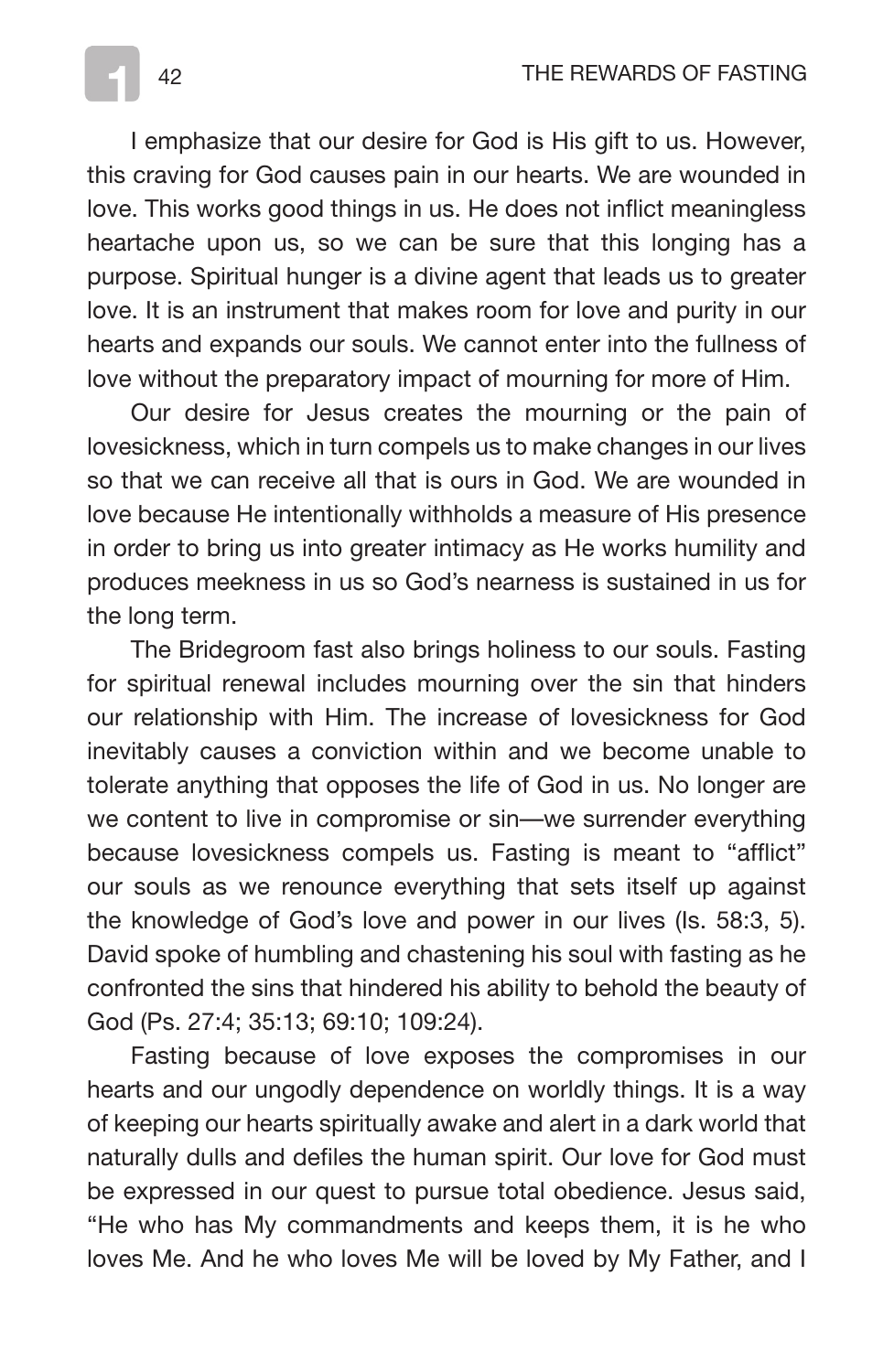will love him and manifest Myself to him" (John 14:21).

One key way to sustain our love in God as we seek to live righteously, is to wage war with the lusts inside us. Lust has many different expressions, including pride, anger, covetousness, theft, immorality, pornography, bitterness, hatred, slander, jealousy, drunkenness, over-indulgence with food or entertainment, legal and illegal addictions, and others (Mark 7:21-22; Gal. 5:19-21; 1 John 2:16-17). 1 Peter 2:11 says, "Beloved, I beg you as sojourners and pilgrims, abstain from fleshly lusts which war against the soul." So, mourning for the Bridegroom also involves repentance. To mourn is to rend or to tear our hearts, as the prophet Joel insisted: "Turn to Me with all your heart, with fasting, with weeping, and with mourning. So rend your heart ... for He is gracious and merciful ..." (Joel 2:12-13). As we fast with hearts tender toward the Lord, we are kept in the position of continually rending our hearts and inviting the Holy Spirit to search us, to see if there is any wicked way in us (Ps. 139:23-24). Fasting is a God-given gift that helps us "break out" of the cares of this life and the corruption of sin and darkness. It enables us to get free from the grip of our culture's seductions that we might lay hold of the purpose for which God laid hold of us (Phil. 3:12).

#### *A High Vision is Necessary in Fasting*

Anyone who desires to live a life characterized by fasting must begin with a high vision, a vision to experience the fullness of what God wants to give each of us in this age. We fast because we cannot endure living in spiritual barrenness. The person who fasts understands the gap between what God wants to give them and what they are actually experiencing. The lack in our experience causes us to be discontent and to mourn. When we recognize that there is a realm in God to which we are invited but not yet experiencing, we become ruined. We must have this fullness. This state of "ruinedness" is an essential part of the lifestyle of fasting. Without a vision or hope for attaining more in God, we will not fast.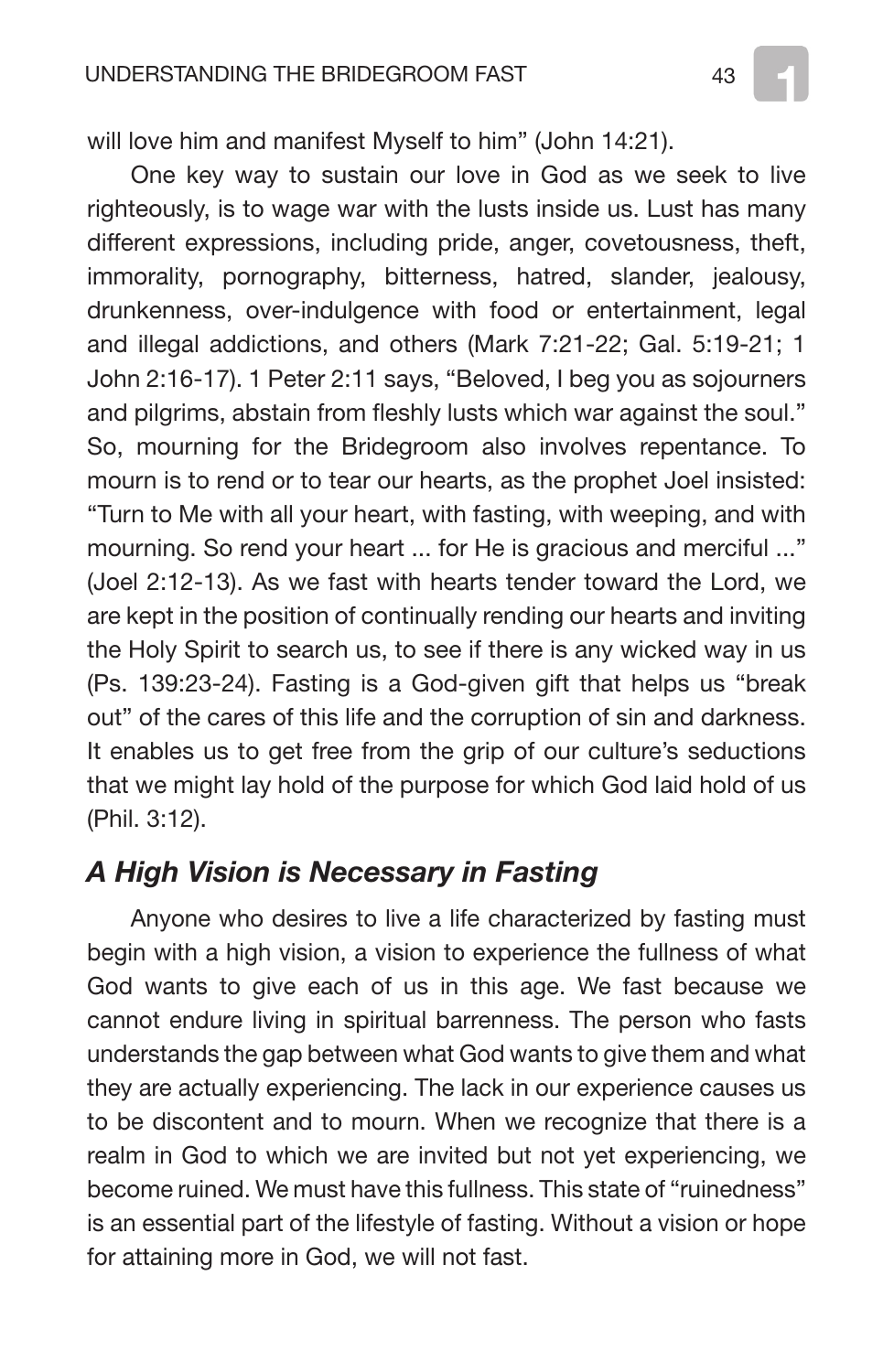The Church today needs a renewed vision of fasting. We need to recognize it as a gift from God that leads the human spirit into fascination and exhilaration before Him. God has given us the grace of the Bridegroom fast that we might maximize the privilege of encountering the Bridegroom God, Jesus. Fasting is not intended by God to be something we hate. It is a gift meant to tenderize our hearts and bring great change in our lives. Fasting expresses our vision and determination to have more of God, and the pain of recognizing the ways in which we fall short. We fast because we believe God desires to take the vision He has marked us with and bring it to fruition over time. We believe in Jesus' promise that there truly are rewards given by His Father, and we refuse to live as though this promise were not true (Matt. 6:17, 18).

#### *New Wine and New Wineskins*

*No one puts a piece of unshrunk cloth on an old garment; for the patch pulls away from the garment, and the tear is made worse. Nor do they put new wine into old wineskins, or else the wineskins break, the wine is spilled, and the wineskins are ruined. But they put new wine into new wineskins, and both are preserved (Matt. 9:16-17).*

Immediately after Jesus introduced the idea of the Bridegroom fast, He spoke of new wine being placed into new wineskins (Matt. 9:16-17). It is notable that He prophesied of new wineskins in the context of the Bridegroom fast. New wine speaks of the presence of the Holy Spirit and His impact on people as He releases power in us that causes us to rejoice in love. His wine is always "new," for He continually imparts new and fresh revelation about God's heart. It is not that the Scriptures are new, but that the discovery of or emphasis on certain Scriptures is new to a particular generation.

Right now, the Spirit is raising up many men and women who are having and will have new and fresh encounters with Jesus. They are the old treasures that the saints over the ages have experienced, yet they are new to us. The end result will be an anointed company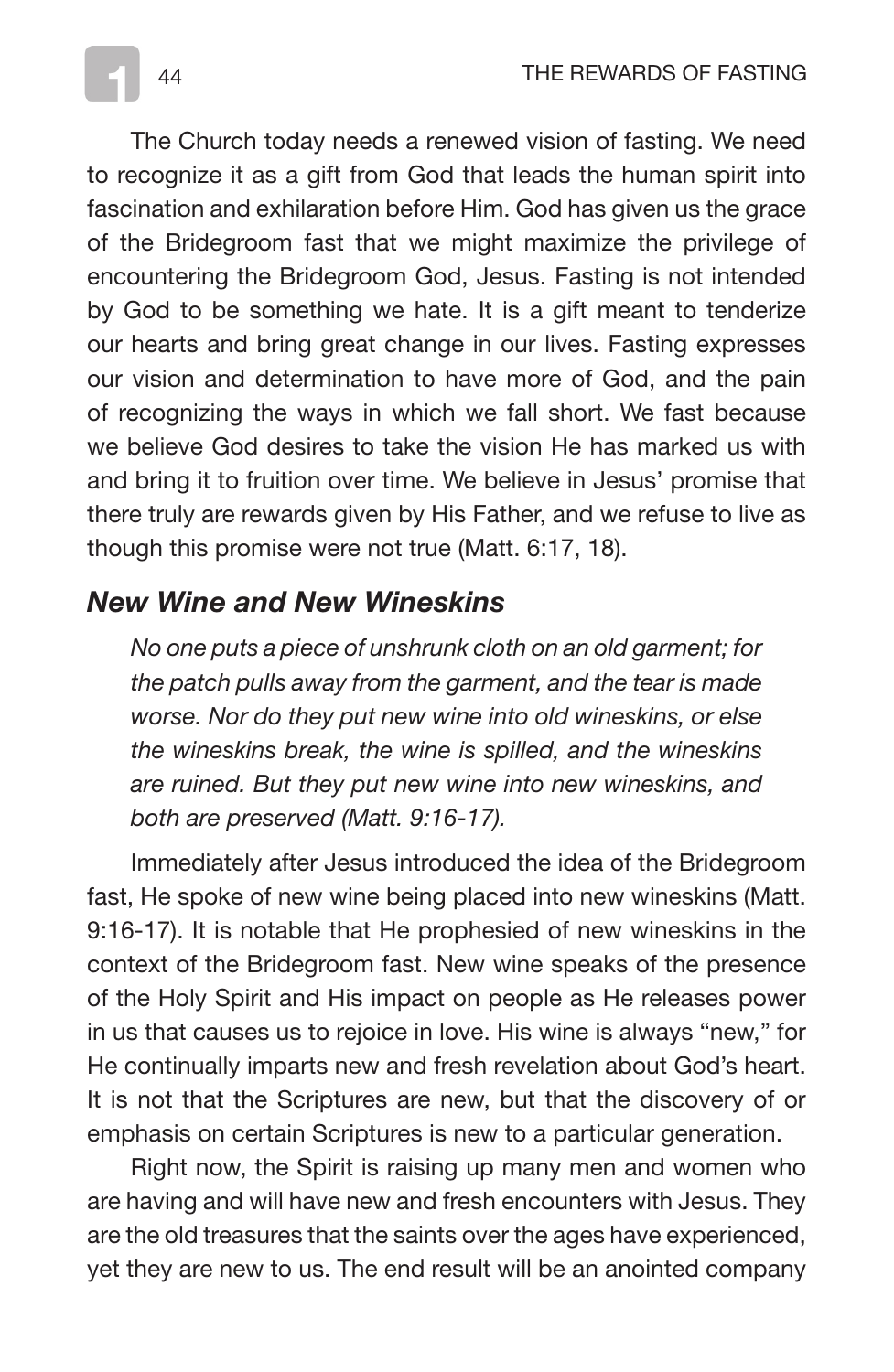of people who have fascinated and lovesick hearts for Jesus. But where does such a company of believers fit in with the current culture of spiritual compromise in the Church?

#### *New Wineskins*

New wineskins represent the new structures necessary to serve the people who have new wine experiences. The people of the new wine see God, themselves and their missions very differently than they did before they encountered Jesus as a Bridegroom. They have new values and new paradigms of the Kingdom. These newly lovesick believers need new structures, and these new structures must be governed by leaders who share the values that flow from experiencing the Bridegroom's affections and power. Those with the old wineskin paradigms, values and control cannot lead such people.

Jesus spoke of new wineskins for that generation, pointing to the new structures that would come forth as a result of the outpouring of the Spirit on the day of Pentecost. He knew the synagogue system would not be sufficient to provide structure for those who were continually experiencing His power, revelation and passion. Jesus was prophesying that the old structures would break and the wine would spill out and be lost. The Lord soon replaced the existing old wineskin (the religious synagogue structure) with a New Testament community of believers led by unlikely people, such as fishermen, ex-prostitutes and tax collectors. This principle of needing new wineskins for a new move of the Spirit has been repeated many times through history, and will be repeated again at the end of the age.

Today, the Holy Spirit again desires to pour out new wine—the active presence of the Bridegroom. God will give us everything He gave the early Church. In the generation in which the Lord returns, the miracles of the Book of Acts will be combined with the miracles of the Book of Exodus. When the Holy Spirit comes in full manifest power, whatever wineskins do not agree with Him will be ruined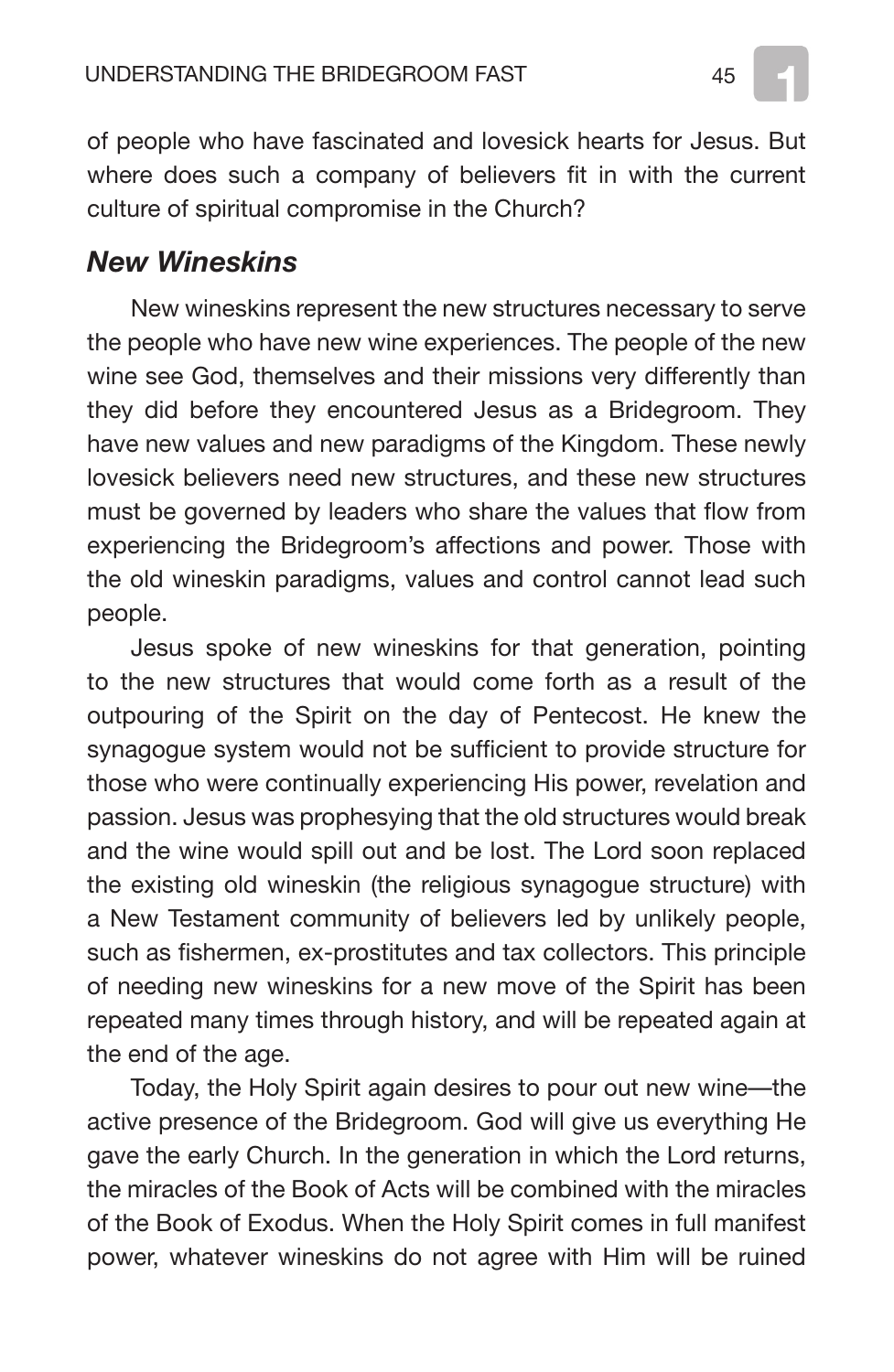and broken. It's not possible to dwell with God except in unity with Him. The Holy Spirit wine will only be continually poured out into an environment or structure that is suited to Him. The wine of the newly emphasized truths the Holy Spirit highlights in a revival are often lost in old systems. Nothing is more tragic than the wine being spilled and the Spirit's manifest presence and power leaving. Some old structures in this day will be revived and renewed. However, most will not. History shows that a new move of God is resisted by people. Great changes are coming in our experiences, as well as with our Church and ministry structures.

In the coming hour, untold millions will experience new dimensions of God's heart and power as they encounter Him as the Bridegroom King and Judge. The religious structures of today are predominantly led by those who are not lovesick. They will not know what to do with ex-prostitutes and fishermen who are anointed with lovesickness. The Bridegroom fast is one of the vehicles through which this wave of lovesickness will overtake the Church, resulting in the creation of new structures to accommodate them. The revelation of Jesus as the Bridegroom, along with the Bridegroom fast, will be a vital part of transitioning from the old wineskin systems to New Testament Church structures and way of life.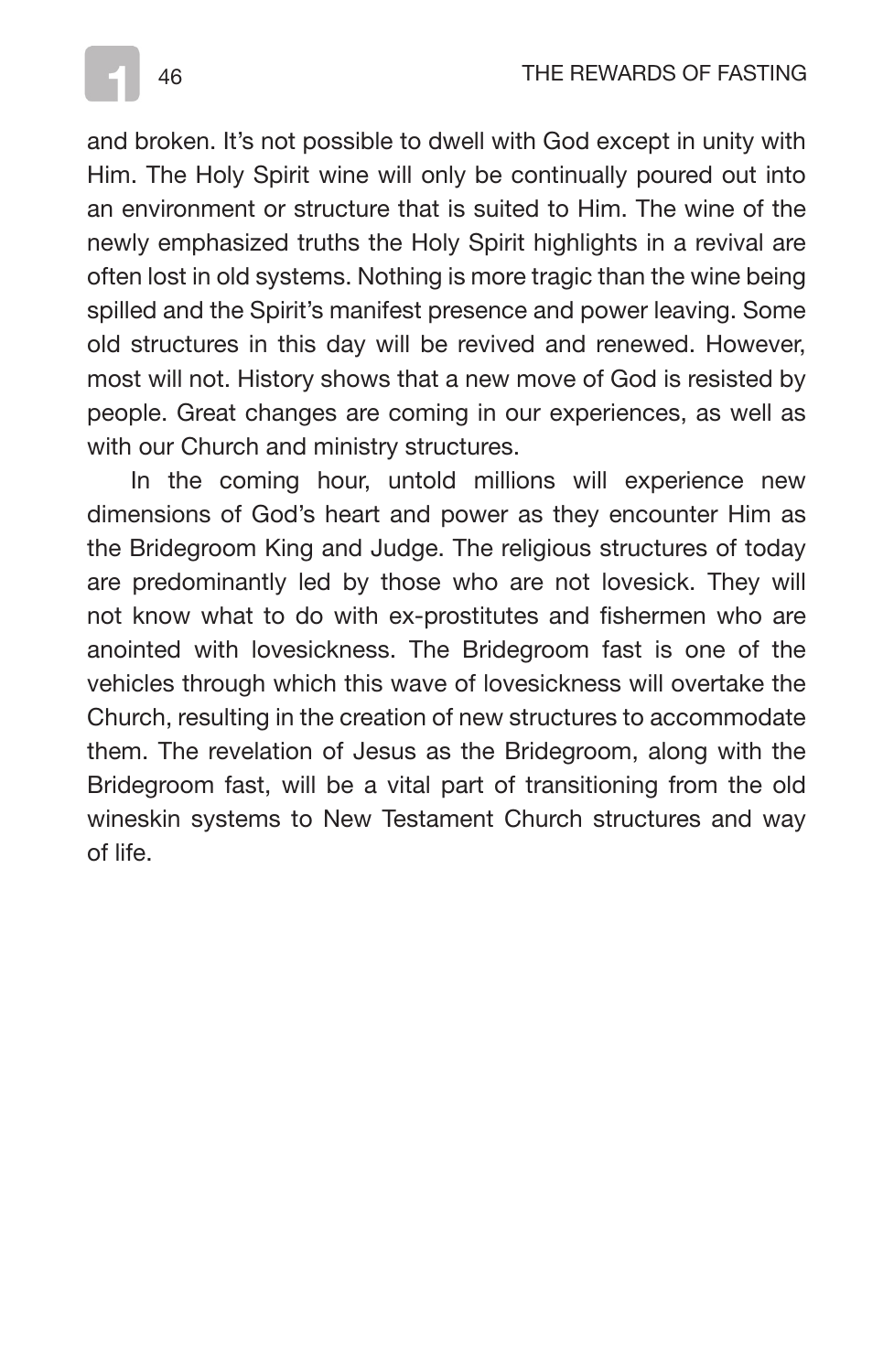

# **Chapter Four Hungering For All That God Will Give Us**

(Dana speaking) I remember several years ago when the Lord really began convicting my heart of how little hunger I had for God. He opened my understanding to how much He truly wanted to give me and showed me the gap between that fullness and my actual experience. He began to purposely disrupt my life by revealing to me the principle that He gives more of Himself in accordance with my hunger for more. Until my capacity to receive from Him was enlarged by spiritual hunger, I would be limited in my experience of God.

Though I'd known Jesus my whole life, I had never considered that I lacked this inward hunger. My heart was very small in its capacity, but I did not know it. I thought I loved God intensely, but He revealed to me that, in truth, my thirst for Him was small compared with what it could be. This exposure was truly a gift. At that time I entered into what I now call "the longing to long" or "the hungering to hunger." I was in the tension between sincerely *wanting to want*  God and not yet being overcome by hunger for Him; and this is exactly where God wanted me. Hunger begets hunger and in time, He caused my initial desire to develop into strong desire, and then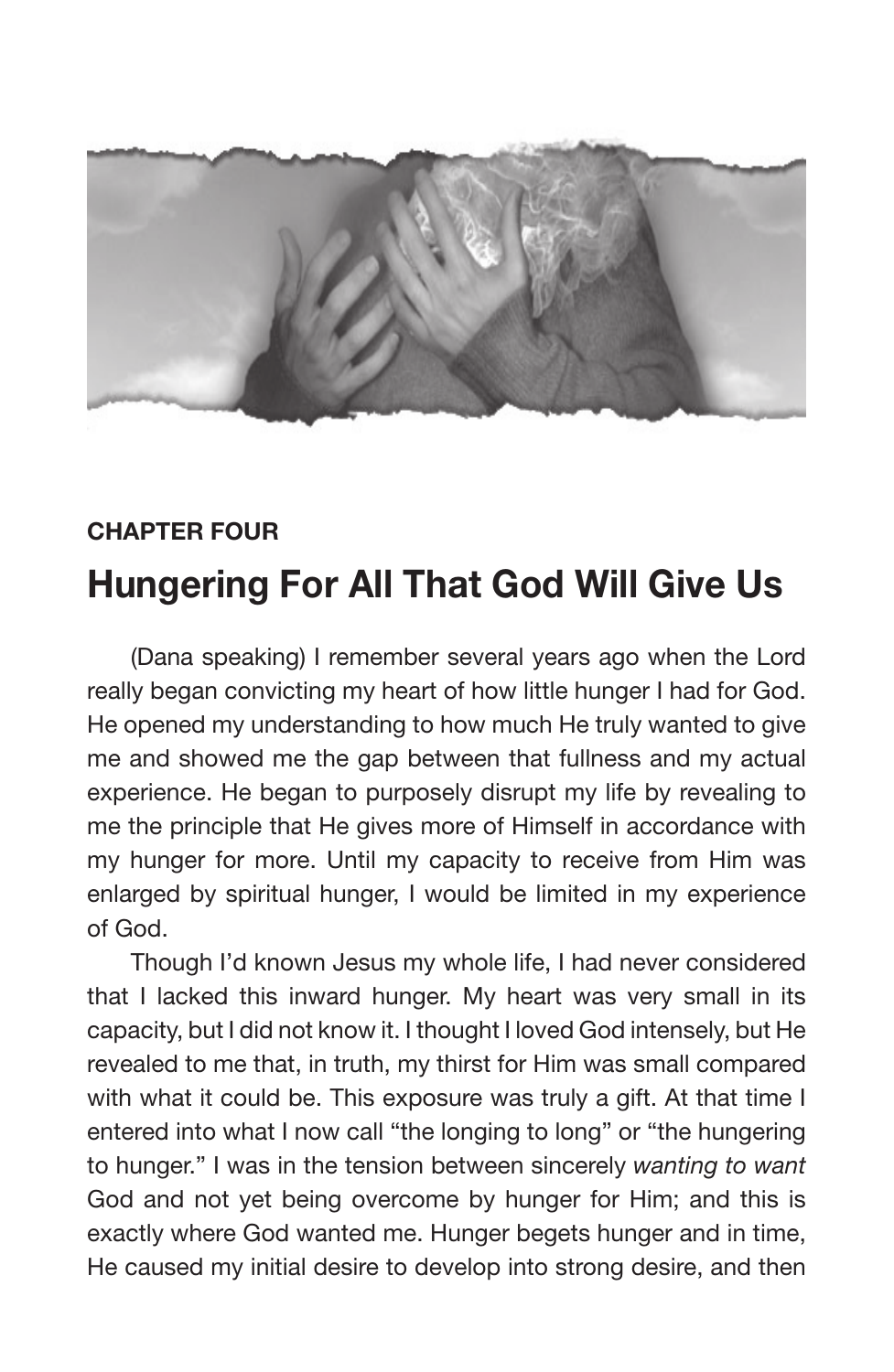

Jesus releases His power and presence to us in direct proportion to the measure of our hunger for Him. Spiritual hunger comes as we get a vision to have everything that God will give our spirit on this side of eternity. God wants to take believers beyond even what the early Christians experienced in the Book of Acts. Before He returns, He will pour out the Holy Spirit in degrees that the Church historically has never witnessed. The utter vastness of what He wants to flood our beings with in terms of experience of divine pleasure and power encounters with the Holy Spirit, has not yet even entered our minds (1 Cor. 2:9-12). Yet this fullness, this abundance of divine reward imparted to the inner man, is what God wants to give us a vision to pursue. Again, He will give according to our hunger; thus, our first priority must be to become hungry.

Some think they are spiritually hungry when they have a newly awakened interest in the things of God. But awakened interest is not yet hunger. Buying a book on a Kingdom topic is good, but it is not yet hunger. Hunger is when we cannot live without more, when we make radical alterations to our lifestyles in order to pursue God. A good way to measure the reality of our hunger is to measure the extent to which we rearrange our lives, our time, our money and our comforts to pursue that for which we hunger.

Jeremiah prophesied about genuine spiritual hunger when the Lord spoke these words through him, "You will call upon Me and go and pray to Me, and I will listen to you. And you will seek Me and find Me, when you search for Me with all your heart. I will be found by you, says the Lord" (Jer. 29:12-14)*.* God promises that He will be found when He is pursued by anyone with a genuinely hungry heart.

Jeremiah taught us that just saying prayers is not what God requires. Spiritual language and grandiose statements in prayer do not impress God. He peers right into the depths of the human heart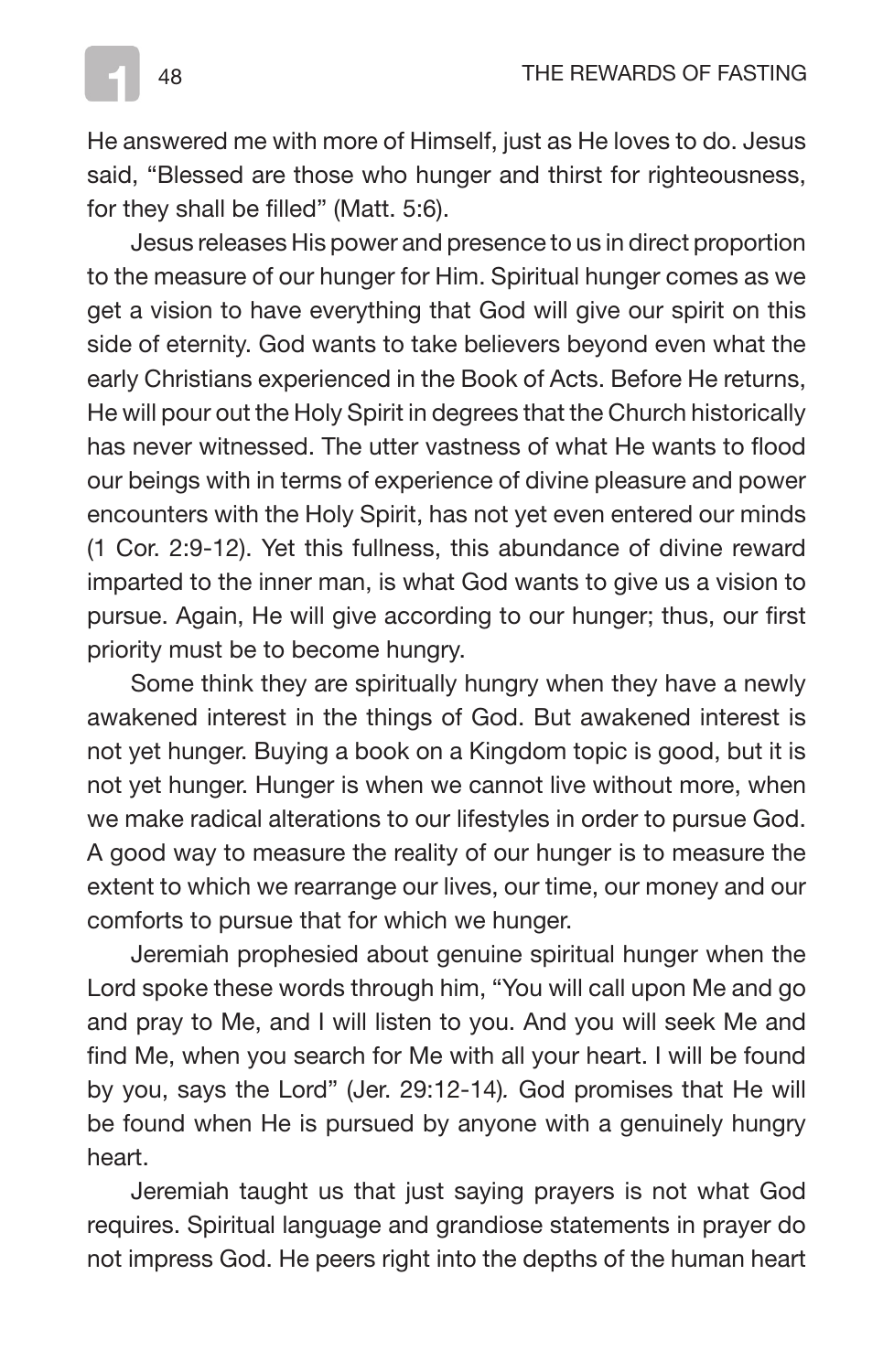and sees our spiritual void and barrenness. This is where much of the Church in the western world misses the mark. We may regularly attend church services and may even go to a few prayer meetings. We may tell God that we love Him and want more in our relationship with Him. Yet all the while God is calling us to live the radically different lifestyle necessary for us to experience deep intimacy with Him. He is after something far deeper than regular attendance at prayer meetings. He wants to actually *possess* us. He wants our lives to be governed and ruled by our yearning for Him. Spiritual hunger is of utmost importance to our sustained pursuit of God.

We need more personal encounters with God, but we also hunger for His power to be released in signs and wonders and miracles. The manifestation of His power is also preceded by a desperate hunger. The Church must operate in sustained, intense prayer, coupled with fasting, in order for God's manifest power to break out in our midst. As long as we are content with paralytics not walking, the blind not seeing and the deaf not hearing, we will go without these miracles. The breakthrough we long for will not happen without spiritual intensity (Jer. 29:13), so in His grace the Lord is making us a people who cannot live without His full blessing. Our part is to become so ruined by the high vision of all that God would give us, that we simply cannot live with things as they are. We must do our part and God will do His.

#### *Spiritual Violence*

In the Old Testament there was a great limitation on what a believer could experience in God. The door for *all* to enter the deep things of the Spirit (1 Cor. 2:10) was only opened when Jesus established the New Covenant by His death, resurrection and giving of the Holy Spirit to the hearts of men (Heb. 10:19-22). Before this, the Spirit of God would occasionally come on certain people usually prophets or kings—to anoint them to accomplish a specific task. However, after the death and resurrection of Jesus, the Holy Spirit was made accessible to all. He now indwells and empowers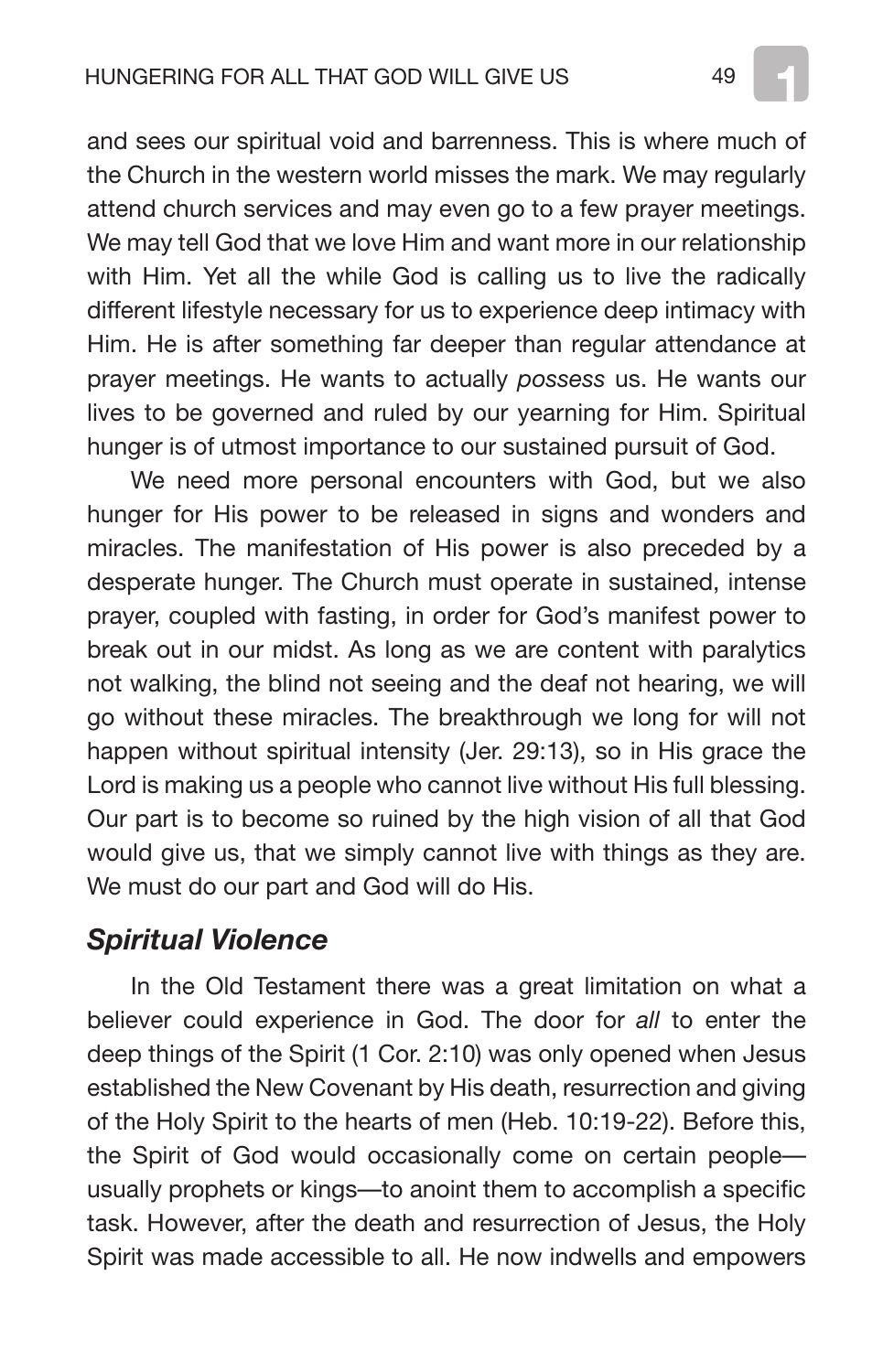

every believer, giving experiential nearness to all who are hungry for His presence. This is a massive transition, a gift and invitation so boundless and glorious, I do not think that we have really fathomed what has taken place. He has made everything available to us by His Holy Spirit in our inner man! The weight of this gift is so great that it should leave us trembling in awe.

Jesus opened a whole new understanding of how to live life in the Spirit when he taught that the Kingdom of God suffers violence, or allows spiritual violence to be employed. "From the days of John the Baptist until now, the kingdom of heaven suffers violence, and the violent take it by force" (Matt. 11:12). For the Kingdom to "suffer" violence means that it "permits" (rewards or requires) spiritual violence in our pursuit of God. Yes, everything is available to us in the Spirit, but we must actively walk into it. We must lay hold of it. In this passage, Jesus invited us to spiritual violence saying in essence, "The Kingdom of Heaven allows for violence—will anyone receive this invitation?" This applies to more than the obvious areas of spiritual warfare. He was urging us to pursue deep intimacy with Him with a holy, violent love and to cultivate a lifestyle of "spiritual violence."

Once again, fasting plays a vital and irreplaceable role. It is "violent" in both its demands and its impact on our lives. It demands that we address every area in our life that is not in agreement with the Spirit. It requires that we declare war against sin and Satan and against a religious spirit. However, it releases a gloriously violent impact on our lives by freeing us from our sinful ways and filling us with the revelation of God.

To be spiritually violent means we will pay any price of selfdenial in order to obey God's will. Solomon said it well: "If a man would give for love all the wealth of his house, it would be utterly despised" (Song 8:7). In other words, when love is working its way in our hearts, there is no price too high. For the one he loves, a man would give all his possessions freely without consideration of the cost. The source of our spiritual violence is not fear; it is the love of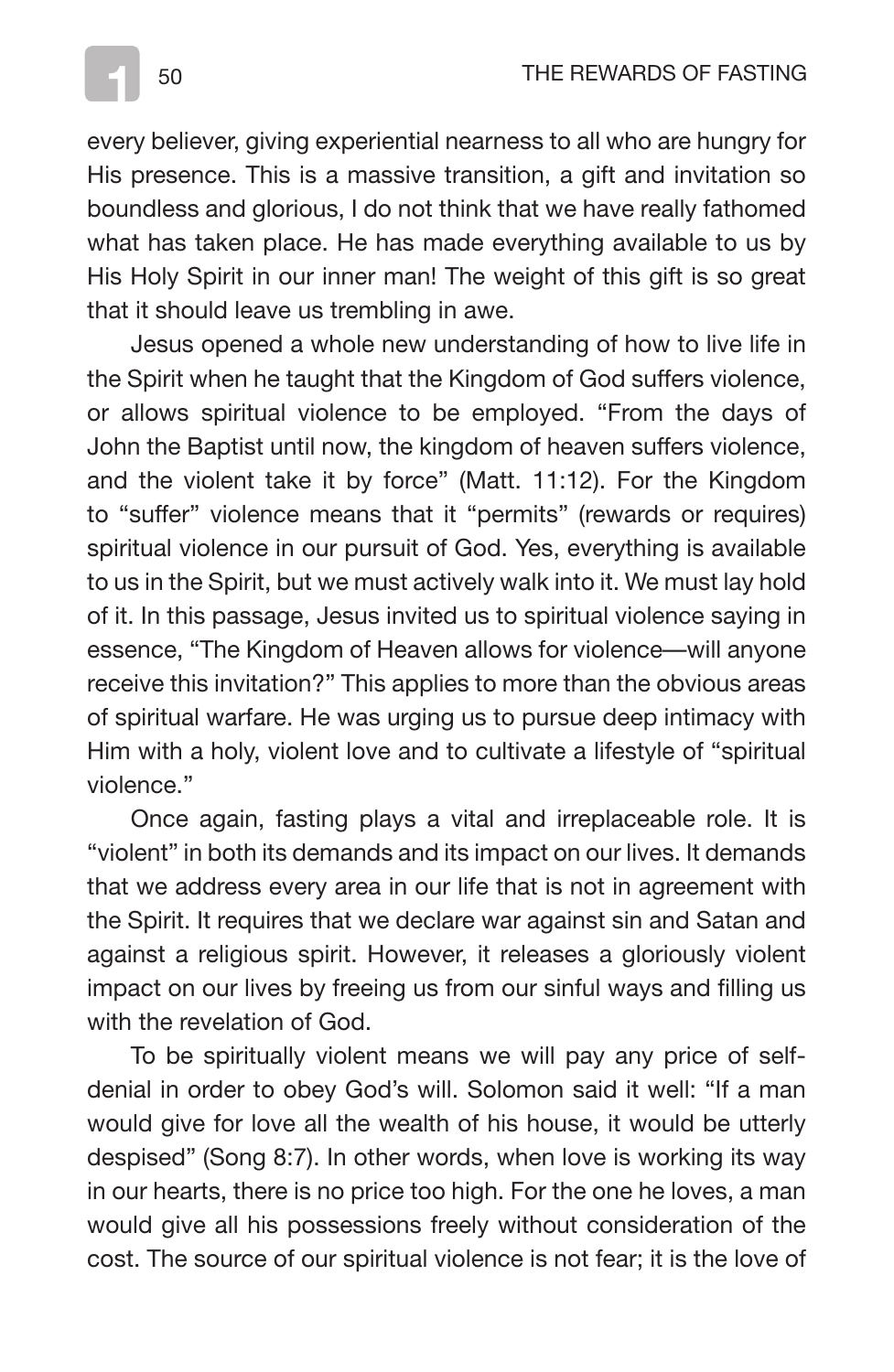God. Any type of violence or abandonment that is not rooted in love is what Paul described as profiting nothing (1 Cor. 13:3). Love fuels our spiritual intensity.

Radical obedience is disruptive to our flesh, but it causes our spirit to soar in God. It confronts and reorders the way we spend time and money, the way we talk and entertain ourselves, and the way we express our sexuality and pursue success or honor. It is not a casual reality. It touches every area of our lives. Fasting is as violent in its opposition to our own flesh and pride as it is in its impact on the devil's kingdom and religious systems. Yet on the inside, we begin to touch what we were made for as strongholds are broken and we are freed to soar in God.

Jesus connected spiritual violence to the radical lifestyle of John the Baptist. He called John the greatest man born of a woman (Matt. 11:11). What was the measure of John's greatness? What was it that Jesus referenced in this marvelous description of John? Assuredly, it was not the size of his ministry or the number of people he impacted. The numbers were very low compared to the sizes of mega ministries that are common today. Jesus was referring to John's spiritual violence. John carried a tremendous resolve to follow God without compromise and thus Jesus described him with such a strong acclamation.

We too can be great in God if we are resolute, violent, in our obedience to Him. Can you imagine standing before the throne of God one day and hearing the actual voice of Jesus, that Voice of many waters, declare, "I call you great in My sight"? Greatness to God is about love, obedience and meekness—it is about a violent resolve in the heart of those who seek Him. Whoever wants to be great in God *may*. The Kingdom of Heaven allows for violence, and the violent take it by force.

#### *Pursuing the Full Measure*

"Take heed what you hear. With the same measure you use, it will be measured to you; and to you who hear, more will be given"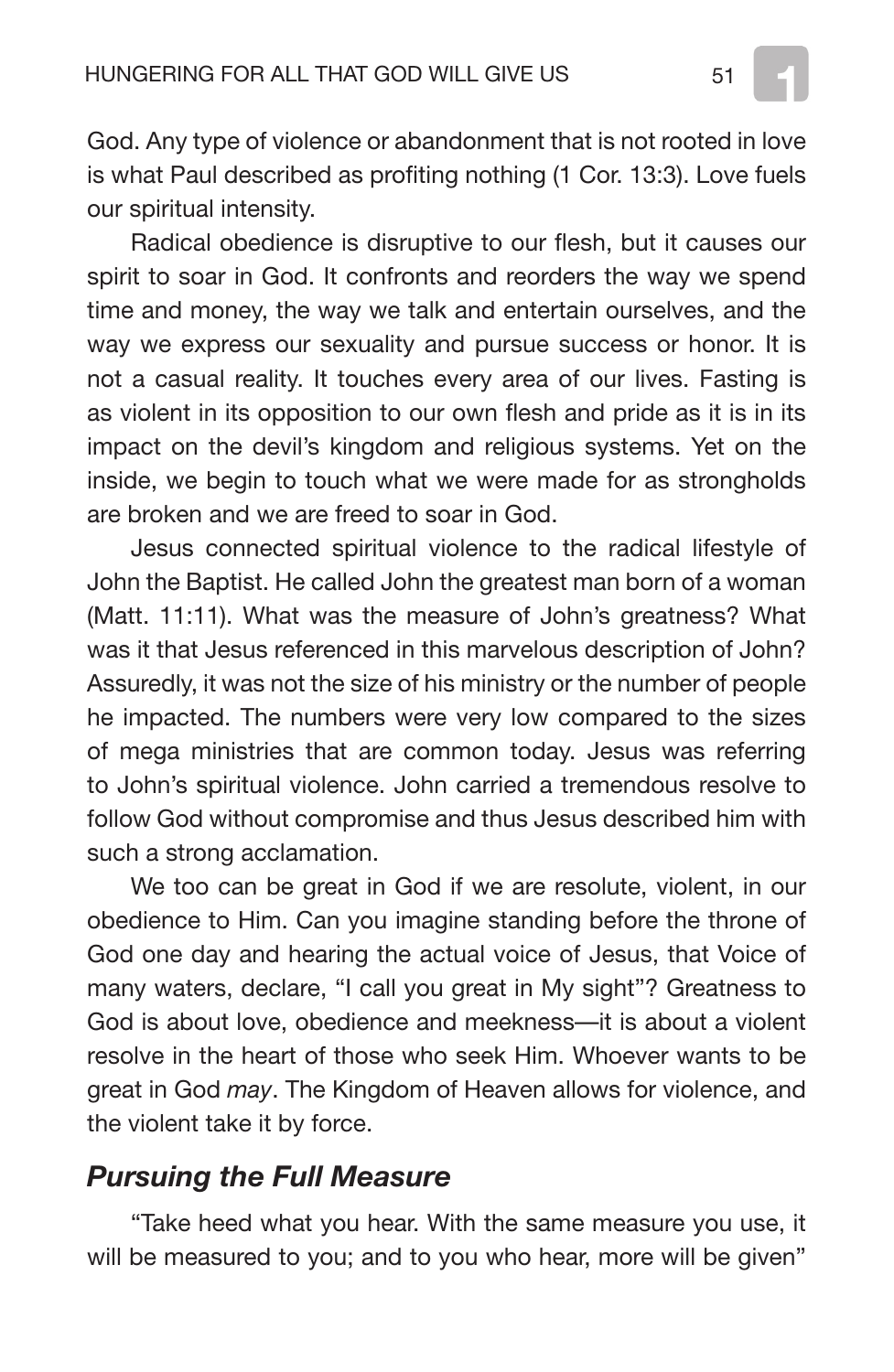

(Mark 4:24). Jesus taught us to take heed what we hear—what we understand and receive as God's standard for our lives. What do we believe is the level of intimacy God is willing to draw us into? Do we really believe in the rewards that God has promised to those who align their lives in the way prescribed by His Word? Have we heard His invitation? What are we buying into as our life vision in God? What is the vision that you have for where your heart can go in God in this life?

This may surprise us, but we ourselves actually determine some of the measure of spiritual blessing He will give us, as well as some of the measure of our greatness in the age to come. Believing for too small a measure will lead to just that. Those who have truly *heard* will believe and act on what God said. To those who "hear" what God really wants to give them, more will be given. The necessary posture is that of a hearer; it is a posture of receiving His promises as true and ordering our lives so as to reach for them. What will we contend for in our experience with Him? What will we claim as our inheritance? We need to have a vision for what God will give our hearts, as well as a vision for what He will do through us in our ministry.

Do not limit your vision to just your ministry, though. We must have a vision for how far God will take our hearts in love, meekness and revelation. We must not be too easily satisfied with a small measure, for Jesus will give to us according to the measure we build our lives around. The extent of our expectation, or faith, defines what we tenaciously pursue in God. If we absolutely refuse to settle for anything less than His fullness, we will be rewarded with our desire

#### *Paying the Price*

Most Christians do not mind hearing sermons on holiness and radical obedience. What disturbs the western Church is watching someone actually live out these principles in real-life arenas that affect their time and money. That hits too close to home. It convicts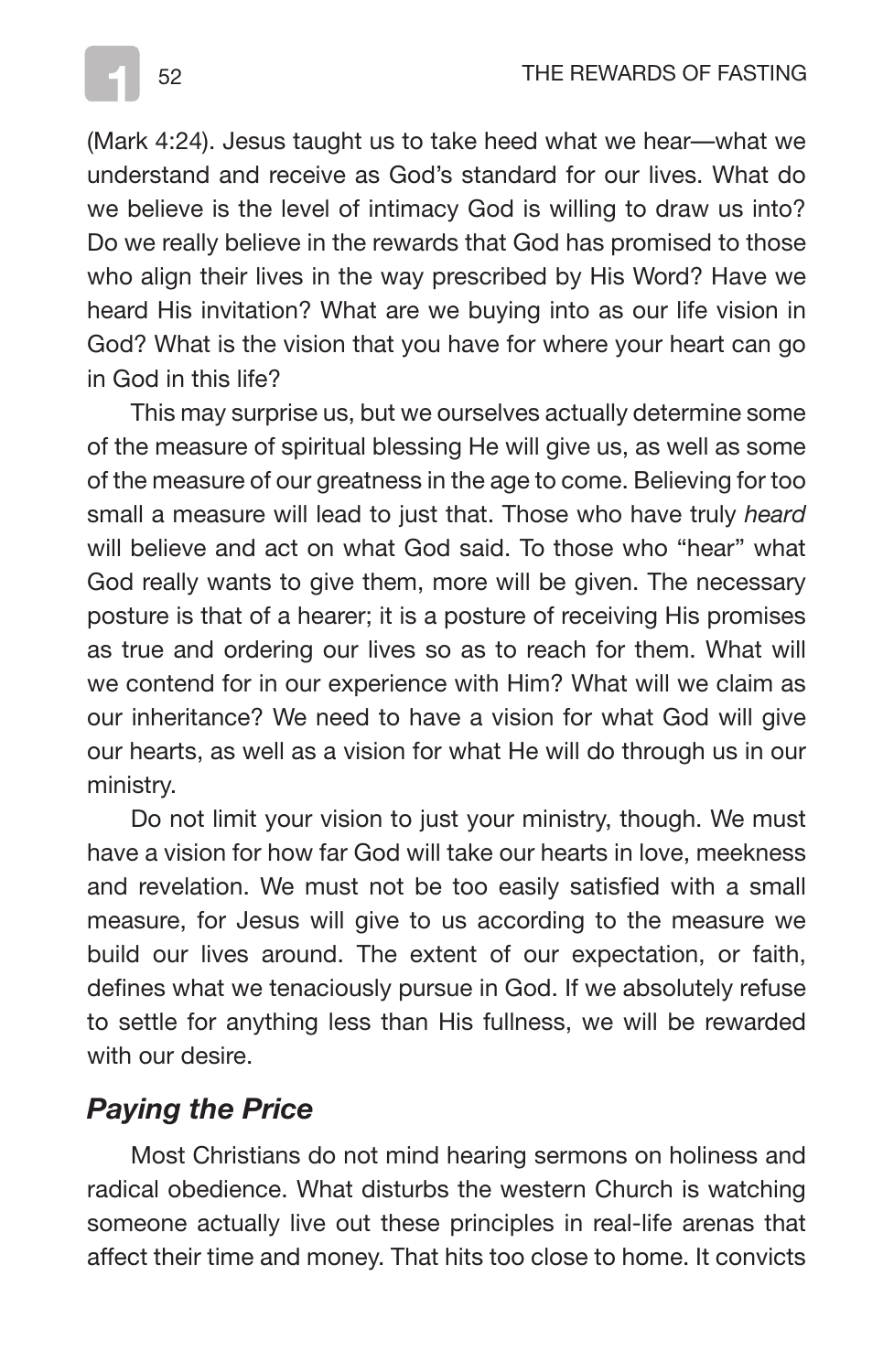believers who haven't yet decided to live in 100-percent obedience. The reason is an automatic feeling of judgment.

Yes, God rewards spiritual violence. He will open up to us as much as we will press in for. But there is a cost. The price of obedience is not nebulous; it is not something we can simply talk about. This is where the tension begins to build. We must lay aside compromise, selfish comforts, pride, fear and religious reasoning. Obedience must be walked out in the practical issues of real life. For those of us whose souls just love being radical, here is a caution: this is not an invitation to be irresponsible. We do not need to abandon our God-given responsibilities in order to obey God. That is a contradiction. What we're talking about is a self-denying commitment to hear and obey, no matter what He tells us to do.

King David lived a life of radical obedience and consuming zeal, and it cost him the respect of many people, including his family. Psalm 69 is a Messianic psalm, which means it expresses David's life and prayer and at the same time points to Jesus our Messiah. David speaks of bearing reproach because of His zeal for God (v. 7). He was mocked for radically pursuing God. He felt like a "stranger to his brothers" (v. 8). His friends and family did not recognize him anymore because his values, his practices, and his lifestyle (v. 9) were so different from theirs. Zeal for God had consumed him, and they rejected him because of it. "Because for Your sake I have borne reproach ... I have become a stranger to my brothers ... Because zeal for Your house has eaten me up, and the reproaches of those who reproach You have fallen on me. When I wept and chastened my soul with fasting, that became my reproach. ... I became a byword to them. Those who sit in the gate speak against me, and I am the song of the drunkards" (Ps. 69:7-12).

David became like a different person from their point of view. Those close to him did not understand him anymore. He had been so changed that his friends lamented the loss of who he used to be. David was willing to bear reproach, to look foolish. In his zeal he wept and fasted. This brought even more reproach on him (v. 10).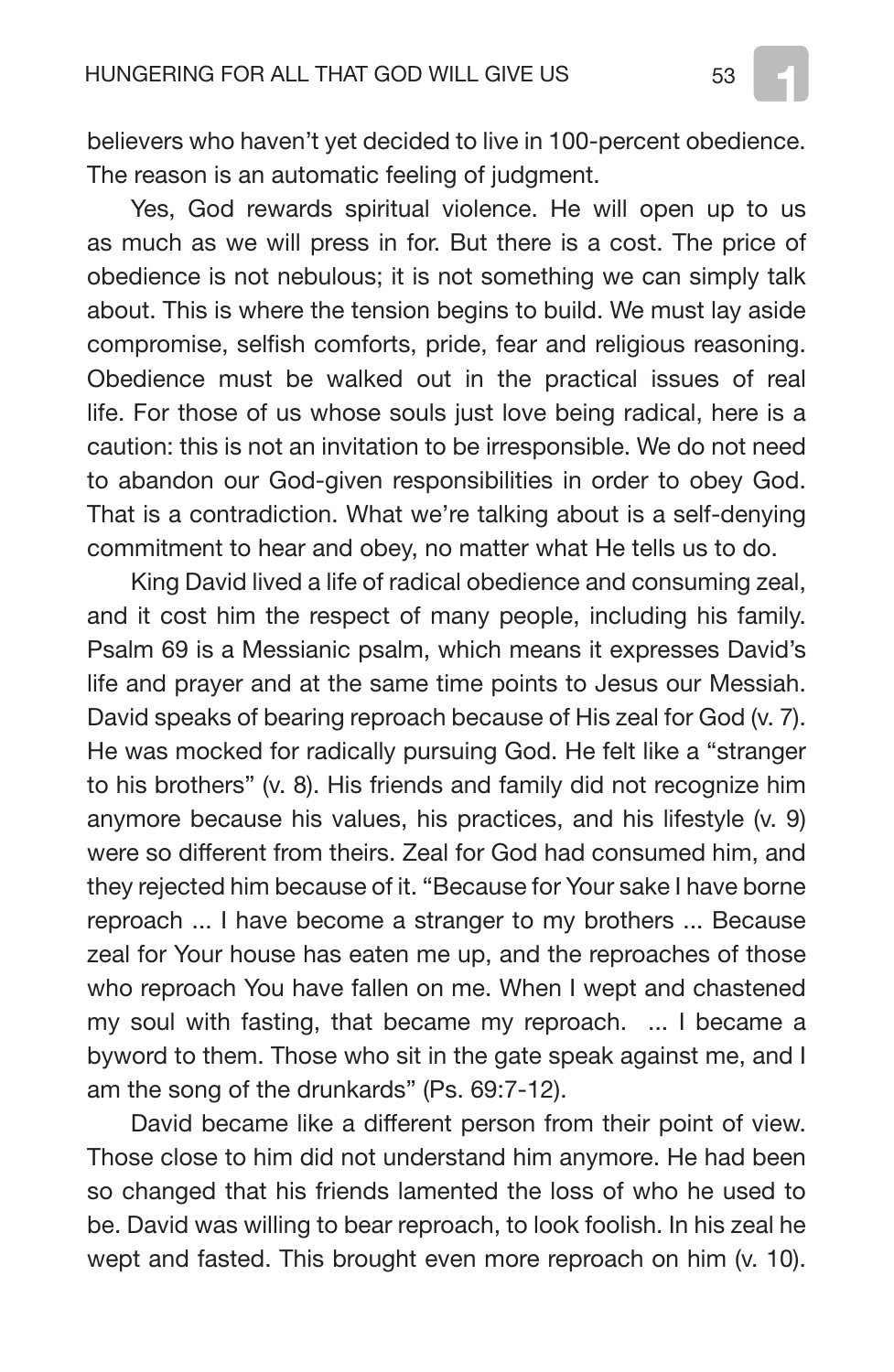

Fasting tenderizes our spirit. The tears associated with fasting are not just tears of repentance, but also tears of tenderness. David's family didn't like him fasting and they didn't like his tears. The whole thing bothered those around him (v. 11).

At such a time as this—yes, today—God is raising up those who will pursue Him in spiritual violence, as John the Baptist did, and with the passionate zeal King David had. We do this by living a fasted lifestyle. In the following chapters, we will address why God wants us to lead a lifestyle of fasting.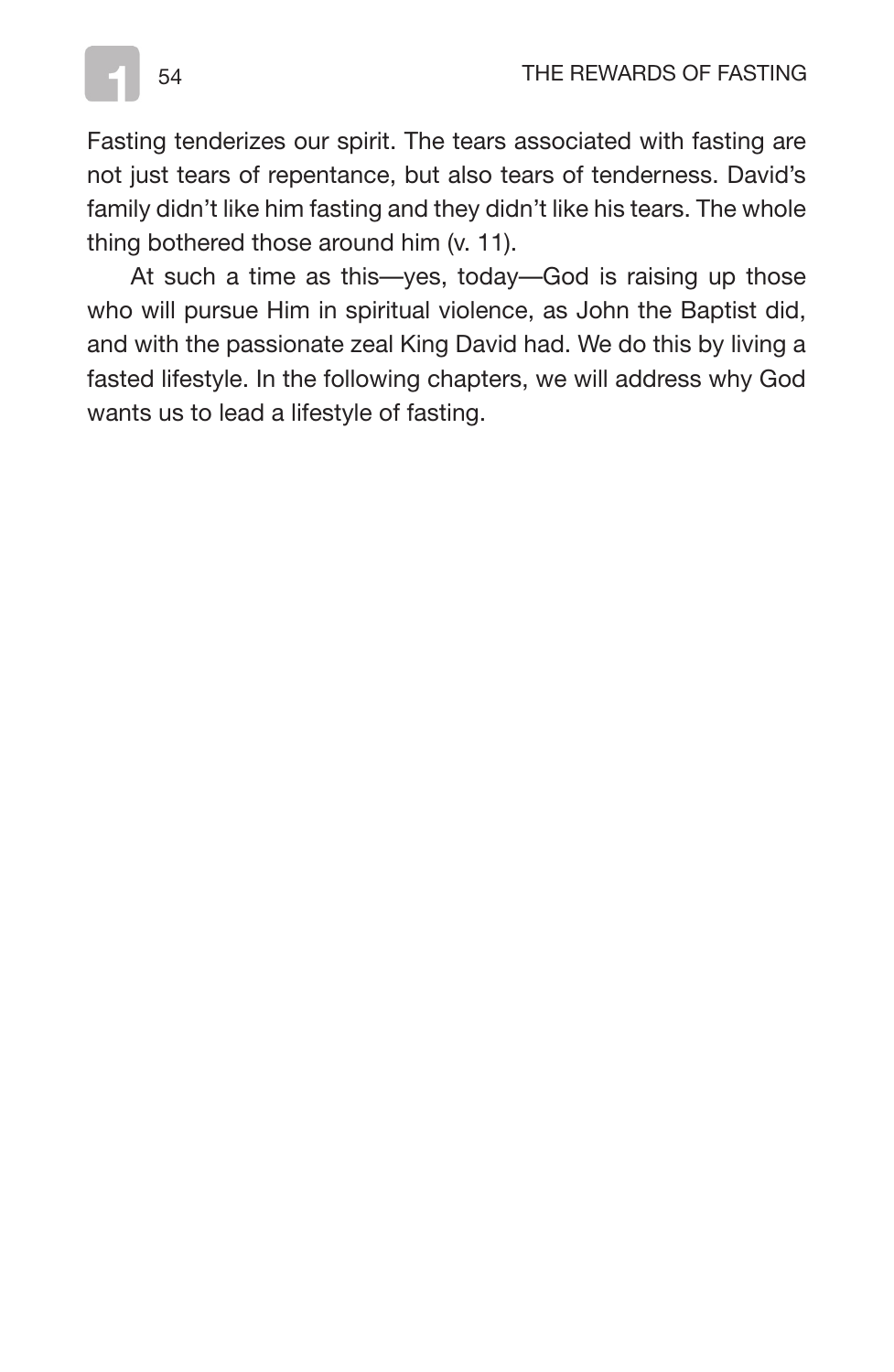

#### **Chapter Five**

## **Fasting: Embracing Voluntary Weakness**

*A thorn in the flesh was given to me, a messenger of Satan to buffet me, lest I be exalted above measure. Concerning this thing I pleaded with the Lord three times that it might depart from me. He said to me, "My grace is sufficient for you, for My strength is made perfect in weakness." Therefore most gladly I will rather boast in my infirmities, that the power of Christ may rest upon me (2 Cor. 12:7-9).*

*Three times I was beaten with rods; once I was stoned; three times I was shipwrecked; a night and a day I have been in the deep; ... in perils among false brethren; in weariness and toil, in sleeplessness often, in hunger and thirst, in fastings often, in cold and nakedness (2 Cor. 11:25-27).* 

Fasting is a call to voluntarily embrace weakness in order to experience more of God's power and presence. Perhaps nothing is less appealing to us than weakness. Thus, nothing seems less inviting than embracing that weakness voluntarily. However, this is the invitation God gives us. It is a paradox that we become weak in the natural in order to receive strength from the Spirit. Why did God choose fasting as such an important way to meet Him? Why has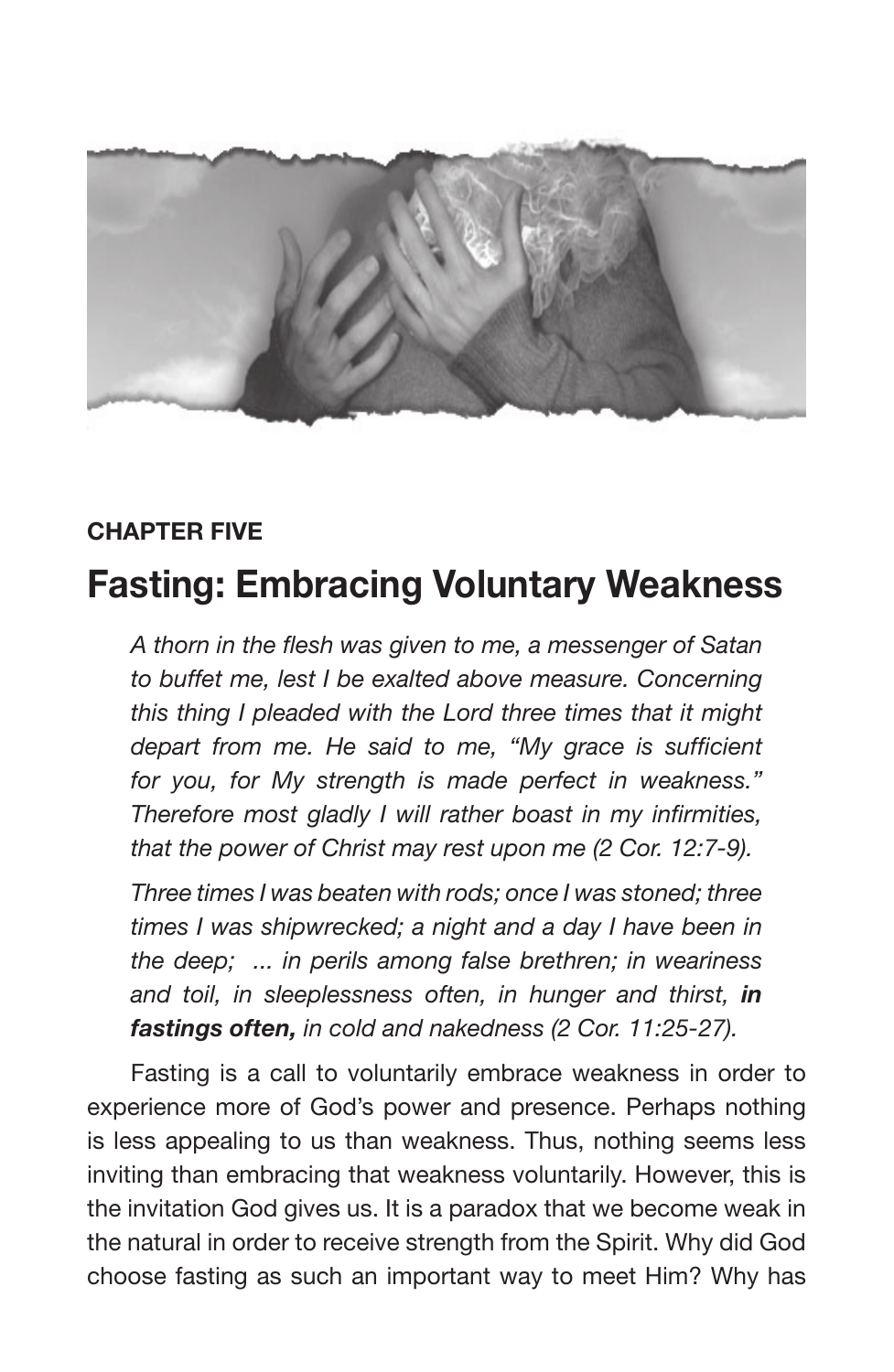He made something so simple—such as praying and not eating so powerful? Our natural minds cannot make sense of it because by nature we despise weakness and reject all forms of deficiency. We love to feel strong and powerful and we despise feelings of vulnerability and feebleness. But there is something in the realm of weakness that God will not let us avoid.

Jesus' incarnation makes it clear that weakness is an integral part of God's plan to bring people to Himself in love. As we think about Jesus' life, we realize that God Himself put on the weak flesh of man and willingly embraced physical weaknesses when He walked on Earth. "For we do not have a High Priest who cannot sympathize with our weaknesses, but was in all points tempted as we are, yet without sin" (Heb. 4:15). We can call Him brother because He became as one of us, subjecting Himself to the same weakness that we experience. This was not an accident, but the perfect plan of God.

When Paul was struggling with God's call to walk in weakness, Jesus encouraged him by revealing that the release of God's power in his life was connected to his willingness to embrace weakness (2 Cor. 12:9). This is a stunning revelation, foundational to understanding the purpose of fasting. The weaknesses Paul talks about in the passages above (2 Cor. 11-12) were not moral, but results of his godly choices. They fall into two categories. First, we see weaknesses in Paul's life that were voluntary. These include prayer, fasting, living simply and serving with humility and diligence. Second, there were weaknesses in Paul's ministry that were involuntary, including the thorn in his flesh, persecution, infirmity, reproach and distress. When Paul boasted of his weakness (2 Cor. 12:9), he was referring to both the involuntary weakness of persecution and the voluntary weakness of the fasted lifestyle.

#### *The Paradox of Power and Weakness*

What is this "strength made perfect," this perfected power that Paul experienced in his weaknesses? It is the greater dimensions of God's own power. Many desire to walk in perfected power, but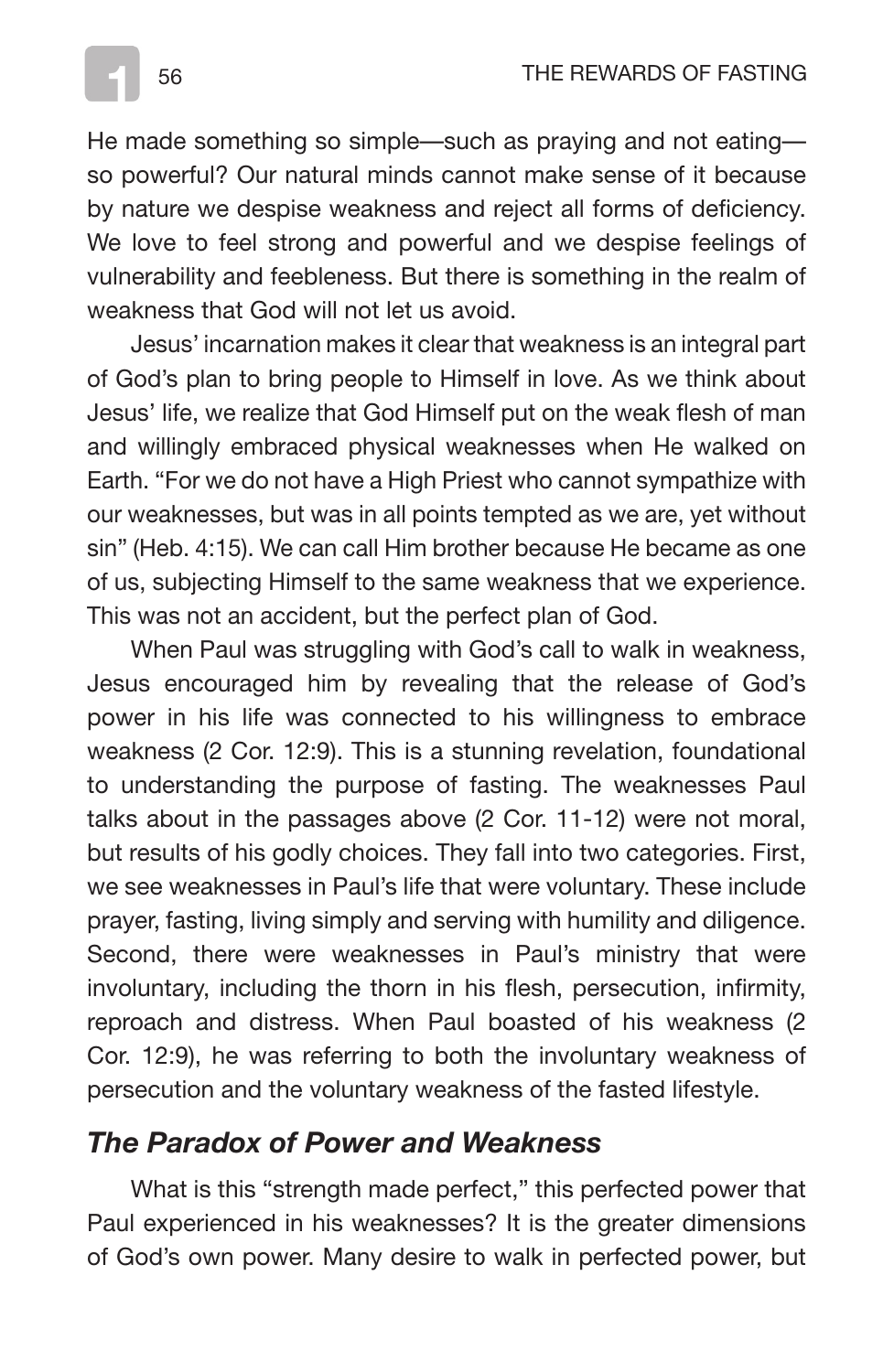do not want to embrace the weakness that is necessary to enter into it. Western culture hates weakness. We disdain the thought of becoming weak. However, weakness is mandatory for those who desire spiritual strength. Paul taught that "God has chosen the weak things of the world to put to shame the things which are mighty ... that no flesh should glory in God's presence" (1 Cor. 1:27, 29). God reveals Himself the most when we are at our weakest. Paul went so far as to boast, even rejoice, in the persecution he suffered. This has perplexed many. His reasoning, though, is simple. He had a divine revelation that weakness was the doorway into God's power, and must therefore not be avoided. Paul wanted to see God's power in his life, and understood that the surest way to experience it was in his own weaknesses, both the voluntary and involuntary ones.

There are paradoxes in the way God runs His Kingdom. He never seems to do things the way our natural wisdom would imagine. One of these paradoxes is that He releases spiritual power in answer to our physical weakness. Fasting is not primarily a call to hunger. The most challenging issue in fasting is the physical weakness it produces, not the hunger. We become physically weak and thus can't function in the way we usually do. Our thinking is blurry, our movement is wobbly, our communication is feeble and our memory is foggy. Even the great warrior David gave testimony to being physically weak when fasting (Ps. 109:24). Both Paul and David embraced the voluntary weaknesses of the fasted lifestyle; they voluntarily subjected themselves to the vulnerabilities and difficulties of fasting and prayer. Like Paul and David, we have the choice to either embrace or neglect these weaknesses. Let us embrace them, leave behind our own strength, and forge ahead with the power that only God Himself supplies.

#### *Fasting Reveals and Silences the Flesh*

One of the first things we will encounter as we give ourselves to fasting and prayer, and the silencing of our flesh, is that our inner clanging is louder than we imagined. Nothing reveals just how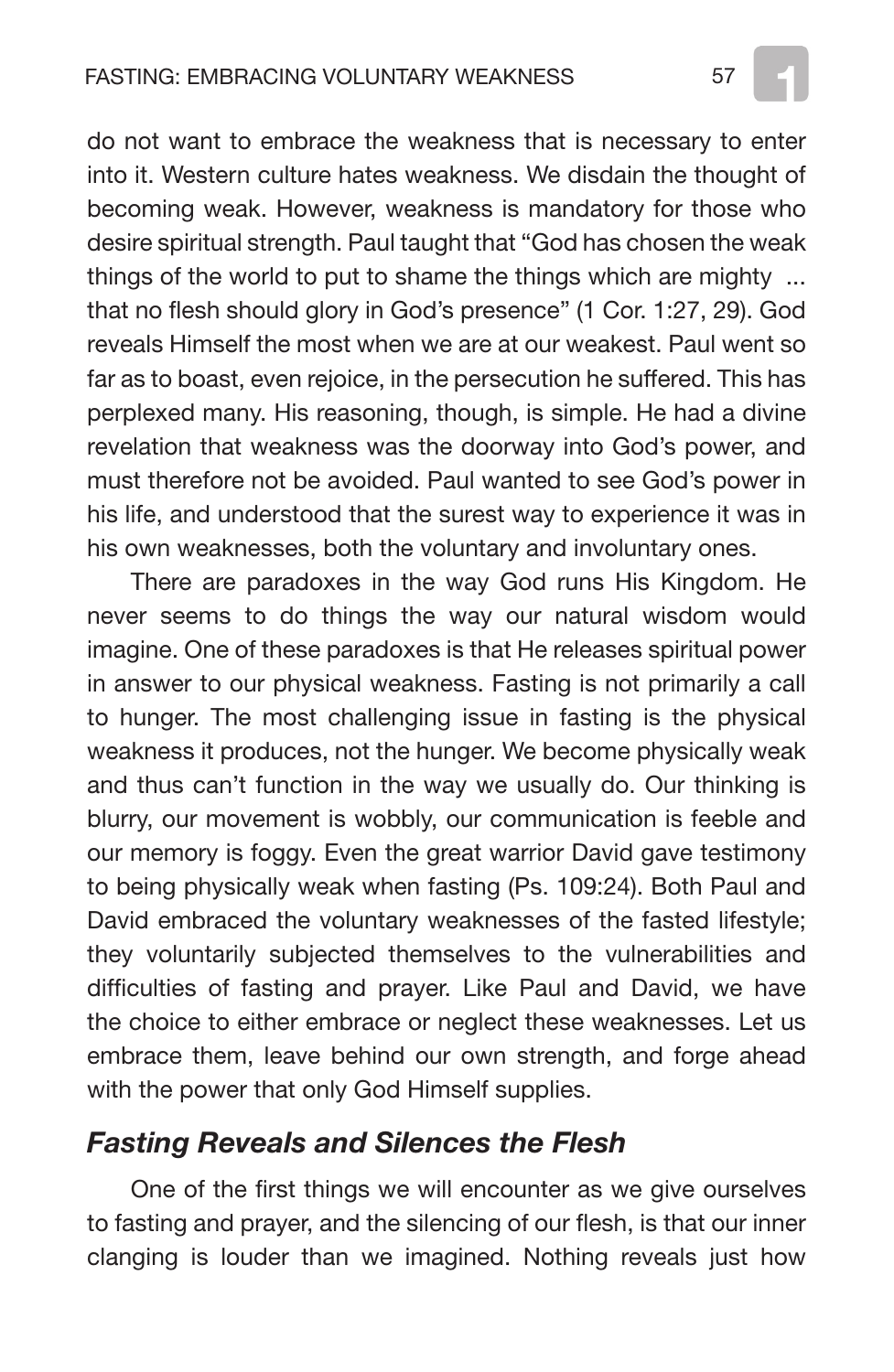noisy all of our wants and cravings are until they are denied. Those of us in Western culture, and, sadly, in the western Church, seek to immediately satisfy our natural cravings. Even Christians are deceived into seeing this as a virtue rather than as what it is, a life held captive by the domination of lust. When the inward clamoring arises, we quickly do whatever is necessary to stop the noise and silence the cravings so that we can get back to business as usual in our lives. Fasting both reveals and silences the roar and cravings of our natural man. Our flesh has a natural dominance over our spirit. Fasting is a temporary way to purposely reverse this dominance, so that our spirit man gains the upper hand for a brief time.

Scripture teaches on the necessity of denying oneself—taking up our cross to follow Jesus (Matt. 16:24). "Feeling good" and propping up our flesh with the comforts of this life is not the goal of the people of the Kingdom. Fasting is diametrically opposed to our "feel good" culture—it brings an abrupt awakening to just how much we rely upon these false and lesser comforts. The basic fact is, when I am hungry, my body does not feel good. And when I don't feel good, but can't alleviate that with food, friends and fun, the turmoil of my soul is unmasked.

We, and the Christian culture in which we live, are under the delusion that we are mightily abandoned to God, but in truth most of us are spiritually stifled and dull without knowing it. A life of fasting exposes the true reality of our spiritual health by setting us down right in the torrent of our screaming souls. And what is our real state? We cling to false pleasures and securities. We have small capacities to hear from God. We crave the approval of man. We defend our reputations. We satisfy our souls with entertainment, music and television. We are complacent and distant in our prayers. We submit to our own judgment before submitting to those in authority. We rely on outside stimulants to calm our lives. The list goes on and on. The nature of fasting and prayer is that it separates us from all the "background noise" that has been concealing these realities. In this new silence, we are forced to confront the addictions and spiritual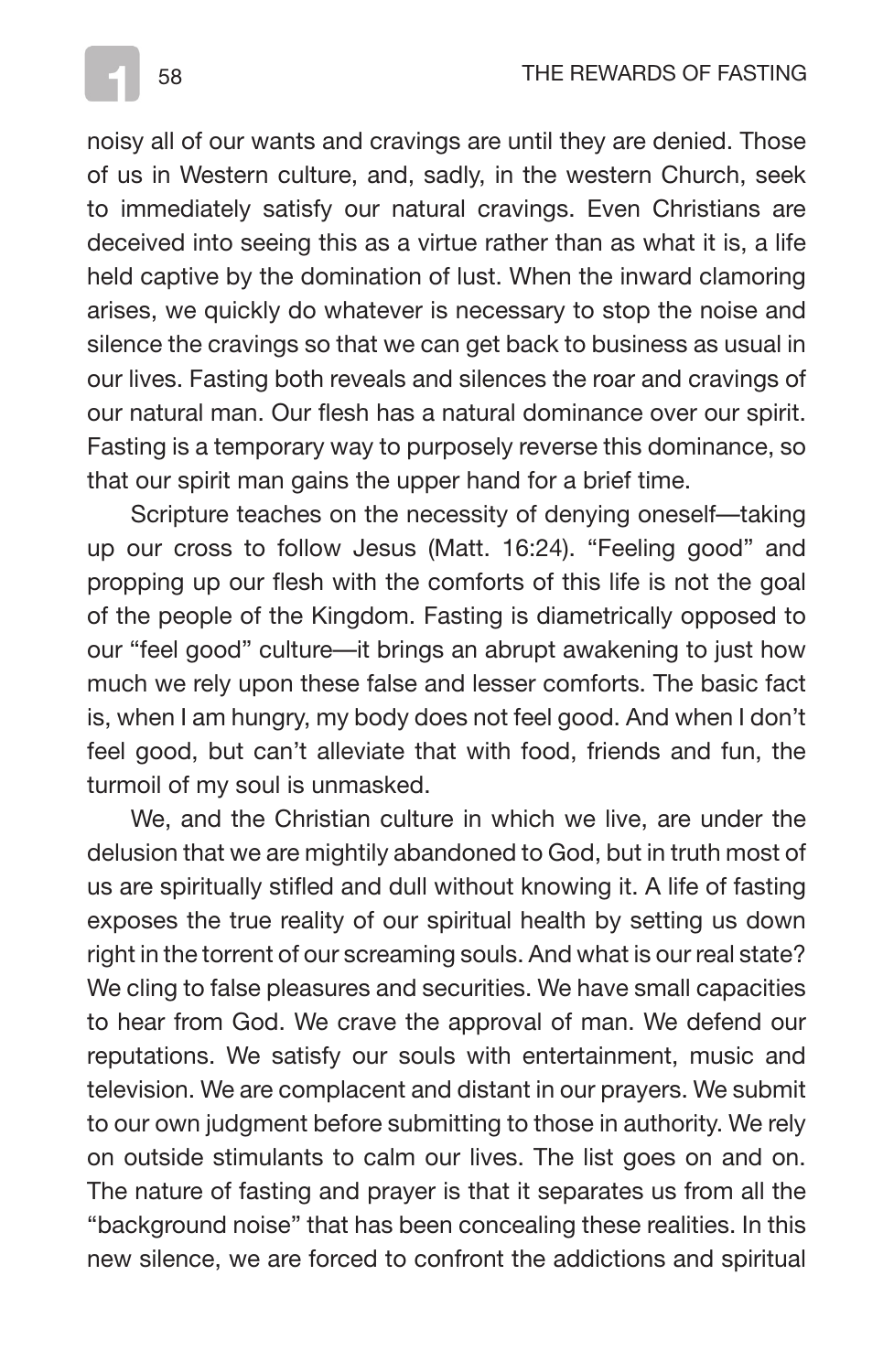dullness of which we've been unaware.

Nobody likes their darkness revealed and their addictions exposed. In our natural man, we would live the rest of our lives propped up by stimulants other than God and His Word. This is why the role of *desire*, that precious gift from God, is so necessary in fasting. It takes a great dissatisfaction with our current state of affairs to make us voluntarily position ourselves before God in prayer, fasting and utter vulnerability, and allow His Holy Spirit to expose the false clingings and ungodly attractions within. Only a deep craving for intimacy with God could convince us to willingly undergo the pain that accompanies this revealing of our flesh. Yet we are willing, for we know that we will only genuinely know His heart when our souls are freed from all secondary lovers and temporal affections. For the sake of love, we put our hearts willingly in this crucible. We cry out, "Reveal what You must reveal in me, God. Do whatever You must do to cleanse my heart, silence my flesh, and draw me closer to You!"

#### *Fasting Brings Humility*

Fasting not only weakens us, it humbles us. King David said that he humbled himself with fasting (Ps. 35:13). Our bodies are tired, our minds are spacey, our strength is gone—our capacities are simply not at full operation. We find it difficult to do things we normally accomplish with ease. Yes, when we fast we are definitely not at our best in the natural realm. Most people find this humbling, not only in front of others, but within their own souls.

The heart of fasting is "afflicting our soul" (Is. 58:5). It might sound medieval, but it is a biblical way to express our desperate quest to encounter God more deeply. We do pay a certain price by giving up strength, comfort and pleasure. To top it off, fasting doesn't always seem to "work." Sometimes we fast without any immediately discernible results. This is even more humbling. We have to admit that we understand very little and we can control even less. However, part of humbling ourselves is to be determined to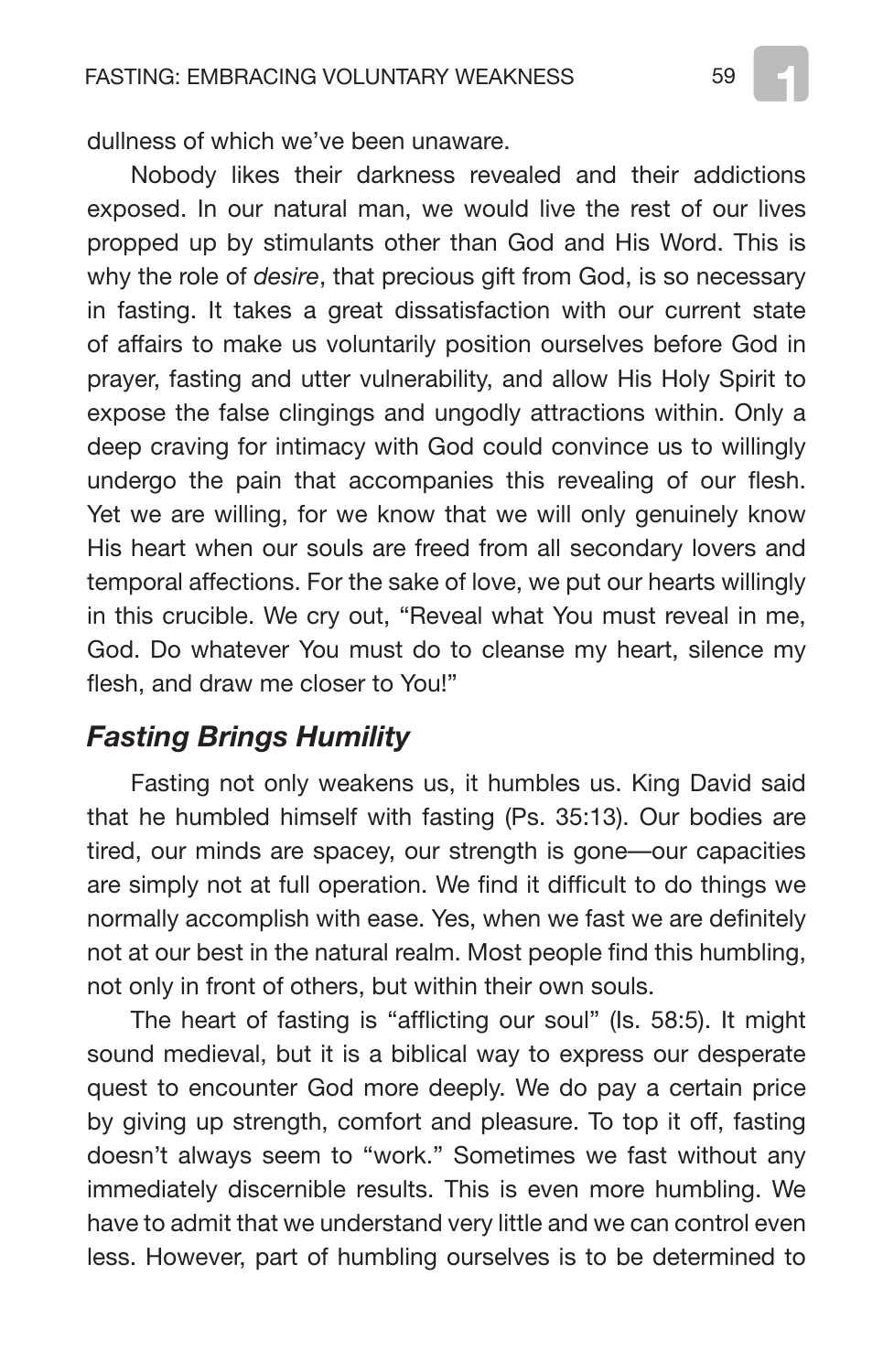

#### *Overcoming Addictions to Legitimate Pleasures*

There are three general categories of pleasures that stimulate our souls: illegitimate pleasures, pleasures that are legitimate, though not spiritually enhancing, and holy pleasures that come from living by the Word of God.

Unbelievers live primarily by *illegitimate sinful desires* and fantasy. They are driven by all kinds of imaginings of how much better their lives and futures will be if they keep acquiring better relationships, jobs, economic growth, etcetera.

It is obvious to believers that we must deny all of these illegitimate, sinful desires and fantasies (Matt. 16:24). Our greater challenge is in the area of *legitimate pleasures*. The norm in Christianity is to fill our lives with natural, permissible pleasures, such as honor, recreation, food, comfort and money, to prove that we are not religious. These are not sinful in themselves, but neither do they enhance our life in the Spirit. They do not bring us into greater contact with God.

At the highest level of life, the human spirit was created to live primarily by *the Word of God,* not by natural stimuli. Though our bodies need food, our souls are to be propped up and stimulated primarily by God's Word. "Man does not live by bread alone but by the Word of God" (Matt. 4:4).

We stimulate our souls in a multitude of ways rather than by God and by His Word. Our raw, naked weakness rarely gets exposed because we keep it propped up by things like food, entertainment, recreation, money, music, activity, and even ministry endeavors. Charles Finney, a powerful nineteenth-century evangelist, spoke about the deception of what he called "innocent amusements," declaring that too many people overindulge in entertainments that are not in and of themselves unrighteous, but that do not enhance their souls in fellowship with God.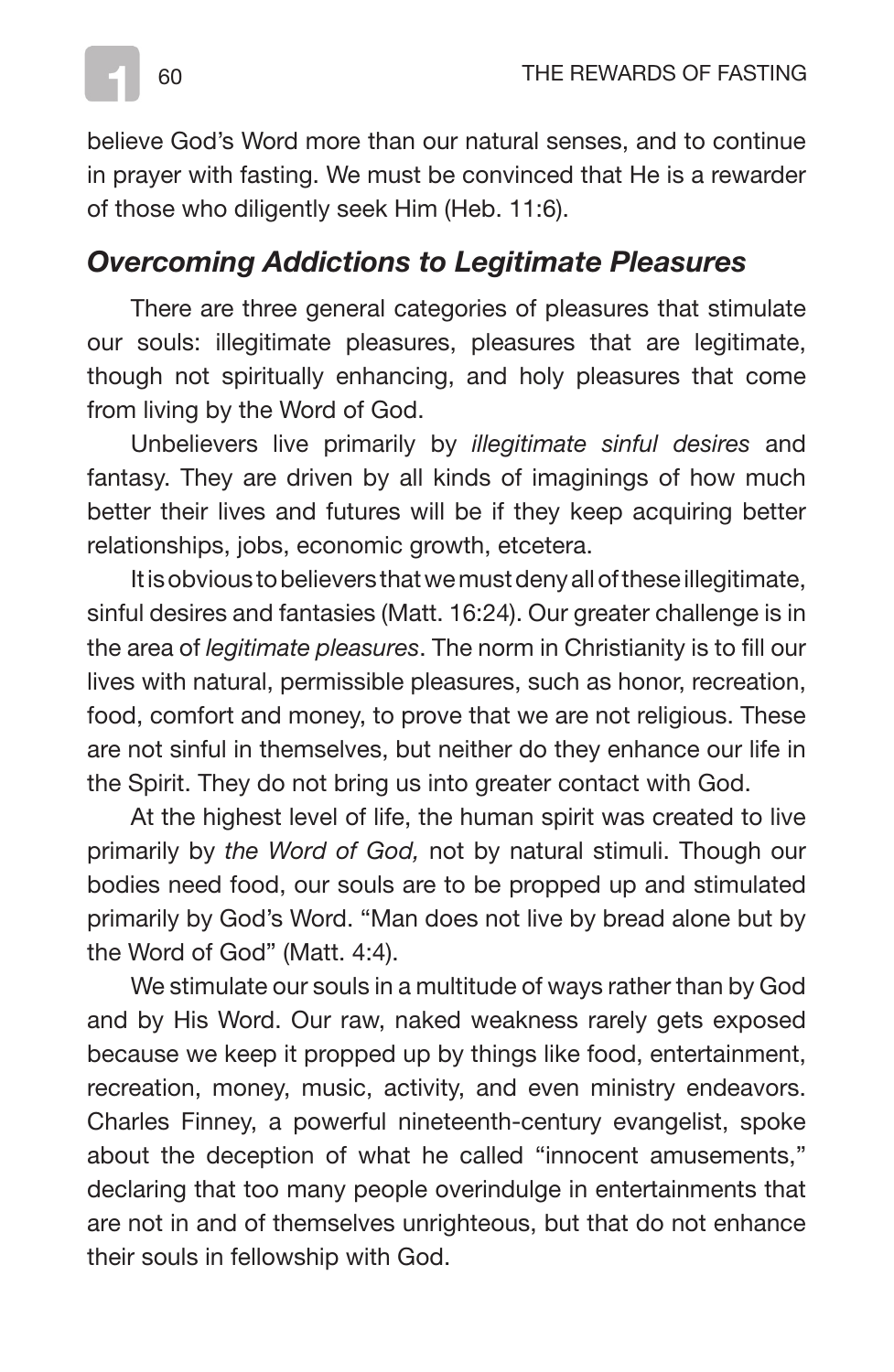Many believers are terrified at the thought of forsaking these stimulants to wait on God in the absolute rawness of their hearts. But how can we mourn for God when we have stuffed our souls with so much activity? In some cases our spirits are dulled to the point that we are barely aware of the fleshly movements of our hearts. Fasting involves deliberately silencing the pleasures of this world, even the legitimate ones, so that we may hear the voice of God's Word more clearly. Suddenly, we are conscious of our false drives, motives, and passions. As our egos are suppressed and our spirit tenderized through fasting, we will see our spirit man attain preeminence and live according to the realities and pleasures of the unseen world, instead of conforming to the spirit of the age.

#### *Fasting Enhances Spiritual Pleasure*

Fasting does not restrain our pleasure; it enhances it. Does this sound odd? We were raised in a culture that thinks backwards. We have been taught that we will experience more life if we pamper our bodies. This is wrong even on a purely natural level. Nutritionists tell us that the more we eat, the less sensitive our taste buds are. We actually taste less when we are not hungry. It's true. The more we indulge, the duller our senses grow. Moderation in the physical realm actually increases the pleasure we gain from physical activities. It makes sense that overindulging our bodies might detract not only from our physical enjoyment, but from our spiritual sensitivity as well. This puts our physical pleasures into proper perspective.

The truth is that our greatest pleasure comes by feasting on the Person of Jesus. Our pursuit of intimacy with Him involves fasting because it brings our body into its proper relationship with the life of the Spirit. Though our soul lives in a physical body, it was not designed to be a slave to physical pleasures and passions. If we want our spirit man to gain ascendancy over our flesh, we must deliberately silence the compulsions of our natural man. Only in properly denying some of the fleshly passions can both the physical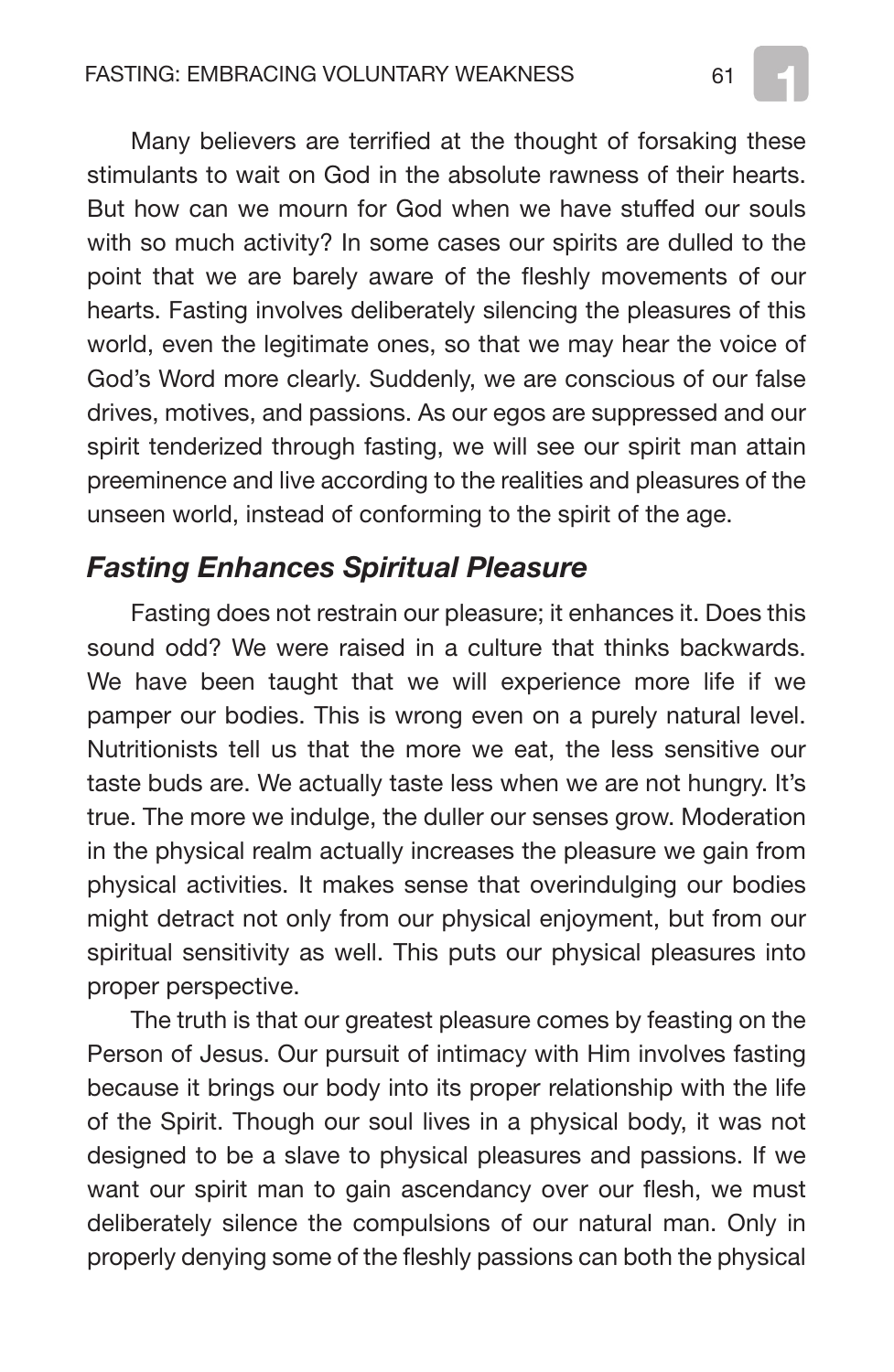

and emotional aspects of our person experience the superior pleasures of life in the Spirit.

God ordained fasting to strengthen our physical life, not to frustrate it. We typically approach fasting as an activity that wages war against our bodies, when in fact it is intended to release them. It is *the world's system* that wages war against us, both physically and spiritually. God created our physical body to fast so that we may enter into the highest places in experiencing Him.

#### *Fasting Regularly*

Fasting is a gift that we should embrace more than occasionally. It is to be our lifestyle. It is not meant to be used as a shot in the arm several times a year, but was designed to be a consistent part of our lives, an available tool to expand our spiritual capacity for more of Jesus.

Fasting becomes easier the more we do it. The rhythm of our bodies actually changes when we fast regularly. It is similar to working out. When we don't exercise regularly and then start, it's difficult at first. Our cardiovascular system screams at us to slow down and our muscles are sore the next day. We have to exercise consistently for a season before our bodies adjust. In the same way, our bodies will acclimate and our emotions will change when we move into a natural rhythm of fasting.

The fear of fasting is worse than fasting itself. It is a lie that the demands of our modern pace of life make fasting impractical for today's Christian. In fact, fasting is neither too hard nor too uncomfortable for us. We may be tired, but the same grace God gave the believers of old will be given to us. In fact, at the end of the age there will be a much greater percentage of Christians entering into the grace of fasting than at any other time in history.

#### *Entering the Wilderness*

The fasted lifestyle is more than a concept or a new activity that we try out for awhile. It is a personal journey in our prayer life into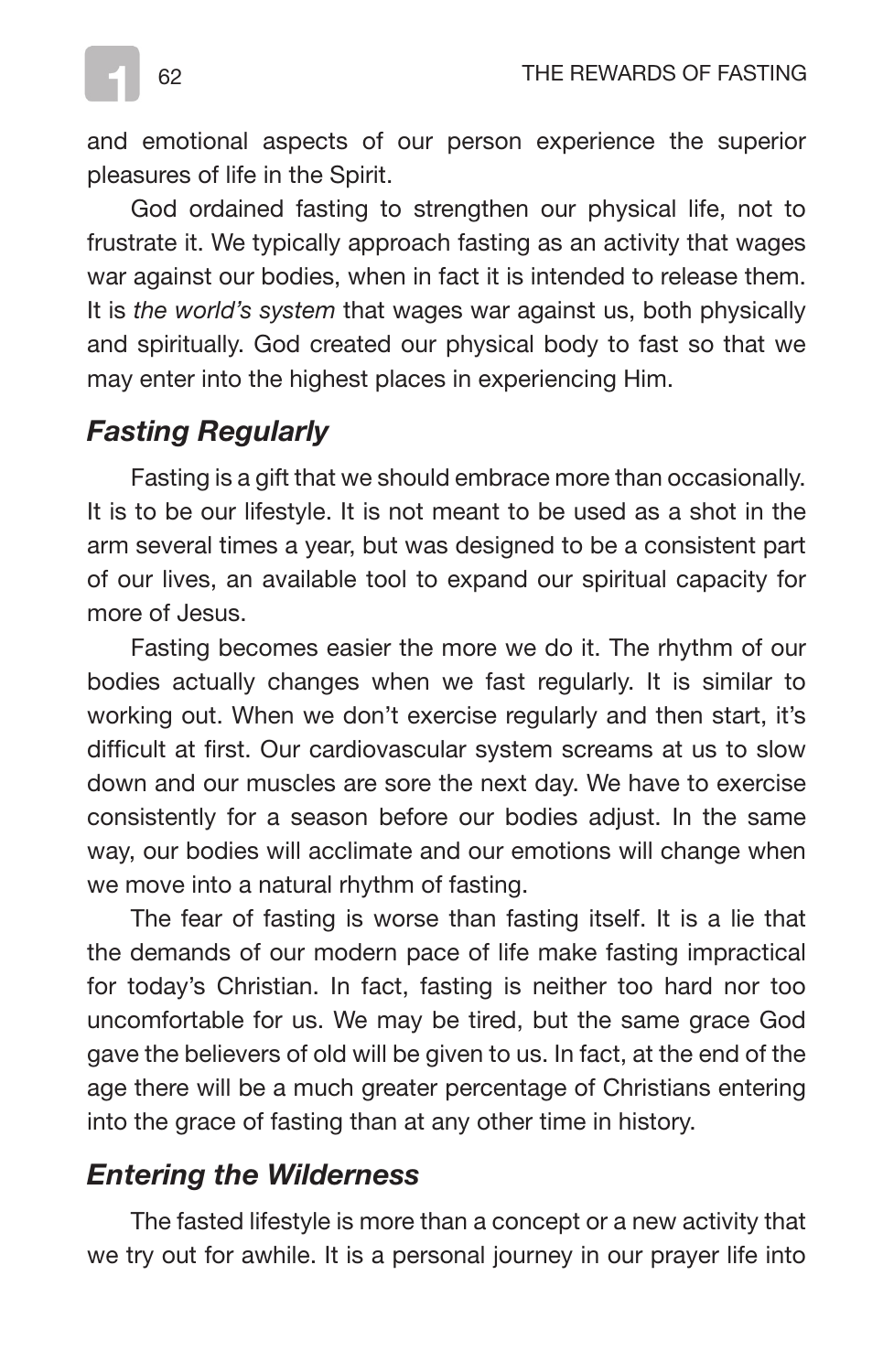63

the unfolding of greater and greater realms in God. This journey of prayer, strengthened and intensified by a life of fasting, can also be called "a wilderness lifestyle." Weakness and the wilderness are nearly synonymous. The wilderness in the Old Testament was a place of testing, training and meeting with God. In the wilderness, we leave everything behind to be sustained only by Him. There is nothing else out there but Him. In saying "yes" to a fasted lifestyle, we voluntarily enter the wilderness. We embrace natural weakness in order to gain supernatural strength.

God trained many of His choice servants in the wilderness. Moses was in the wilderness for about eighty years of his life. David matured in the wilderness. Joseph's prison experience was a wilderness time. Elijah retreated there, John the Baptist lived there, Paul spent three years there, and Jesus went there to fast.

One of the mysteries of God is that in our weakness in the wilderness we can find doorways into His strength. This mystery is revealed at the end of the Bride's journey in Song of Solomon. The Shulamite, a representation of the Bride, arises from the wilderness leaning on her Beloved Jesus. She has discovered the secret of His strength being made perfect in her weakness as she ascends from this journey of her life on Earth victoriously, leaning on His strength. "Who is this coming up from the wilderness, leaning upon her Beloved?" (Song 8:5).

In the wilderness of prayer and fasting, we face the barrenness of our own souls. This voluntary wilderness is the place of transformation. There we contend with God as Jacob did so that He will change us in the process. We voluntarily deny ourselves some of the "legitimate pleasures" in order to experience the "superior pleasures." The wilderness of fasting strips us of false comforts, strengths and securities. We come to grips with how much our souls are propped up by a thousand things other than God, and with how hard it is to feel love for Him or for others when those props are removed. Are we dulled under the spirit of the age without knowing it? Are we captive to the consumerism in our society? Are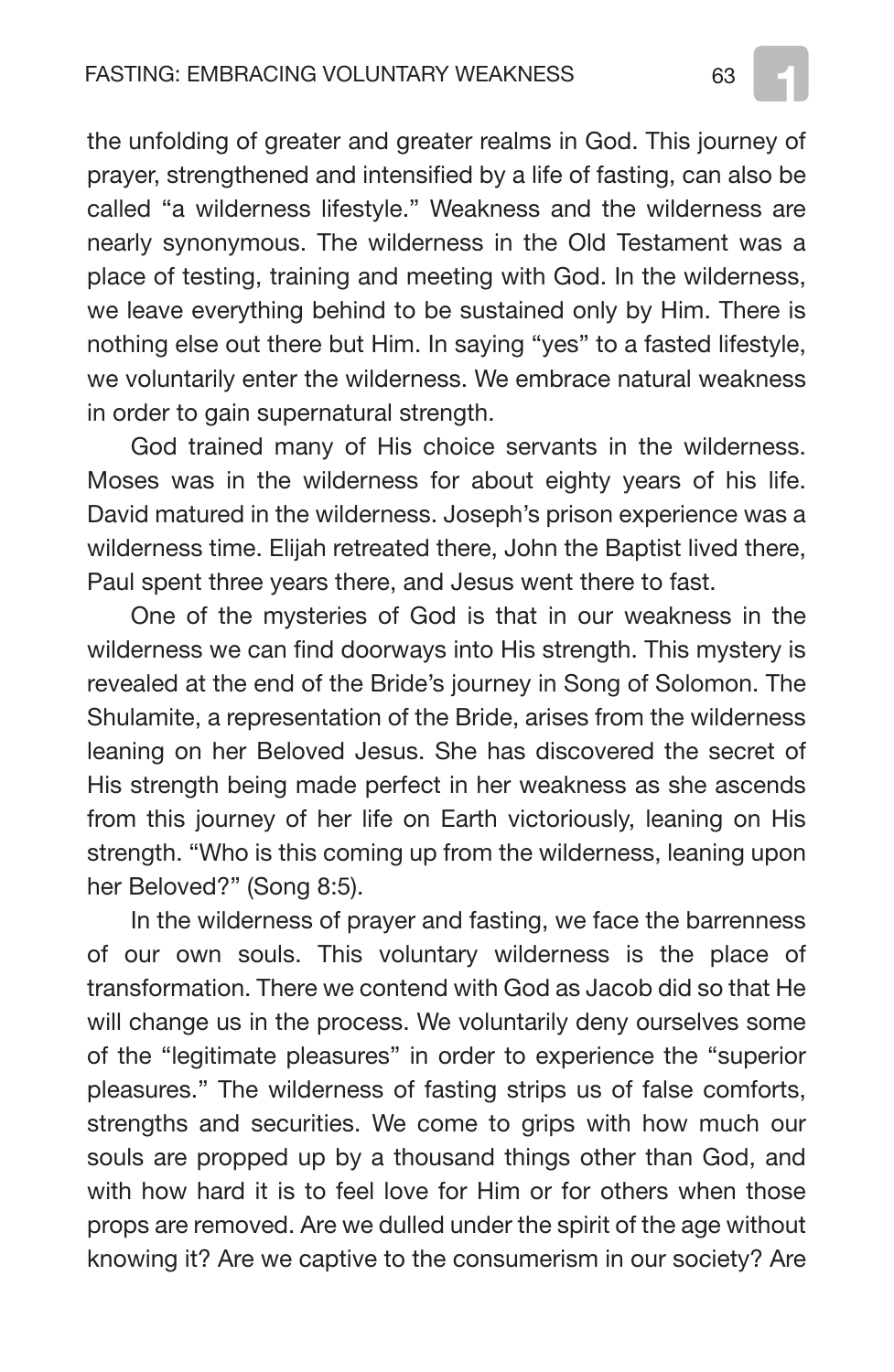we blinded by too much eating, too much sleeping and too much entertainment? Are our hearts bloated and rigid from too little of the Word of God and too much of worldly comforts? The answer is most often yes. The solution is to enter the voluntary wilderness of prayer and fasting. As we are stripped of all other lovers, He transforms us into lovers of Him.

### *Kicking the Props Away*

God ordained a time delay in our process of transitioning from inferior pleasures and sin to the superior pleasures of the gospel. We must transition into living primarily by the Word of God and secondarily by the legitimate pleasures God gives us, instead of the other way around, which is how most of us live now. We can have a life in God that is real, profound and powerful on the other end of the transition, a life in which we are primarily nourished, stimulated, and propped up by the Word of God. In this transition, there are obstacles to overcome. These hindrances *can be overcome* and this is the process of our transformation.

Once we've put on hold our normal, fleshly sources of comfort and support, we see our wretchedness and spiritual barrenness with true eyes. What was dormant rises to the surface. When all the props of comfort were taken away from those in the Superdome after Hurricane Katrina, we saw the rage that had been just one inch below the surface show its ugly face. This rage is in all of us without the grace of God. It is difficult to face these weaknesses, but after we touch more of God, even in small measures, we know that we can't go back to the old way of living stimulated predominately by the flesh.

Many of us experience a "dangling in-between" as we voluntarily fast from our old stimulants and comforts, but the spiritual stimulants have not yet come alive in us. For a season, we feel the raw emptiness of fasting but don't yet experience the superior pleasures in the Spirit. We have the vision of what is coming, in terms of a vibrant life in God, and the struggle of what is behind us,

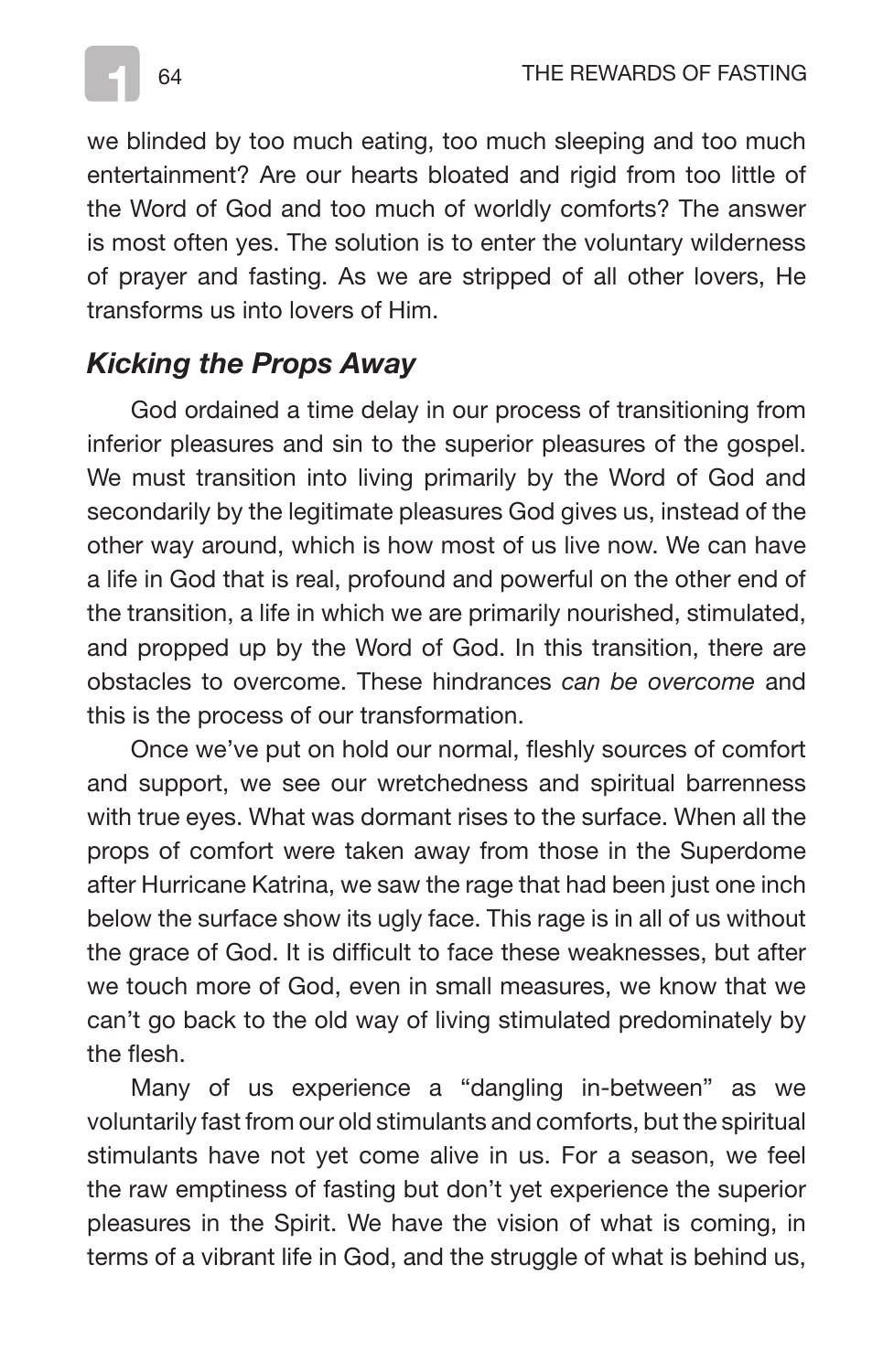but we don't have the full reality yet. We have known a little foretaste of the realms we are to know in God, but that knowledge is not so dominant or prevailing that the struggle with our old addictions is over. When we don't experience the superior pleasures that we're laboring for, we often go back to the old stimulants for comfort, only to discover they have lost their power because of our high vision in God. The old way does not have the strength to satisfy us and we do not yet have the capacity to receive the new way. We can feel ourselves dangling in between the two realms. Welcome to the fasted lifestyle!

We have not yet developed a capacity for the very thing we need for life and strength. We see this dynamic in the natural arenas of food, sunlight and exercise. Someone just rescued from starvation does not have the ability to digest most of the foods she may be immediately offered. A person who has been shut up in darkness for a long time craves sunlight, but its brightness is too painful to endure at first. One who has not exercised for years cannot work out heavily for many hours the first day without hurting himself. We are in a transition and our capacities must be enlarged to enter into that which we crave. This is all part of our journey forward in love. We have been brought here because of our desire for God. In the transformation process, He will answer our longing for Him ... but not right away.

In this transition, we are left for a time in the raw crankiness of free falling. In that place, God births humility. It is precious. Because of the difficulty of our own journey we are less disposed to have judgmental attitudes toward others. The whole process creates meekness in us as we continually remember the sweetness and the pain of our own journey. The transition period will end, though. According to Jesus, the poor in spirit and those who hunger and mourn after God, will be blessed and filled (Matt. 5:3-6).

The Lord wants to raise up a people who can speak with authority about finding joy in the wilderness. As the global Body of Christ enters this same transition at the end of the age, these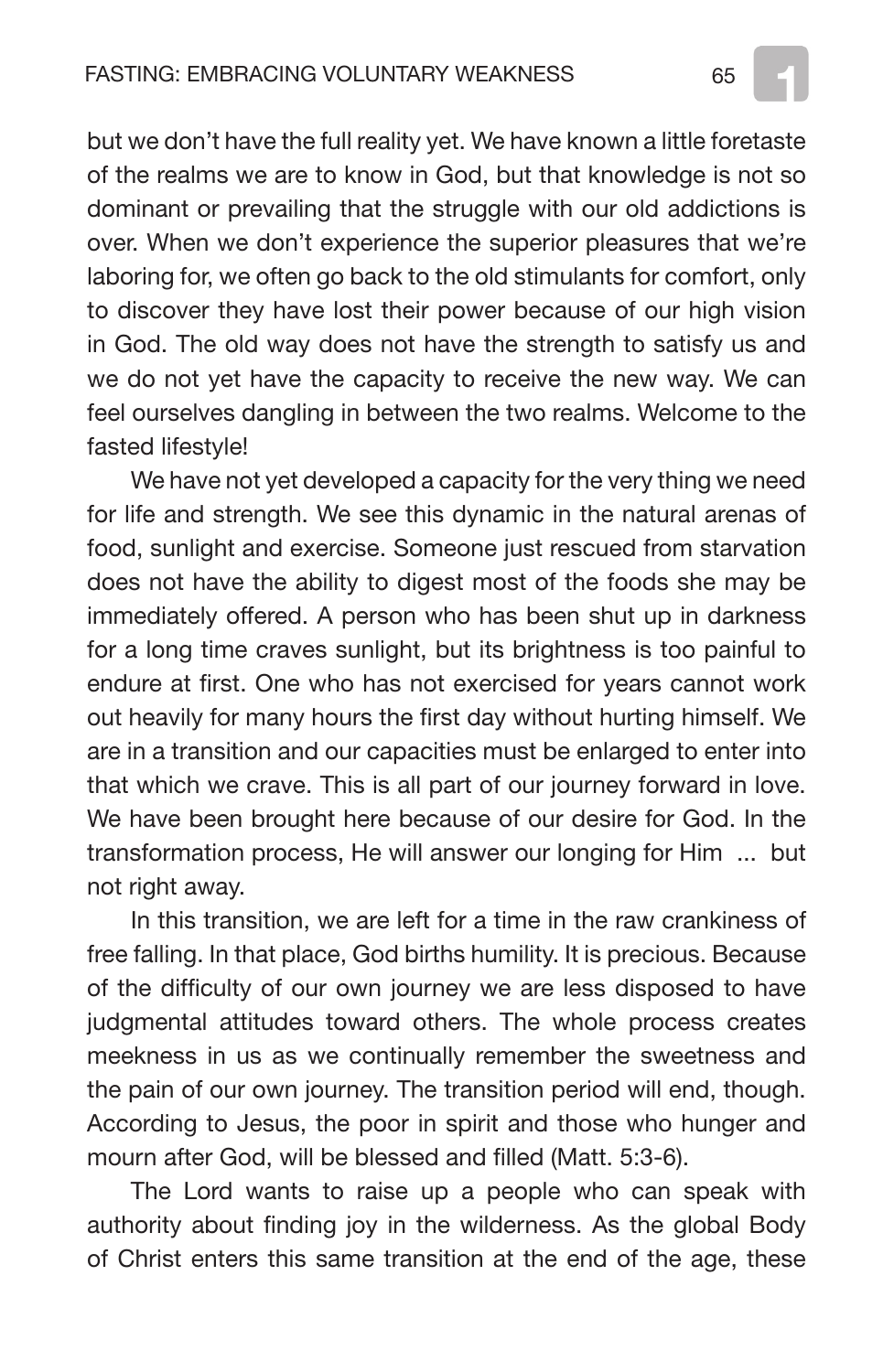forerunners will be able to articulate the vision of the knowledge of God and explain the details and reasons for the journey. They will be those who have walked the wilderness path first, and therefore can guide others with the wisdom learned from their own journeys with the Lord. People whose primary source is the Word of God give hope and courage to those who desire to enter into a deeper life in God. Their lives prove that it can be done. The fasted lifestyle is simply a life of regular prayer, fasting, giving, serving others, and blessing our enemies. The first step toward this life is to get a vision for having a deep life in God. John the Baptist was a forerunner who made his home in the wilderness. He lived in the spirit of prayer and fasting. God is pouring out that same spirit in this generation.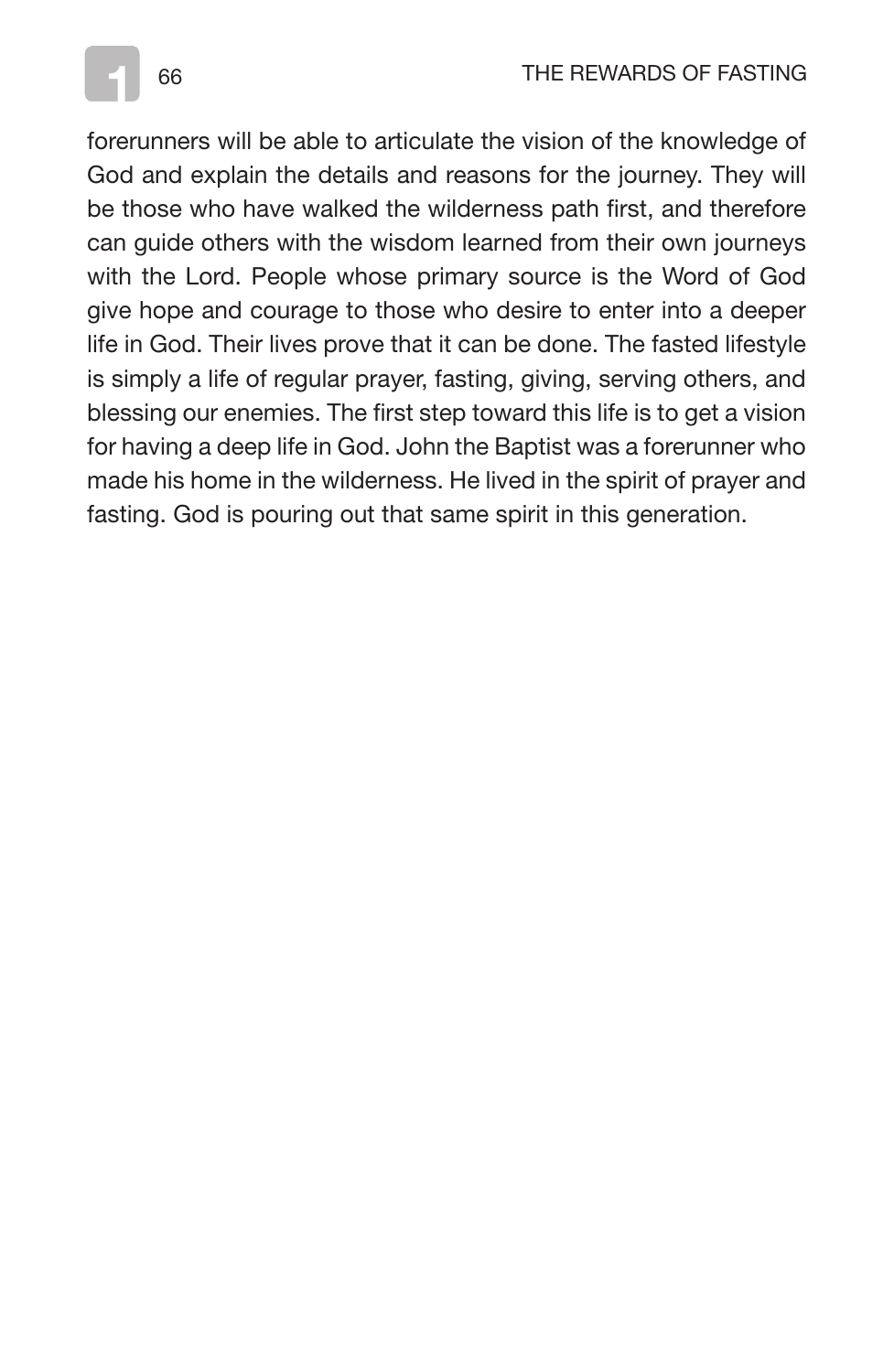

# **Chapter Six Five Expressions of the Fasted Lifestyle**

Can you imagine what the people gathered around Jesus must have felt as He began to give His most important sermon, the sermon we now call the Sermon on the Mount? They were just people like you and me, with lives full of cares and concerns, questions and difficulties. I imagine all the types of men, women and children gathered around Jesus. On one side sits an older gentleman, somewhat sad in countenance, yet kind and tender-looking as well, a man who has lived many years under the cumbersome burdens of the Law. He has sought to bring his children up under these principles, and though one of his sons is indeed following in this way, two have rebelled in anger and contempt, and their hearts are estranged in bitterness from him even now. On the other side of Jesus I picture a young woman, a recent widow with pain still burning fresh in her heart. She hopes to find some ray of hope and light from whatever this new Teacher might say today.

The carpenter from Nazareth opens His mouth and begins to utter living truths and principles about the Kingdom of God that astonish His listeners. He speaks as one with authority, and as ordinary people hear His words, their hearts are stunned within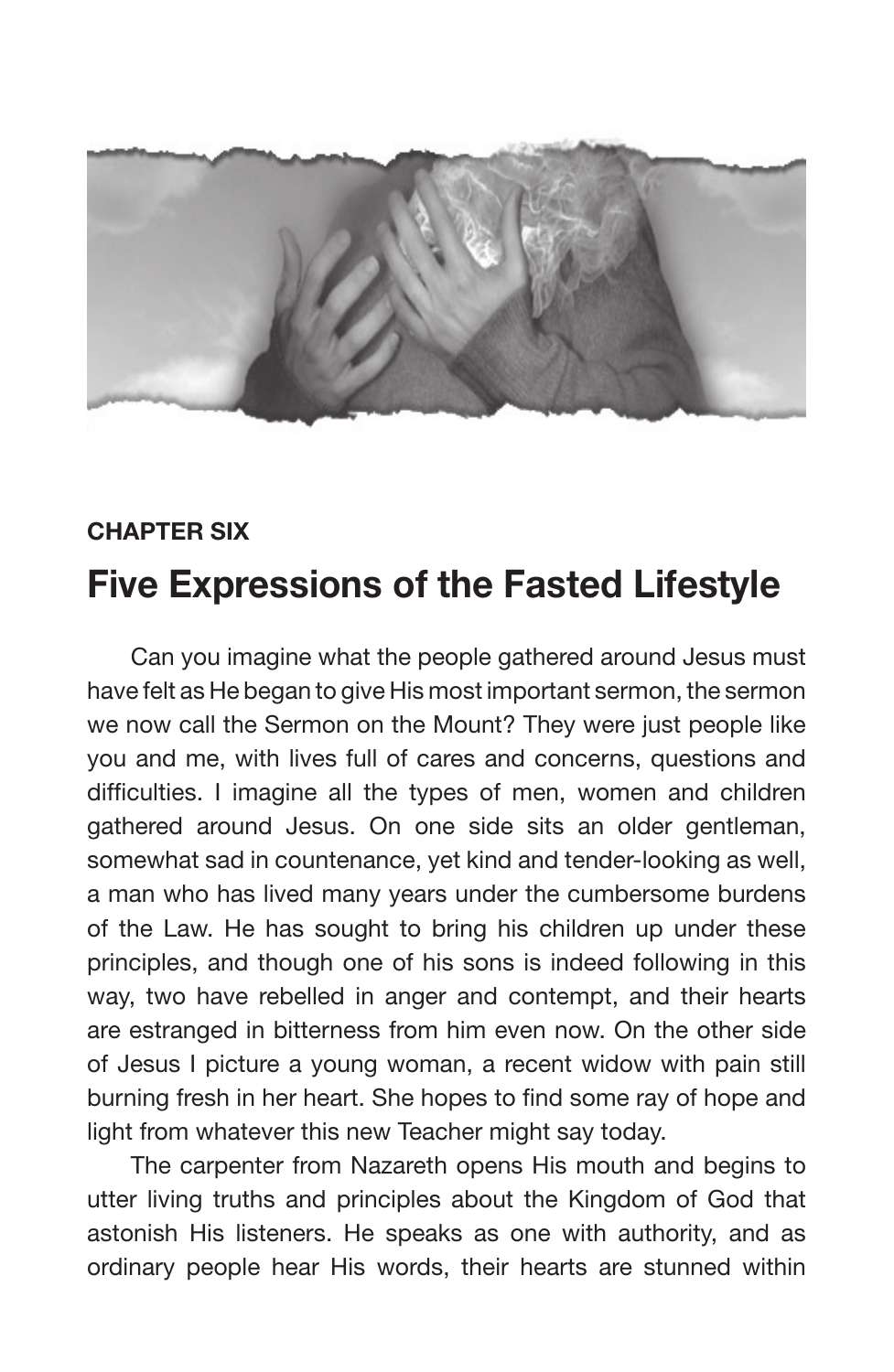

And what was it Jesus spoke that day that Matthew says was so astonishing? Did He utter lofty and indiscernible mysteries? Were His words so difficult and hard to comprehend that the men and women turned away confused and disheartened by their lack of understanding? No, the Sermon on the Mount, though filled with divine authority and eternal wisdom, could not be simpler in its presentation and application. Even the children gathered could understand. As they heard Jesus' words, and were amazed by His authority, I believe they were also astonished by the simplicity of what He introduced as the fundamental principles of the Kingdom.

#### *The Sermon on the Mount Lifestyle*

Many believers feel the Christian life is just too mysterious and difficult for them to really grasp, as if there were some wellkept secret of how to live abandoned for God that nobody ever told them. They look around and see godly men and women and think, "I truly must not get it. This only seems hard to me." There is a definite tension in the Kingdom of God, and we often run up against it in our pursuit of Him. The tension lies between the ease and the difficulty of a life of righteousness. Jesus said His yoke is easy and His burden light (Matt. 11:29-30), but He also said that the way is narrow and few find it: "Enter by the narrow gate; for wide is the gate and broad is the way that leads to destruction, and there are many who go in by it. Because narrow is the gate and difficult is the way which leads to life, and there are few who find it" (Matt. 7:13-14).

Are we to believe that the way of true Christianity is difficult on our flesh and that only a few find it? Yes, we are. While the true Christian life becomes easy on our spirit and is an easy burden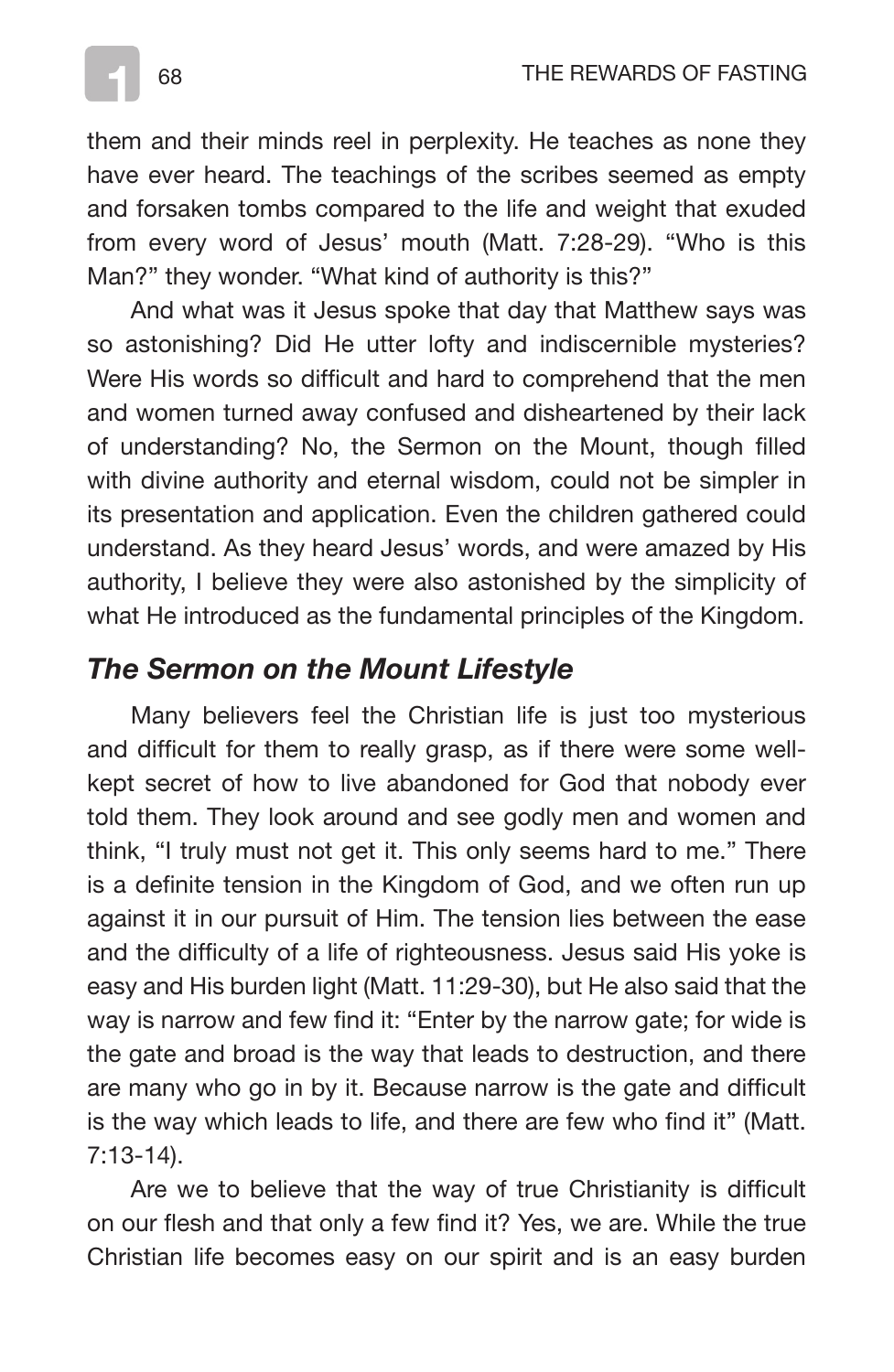once we decide to live by God's values, making the determination is not easy. It is difficult on our pride, lust and pocketbooks. It has an impact on day-to-day life, and it causes numerous relational conflicts for those who refuse to compromise—who refuse to go the broad way that leads to destruction (Matt. 7:13).

The difficult part of wholeheartedness is not in its mysteriousness. Jesus could not have made it more straightforward and simple. Wholeheartedness toward God, which we are meant to truly desire, is walked out by doing the main, plain things of Scripture. It is not complicated, but it is difficult to deny our fleshly desires and pride (Matt. 7:14). Jesus spelled out what wholeheartedness before God means in His Sermon on the Mount. Our way forward in love and bright righteousness is to live what I call a "Sermon on the Mount lifestyle" (Matt. 5-7).

What is this lifestyle? Jesus defined it as embracing godly attitudes (Matt. 5), as we give ourselves to prayer and the Word of God, with fasting, giving and serving others (Matt. 6). Serving others in love happens as we fellowship with believers and minister to unbelievers (Matt. 6-7). This calling of Jesus to all who respond in wholeheartedness is difficult in the actual tensions and frictions of walking out these principles in day-to-day life.

The Sermon on the Mount contains the non-negotiable principles, or "constitution," of the Kingdom of God. It defines the nature of true discipleship and is the standard by which spiritual maturity must be measured. A life or ministry not built on these principles will not stand under pressure (Matt. 7:24-27). The Sermon is meant to be taken literally. Its commands are simple and direct; it means what it says and it says what it means. At the same time, it is not to be understood or received apart from the central core motivations of our spiritual lives—love and desire.

These non-negotiable principles are set in place by the One who was crushed in death that we might have abundant life, all because of the raging love and passion in His heart. The Jesus who sat upon the mountain and delivered this message is the same Jesus who is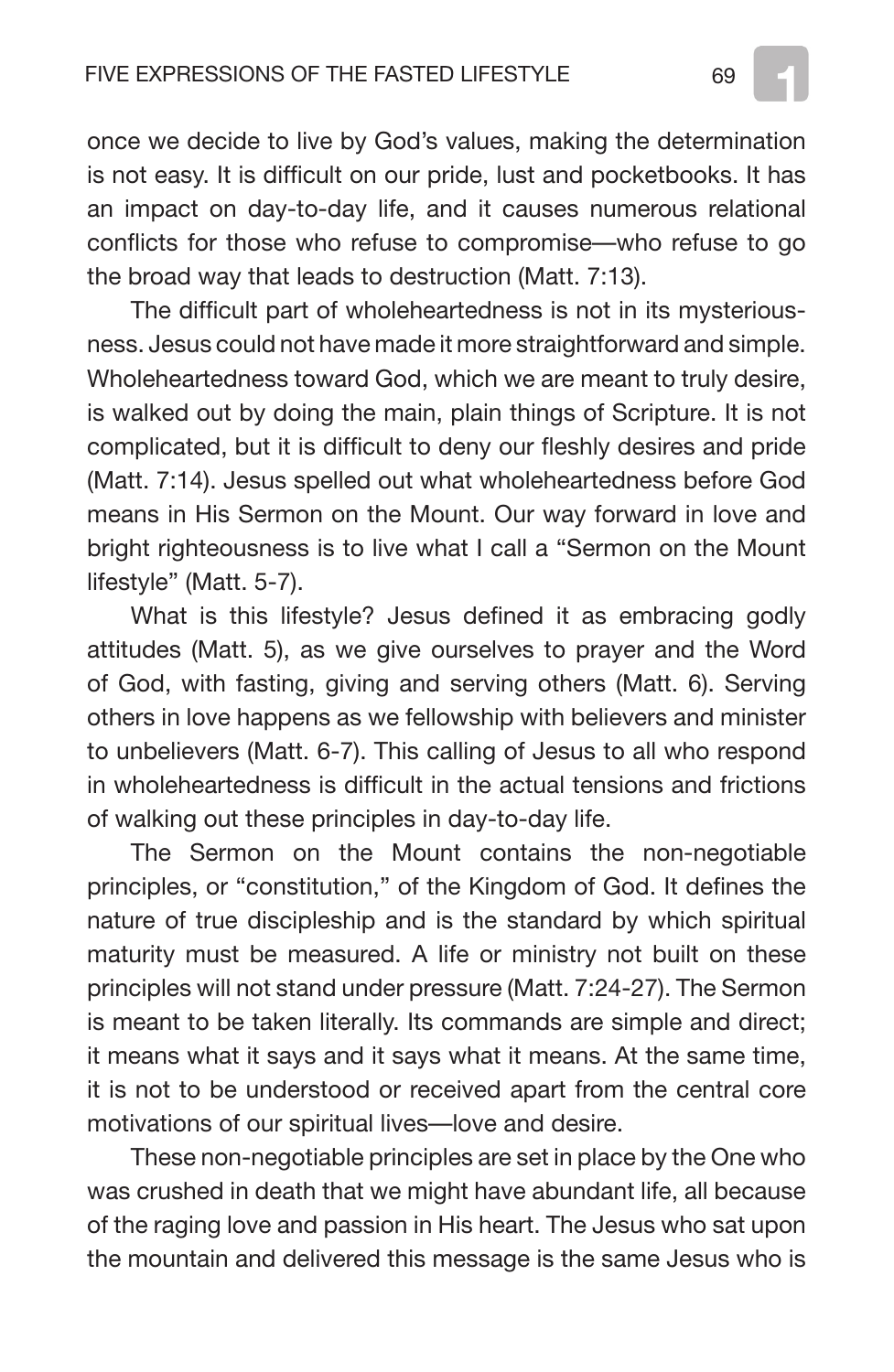

Moses told the children of Israel to love God with all their heart (Deut. 30:6). He went on to explain that the path to loving Him wasn't mysterious (Deut. 30:11). No one has to be caught up into the third heaven to receive the blueprint for how to love God. Neither does anyone need to cross the seas to far away places to discover the secret steps to loving Him (Deut. 30:12-13). No, it is right here. It is written in our hearts and is as clear as the simple words spoken from our mouths (Deut. 30:14).

The pathway into abandonment to God is not complex, confusing or mysterious, but the very simplicity of Jesus' definition of wholehearted love can be a stumbling block. Some people wish it was an elusive life filled with secret principles, or a complicated commandment that only a few understood; then they would feel superior in their spiritual attainments. However, God designed His way for weak and broken people like us. Why? Because weak and broken people are the only kind of people who exist. We can all obey God's Word—and we can all be wholehearted in love. God's commandment is near us, in our hearts and in our mouths. And the Holy Spirit within, given as a gift at our new birth, is jealous to bring our hearts into this bright righteousness.

## *Five Expressions of the Fasted Lifestyle*

So what does this Sermon on the Mount lifestyle look like in our day-to-day existence, and just how do we walk in voluntary weakness so that God's power may be perfected in our lives? There are five types of "fasting" described in the Sermon on the Mount. We fast *food, time, energy, money* and *words*. Matthew 6:1-18 describes the five main activities of the fasted life that correspond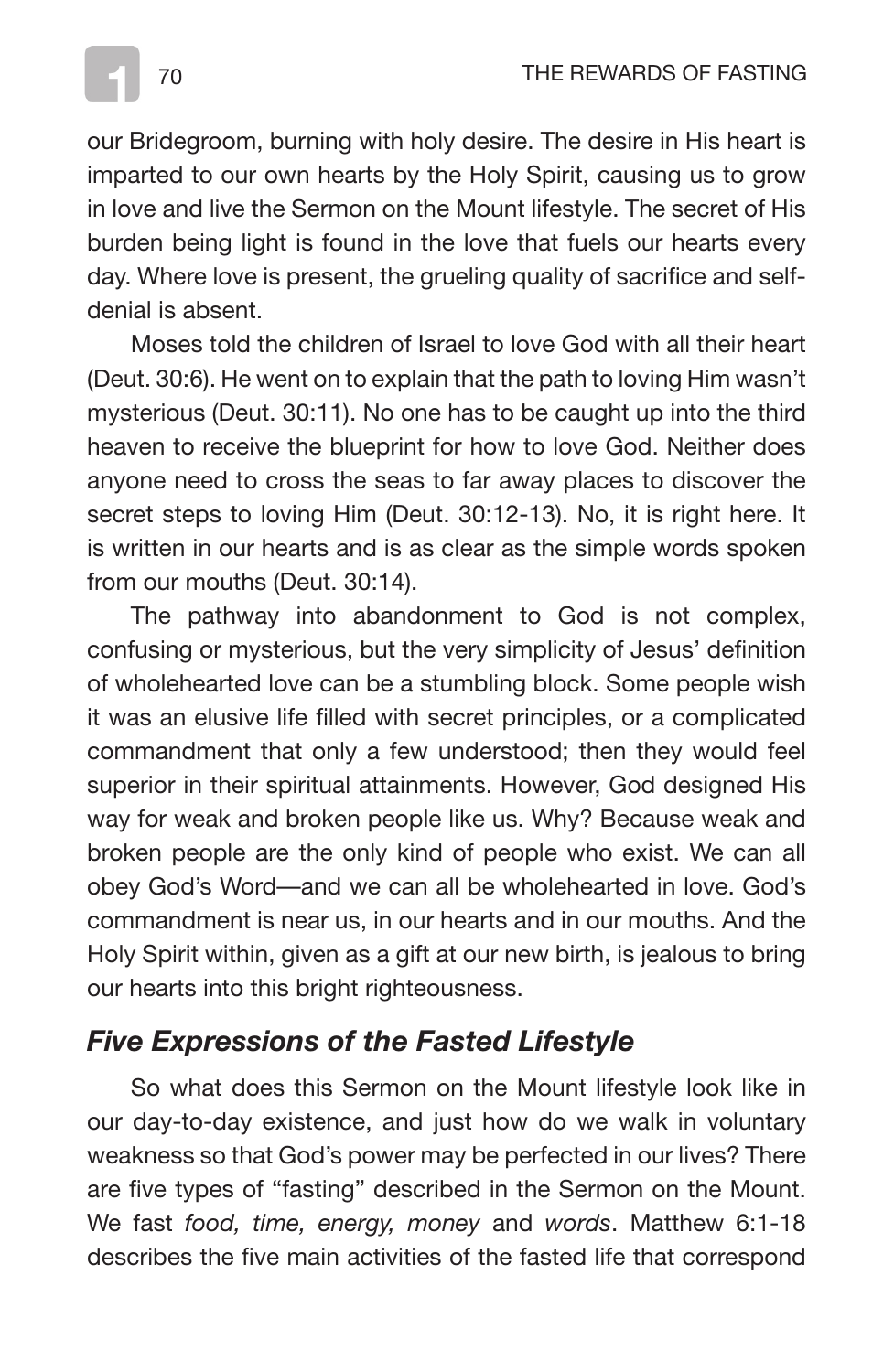with these. They include *giving, serving, praying* (with the Word), *blessing our enemies* and *fasting food.* Each is a form of fasting, in that we are voluntarily embracing weakness, declaring to God that we derive our life and strength from Him, and Him alone.

Jesus set forth these five activities as foundational to the Kingdom of God. By giving, we fast our money and financial strength. In serving and prayer, we are fasting our time and energy, investing it in others and in intercession. Blessing our enemies requires that we fast our words and reputation. In giving up food, we are fasting our physical and emotional strength.

Once again, unless done in a heart of love, these activities are empty and vain. They are also no substitute for pursuing 100 percent obedience. God does not keep score of our good works and bad works so that they may balance each other out. Some try to bargain with Him, promising to give more money or fast longer to make up for cheating on a financial deal or living in immorality. In the power of the Holy Spirit the prophet Samuel thundered against such dealing, declaring that the Lord loves obedience better than sacrifice (1 Sam. 15:22). True love for Jesus is demonstrated in our obedience to His will (John 14:15, 21-23). The Jesus who gave this call to the fasted lifestyle is the One who searches the motivations of our hearts. He is looking for love that is undivided and obedience that is pure. He has opened up His heart in this call and conveyed to us what He desires and requires from all of those who love Him. It is our marvelous privilege to respond.

The fasted lifestyle is a long-term commitment to these five expressions. No one graduates from these to go on to the "deeper things" of God. It is in the walking out of these five expressions, in the routine and mundane existence of our everyday lives, that we will reach the deepest places in intimacy with God. As we are consistently faithful to walking in these manifestations of the fasted lifestyle, we will chart our course down the narrow way of life, and we will discover the abundance of joy to be found there.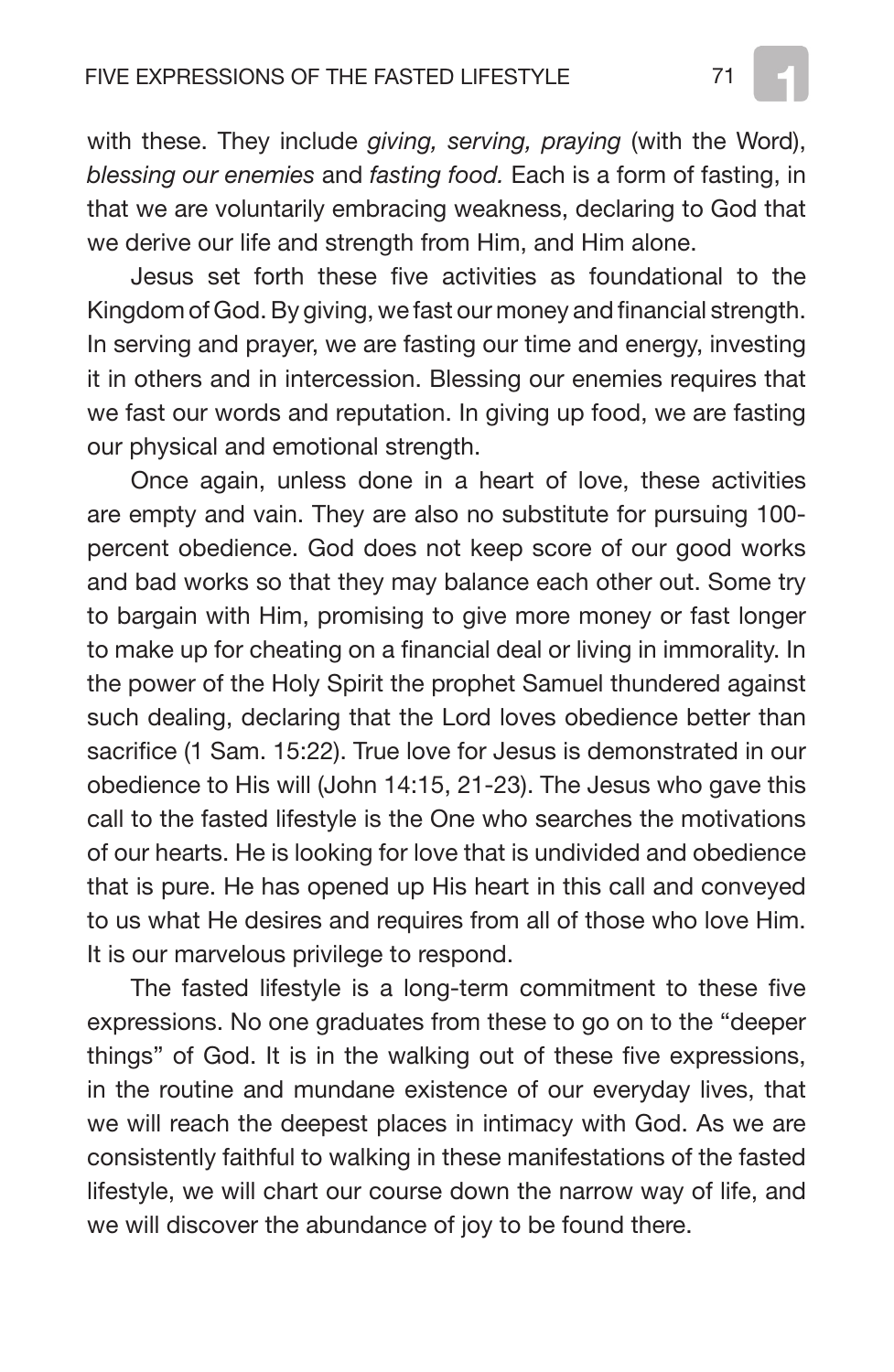

## *Giving*

*When you do a charitable deed, do not let your left hand know what your right hand is doing, that your charitable deed may be in secret; and your Father who sees in secret will Himself reward you openly (Matt. 6:3-4).*

*Do not lay up for yourselves treasures on earth, where moth and rust destroy and where thieves break in and steal; but lay up for yourselves treasures in heaven ... For where your treasure is, there your heart will be also ... No one can serve two masters; for either he will hate the one and love the other, or else he will be loyal to the one and despise the other. You cannot serve God and mammon (Matt. 6:19-24).*

Jesus spoke about our charitable deeds, referring to both financial giving and acts of servanthood. They are two of the five expressions of fasting. Giving to others is fasting part of our money. We are trusting God to return and multiply back to us the financial strength that we have given away. We all know the story of the widow who gave her last two mites. Jesus watched and admired, and compared her to the wealthy, who only gave out of financial surplus (Luke 21:1-4). They hardly missed the money they gave, but the widow's gift cost her everything. It is important in the fasted lifestyle to give in such a way that we feel its impact.

Money is a form of social and material strength. Our personal resource base becomes weaker when we give it away. Instead of using all our money on ourselves, we give all that we are able to build God's Kingdom in others. We are investing in "God's bank," and this is an eternal investment with unmatched dividends. We know God will return blessing to us in a great measure in this age and in the age to come (Luke 6:38), though we don't always know when or how. The exchange rate in this bank is highly favorable, and we can give with confidence that God will reward us.

We actually get *more* use out of our money by giving it to help build up Kingdom people and projects than we would ever get by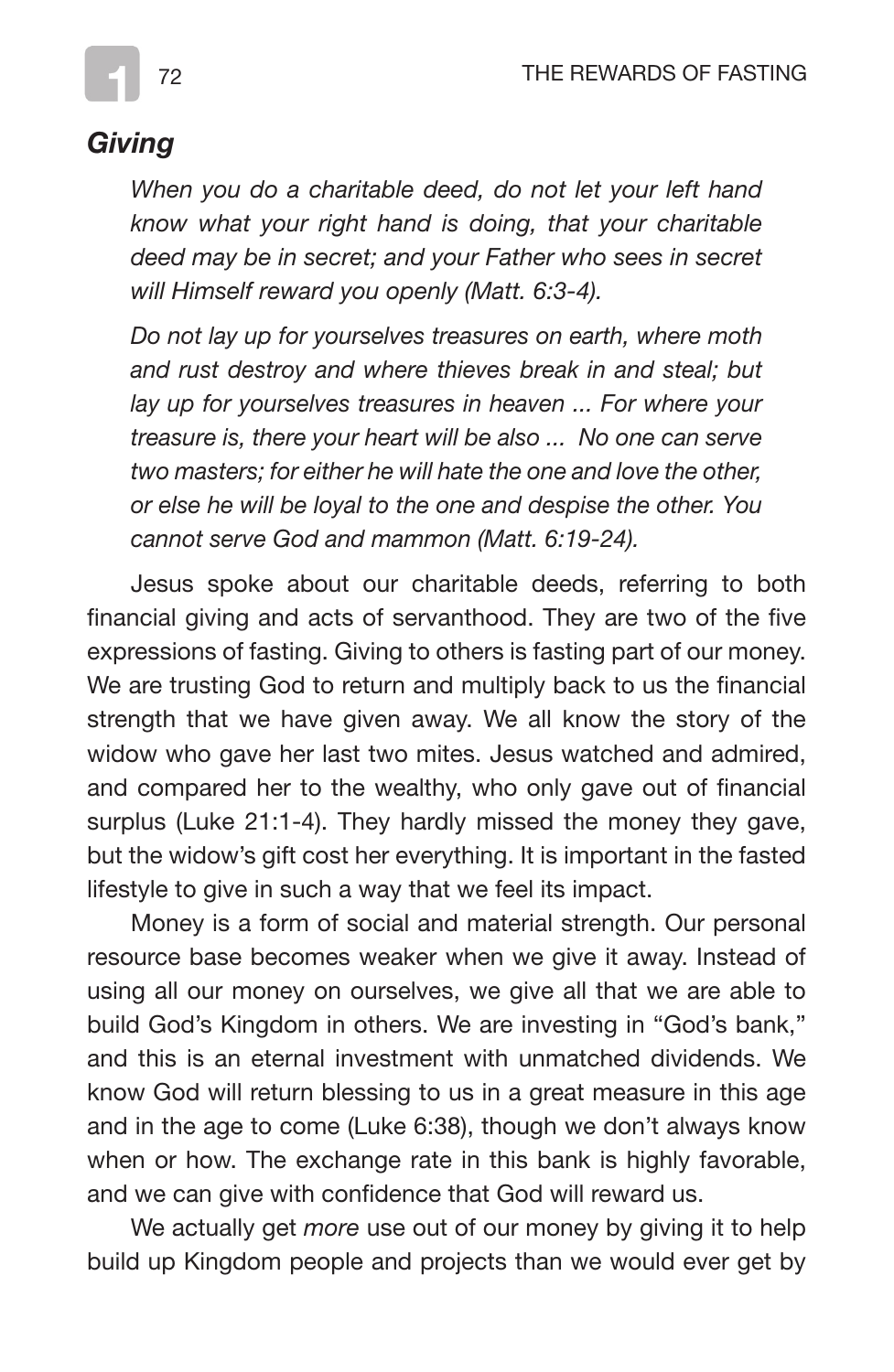keeping it for ourselves. This giving may be hard temporarily, in that it is costly to give out of our lack rather than our surplus, but God has more than enough wealth to reward everyone 100-fold for their sacrifice. The benefits gained far outweigh the initial discomfort. Our obedience, trust and loyalty in the area of finances bring honor to the Lord. It is not just a quaint saying that God loves a cheerful giver (2 Cor. 9:6, 7). His heart moves when we sow bountifully and readily into the lives of others with certainty that He will replenish our lack. When we give joyously rather than grudgingly, because of our confidence in His generosity, we move the heart of the God whom we love.

## *Serving*

Serving others is the second of the charitable deeds Jesus spoke about. In spending our time and energy on others we are fasting what we could have used to further our own interests. It is biblical to use a portion of our time and energy to provide for ourselves, our family, our business or ministry, or just our resource base in general. However, as we participate in charitable deeds acts of kindness and service to others—we are spending that time for the benefit of others. This is at the heart of what it means to have a servant spirit. The time "wasted" in serving is time that we cannot use to jockey for position or establish our personal comfort and pleasure. Thus, we trust the Lord to work for our increase in a way that surpasses what we could have accomplished by spending that very same amount of time on establishing our name, cause and comfort. In the big picture, we get more done by investing time in serving and allowing God to reward our labors.

Jesus exemplified the life of servanthood more than anyone. He came not to be served but to serve (Matt. 20:28). He does not call us to anything that He Himself has not exceedingly surpassed us in doing. In the laying down of our lives for others, we are embracing what He embraced and thus embracing *Him.* Some of the sweetest intimacy with God can be found in pouring out our lives in service.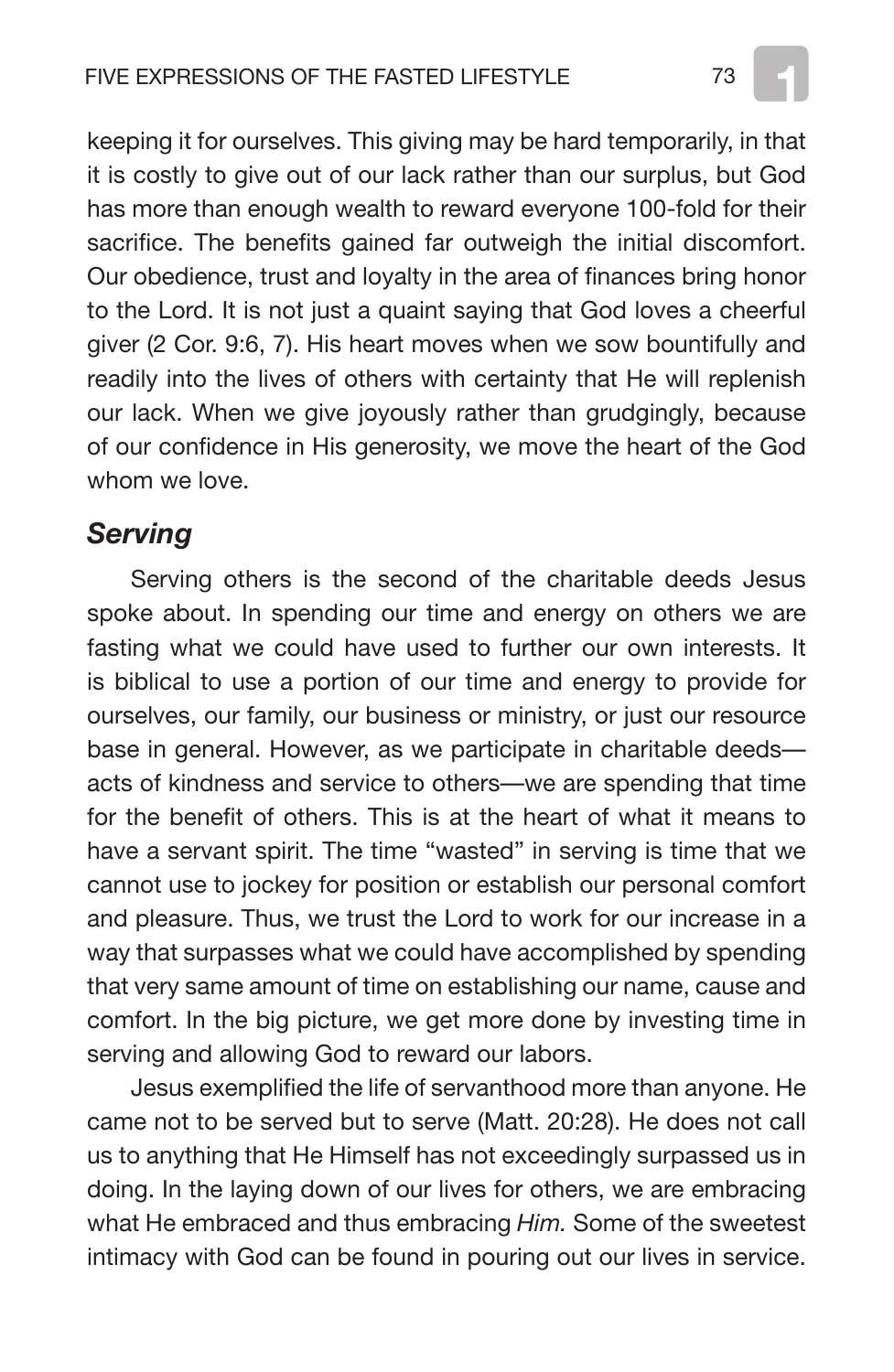He did not call us to this simply because it is a good and godly way to live—but because in serving others we come face to face with the Servant of all.

# *Praying*

"Pray to your Father who is in the secret place; and your Father who sees in secret will reward you openly" (Matt. 6:6). Jesus went on to call us to a life of prayer—the third expression of the fasted lifestyle. Prayer also is difficult in that our flesh so fights against the seeming lack of productivity. To pray to an invisible God is a taxing endeavor: the impact is usually delayed and is most often not discernible, and the reward promised by God is not always what we would have guessed.

Prayer and reading the Word of God are forms of voluntary weakness that fast our time and emotions (Matt. 6:5-13). Instead of using all of our time for the advancement of our status or success, we use some of it to seek the face of an invisible God. Instead of being entertained by the television or surfing the Internet, we intercede for those He loves.

When we give our time to God, we miss other opportunities to network; to build up our ministries, businesses, or personal status; or to recreate and be entertained. As I mentioned previously, in my early years I complained, "Lord, I could do a lot more for You if I did not have to spend time in prayer." It seemed like a waste. This type of fasting, though, is actually the opposite of "wasting" time. True, we have not used those hours to socialize, fellowship, or advance our position, but because of that, we are forced to entrust ourselves to the Lord for favor and promotion, and we quickly find that we will never be able to out-give God, even in issues of time and energy.

We are also fasting our emotional energy during prayer as we pour ourselves out and intercede for God's blessing on others. As we do this, we trust God to touch those we love. That would be reward enough. However, God also returns that very time and emotional energy to us in order to bless us personally. He often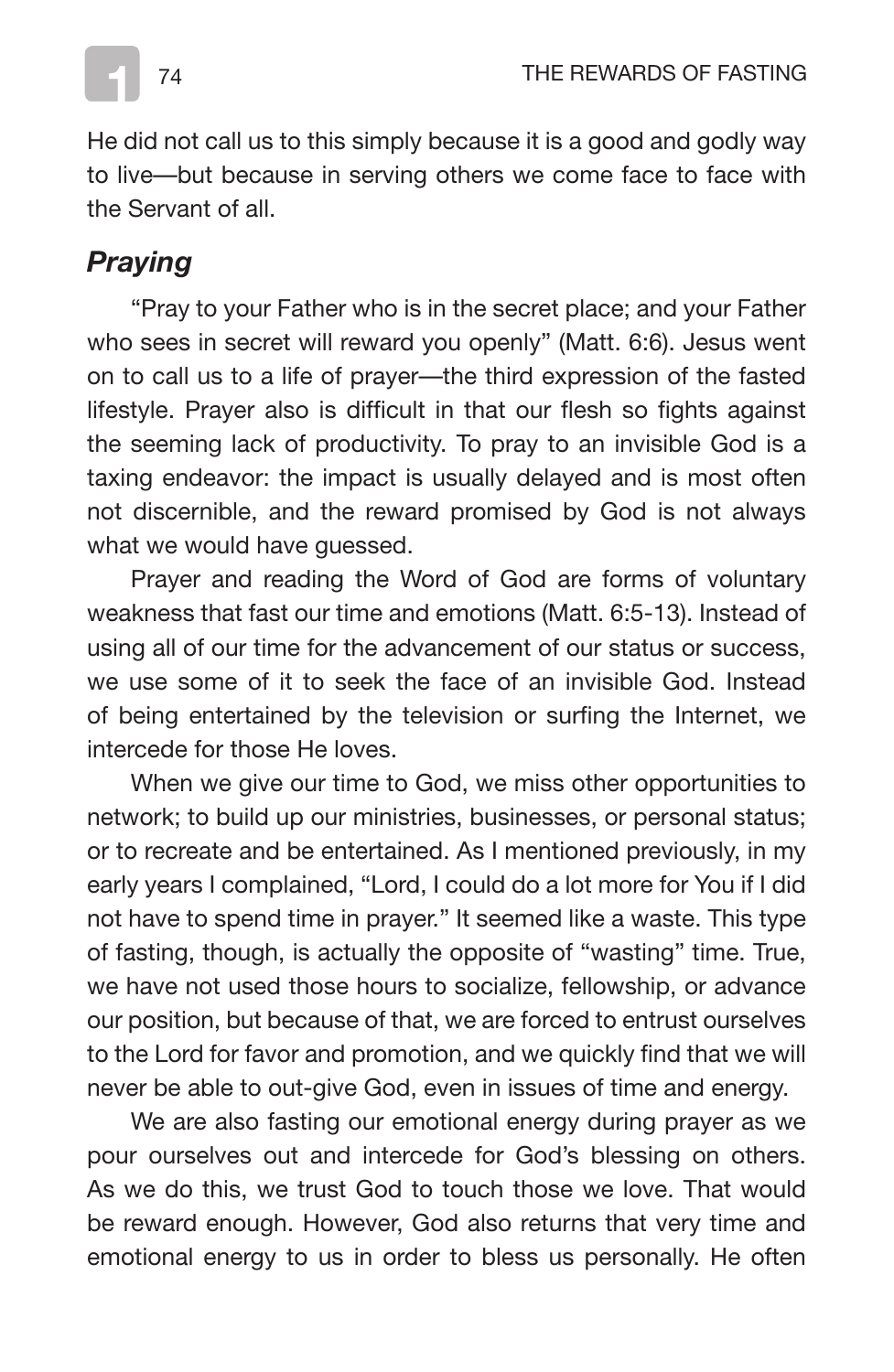```
75
```
multiplies it via greater productivity. We get more done for others and ourselves by asking God than we would have accomplished by working without prayer. The time frame in which God rewards us with greater productively may not be not for years. You may sow ten or twenty years into prayer and suddenly God may open a door of opportunity for you to make more impact through prayer in one event or one season of life than during the prior twenty years. Some of that heightened productivity will not be seen until the age to come, but He does reward us during this age.

Pressing into a life of prayer and searching out His Word brings both difficulties and rewards. Though we fast our emotional energy and our time, we are brought into the fellowship of the burning heart of Jesus, the great Intercessor. We come alive on the inside by the encounters of love in the inner man that He pours out as we wait before Him. This call to prayer is arduous, but it also comes with the promise of a profound increase in our intimacy with God.

## *Blessing our Enemies*

*Love your enemies, bless those who curse you, do good to those who hate you, and pray for those who spitefully use you and persecute you (Matt. 5:44).*

*For if you forgive men their trespasses, your heavenly Father will also forgive you (Matt. 6:14).* 

Another part of the fasted lifestyle is seen in blessing and forgiving our enemies. This is an expression of fasting related to our relationships and position before people. When we bless our enemies, we are fasting our words and reputation. This might be a new idea to some. To avoid speaking negative words about our enemies is a true fast. Our silence can hurt our reputation because we refuse to come to our own defense. A good reputation is part of the strength of our life and we all have a strong drive for selfpreservation and self-promotion.

Instead of making full use of our words to defend and promote ourselves, the Lord calls us to restrain our speech and focus on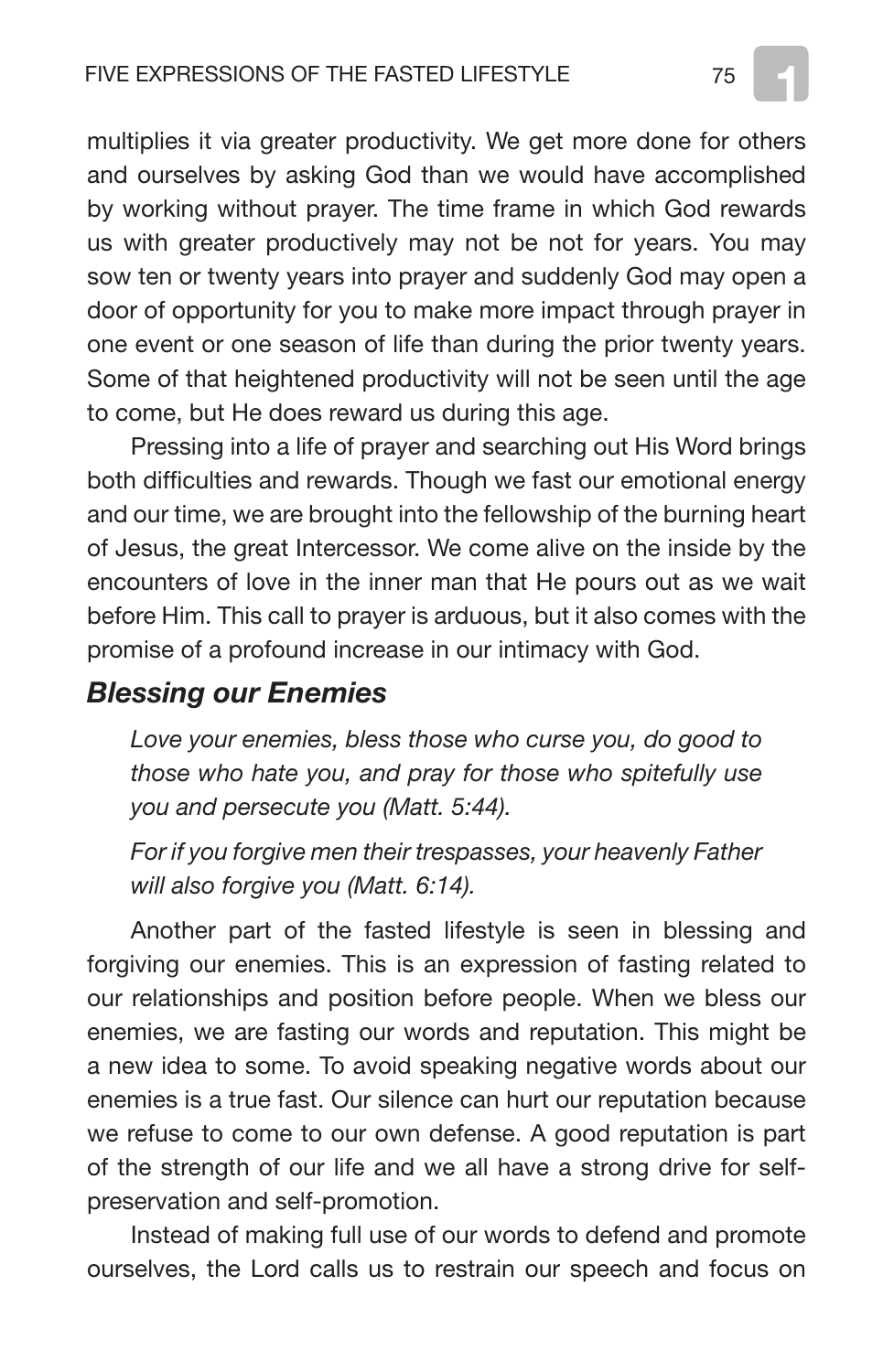others, including blessing our enemies. An "enemy" in the most general sense is one who blocks our goals. They speak and act in ways that hinder our plans and purposes. What our enemies do often results in us losing honor, time, money and even relationships. No one appreciates this loss.

However, the Lord calls us to act in the opposite spirit when we encounter such a loss. Just as He did, we must actively forgive and bless our enemies. This means refraining from words that would have exposed our enemy, defended our position, and strengthened us with the sympathy and support of others. When we lose that natural strength, imitating the Lord's silence before His accusers, we are forced to gain our strength and comfort from God. Blessing others in the face of their accusation requires that we entrust ourselves to God. This is rare. To be silent and let God answer on our behalf is perhaps the most difficult form of fasting.

Our selfishness has to die before we are able to leave our defense completely in God's hands. Refusing to speak against those who mistreat us goes against our natural tendency of selfpreservation. Jesus committed Himself to God to make things right when men reviled and threatened Him. In this Jesus trusted God to vindicate Him in the right way and at the right time. "When He was reviled, did not revile in return; when He suffered, He did not threaten, but committed Himself to Him who judges righteously" (1 Pet. 2:23).

When we bless our enemies, we give up the right to the emotional and social strength we might have gotten from fighting back. We fast from defending our reputation, and trust the Lord to fight for us when we are silent. This is perhaps the expression of the fasted lifestyle taken the least literally by believers. We think, surely God would not want me to be silent right now when that person is so overtly wrong! He would want the truth to win out, right? Confident that we are doing the right thing, we speak to defend ourselves and expose our enemies. Yet God's invitation is to willingly and completely entrust Him with our reputations and our relationships.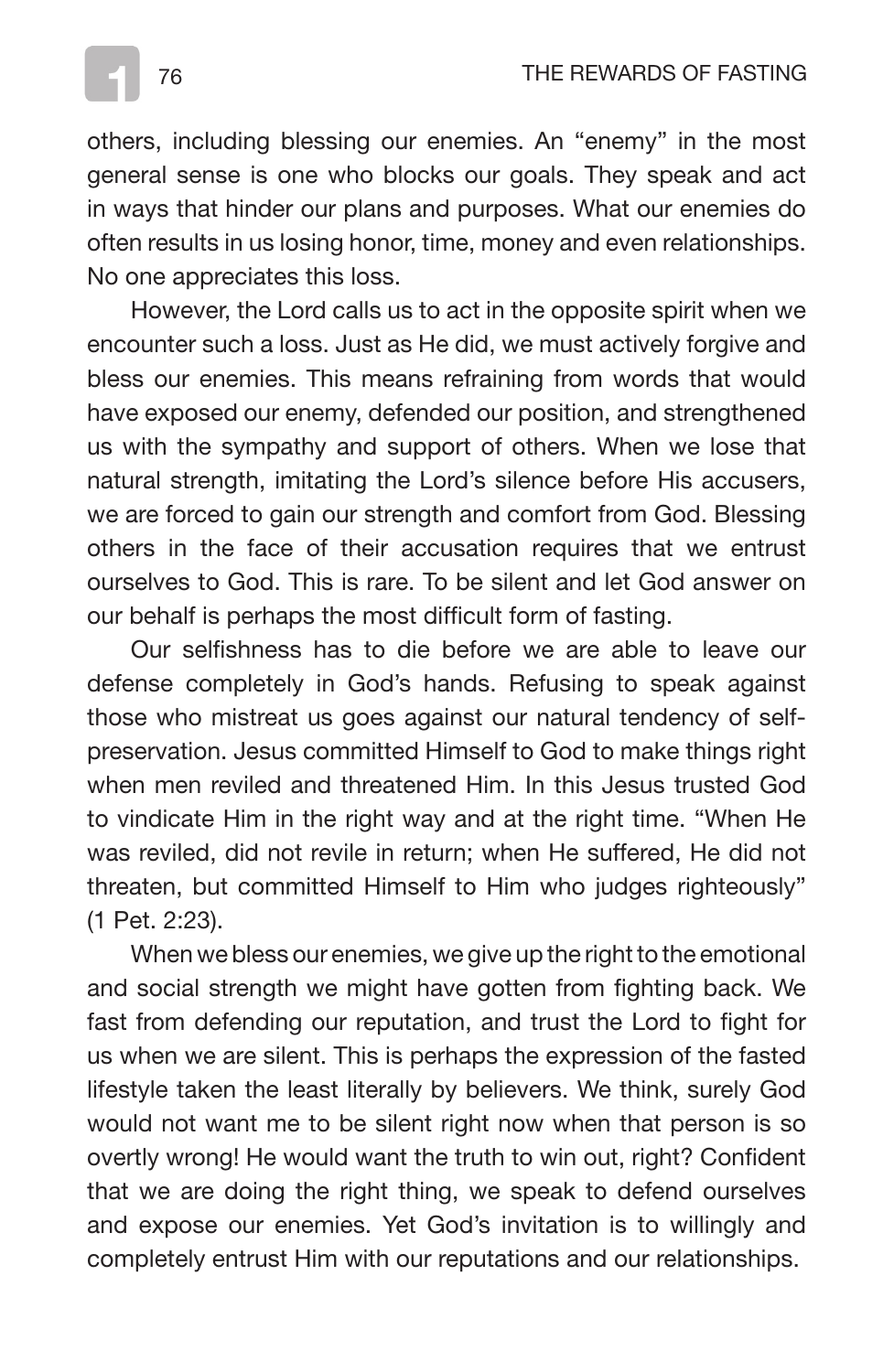# *Fasting from Food*

"When you fast, anoint your head ... so that you do not appear to men to be fasting, but to your Father who is in the secret place; and your Father who sees in secret will reward you openly" (Matt. 6:17-18). Finally, Jesus calls us to the fasting of food. Abstaining from food is what we typically think of when we refer to fasting. As mentioned earlier, the great difficulty of fasting food is not so much hunger as it is weakness—our natural strength is diminished when we fast from food. When our flesh rises up against fasting, it is not only because we are hungry and want to go gorge ourselves; it is because we are tired of feeling physically and mentally weak. We do not like feeling this way. It is a burden. Giving our physical strength to God is not only a burden; it can cause us to miss opportunities.

The paradox of fasting becomes apparent again as we realize and believe that in the grace of God we will get more done by investing our energy in fasting food than we would have accomplished by working without fasting. The energy "used up" in fasting is not used to comfort our bodies. We are forced to entrust ourselves to the Lord for both strength and comfort, and as we do so, we become focused on encountering God. And though there is most often a delay element in seeing the rewards of fasting, the wisdom of surrendering ourselves to the Lord in this way is no less real.

# *Five Different Types of Food Fasts*

There are five common categories of fasting food. First, a *regular fast* is one in which we go without food, drinking only water or liquids that have no calories. Common lengths for this fast are one day, three days, or one week. It occasionally is longer, sometimes twenty-one days or even forty days.

Second, a *liquid fast* is one in which we go without solid foods and drink only light liquids, such as fruit juices. Most people do not include milk shakes in this type of fast.

Third, an *absolute fast*, sometimes called an Esther fast, is one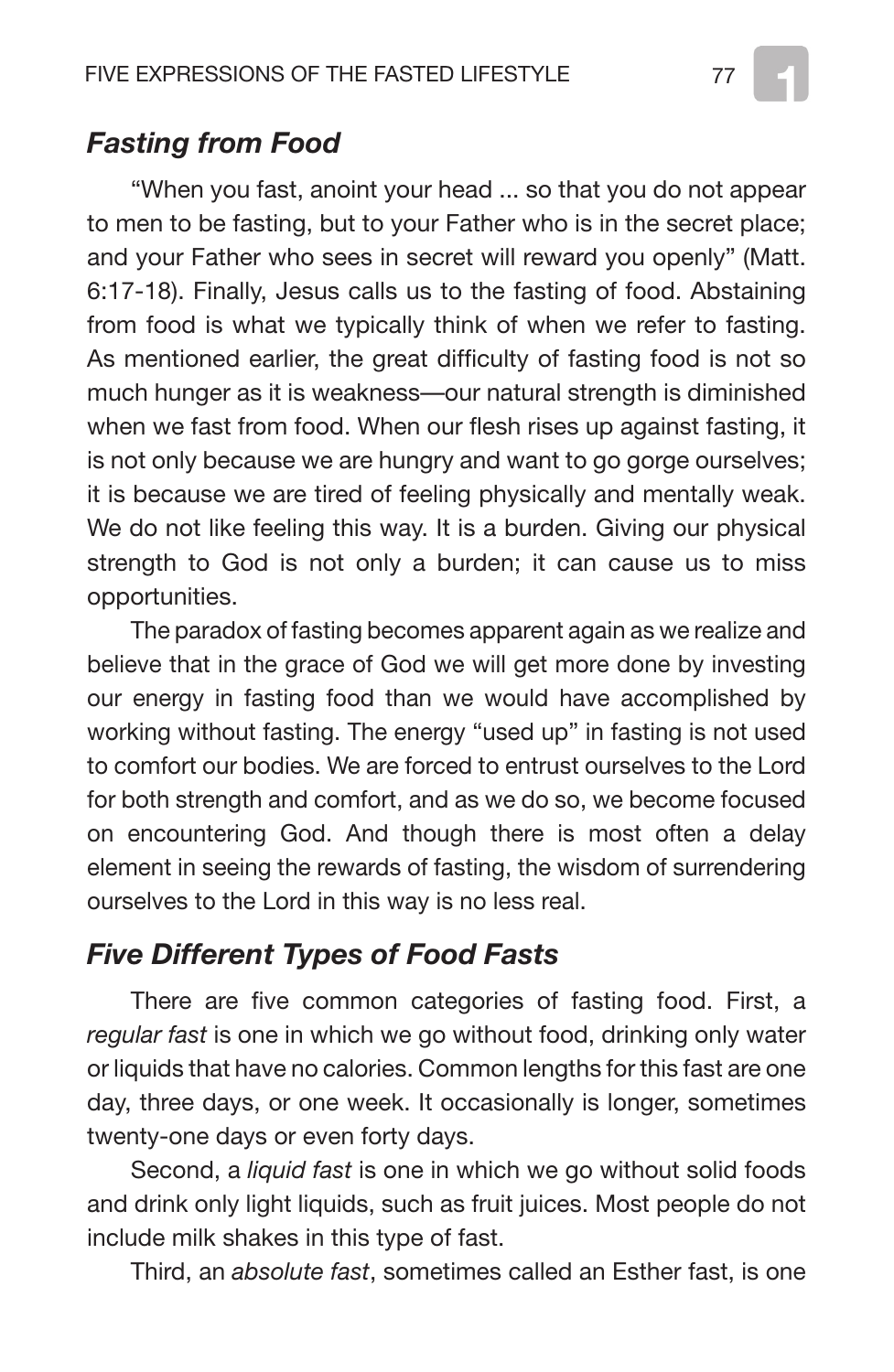

in which we abstain from all food and water. This fast lasts for one to three days. I encourage people to be cautious when going on an absolute fast and to never extend it beyond three days.

The fourth type of fast, a *partial fast,* sometimes called a Daniel fast, is one in which we abstain from tasty foods and eat only certain things, like vegetables or nuts. John Wesley often fasted on bread and water. Those with hypoglycemia or other medical conditions can engage in a partial fast by being creative. We also encourage people to embrace a media fast in which they abstain from media entertainment, excluding news.

Fifth, a *Benedict Fast,* established by Saint Benedict of Nursia, Italy (525 AD), is one in which we eat only one meal a day. Many monks in the monasteries of Europe lived this way for years and had strong bodies and even stronger spirits.

## *The Fasted Lifestyle is Normal Christianity*

Possibly the greatest enemy of and lie about the fasted lifestyle in the Body of Christ is the false notion that fasting is *radical Christianity,* an optional exercise for the healthy Christian life. It is not. Fasting is normal and basic to the Christian life—it is Christianity 101. Yet most of us grew up in settings where fasting was rarely mentioned. It was either ignored or treated as something unusual; but there is no such thing as New Testament Christianity without regular fasting.

It is not possible to live biblical Christianity without being committed to a lifestyle of praying, fasting, giving, serving, and blessing our enemies. A form of Christianity devoid of any of these five elements is not New Testament Christianity. We are all called to fast regularly. There are obvious exceptions; people who are pregnant or have health problems should consult their doctors before fasting from food. But the rule of the Christian life is to fast regularly, and even if someone cannot fast from food because of health issues, there are still four other ways in which they can fast. There is no Bible passage that excludes 21<sup>st</sup> century people in the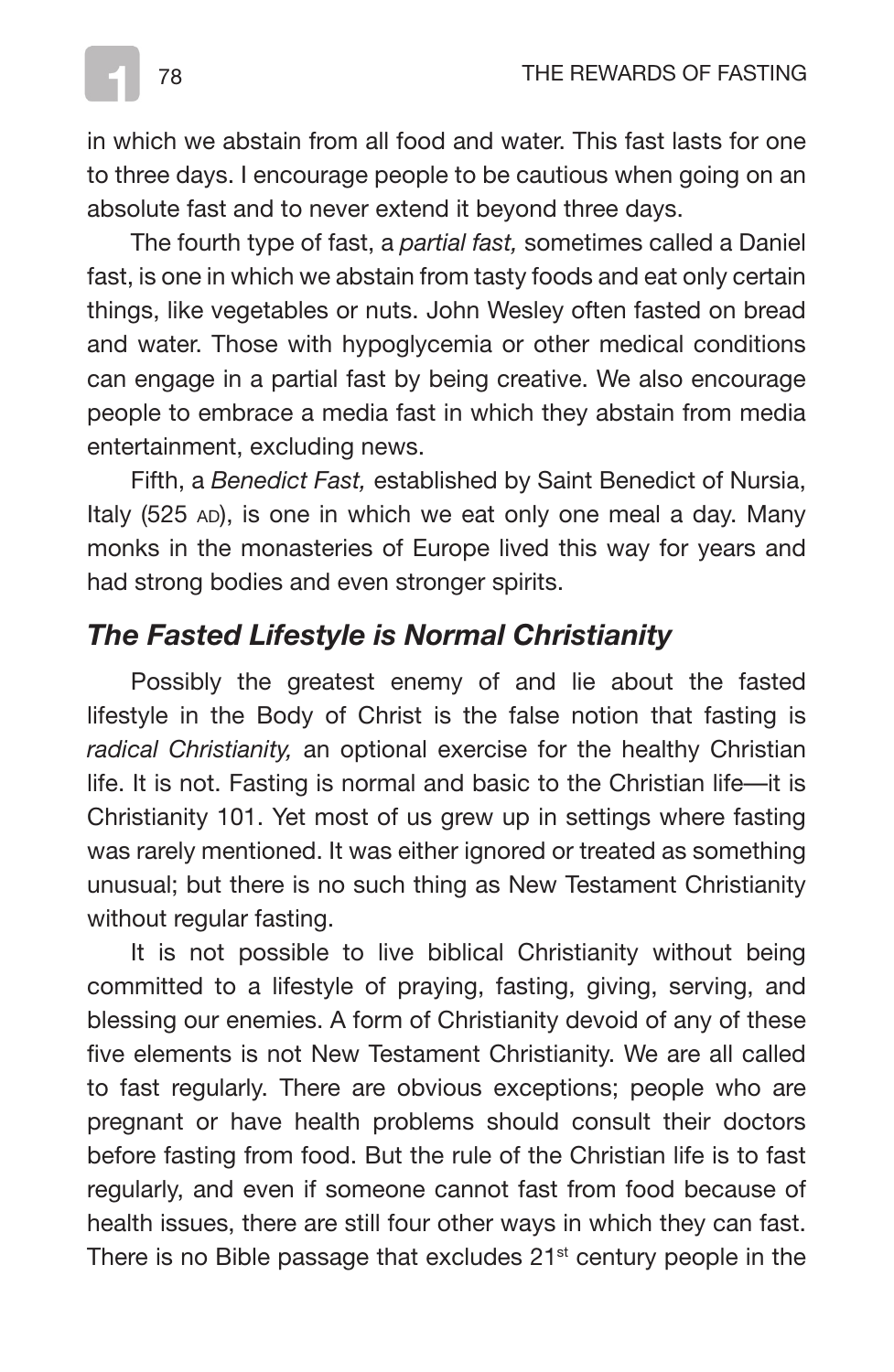Western world from the Sermon on the Mount lifestyle because we are too busy or too important, or for any other reason. When we come face to face with Jesus one day, He will not make an exception for us because we lived in the 21<sup>st</sup> century. What He called the early Church to do is what He calls all believers to do, and He provides the same grace to us to respond.

Some of us have a distorted idea of grace. We think that if our activities are motivated by grace they will be easy. Jesus said that His yoke is easy (Matt. 11:29-30). It is easy because in our weakness we can have confidence that we are acceptable and pleasing to God. It is easy because we do not have to produce anything to receive God's enjoyment. God helps to motivate and sustain us and gives us confidence that He delights in our obedience and will reward us in eternity for it. It is easy to be in God's favor and receive His love. Thus, on one hand, Christianity is easy.

Yet, on the other hand, the way is difficult. Jesus said to enter by the narrow gate, a gate that is difficult but leads to life. Only a few find it (Matt. 7:13-14). It takes a resolute heart to stay the course over the months and years. Grace does not mean that the way will never be hard. It means God will always supply what we need to walk in it.

I am deeply committed to calling people to live this Sermon on the Mount lifestyle, and to respond to it as Christianity 101. I encourage our staff members at IHOP-KC to pursue the Lord in prayer, using the Word. I urge them to read ten chapters of the New Testament each day. In doing this, they will read through the entire New Testament once each month. I urge them to fast at least one day a week. Two days a week is better. In the financial arena, I encourage them to give beyond their tithes and more than out of their surplus, and to give until they feel the cost of giving. I also exhort them to serve others and bless their enemies. These are all part of normal Christianity and should not be treated as optional or unimportant. Our treasure in heaven does not correspond just to our giving habits here on Earth, but is laid up as we engage in all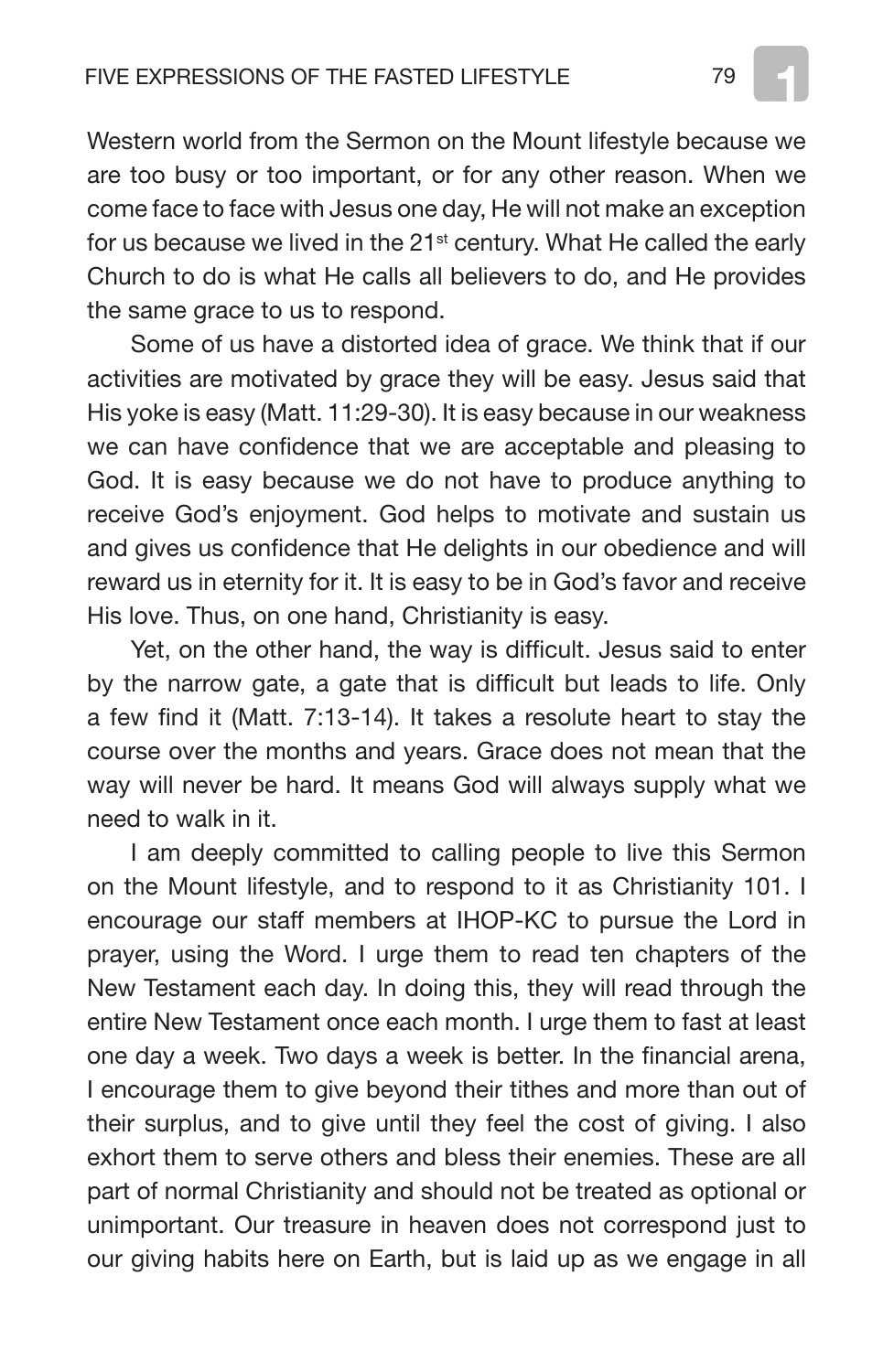

five of these Kingdom activities day in and day out (Matt. 6:19-20). God esteems and remembers these acts for eternity.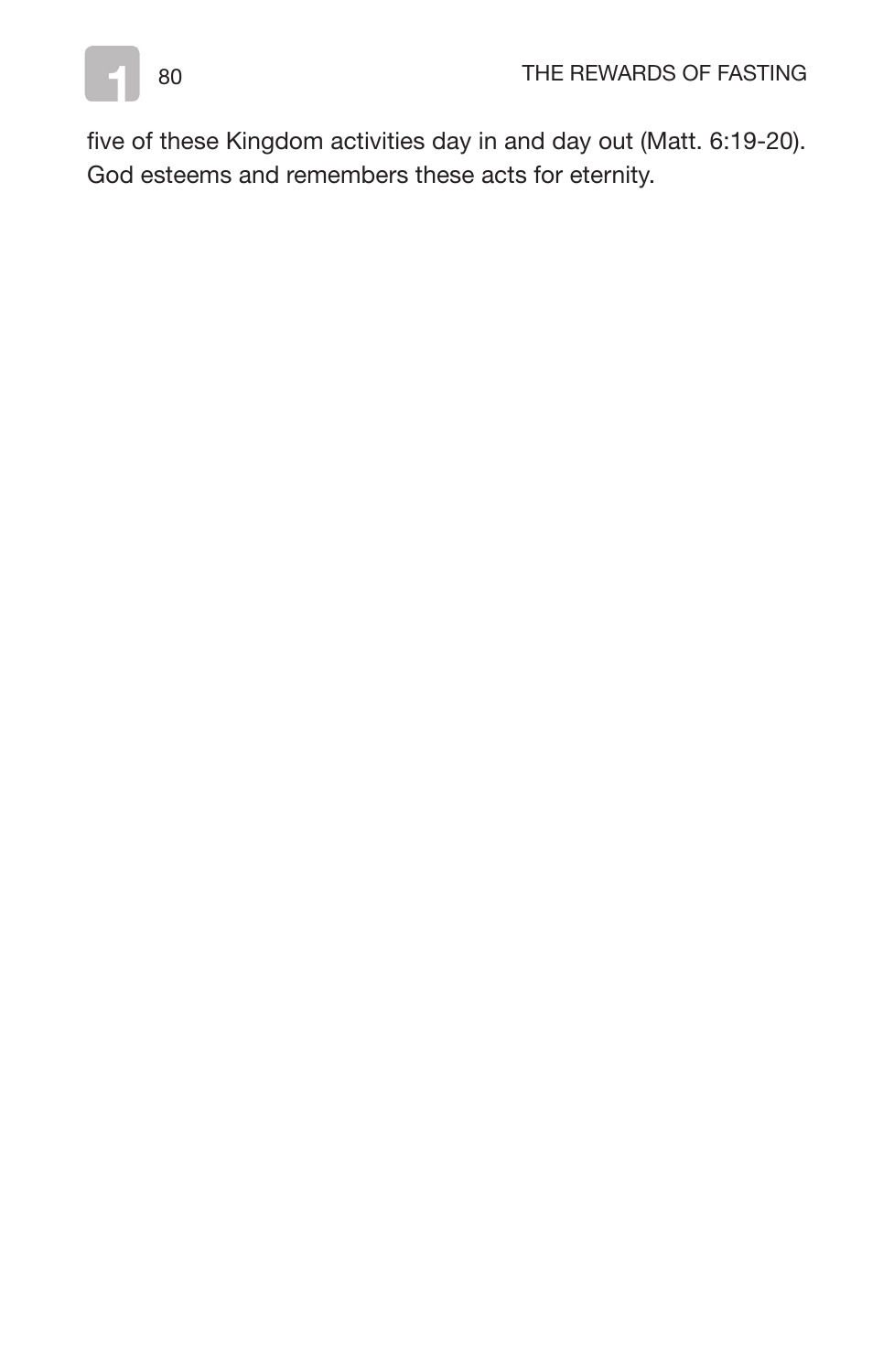

## **Chapter Seven**

# **Fasting to Break Spiritual Strongholds**

# *The False God of Food*

One of the most significant things Jesus said concerning the power of fasting is recorded in the Book of Matthew. His disciples could not cure a demonized boy and the boy's father came to Jesus for deliverance. The disciples were perplexed as to why they could not cast the demon out and Jesus told them that a lifestyle of prayer and fasting was the key: "'Lord, have mercy on my son, for he is an epileptic and suffers severely; for he often falls into the fire and often into the water. So I brought him to Your disciples, but they could not cure him.' ... Jesus rebuked the demon, and it came out of him; and the child was cured from that very hour. Then the disciples came to Jesus privately and said, 'Why could we not cast him out?' Jesus said ... , 'This kind does not go out except by prayer and fasting'" (Matt. 17:15-21). In essence, Jesus was telling the disciples that the anointing to break Satan's power over the lives of His people was linked to prayer and fasting. Fasting is one of the necessary elements we should embrace when we confront demonic strongholds.

There is a false god that must be dethroned in our lives—the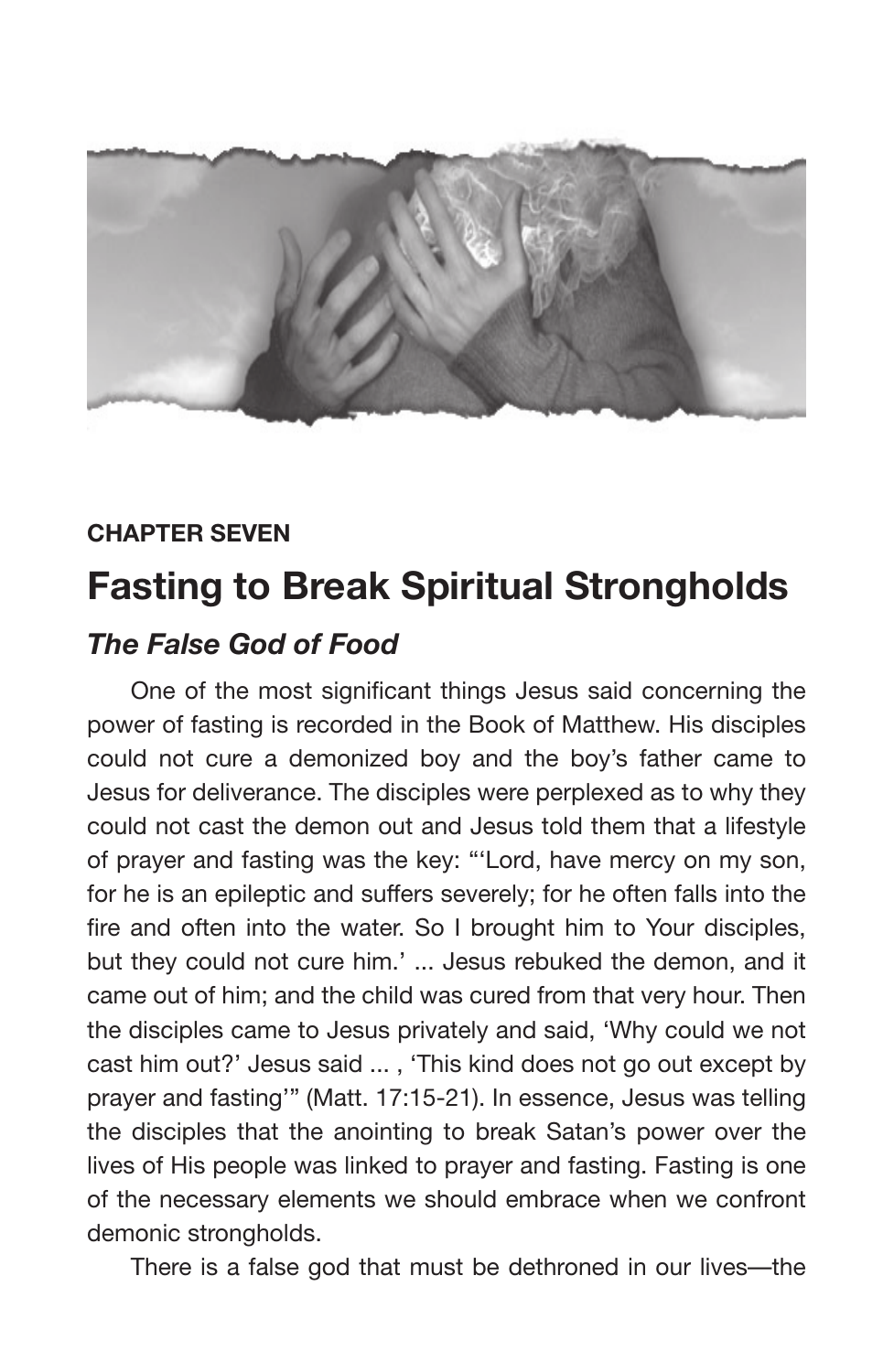

god of physical appetites, specifically the god of *food.* This god undermines the cross of Christ. Philippians 3:18-19 says, "For many ... are enemies of the cross of Christ: whose end is destruction and whose god is their belly... " Food, which is a God-ordained blessing, has been exploited by demonic powers. Paul addressed this false god, which had established a spiritual stronghold in some people in the New Testament Church. He said their god was their belly, their physical appetites.

As shocking as it seems, we have given real territory in our lives over to demons by allowing food to be an idol in our lives. Paul put his finger right on this idol and called it a false god. It usually goes unrecognized today. Believers in the Western Church allow this god to reign in their lives uncontested, day in and day out, and do not realize that through indulgence they are worshipping something other than the one, true God.

No one thinks they worship food; no Christian wants to worship food. Yet our appetites—our desire to eat—can preoccupy our schedules and plans to the point where it becomes one of our primary life goals. Some think about food continually, imagining what they will eat next and ordering their days around it. They don't even recognize they have been caught in the snare of putting their trust in food. This false trust manifests itself when we eat to calm our nerves; to have the courage to face our fears; to cover the reality of our internal struggles; and to feel comfort and joy. If you were honest, what would you say is the primary source people use to calm their nerves, relieve their fears, distract them from their problems, and bring them joy? Without question it is a *god*, an idol and a spiritual stronghold.

It is easy to see the truth of this stronghold in people who obsess over food—those who talk about it most of the time and those who are continually thinking about it. We think we are not caught in this trap, but the snare is found in the subtle nature of this deception. Though we are not bowing down, singing praise songs, and worshipping our bellies, we may be more ensnared than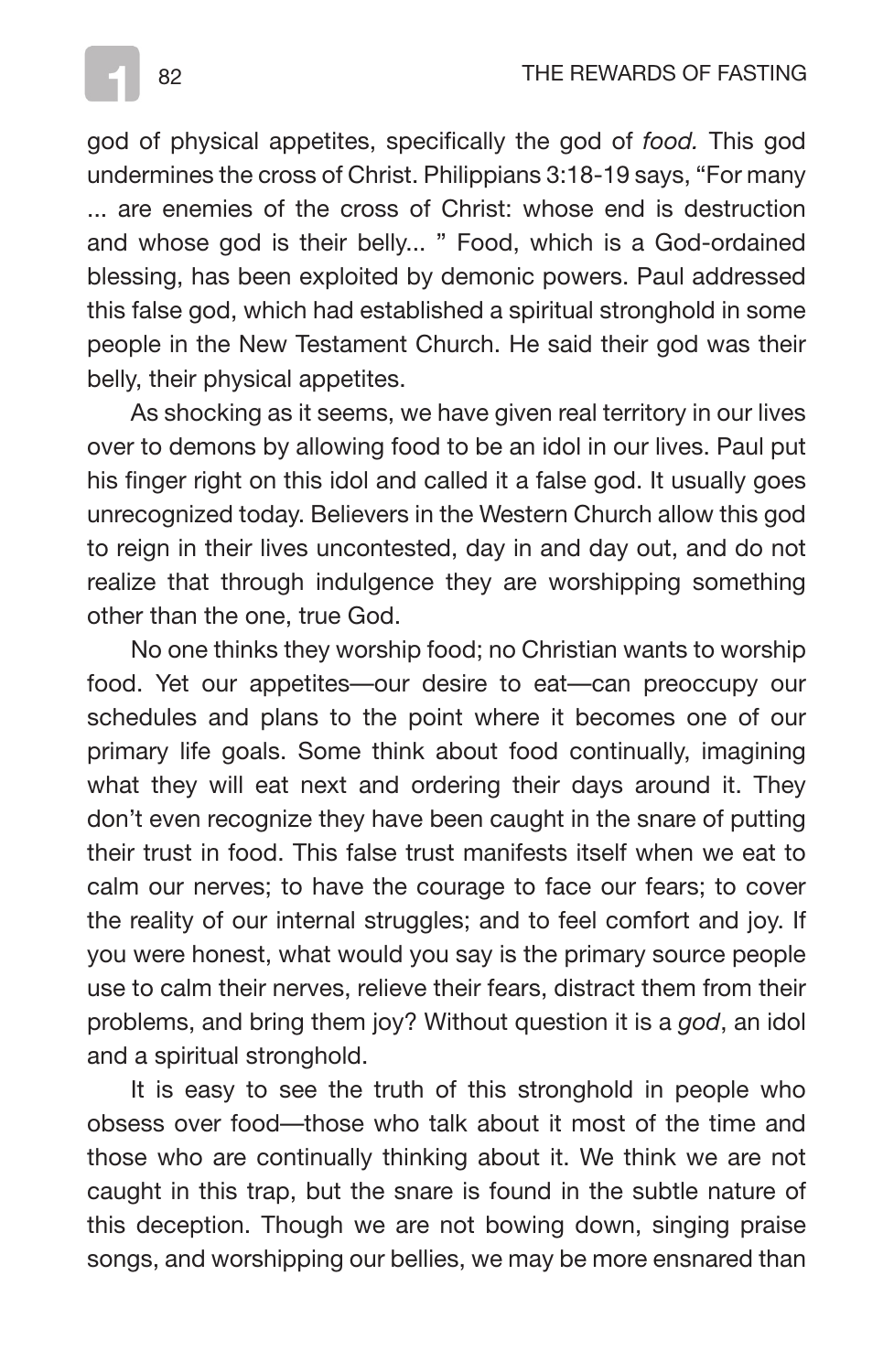we think. We may be way more emotionally attached and mentally connected to food than we would like to admit, and without question, we need the grace of fasting to both dethrone this idol and to protect us from it taking root in our lives.

How much of a stronghold it has in our lives won't become apparent until we begin to fast regularly. If you are not sure if an overindulgent love for food is really a spiritual stronghold in your life, watch what happens when food is taken away. Rage immediately surfaces. The children of Israel rebelled because they were tired of eating only manna day after day in the wilderness. They became willing to cast off their covenant with God and go back to Egyptian slavery just to have tasty food again. The measure of our discomfort and anger when we are denied food's pleasure and comfort is the measure of our worship and adoration of it.

The paradoxical reality of food is that God created it with all the complications of its proper use and abuse. He knew the complex nature of this gift, yet gave it to us to handle. Why would the Lord allow something so prominent to have such a perilous cutting edge to it? It is a paradox that causes us to tremble. The Lord wants voluntary lovers, those who will disavow their supreme loyalty to food, comfort and ease that they might enter into the fullness of God.

Food is good, not innately evil. Our physical appetites are Godgiven; food is one of His great gifts to us. He created it to provide strength and to be a means of celebrating His goodness, both during this age and the age to come (Luke 22:16-18). In order to participate in these two godly purposes of food—physical strength and the celebration of God's goodness—we need *discernment*. We need to proceed *carefully* because that which is good in its proper balance becomes the *object of idolatry* when we participate in it in an unrighteous manner. This blessing of food and drink has great potential to lead us away from its natural purpose when demonic powers exploit it. On one hand, we celebrate receiving strength, pleasure and fellowship through it. On the other hand,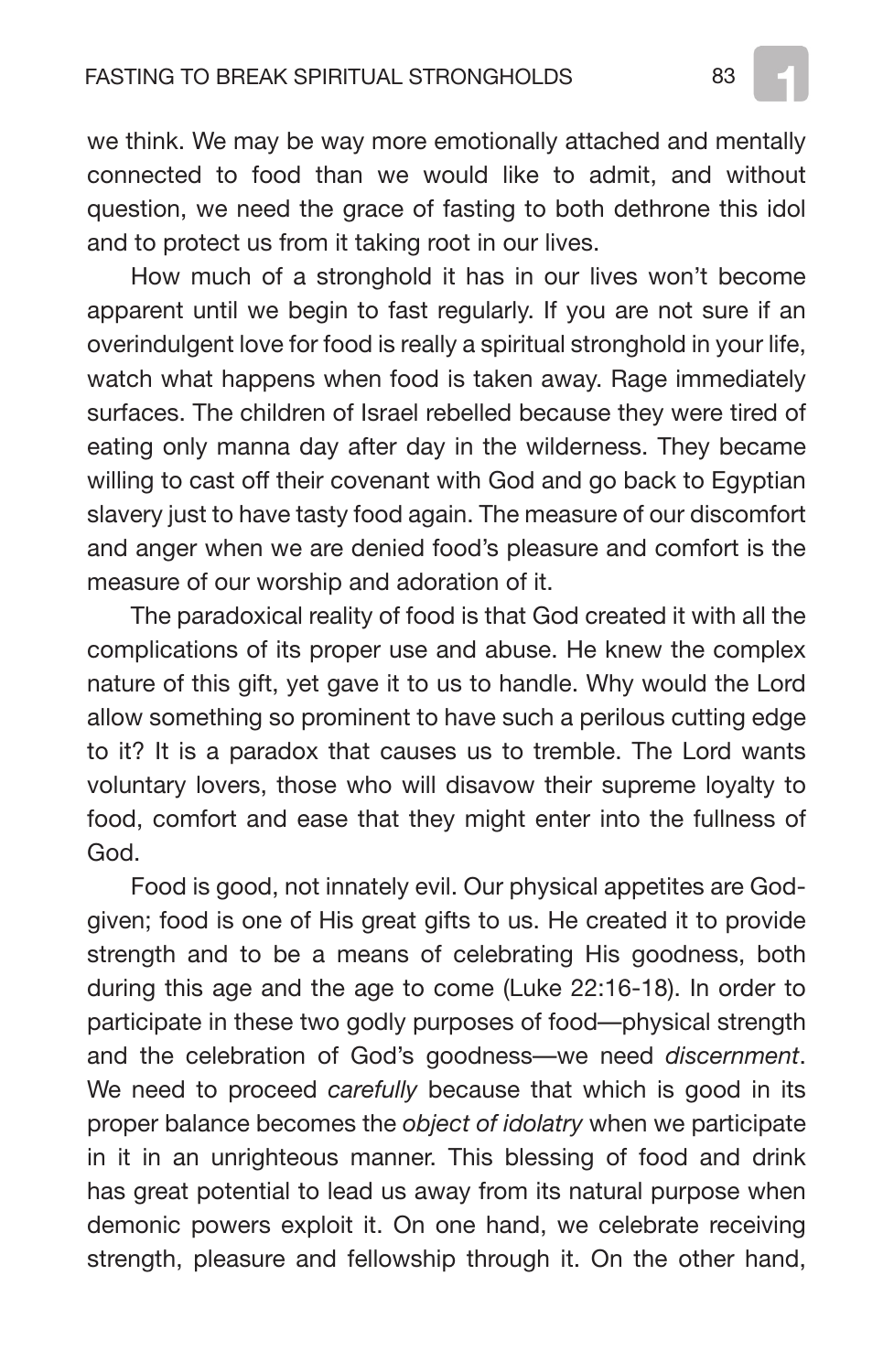

overindulgence in it will allow the enemy to gain territory in our lives that leads to demonic strongholds and tremendous destruction.

To understand how food can sabotage our life in God, we must first consider how God has created us. Our bodies play a significant role in our spiritual lives. They were designed by God to be vehicles through which we experience Him. Because of this, our bodies, souls and spirits are deeply interrelated. It is by God's design that our emotional life, our spiritual capacities, and our physical appetites dynamically overlap, interact with and affect one another. We cannot separate our spirit from that which we feed our emotional and mental lives, or from what we do with our physical appetites. Our souls prosper when our bodies are under the control of the Holy Spirit, but our spirit becomes dull and grieved when they are not.

Our body is the temple of the Holy Spirit. If it is dominated by sin, our ability to experience God's life is quenched. We defile both our spirit and body if we yield to our physical appetites in an ungodly way. Some things in this category are obvious, such as alcohol, drugs, and sexual immorality. However, this potential defilement also occurs when lawful appetites are brought to excess in our lives. The definition of excess is different for each person, and may change with different seasons in our lives. Most of us easily see the connection between sinful actions and the defilement of our spirit, but often do not connect overindulgence of legitimate appetites to our spiritual dullness. We must realize they are deeply and profoundly connected.

Many believers in the Western world are caught in the snare of being preoccupied with eating, entertainment and recreation. It is not uncommon for countless men and women who consider themselves godly people to pursue a life of ease in the same way the world does, all the while believing that the grace of God entitles them to such things. Our spirits are crying to enter into divine ascent, to soar with the Holy Spirit as we were created to, but we have stuffed our souls and our bodies in a way that shuts down our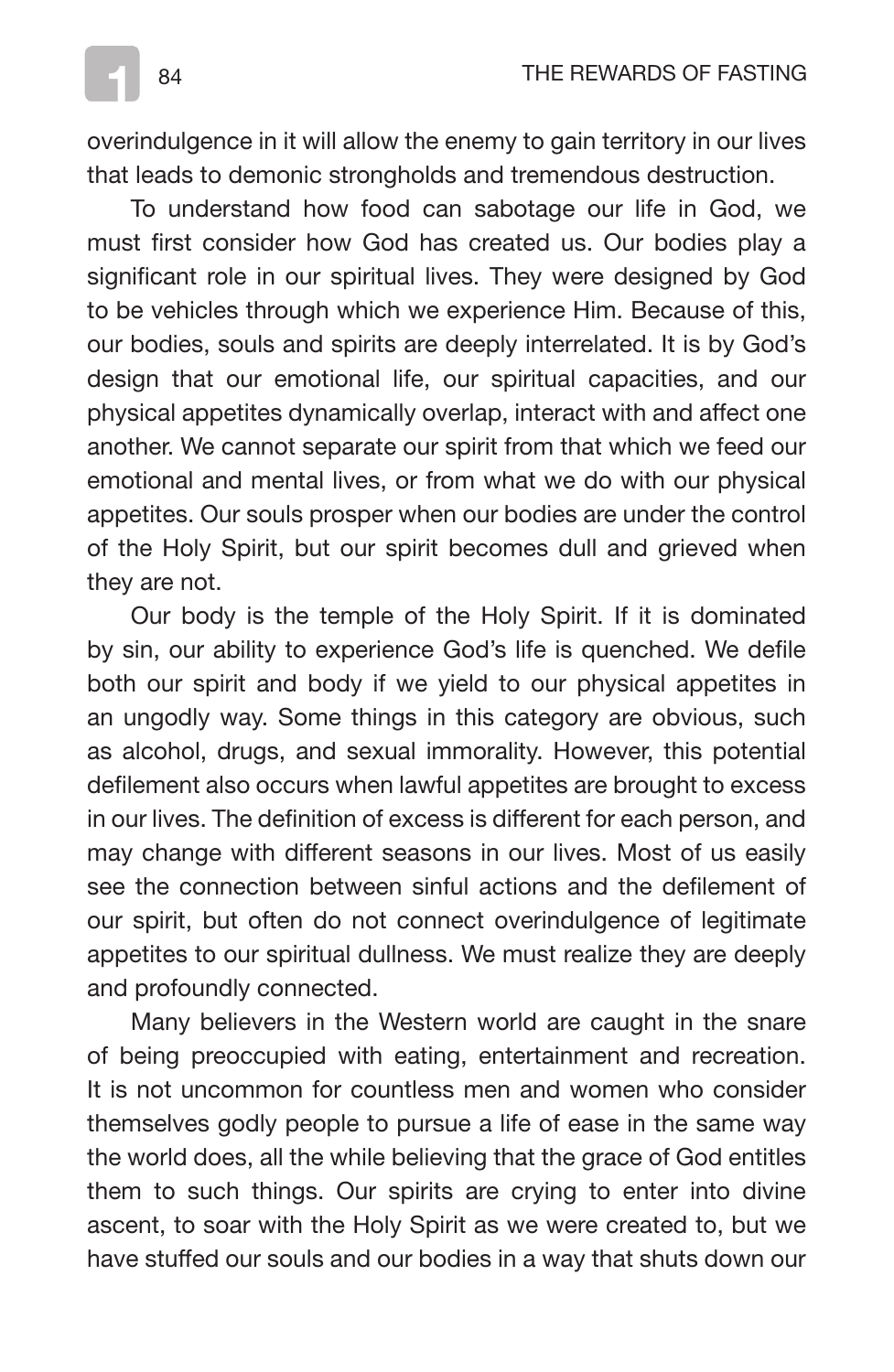```
85
```
spirit and entrenches us in defilement of the flesh.

Fasting food is a brilliant strategy of God. Though at first we wonder why we should fast from that which God gave us for strength and celebration, we find that the way we enter into more of God's blessing is by receiving these blessings in their right measure, not allowing them to become strongholds of idolatry in our lives. Fasting serves this purpose by keeping the blessing of food in check and freeing our spirits to reach the heights of intimacy with God.

# *Spiritual Bondage Through Food*

This false god of food has operated throughout human history, affecting pagans and the people of God alike. The first hint of it was when Satan tempted Eve in the Garden of Eden. The enemy presented her with something that touched her physical appetite and the delightfulness of the fruit added to Eve's temptation to cross a God-given boundary of the knowledge of good and evil (Gen. 3:6). We see this stronghold again when the Lord addressed the idol of food in Ezekiel's generation, saying that Israel had fallen to the sin of Sodom partly by having been overcome with an excessive indulgence in food, along with other excesses. "This was the iniquity of your sister Sodom: She ... had pride, fullness of food, and abundance of idleness; neither did she strengthen the hand of the poor" (Ezek. 16:49).

We generally think of the sin of Sodom as immorality, but immorality was the byproduct of the other underlying sins. The sin of Sodom consisted of four things: their fullness of food, abundance of idleness and covetousness that refused to help the poor, all stemming from a pride that misused food, time and money. These were the tentacles that reached down into the human spirit to pull up a cesspool of sexual perversion.

This stronghold of food was also alive and well in the generation of Israel that God brought out of Egypt. God faithfully fed them with manna that fell from heaven, but they wanted a change of diet. "Now the mixed multitude who were among them yielded to intense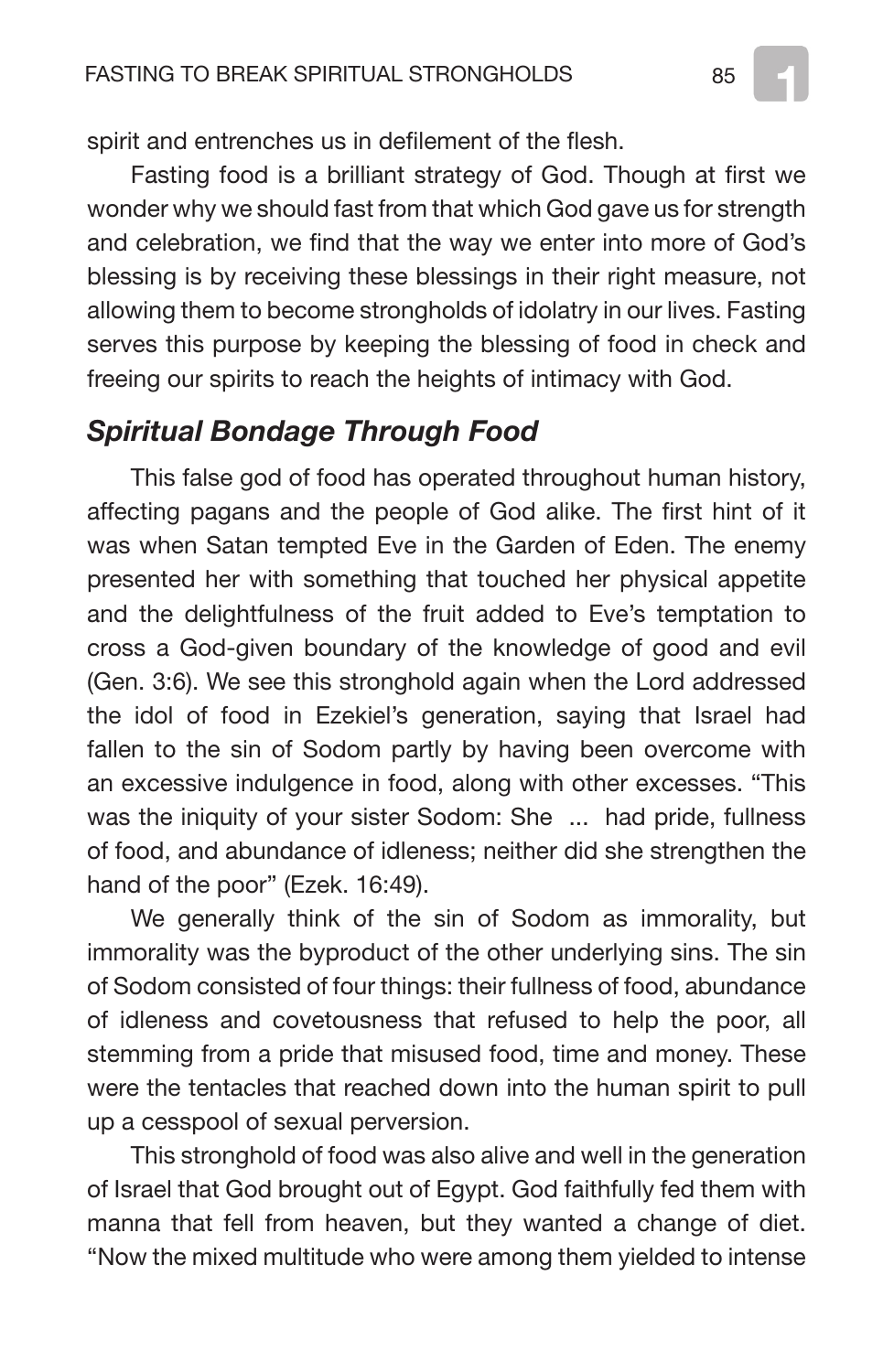craving; so the children of Israel also wept again and said: 'Who will give us meat to eat? We remember the fish which we ate freely in Egypt, the cucumbers, the melons, the leeks, the onions, and the garlic; but now our whole being is dried up; there is nothing at all except this manna before our eyes!'" (Num. 11:4-6).

The Lord brought the people out of the land and the people yielded to the intense cravings of physical appetites. Though they had manna from God, they cried out for a change of diet, wanting meat, garlic, leaks, and other tasty foods. Their problem was not that they were hungry, but that they wanted the taste and pleasure of food. They said their *beings were dried up* because they did not have tasty food. They wept bitterly before God, saying they were willing to go back to Egyptian slavery for the sake of these savory things.

These are the same people who witnessed the ten plagues of Egypt and the parting of the Red Sea. A pillar of fire led them by night and a cloud by day. Yet they were willing to reject the Divine promises, their calling and God's miracles on their behalf, all for tasty food. They were willing to dismiss seeing the glory of God's fire, the cloud of smoke, and even the prophetic promises that their children would enter into—all for *taste*. How real is the god of food? The Israelite's beings had not really dried up in the way they complained, but they did dry up spiritually after God gave them what they wanted. He sent leanness into their souls (Ps. 106:15).

The children of Israel voiced what we in the Western Church would never be able to acknowledge openly, and perhaps what we don't even realize: the god of food has enslaved our hearts and established a stronghold. Slavery is perilous. It means that we are possessed by a master or masters other than the Lord. It is so easy to distance ourselves from these stories and think ourselves more spiritual or more mature in God, yet we are as greedy today for our physical pleasures as the Israelites were then.

The culture of immorality in Sodom, and in Israel during Ezekiel's day, is the same as that of the Western world today, and the craving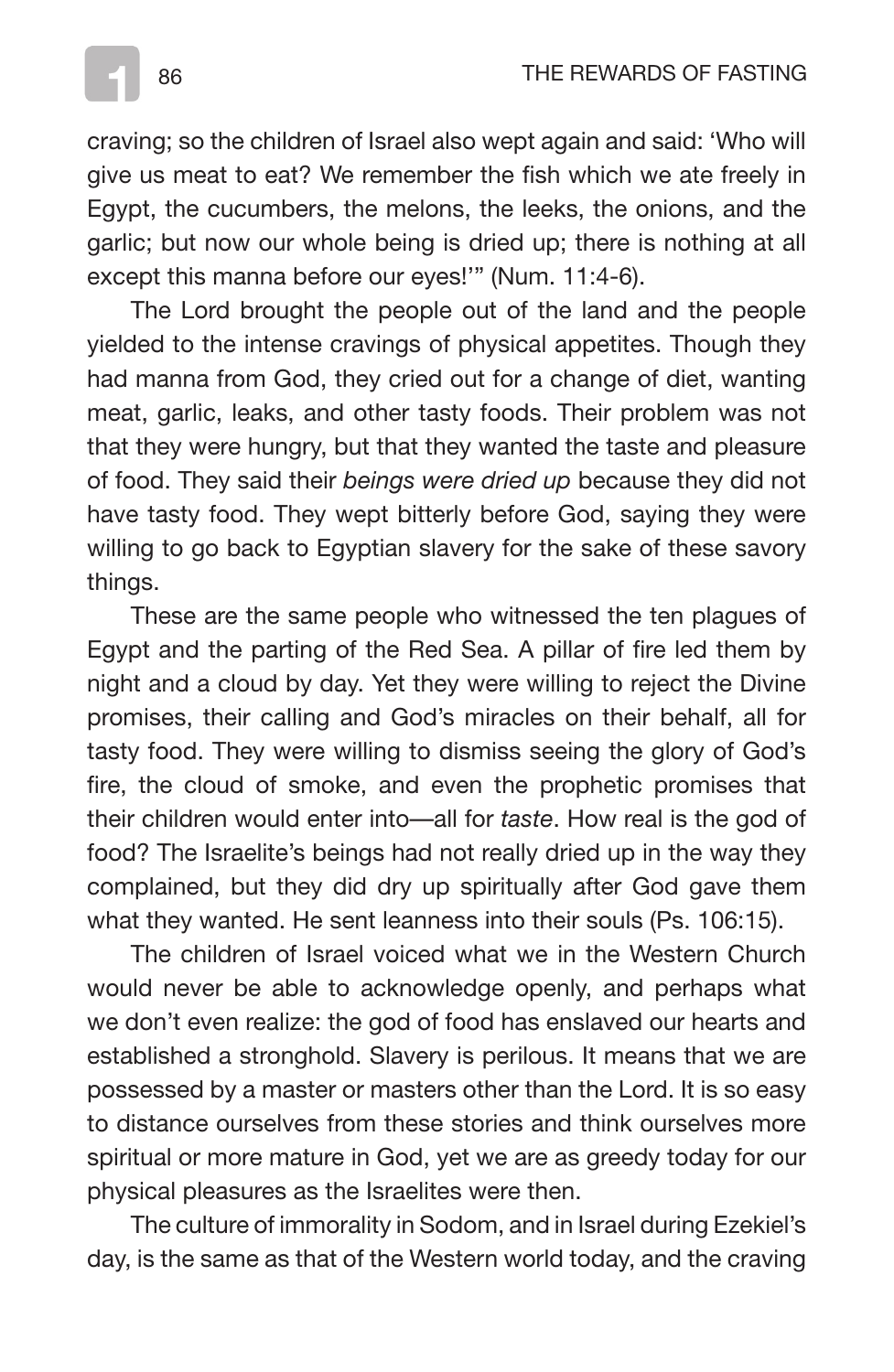the Israelites had for the tasty foods of Egypt can be found in almost every house, grocery store and food advertisement in our nation. This spirit permeates our culture. These physical appetites are not neutral, innocent or harmless when they are outside the will of God; rather they are damaging and powerful, and the Western Church knows little about it. Though God does not love us less because of our participation in this, our spirits are dulled by it. When we surrender our passion to the idols of food and ease, we submit ourselves to their power over our lives, and become slaves to their dominion. This idolatry has not been confronted in the western Church in a significant way. The reality is that this is a spiritual war that has escaped our notice.

Jesus addressed this perilous reality in the parable of the foolish, rich farmer (Luke 12:16-20). The farmer wanted to live a life of ease, enjoying food and wine, with little concern for the will of God. He certainly did not want to enter into the burden of the purposes of God. In the parable, the Lord called him a fool. He lived for his money, food and free time so he could indulge himself in comfort and pleasure.

Many today have the same goal. They want to escape the pressures of life through merriment. Even some in the Church are willing to give up their spiritual future for the pleasures of food and ease now. Those in the Western Church will gather to worship and hear the Word on Sunday, as long as the service does not go longer than an hour, so they can go eat and play. In fact, we will gather to do almost anything besides pray and fast. The stronghold of food is strangling our hearts and we must respond to the Lord's invitation to become free of it. My point is not to scold, but to shake us awake to the reality that we are probably not as dedicated to God as we imagine ourselves to be.

The condition of the Church today demands that we dethrone the god of food and begin to embrace lifestyles of prayer with fasting. The Church has become content with being unable to heal the sick or free the people we pray for from demons. It has become normal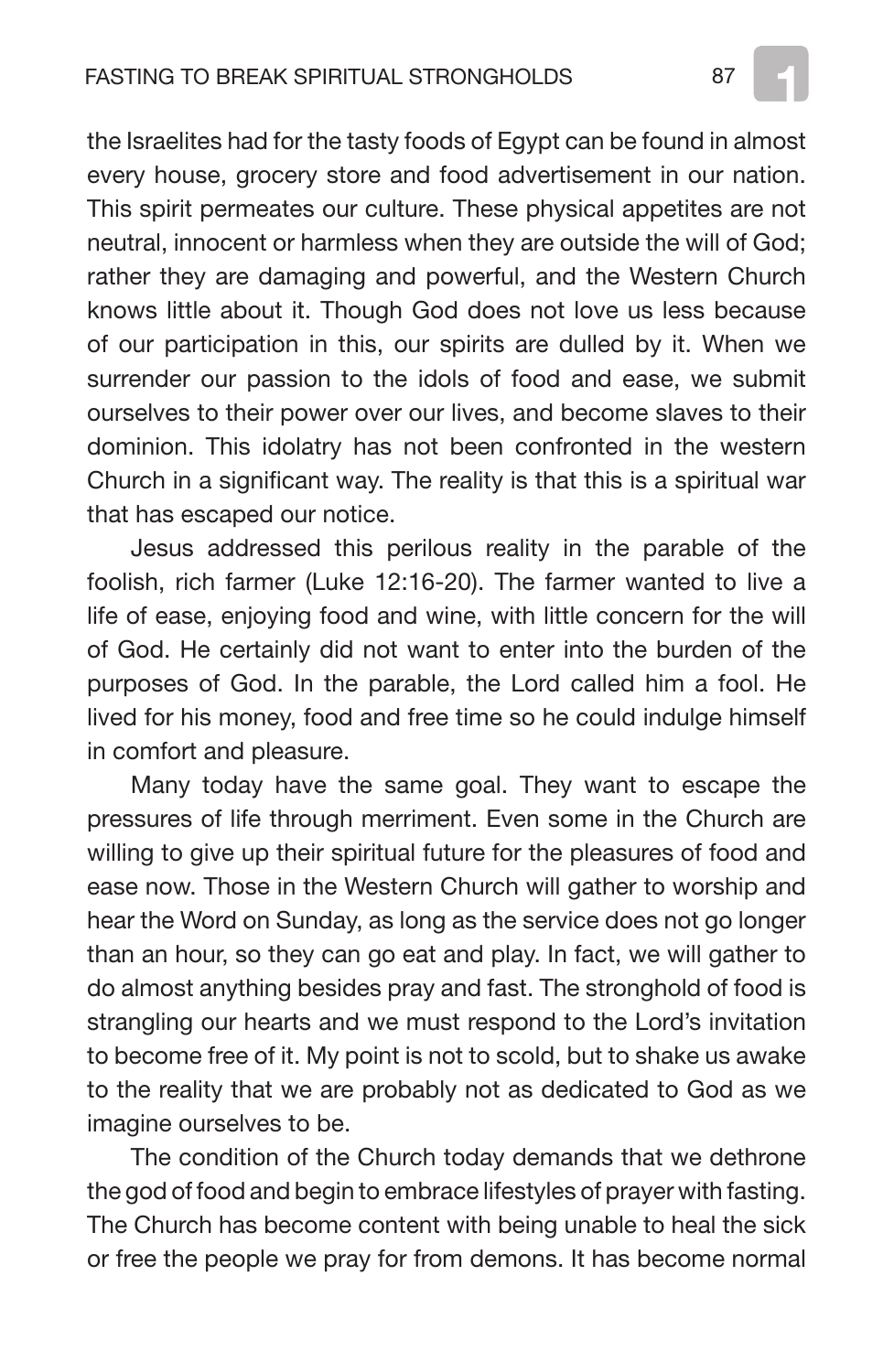for sin to destroy families and marriages. The prayer rooms are empty, powerful evangelism is rare, and unbelievers do not tremble before the Church as they did in the Book of Acts. Our preaching is often powerless and people pleasing. Yet, for all of this, there are few who clearly see what is going on. Let us not have shriveled souls any longer. Instead of continuing in lives trapped in bondage to pleasure, entertainment, and recreation, we must begin to pray and fast with consistency. God promises that if we will enter into fasting and prayer, He will deliver us from our bondage and bring us into lives freed from the lusts of the age and the strongholds of food, comfort and ease.

# *Tearing Down the Stronghold of Physical Appetites*

Food is a very disappointing pleasure in one sense, because its satisfaction is so superficial and temporal, but it can be spiritually powerful and seductive. We have to confront its power in our lives. Clearly, the path out of this captivity includes fasting and prayer. But most are nearly paralyzed by the fear of fasting. I remember this initial fear in my personal journey when I first said "yes" to God's call to live a fasted lifestyle. I was petrified. I soon found, however, that the fear of fasting is worse than fasting itself.

Jesus fasted for forty days when He went into the wilderness to be tested (Matt. 4). The fast was not part of His testing, but part of the process that strengthened Him to stand against Satan's temptations. The early Church commonly engaged in fasting in order to withstand the enemy. Many of the saints throughout history have understood that God's Spirit-ordained fasting is a powerful way to counter the unique attack of Satan that comes during seasons of God's special anointing. Fasting combined with agreement with God, which is repentance, and focused meditation on the Word result in our mind's strongholds being pulled down. "For the weapons of our warfare are not carnal but mighty in God for pulling down strongholds" (2 Cor. 10:4).

The false god of food resists fasting and prayer. Demonic powers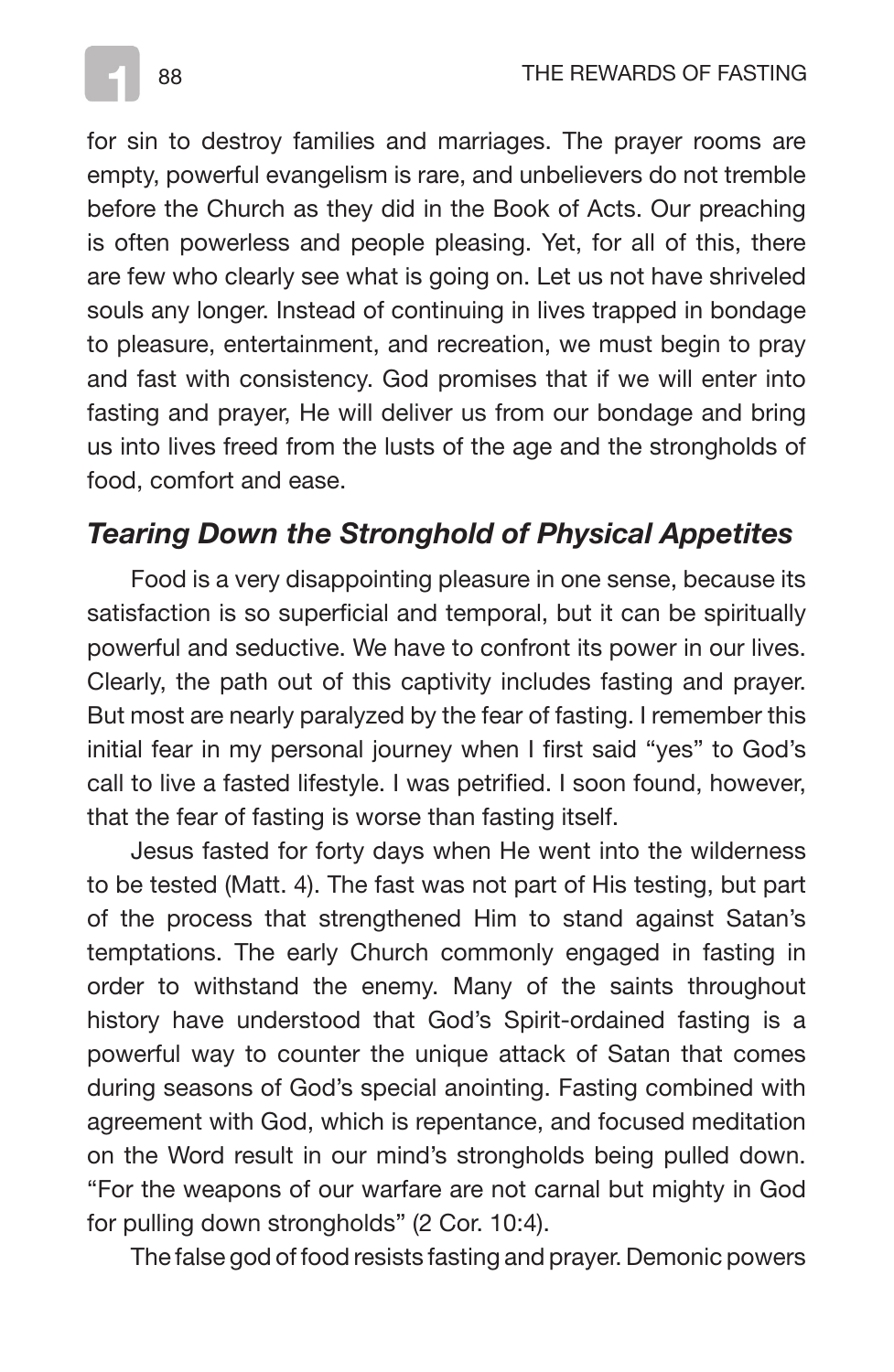know that fasting is a powerful tool in spiritual warfare, so it is in their best interest to keep us in bondage to food and thus unable to wield this explosive weapon. John the Baptist was attacked for his lifestyle of radical fasting. Jesus said that John came neither eating nor drinking and they thought he was demonized (Matt. 11:18). John was perceived as dangerous and deluded because of his message and his lifestyle of fasting and prayer. The same spirit that attacked John the Baptist empowers the whole of our immoral Western culture. It will not go away quietly. It came against John, and it will attack those who dedicate themselves to prayer and fasting in this generation. It will ultimately be unsuccessful against those who consistently live the fasted lifestyle.

# *Warring Against Besetting Sins through Prayer and Fasting*

"Let us lay aside every weight, and the sin which doth so easily beset us, and let us run with patience the race that is set before us" (Heb. 12:1, KJV). Fasting is not only an aid in deliverance from addictions to our physical appetites. God has also given this grace to us for the pulling down of demonic strongholds in our minds. God wants to free us from "besetting sins" and the lies about our identity that entrap us.

Besetting sins are more serious than sins into which we stumble on occasion. They are habitual actions or attitudes that hold God's people in bondage. Paul spoke of this as being captured by the snare of the devil (2 Tim. 2:26). Common sins that beset people include pornography, immorality, anger, alcohol, drugs, tobacco and different eating disorders, such as either eating too much or too little. Isaiah exhorts us to fast to "loose the bonds of wickedness" (Is. 58:6), that we might be freed from the sinful behavior to which we are addicted. Those struggling with a besetting sin feel helpless before their particular addiction. Some fall into great depression and despair, and are unable to see a way of escape. Willpower is not strong enough to break us free of besetting sins. Strongholds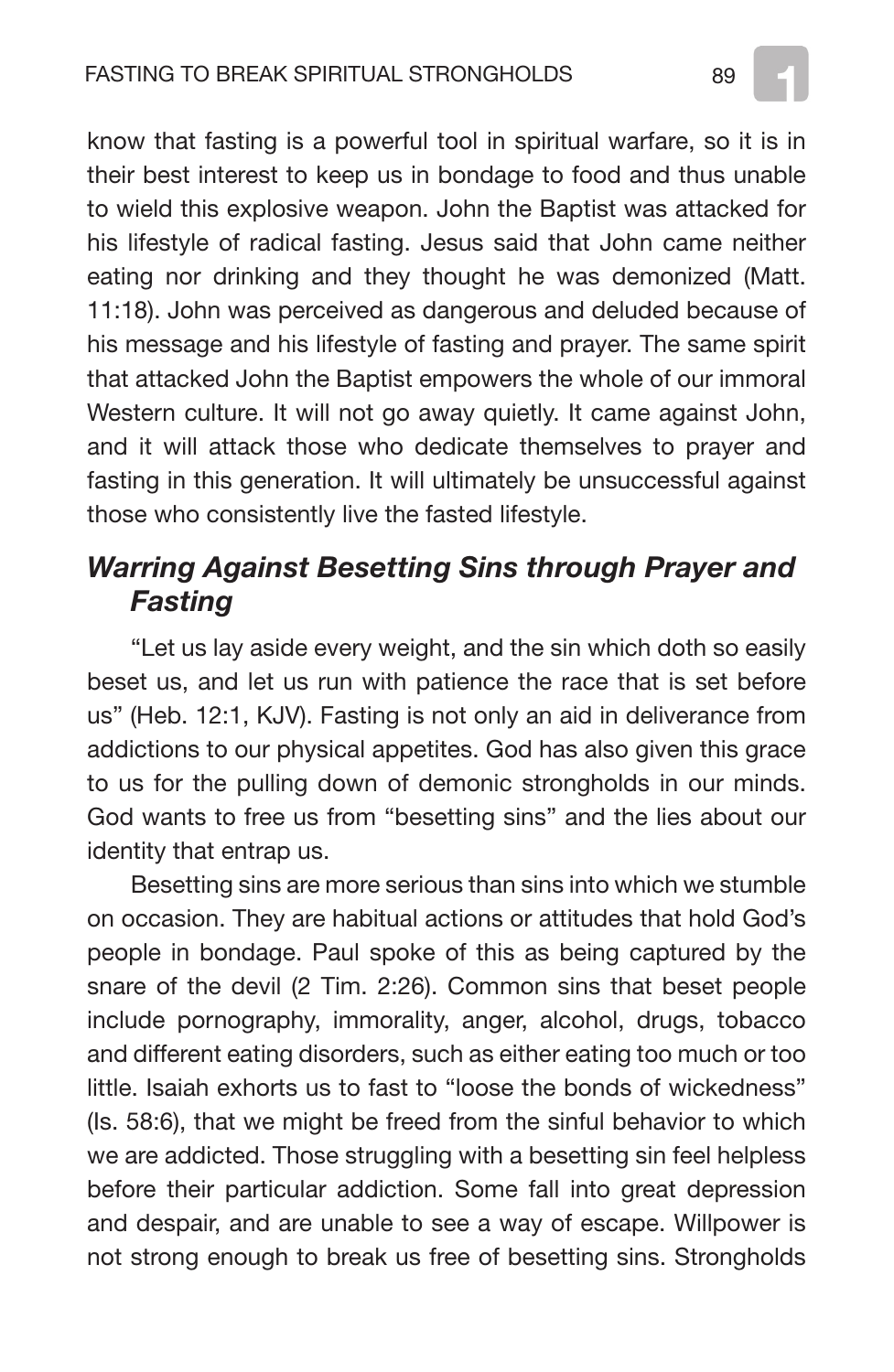

Christians feel hopeless when they spend years attempting to be good and strong, but still cannot overcome their eating disorder, or get free from Internet pornography, or stop drinking, or break out of an immoral relationship. They cry out to God, go to counseling and jump in every prayer line, but freedom does not come. How then can we be freed from such strongholds in our lives? We must acknowledge the source of spiritual strongholds if we want to break their hold over us, and use the spiritual weapons the Lord has given instead of our own carnal ones. We must sincerely repent of our involvement with each specific area of darkness in our lives.

We open the door to spiritual strongholds through our sin, ungodly values or occult activity, and stay connected to them especially by bitterness or wrong ideas and thinking. Bitterness is a sin that keeps us bound to those who mistreated us (Matt. 18:21-35). Ungodly values, mindsets and sins can exert spiritual control over a family line for generations. Other people fall under the power of spiritual strongholds through involvement with the occult, séances, spiritism, astrology, or black or white magic. We must include in this list our own contribution to self-deception. We have chosen to stay entrenched in darkness by neglecting to fill ourselves with the truths of God's Word.

Regardless of how we are involved, we must ruthlessly repent of all that we've done to allow spiritual strongholds and to give the enemy rights to territory in our lives. If we ask in faith, the Holy Spirit will reveal to us what strongholds Satan has and what areas of darkness we perpetuate through the sin of our wrong mindsets. Our ability to repent, to resist the devil, and to walk in the truth of the Word and in the power of the Holy Spirit, is deepened as we fast and pray.

We must not neglect fasting and prayer as parts of this journey to overcome addictive sins and demolish strongholds. Many of the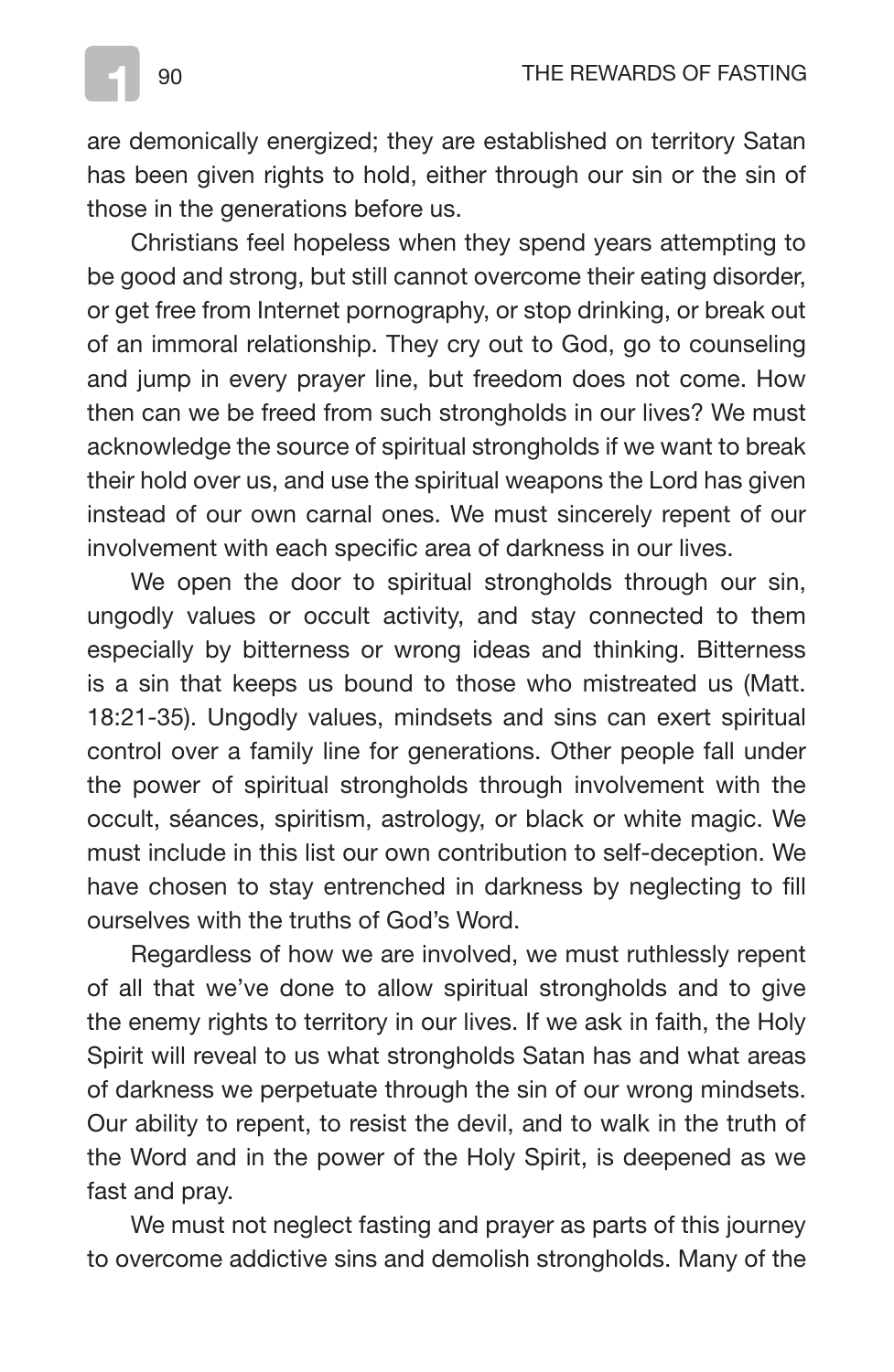counseling ministries in the Church today look down on prayer and fasting as being unnecessary, offering instead what they believe to be more "practical" means of deliverance. However, Jesus stressed the place of prayer with fasting in the struggle against sin and bondage (Matt. 17:21). Are our counselors wiser and more sophisticated than Jesus? I would not send anyone to a counseling ministry that did not value prayer and fasting. Though ministries that do value prayer and fasting are hard to find in the Church today, God is raising up more all the time.

## *Warring Against Besetting Sins Through the Word*

Our effectiveness in prayer and fasting is dynamically connected to our depth in the Word of God. Paul said the Word effectively works in us to deliver us from besetting sins (1 Thess. 2:13). Why is it so effective? Because the Word of God is living and powerful, and sharper than any two-edged sword as it breaks bondages in our lives (Heb. 4:12). Prayer and fasting make us more open to the Word living in us and working in us. John 15:7 says, "If My words abide in you, you will ask what you desire, and it shall be done for you." James 1:21 says, "Lay aside all filthiness and receive with meekness the implanted word, which is able to save (deliver) your souls." Jesus promised that if God's words, which are His thoughts, abide in us, we would have power in prayer. The Word abides in us as we meditate on Scripture and pursue 100-percent obedience. The Word abides in us when it takes root in our mind. The fuel for the spirit of prayer is the Word of God saturating our inner man.

We do not want to just "say our prayers" in a religious, mechanical way. Some fast as if it were a sort of magical trick to remove sin from the heart. They do not repent or fill themselves with God's Word. Fasting in itself does not change us; the power of God does. Storing up God's Word in our hearts is the way to freedom from earthly or sinful delights and the way to freedom and delight in God. As this happens, we will be able to lay our false gold in the dust, rejoice in God alone, and see our prayers accomplished.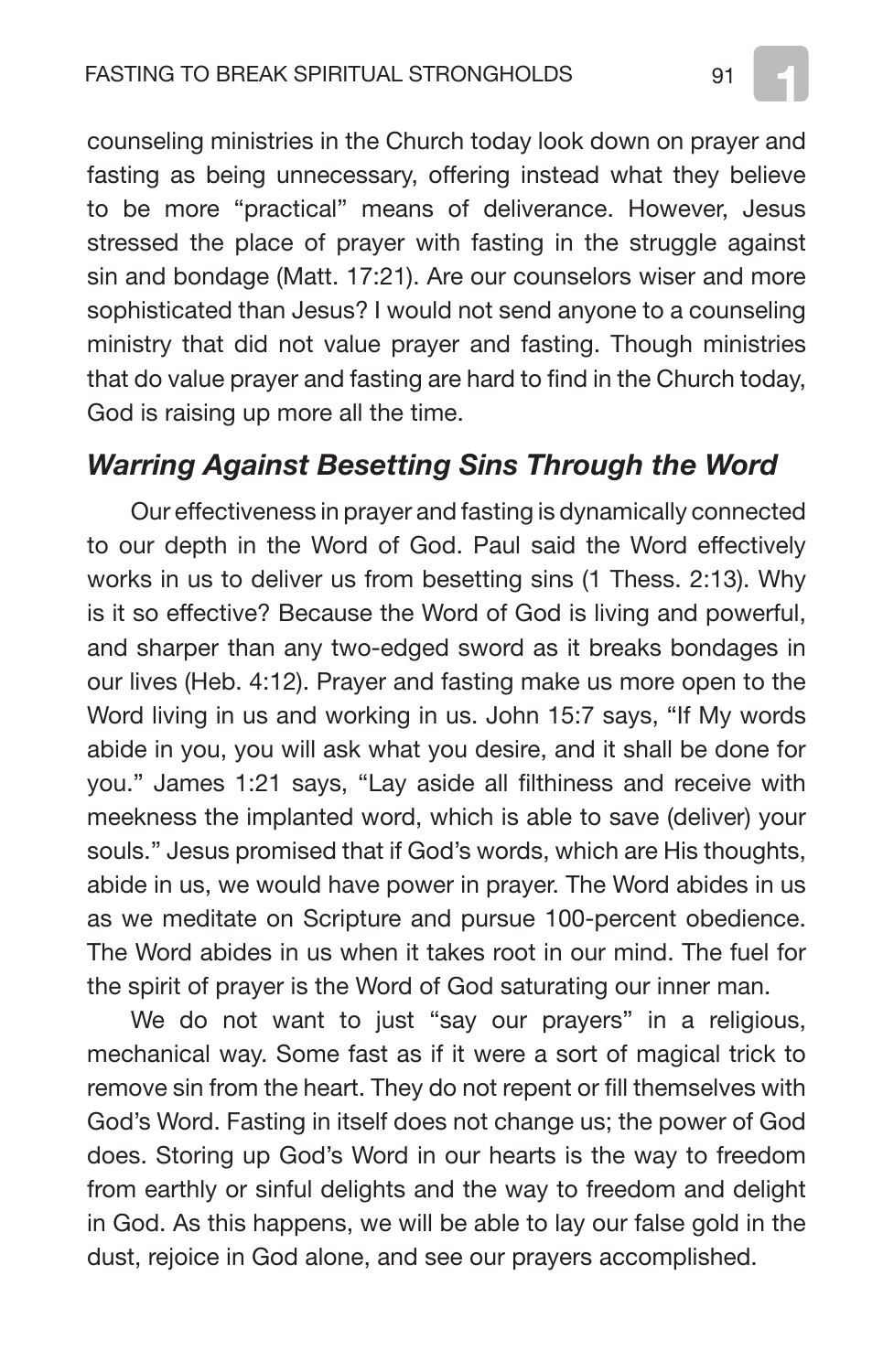*Lay up His Words in your heart. If you return to the Almighty ... then you will lay your gold in the dust ... Yes, the Almighty will be your gold ... for then you will have your delight in the Almighty ... You will make your prayer to Him, He will hear you ... You will declare a thing, and it will be established for you ... (Job 22:22-28).*

## *Establishing an Action Plan to be in the Word*

Each of the 400 staff members at the International House of Prayer Missions Base in Kansas City sit in the Prayer Room a certain number of hours per week. I have suggested some simple guidelines to help them to stay focused during the times they are not actively engaging with the worship team or praying on the microphone. We can use these guidelines outside the prayer room as well. We must believe that it is God's will for us to have a dynamic prayer life. Let me suggest a simple but effective action plan for spiritual development.

*First, establish a personal Bible study plan* to fill your heart with the Word until it becomes alive in you. If you find the Word boring, then press through. Do not give up until you feel its power in your heart. Reading ten chapters of the New Testament six days a week is a simple way to read through the entire New Testament each month. I also encourage the staff to take Bible school classes. We offer them through the Internet, as do many other Bible schools. Attend Bible studies at your church, school or workplace. Some people study more when they go to Bible teachings with others. Read biographies of people who lived dedicated lives and operated in the power of the Holy Spirit. Study the individual books of the Bible using at least two commentaries to help you understand them. Read Christian books that give you practical insight and encourage you in godliness.

*Second, pray much in the Spirit.* I encourage all to try to pray in the Spirit for one hour a day, while focusing on the Throne of God as described in Revelation 4. It is important to journal while doing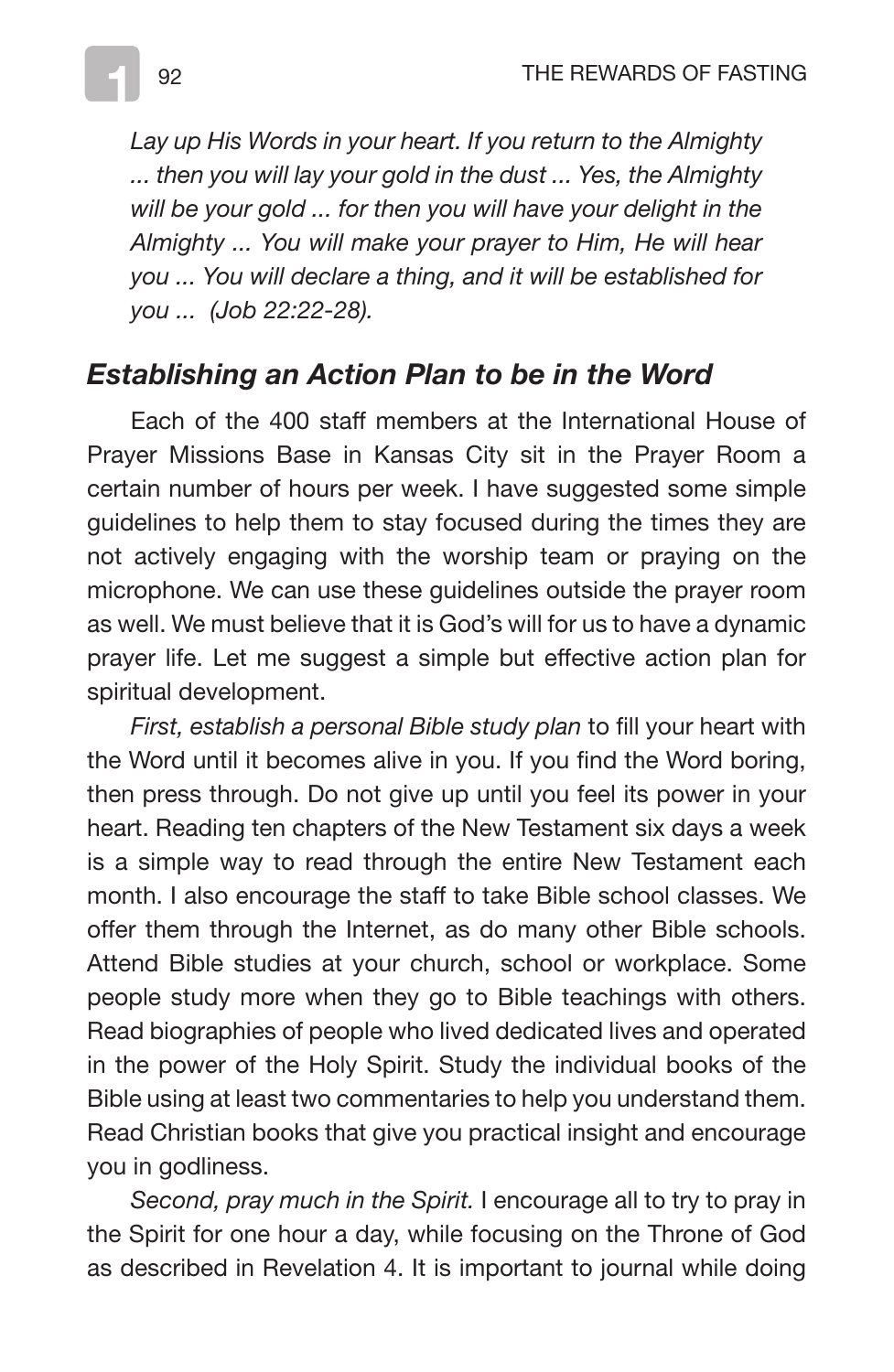this. Paul said that when we pray in the Spirit, we edify our spirit and receive mysteries (revelation) from God (1 Cor. 14:2, 4). Praying in the spirit was so important to Paul that he prayed this way more than anyone else (1 Cor. 14:18). Paul wrote, "For he who speaks in a tongue does not speak to men but to God ... however, in the spirit he speaks mysteries ... He who speaks in a tongue edifies himself ... " (1 Cor. 14:2-4); and "I thank my God I speak with tongues more than you all" (1 Cor. 14:18).

*Third, schedule regular fasting days.* I urge all to fast at least once a week. It is better to fast two days a week. Also, go on a long fast occasionally.

*Fourth, develop a personal prayer list.* This will help you focus as you pray through it each day. Praying out loud helps me to control my thoughts. Even praying at a whisper makes a difference. My personal prayer list has three main areas. First, I pray for a *breakthrough for my heart.* I focus on growing in intimacy by asking the Lord to release in me the anointing to love. This includes the Spirit helping me to understand and feel God's love and then to love Him in return (Eph. 3:16-19). I ask for the fear of God to be released to me (Ps. 86:11), and that I might learn meekness from Jesus (Matt. 11:29). We must imitate what Job did when he made a covenant with his eyes to walk in purity (Job 31:1; Ps. 101:3). Part of the breakthrough in the heart involves asking for divine help to control our speech (Ps. 141:3; James 3:2). In all this I want to hear God clearly and obey Him promptly.

Second, I pray for a *breakthrough for my mind.* I ask God for wisdom and direction for each of the specific areas of my life and ministry, then for the revelation of the Word of God (Eph. 1:17-18). Specifically, I ask to understand God's personality and purposes. I want to know His emotions (Ps. 27:4) and will for my life and ministry (Col. 1:9). I ask for revelation of God's end-time purposes (Dan. 11:35; 12:10).

Third, I ask God for a *breakthrough of power on my ministry.*  I ask for anointed hands and words. I want God's power to flow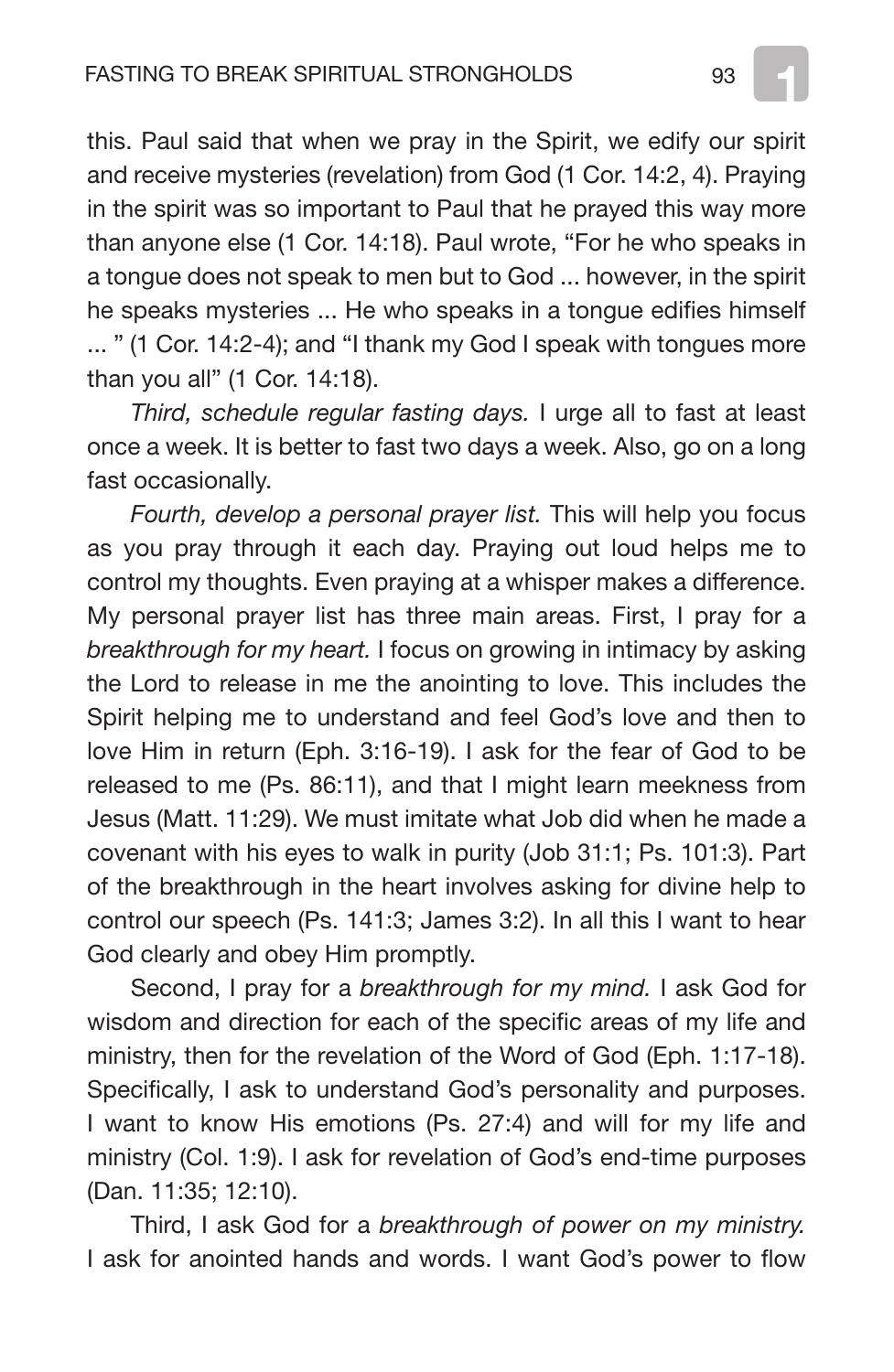

*Fifth, develop a prayer list that focuses on praying for others.*  Pray specifically for God's breakthrough in various areas of their lives. Include on this list family, friends, ministries, the unsaved, the sick, etc. Pray through the same three areas outlined above in my personal prayer list.

One word of exhortation is to use your evenings to strengthen your spirit. Many believers diminish their life in God in the evenings, then seek to recover spiritual ground during the day. Evening is the time when most spiritual loss takes place and spiritual ground is given up. We must not continually take one step forward and one step back. The territory that we gain in spiritual warfare can be lost again through neglect or sin. Let us be diligent in prayer, fasting, and abiding in the Word. Only then will we see the enemy's strongholds progressively demolished in our lives and the power and love of God begin to be more and more manifest in our experience.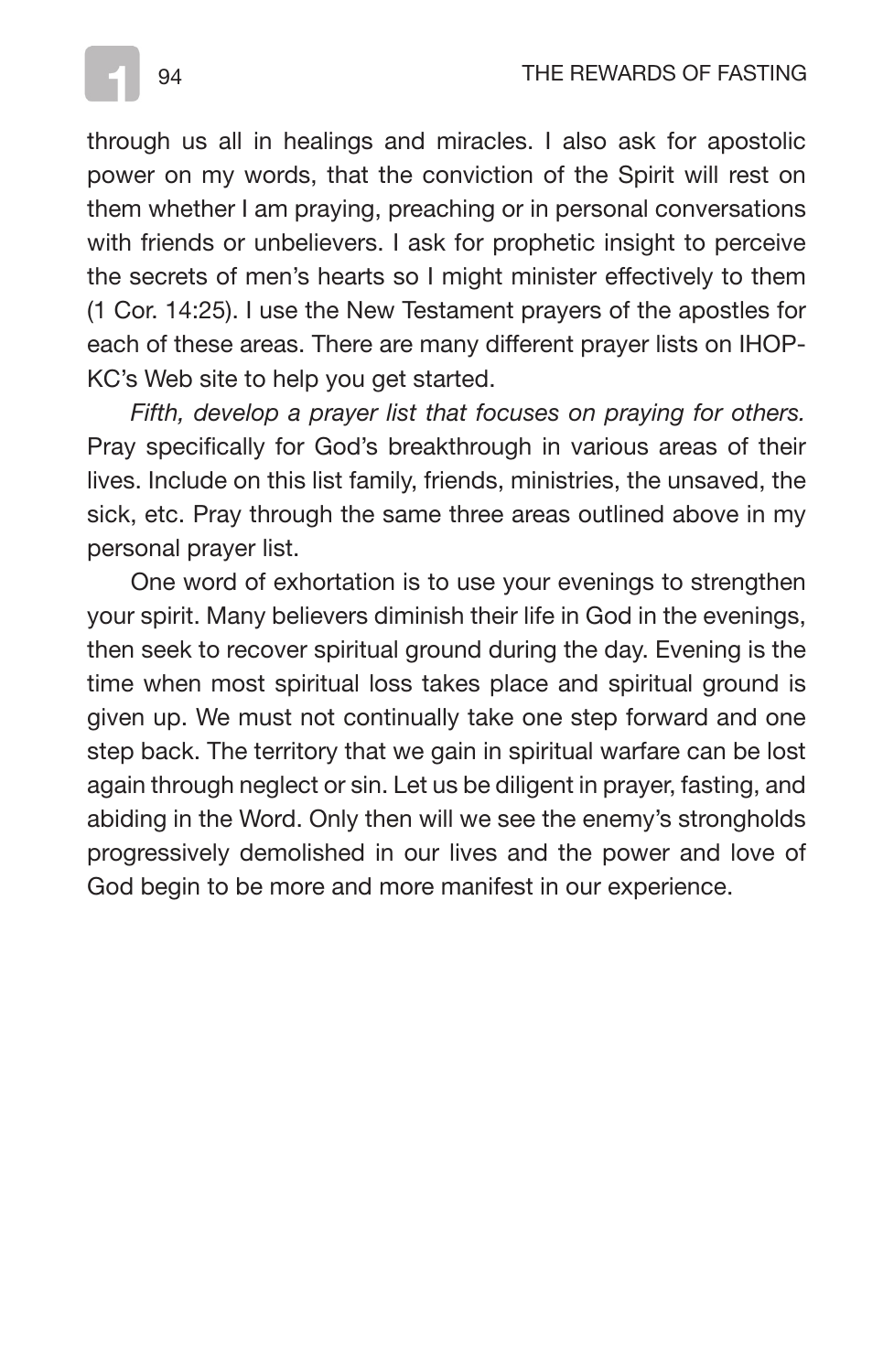

# **Chapter Eight Five Rewards of the Fasted Lifestyle**

(Dana speaking) When I really felt the Lord's invitation to say "yes" to the grace of fasting several years ago, I remember trembling at even the thought of it. It seemed like a mountain in front of me. I found it difficult to connect with why this was so important in the Christian life and even more difficult to imagine that there might actually be rewards experienced by doing it. However, the Lord soon surprised me, as He loves to do when we say "yes" to this invitation.

As I began to incorporate regular fasting into my schedule, I realized, little by little, that fasting was not the drudgery I had imagined. Not only that, but there were parts of it that were wonderful. For example, I loved the tenderness I felt before God in times of fasting, the sensitivity and love for the Lord that rested on my heart. Progressively, God began to win me over by allowing me to experience the benefits of fasting. I grew to value and love it to such a degree that I now crave it. This is perhaps one of the most surprising realities I have encountered in fasting: receiving the grace to actually love it.

Fasting by nature has no drawing power. As those who were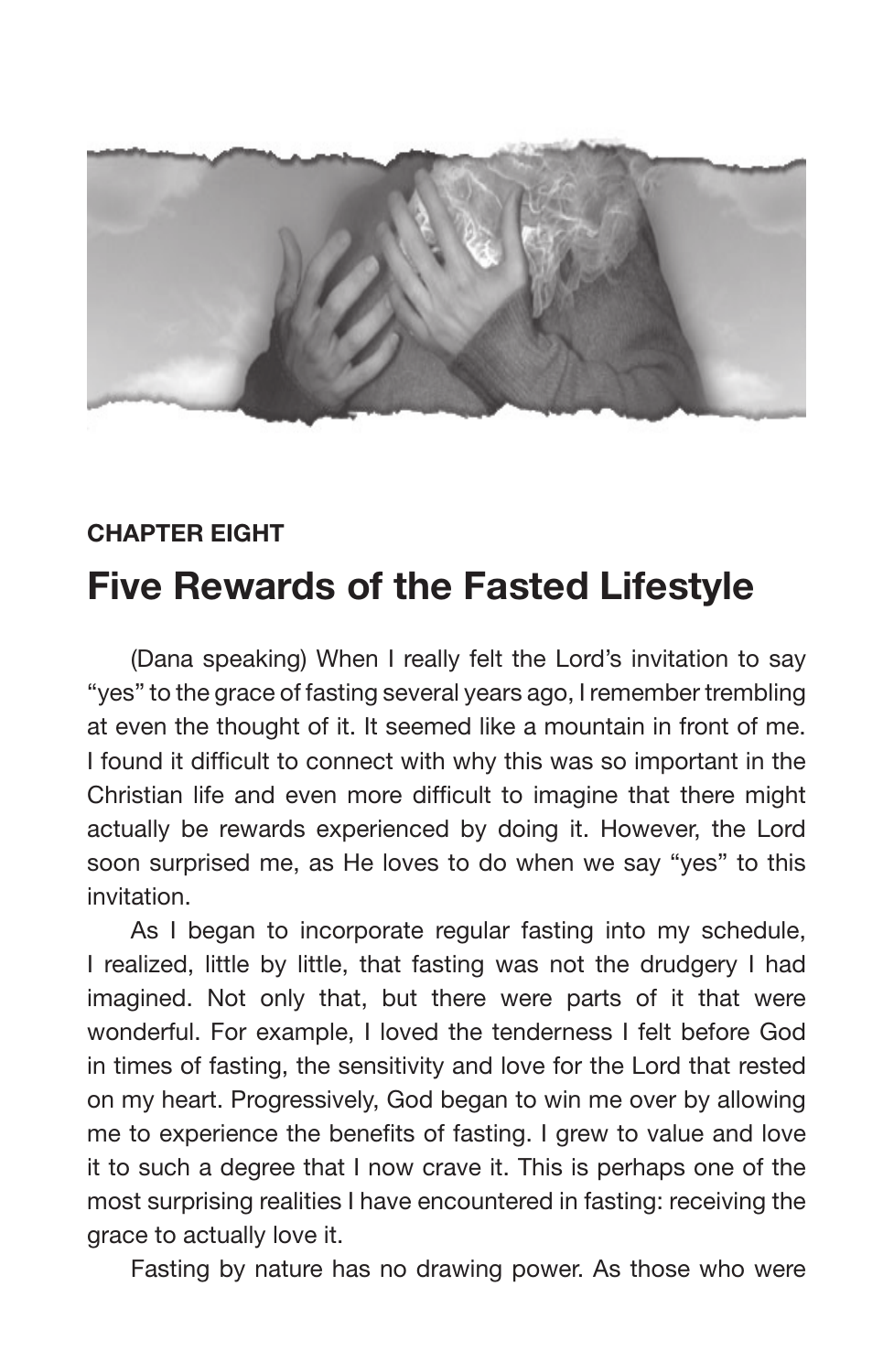created for pleasure, by a God of pleasures unending, we are not naturally drawn to this sort of discipline. Before I encountered some of the very real benefits to be found in fasting, I would have never imagined that it could be even remotely possible to love fasting. But it is possible, and probable, when these rewards begin to touch our hearts. Though I know I have barely scratched the surface of the depths of these wonderful benefits, I believe with all my heart in their very real existence. My desire is to spend the rest of my days, by the grace of God, responding to the invitation of fasting and receiving the rewards of fasting. Jesus beckons each one of us to partake of this invitation (Matt. 6:17, 18).

# *Fasting Brings Internal Rewards*

"When you fast ... do not appear to men to be fasting ... your Father who sees in secret will reward you openly" (Matt. 6:17- 18). Saying "yes" to the fasted lifestyle and positioning our hearts before a Bridegroom God in fasting is a marvelous invitation from the Lord, and there are many rewards to be reaped from doing so. What we must know from the beginning of this journey, however, is that many of these rewards are at first hidden from us because they are internal rewards, related to our intimacy with God. They are centered around that which touches the heart and thus are often difficult to recognize easily or quickly. Transformation is occurring in us that we cannot immediately detect, but it is nonetheless real. These benefits often carry a "delay element" in that we cannot recognize them until we look back in retrospect. Knowing about this delay factor in advance allows us to resist discouragement at what appears to be a lack of breakthrough when we first start fasting.

To many people, it might be a new concept to pursue God for rewards that are primarily internal. Some people only approach fasting as a way to increase God's power in their ministry. It is biblical to fast for this purpose (Matt. 17:21). However, the one who fasted more than anyone else in Scripture, besides Anna, was John the Baptist, who did no miracles, signs or wonders (John 10:41).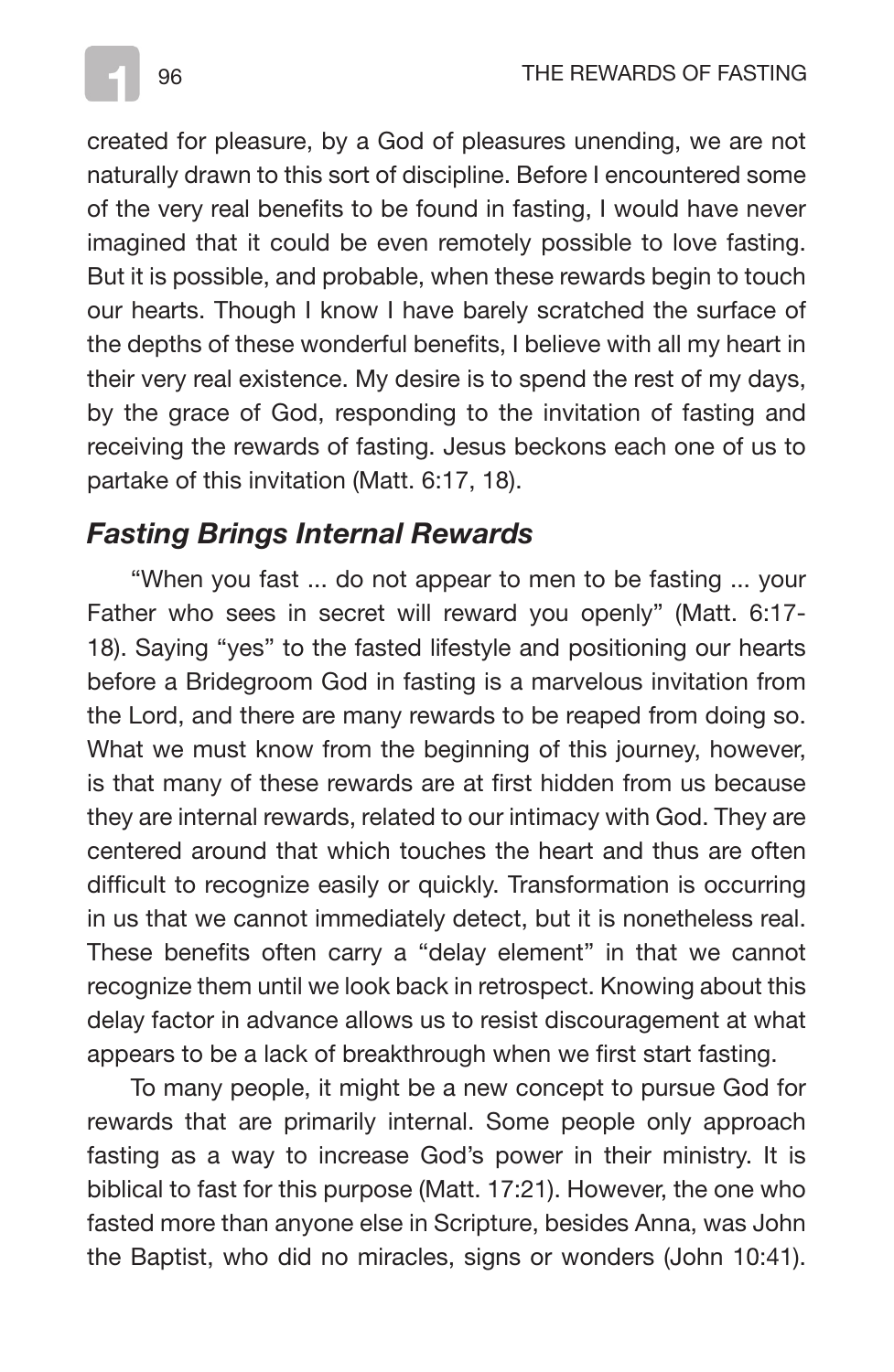Yet Heaven's view of John was amazing. Gabriel prophesied that he would be great in the sight of God, and Jesus called him the greatest man ever born of a woman (Luke 1:15; Matt. 11:11). His greatness was not related to miracles in his ministry. He did not do any. His greatness was found in his obedience to and intimacy with God, which He cultivated by living a fasted lifestyle.

Without an understanding of the transformation God will bring to us through fasting, we might be prone to fear it. Many are only aware of the negative and difficult side of fasting. The new information to most is that fasting brings amazing benefits with regard to our intimacy with God. In this chapter, we will focus on five rewards in fasting—benefits so powerful that they will eventually cause us to love fasting! Have we ever imagined fasting could be exhilarating? It is *only* because we have a beautiful God and a Bridegroom who burns with desire toward us. The surprise awaiting us is the exhilaration of feeling His joy and desire toward us. We will eventually become so hungry to increase our experience of God's presence that we will fast even more. Fasting is not an experience to fear, but one into which we should eagerly jump. Before the Lord returns, it will be common for those who love Him to also love fasting.

#### *Reward #1: Fasting tenderizes and sensitizes our hearts to receive more of God.*

Fasting tenderizes our emotions. By nature, our hearts are prone to hardness and dullness toward the Lord. Because we are either moving toward God or away from Him, with there being no neutral ground, we can subtly develop spiritual dullness without even realizing it. We often unconsciously begin to slowly move from spiritual tenderness to dullness. When we come to grips with this alarming propensity in our heart, then we begin to take the call to fasting seriously. Fasting before a Bridegroom sensitizes and softens our hearts.

This tenderizing of the heart is something that is hard to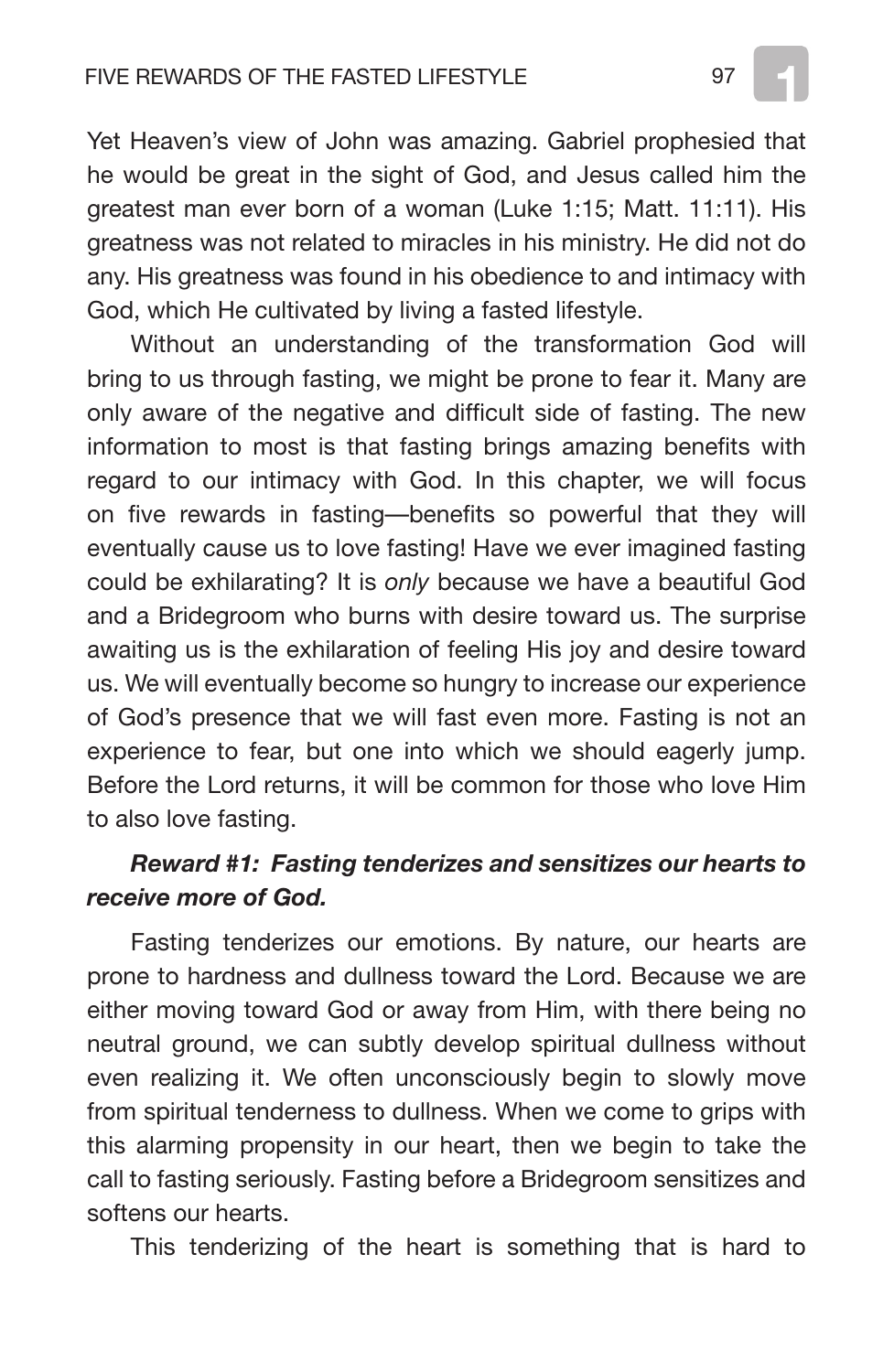recognize at first. It's not initially blatant or intense, so we can't always perceive its progress. Sometimes only when we look back in retrospect can we perceive how soft He has made our hearts before Him through the grace of fasting.

Over time we find an increased anointing to bring the first commandment into first place in our lives: we begin to love God with all our hearts, souls, minds and strength. We increase in our ability to feel and experience God's affection and beauty. We feel His love for us and we feel love for Him in return. What experience in life could be more powerful than this? Not only are we catching a greater glimpse of His beauty, we're also seeing our own beauty in Him. This back-and-forth interaction is the foundation of divine romance. We encounter and experience the superior pleasures of the gospel. Nothing thrills and frees the human heart more than the exhilarating feeling that comes when the Spirit communicates the love of Jesus to our hearts.

Freedom of heart is found when this exchange of love happens in our inner man and our lives become ruled by desire for more of God. Even if we appear to be wonderfully successful, life is burdensome when our internal desires are not in alignment with God. Life becomes very different when our desires are touched by His grace. David Brainerd, the well-known evangelist to the Native Americans, wrote this in his diary:

*Feeling somewhat of the sweetness of communion with God and the force of His love and how it captivates my soul and makes all my desires and affections to center in God, I set apart this day for fasting and prayer to God, to bless me in view of preaching the Gospel. I had life and power in prayer this afternoon. God enabled me to wrestle ardently in intercession for my friends. The Lord visited me marvelously in prayer. I think my soul was never in such agony before. I felt no restraint, for the treasures of God's grace were opened to me. I wrestled for absent friends and for the ingathering of poor souls. I was in such agony from*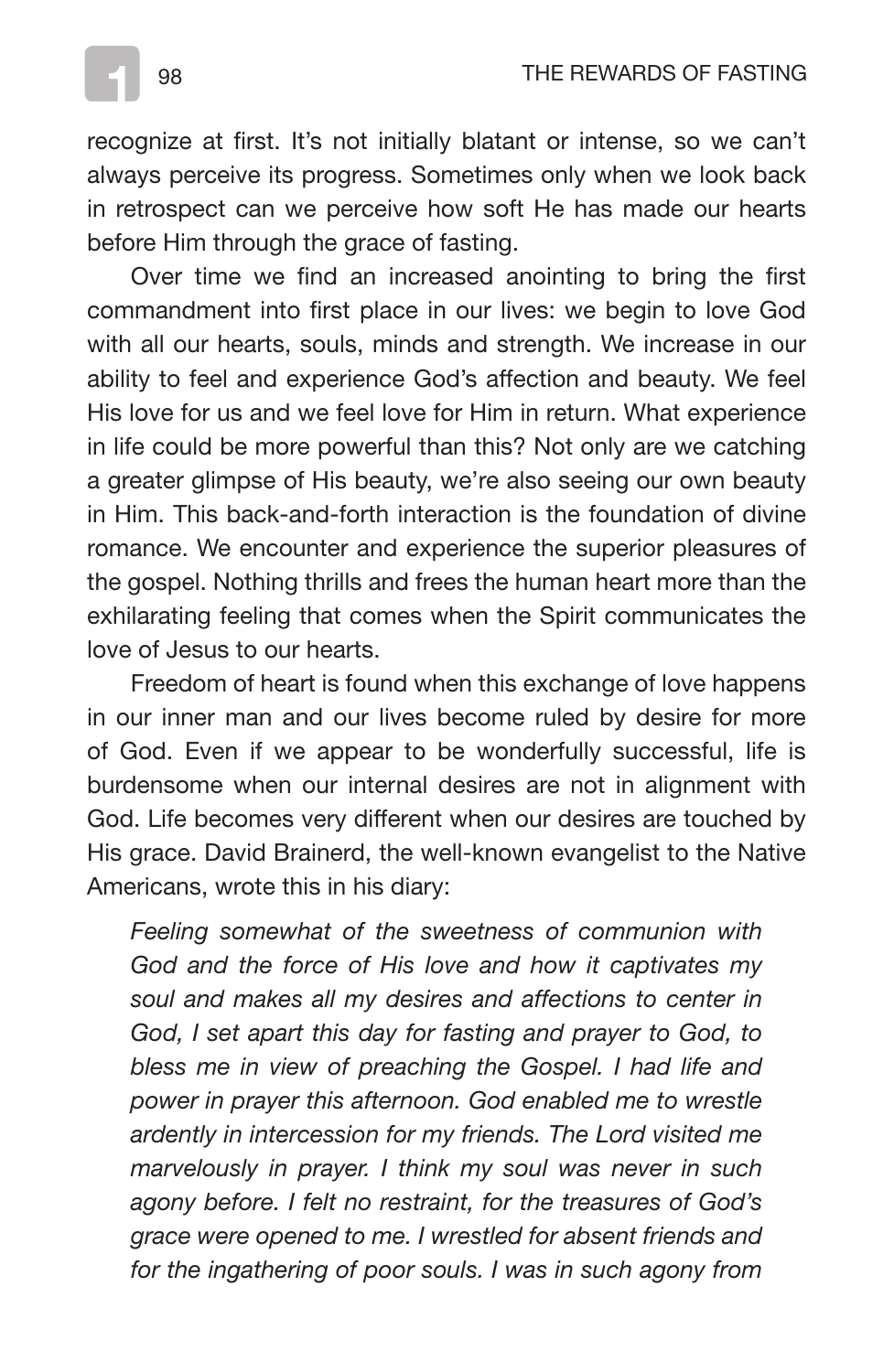*sun half an hour high till near dark that I was all over wet with sweat. Oh! my dear Savior did sweat blood for these poor souls! I longed for more compassion toward them. I was under a sense of divine love, and went to bed in such a frame of mind, with my heart set on God.*

### *Reward #2: Fasting enlarges our capacity for a righteous and focused life.*

Through the Bridegroom fast, our desires change. God enlarges our emotions with regard to righteousness, and allows us to feel more of what He feels. He causes us to grow in a passionate zeal for righteousness and have a renewed hatred for sin. Scripture declares that Jesus loves righteousness and hates sin with a passion: "You have loved righteousness and hated lawlessness ... " (Heb. 1:9). He wants to impart this to us.

In our human nature we love sin and hate righteousness, until the grace of God turns our hearts around. God's desire for us is that we come to love what we used to hate, and hate what we used to love. When believers are casual about sin in their lives, they feel the same passivity about sin in the Church and nation at large. We do not want to get stuck in such terrible spiritual passivity. We want sin to be as repugnant to us as it is to Jesus, and we want to be gripped with His intense love for holiness. Fasting brings about this change in our emotional chemistry. We begin to be supernaturally empowered with new desires to walk in full obedience to God. It is our glory and inheritance to live cleanly and feel clean. It is a glorious gift of God to feel some of what Jesus feels about righteousness. Oh, the glory of living holy and loving it!

God not only gives us His love for righteousness, He also gives us the power and the zeal to live a focused life. We were created to live with a Holy Spirit-born intensity in our being, made to have all our energies first focused God-ward. By saying that God should be our main occupation in life, I do not mean that we should not engage in lesser things. Part of being like Him is walking in faithfulness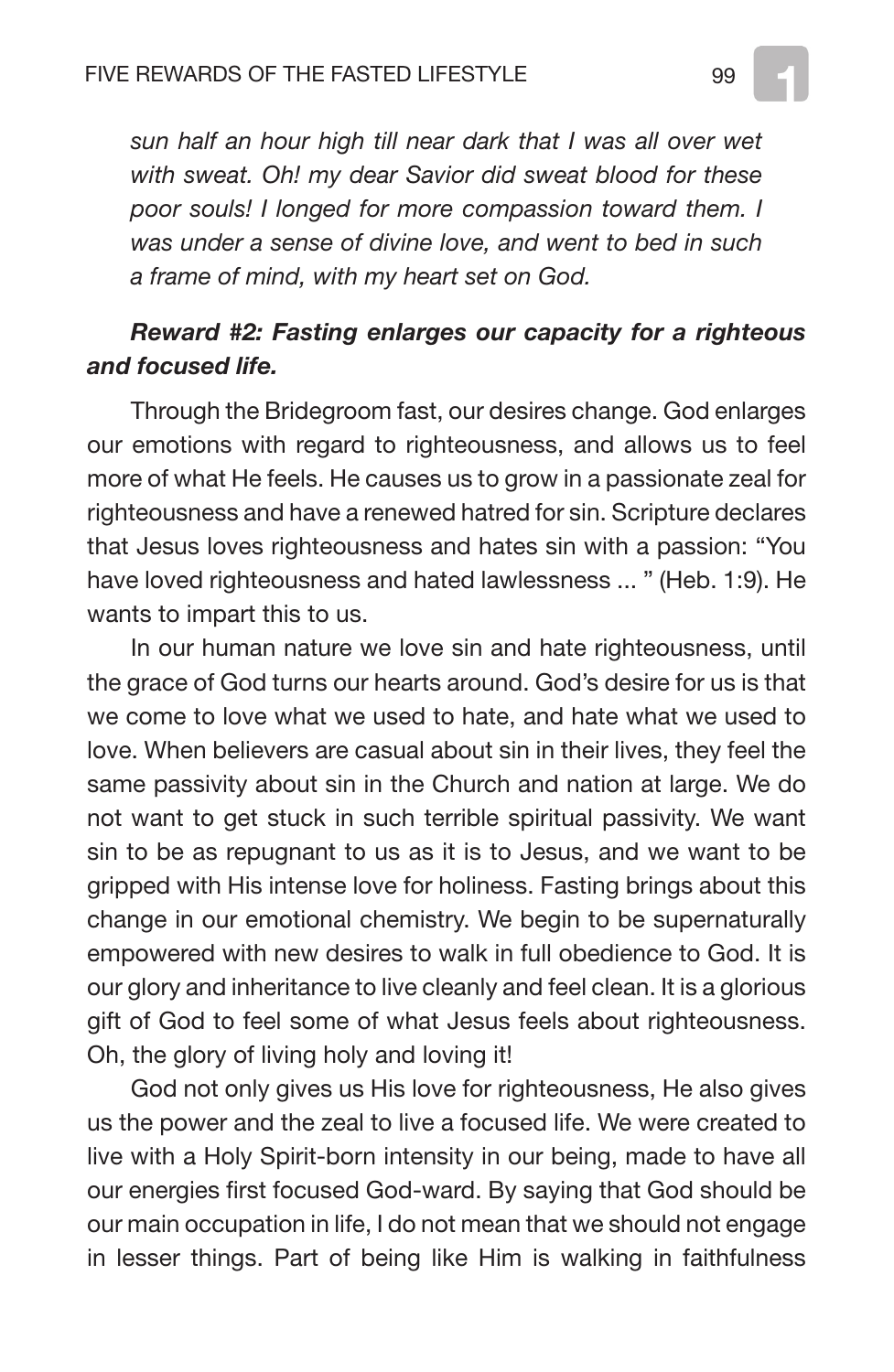

through the routine and mundane things of life—yet in all things, directing our hearts toward the one prevailing aim of Jesus.

Jesus told Martha that only one thing was needed, and that Mary had chosen it (Luke 10:42). Mary still washed her clothes and had healthy friendships. At the same time, the banner over Mary's life was that she was a woman of one thing. Likewise, King David declared that he had only one desire: to see God's beauty (Ps. 27:4). David felt God's zeal for the things of God (Ps. 69:7-12). He was preoccupied with God as his primary source and goal of life. David gave political leadership to the nation and oversaw the military, yet he continued to be a man of one purpose. His life was focused on the Lord.

We increase in intensity, but the increase is not merely an increase in the intensity of our personality or temperament; it is an increase in our passionate focus on God. Such Spirit-born focus is a gift of God that increases as we fast. We become immovable and steady, regardless of obstacles. Those with a focused life and holy emotions can feel and act consistently whether they are promoted or demoted, when opportunities come and when they go. If our sense of success and identity as a lover of God is established, the opinions of others lose some of their power to sway our hearts. The monastic movement in Church history has traditionally called this state "detachment." I think of this holy detachment as liberty and freedom in the grace of God.

#### *Holy Detachment from Lesser Things*

As we engage in a fasted lifestyle, our problems do not all just disappear. Rather, they come into divine perspective as we begin to be preoccupied with love more than problems. As the Spirit shows us the big picture of God and eternity, we become increasingly detached from our demands for certain circumstantial ideals. Detachment is when we are no longer dominated by possessiveness, no longer living primarily before men, and we are freed from having our identity be defined by what others say of us.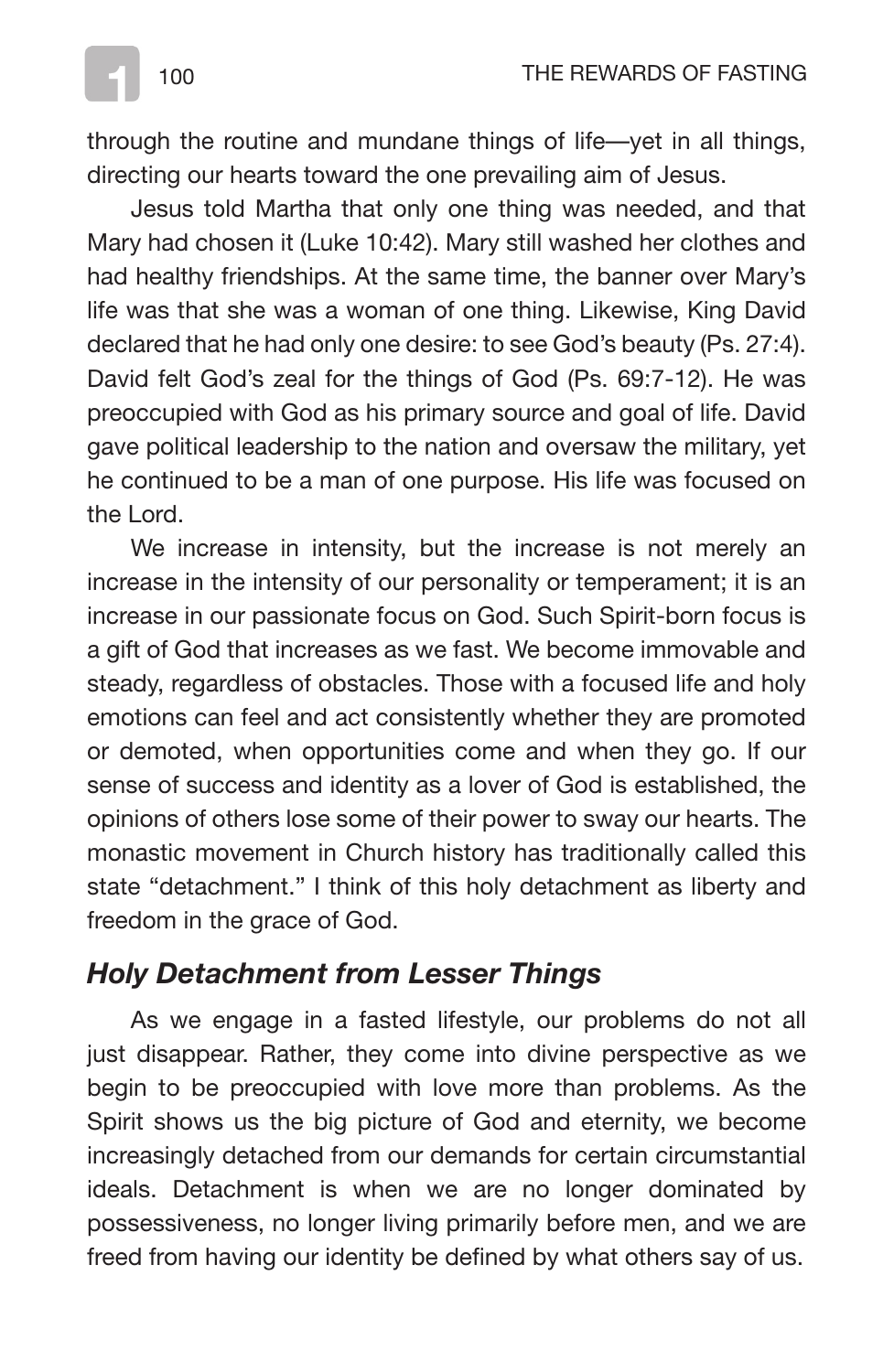The word "detachment" has a negative connotation in today's world, such as the concept of "detachment from reality." However, detachment is a desirable and holy thing when we are disengaging from a wrong focus on something other than God as the source of our joy and strength. As this detachment takes place, we respond to promotion and demotion in much the same way. We enjoy favor with men with an open hand and easily refuse promotion that distracts us from the highest things in God. Without detachment, promotion often blinds us with euphoria and we lose our ability to see it clearly as the distraction it is. When we respond to these two extremes in the same way, we experience profound freedom and a soaring spirit.

Jesus refused to allow the multitudes to promote Him to be king or president of Israel, not because it was wrong for Him to be king, but because He knew He would be King of all the kings of Earth during the Millennial Kingdom. The issue was the timing of His promotion, not whether or not He would be promoted. It was not God's will for Him to be promoted at His first coming. "When Jesus perceived that they were about to come and take Him by force to make Him king, He departed again to the mountain by Himself alone" (John 6:15). Many modern Christians would have had a difficult time turning down a good offer like that. We would automatically think of how much good we could do if we were suddenly made president of the nation. However, Jesus saw promotion differently than we do. He wanted God's perfect will more than man's affirmation of His ministry.

One of my favorite examples of this principle in Church history is seen in the life of a Catholic monk named Bernard of Clairvaux (1090-1153 ad). Bernard taught much on living a fasted lifestyle before the beauty of the Bridegroom God. This little, skinny monk was one of the most powerful men in the world during his lifetime. The kings of France, Germany and Italy respected him so much that when they got into a military conflict with one another, a simple letter from Bernard had the power to stop them. At one point in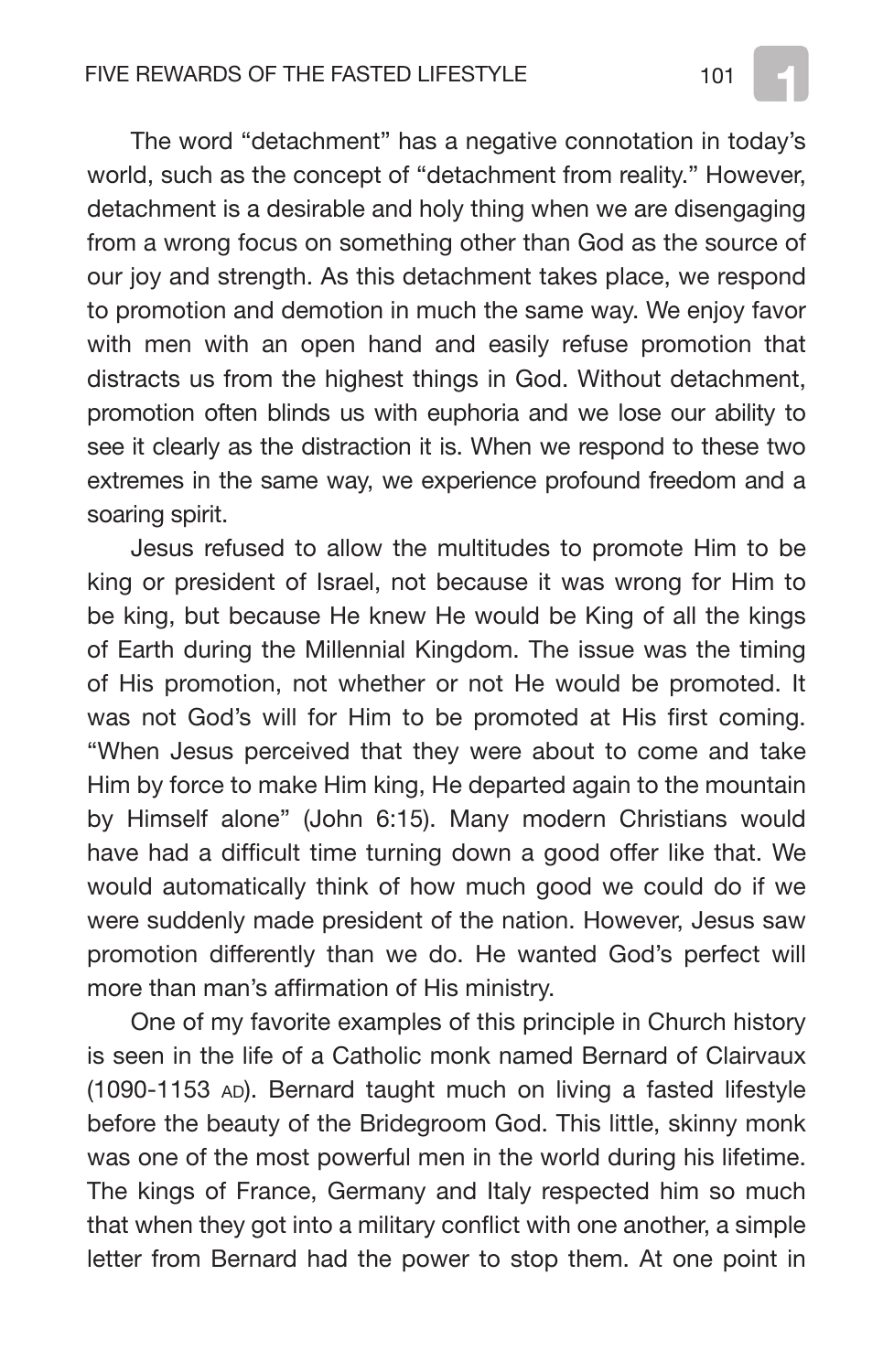

his life, the leaders in Rome wanted Bernard to be Pope, but he refused and recommended one of his disciples instead. He is the only person in history I know who refused to be Pope when asked. What reason did Bernard give for refusing? He wanted to be able to continue the same level of intimacy with God that he enjoyed at the time.

When we are pursuing the beauty of God, we do not have the same energy for vengeance or self-promotion. What bothers us or excites us changes as we move from self-centeredness to Godcenteredness. Honor before men appears less powerful, vainer and more temporary. Demotion does not feel as personal and is not as devastating. Difficult circumstances are still hard, but are not as overwhelming and crippling to our lives as they once were. Our problems come into divine perspective and we begin to become preoccupied with love above all else.

#### *Reward #3: Fasting illuminates the mind with the Spirit of Revelation.*

Another of the rewards of fasting is that the Holy Spirit illuminates our understanding. Engaging in the Bridegroom fast positions us to receive revelation about the Word by sharpening our mind and enhancing the amount of revelation of God we receive. When Jesus appeared to the disciples on the Emmaus road, He opened their understanding and caused their hearts to burn within them (Luke 24:29-36). This is what we pray for as we fast—the burning Word to become alive on the inside. There is nothing more powerful than when God reveals God—when Jesus reveals Jesus—to the human heart.

Jesus said, "I have declared to them Your name, and will declare it, that the love with which you loved Me may be in them" (John 17:26). Jesus declared the name or the personality of the Father to the disciples and continues to do that today through the Holy Spirit. In doing this, He sets our hearts on fire by opening up our understanding of the Father. When Jesus reveals the Father to us, our love for God the Father grows.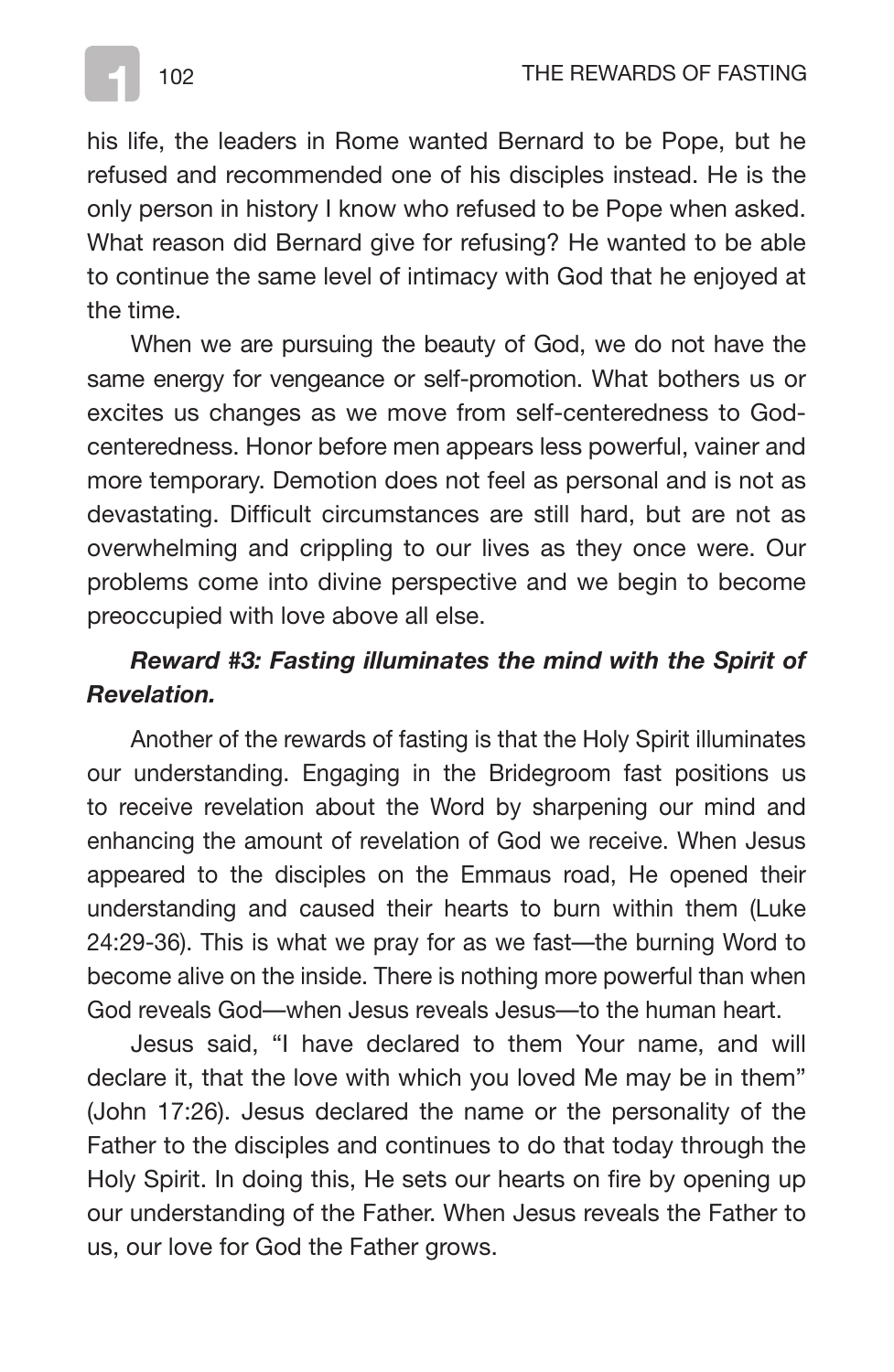Another benefit of the Bridegroom fast is that God opens up revelation to us through prophetic dreams and visions. He opens up and makes alive our understanding by giving us prophetic dreams in the night. Over the years I have experienced a marked increase of spiritual dreams and visions when I fast regularly. I believe the reason for this is that fasting sharpens our spirit to receive from God in the nighttime. It positions us to be "awake" on the inside and expecting to receive from Him. God opens His secrets to us (John 21:20).

We long to experience more of the deep and secret regions of God's heart. It's impossible to buy, earn, or manipulate our way into the inner life of God. All the money on Earth and all the power of the greatest kings could not open one window of access into the secrets of God's heart. But that which we cannot take for ourselves, we are freely given. As prayer and fasting tenderizes our spirits, we are escorted into the secret regions of His heart. The Spirit searches the deep things of God, the things that belong to Jesus, and gives them to us (1 Cor. 2:10; Ps. 25:12,14).

When the Holy Spirit does this work, we are empowered to see things about the Lord's heart that we never saw before. Many people are content to live without this type of revelation, living lives that are entrenched in spiritual boredom, and going from day to day suffocating internally. Jesus wants so much more for us. John 16:15 records Jesus saying, "All things that the Father has are Mine. Therefore I said that He will take of Mine and declare it to you."

In the process of seeing Jesus' heart, we find out what is important to Him. Through the illumination that the Holy Spirit brings, God grants divine perspective in our lives by causing the things that truly are small to seem small to us and causing the things that truly are big to seem big to us. For example, a truly small thing would be someone stealing thousands of dollars from you. This seems a big thing to us, but in reality, you would not even remember it in 500 years. It truly is small and we need to perceive it as small.

Eternity, the Second Coming of Jesus, the Great Tribulation,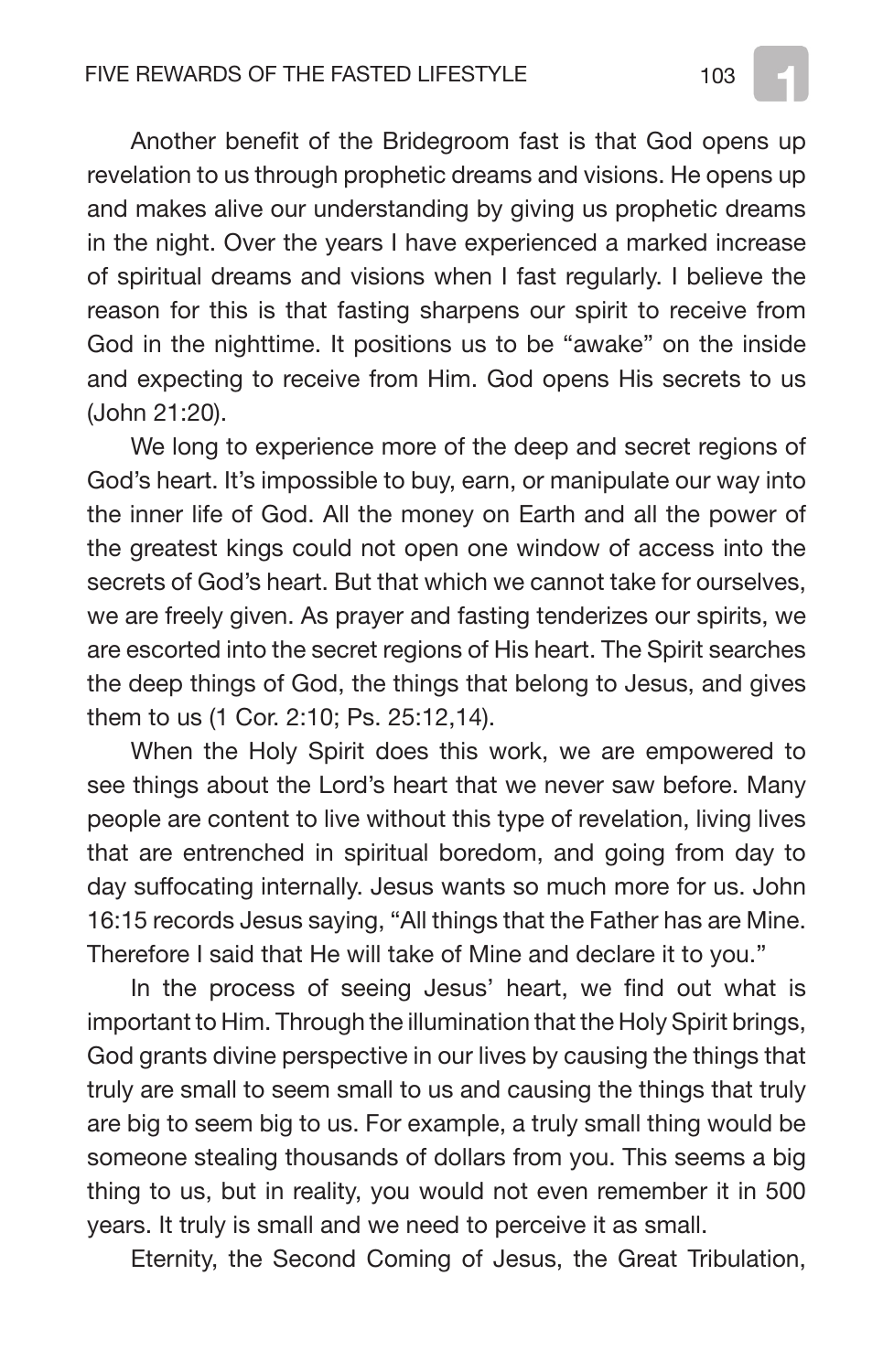

### *Reward #4: Fasting strengthens a deep sense of our spiritual identity.*

Deep within the human heart is the cry to know who we are and if we matter to someone. We long to know and feel our true identity as sons and daughters before the Father and as a Bride before the Son. The Bridegroom fast strengthens our revelation of this identity. We come into understanding of what we look like to God and begin to agree with Him in that. When we connect with our true identity in our eternal glory, we become powerful and fearless. If we know we are the kings who will rule the Earth with Jesus, then we live life very differently. "You are worthy ... for You were slain, and have redeemed us to God by Your blood ... and have made us kings and priests to our God; and we shall reign on the earth" (Rev. 5:9-10).

When we know we are Jesus' eternal companions and partners, our hearts become fiercely strong. Without this understanding, we flounder around in an unanchored spiritual life, being excessively preoccupied with ourselves. Most people are obsessed with themselves, but as we grow up we learn to restrain and cover up the expressions of our self-absorption. We learn to hide them with good manners so as to preserve our dignity before others. These cover ups, however, do not change the fact that we are enslaved to thoughts of what we look like to others. We hide it but we're still hurt when we're not recognized or noticed. It takes divine might on the inside to not be this way. The Bridegroom fast strengthens our sense of identity by weakening the lies about us that hold us captive to envy, jealousy and insecurity.

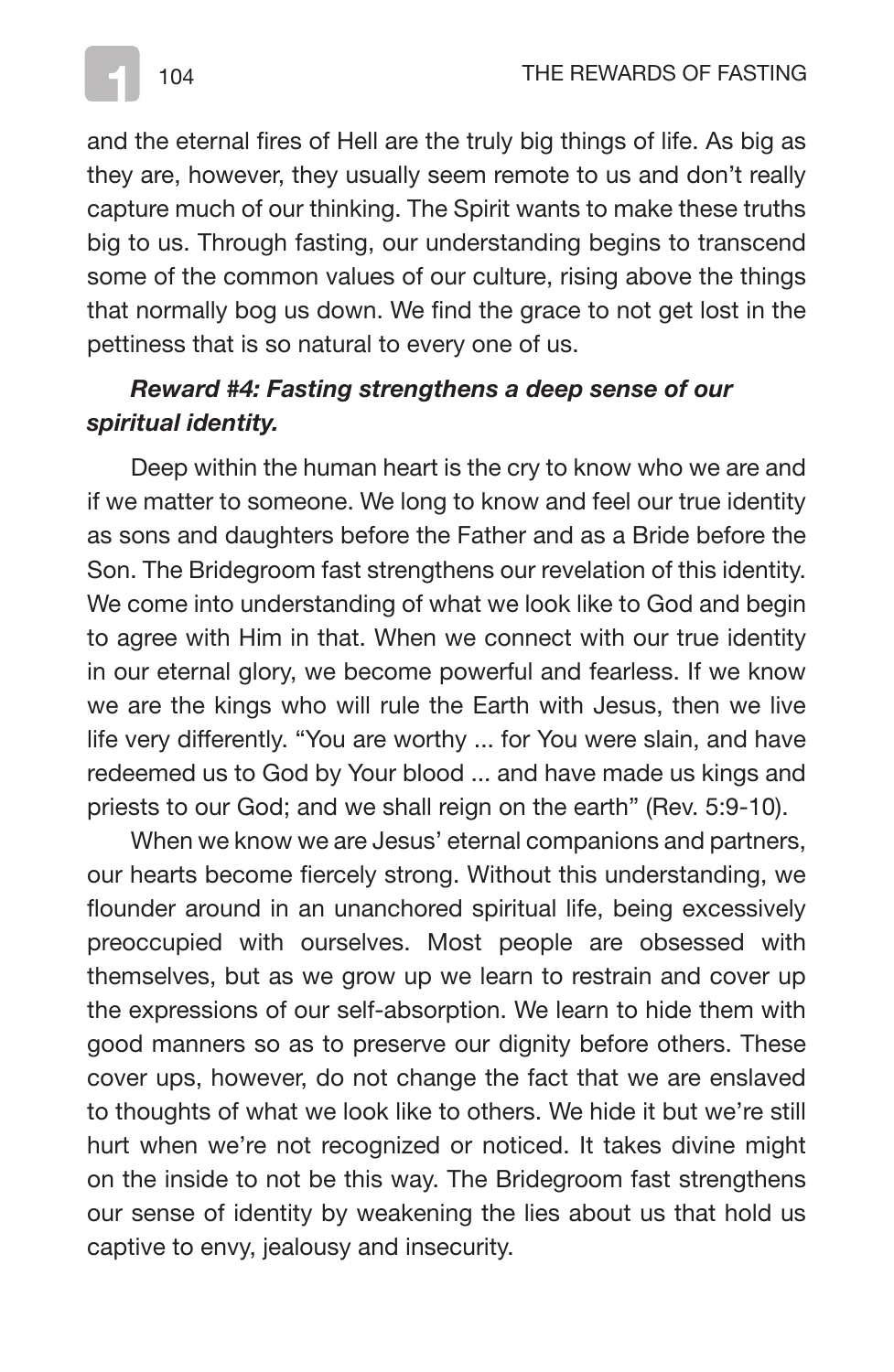God wants us to understand who we are to Him and in Him. We were created for a kind of significance. We are designed by God to be unique and important. Our full identity is founded on the knowledge of God's affection for us. When our identity connects with our hearts we become powerful and fearless. As we fast and begin to hear the voice of the Bridegroom clearly, Jesus settles the question of who we are.

One of the most profound biblical examples of an identity being strengthened through fasting and prayer is John the Baptist. John heard the voice of the Bridegroom and it deeply touched his identity. John was a voice crying out in the wilderness. In other words, when he heard *the* Voice, he was happy to be just *a* voice instead of a famous name or face. John spent his whole life, eighteen years in the wilderness, to have only eighteen months in ministry.

Israel's response to this "greatest man ever born of a woman" was to call him demonized. "Assuredly, I say to you, among those born of women there has not risen one greater than John the Baptist ... For John came neither eating nor drinking, and they say, 'He has a demon'" (Matt. 11:11, 18). Despite this, John's heart was filled with joy at the end of his life. He lived an ascetic lifestyle and was rejected by the people, but he knew who he was. And he rejoiced.

When we hear Jesus' voice, it also changes what we want and what we fear losing. When we've heard His voice and become secure in our identity, what we fear losing most is the anointing of the Spirit on our hearts, or the power to walk in obedience before Him. The main result of knowing who we are is *fearlessness*. We have contentment in God with holy detachment from our circumstances and position. Like John, we become content to be a voice. This changed identity changes our discontentment in natural things. We become people who are living lives of another world, lives anchored in eternity.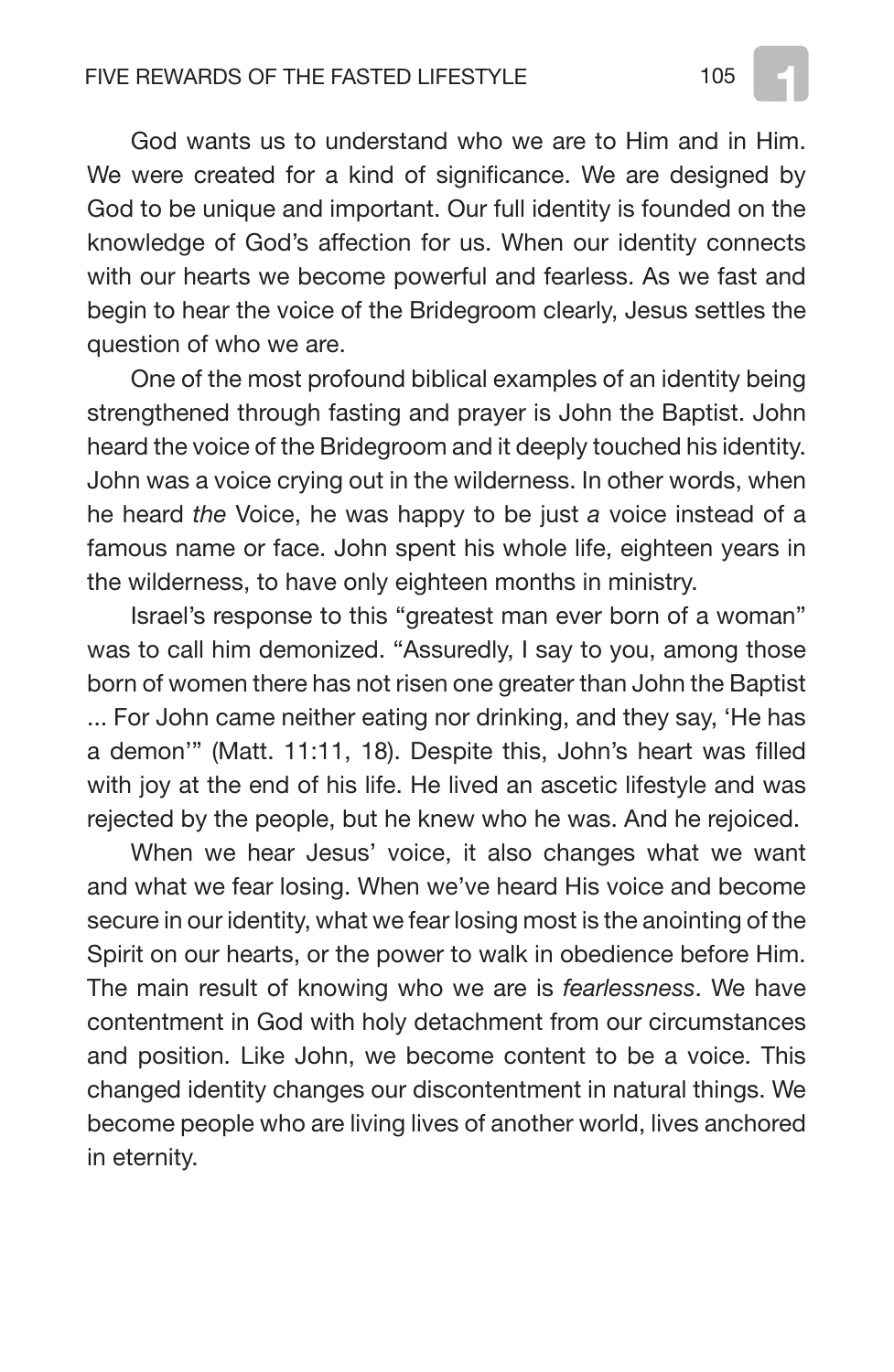# *Reward #5: Fasting equips our bodies and enhances our physical health and spiritual intimacy.*

The grace given to our physical appetites during the Bridegroom fast impacts both our souls and bodies. It is common to think of intimacy with God as purely spiritual and having no relationship to our physical body, but that's not the way it works. Our bodies, souls and spirits are integrated in the design and plan of God. Our bodies are a vehicle through which we experience God, and what we do with them dynamically affects our spiritual lives. Our capacity to experience intimacy with Him is either enhanced or diminished by our physical actions. This is important to understand. God's design is brilliant. When righteousness reigns in our physical appetites, our ability to experience Him is enhanced. The opposite is also true. Although we may pursue God hard, if we fill our emotions with trash and let our physical appetites get out of rhythm with the Holy Spirit, our ability to experience His life will be quenched. This principle has three distinct applications.

*Engaging in sinful physical appetites defiles our body.* Our body is the temple of the Holy Spirit, and opening it up to sin is seriously damaging. Drugs, sexual immorality, excessive alcohol and gluttony are not pleasures that enhance our lives in God. The Church doesn't often talk about gluttony; the stronghold of food is rarely challenged. However, food often becomes a false god, and God's gift of grace-empowered fasting is one of the ways to dethrone it.

*Overindulging in legitimate physical appetites quenches the Spirit's life in us.* Lawful, God-given pleasures will dull our spirits and defile our bodies if they are allowed to reach a point of excess in our lives. It is wrong to let any pleasure become more important to us than God. Fasting from these pleasures is a good way to expose what place they have in our hearts and to keep them from becoming idols.

*Neglecting God's physical health principles puts our bodies out of rhythm with the Holy Spirit.* Fasting is a voluntary laying aside of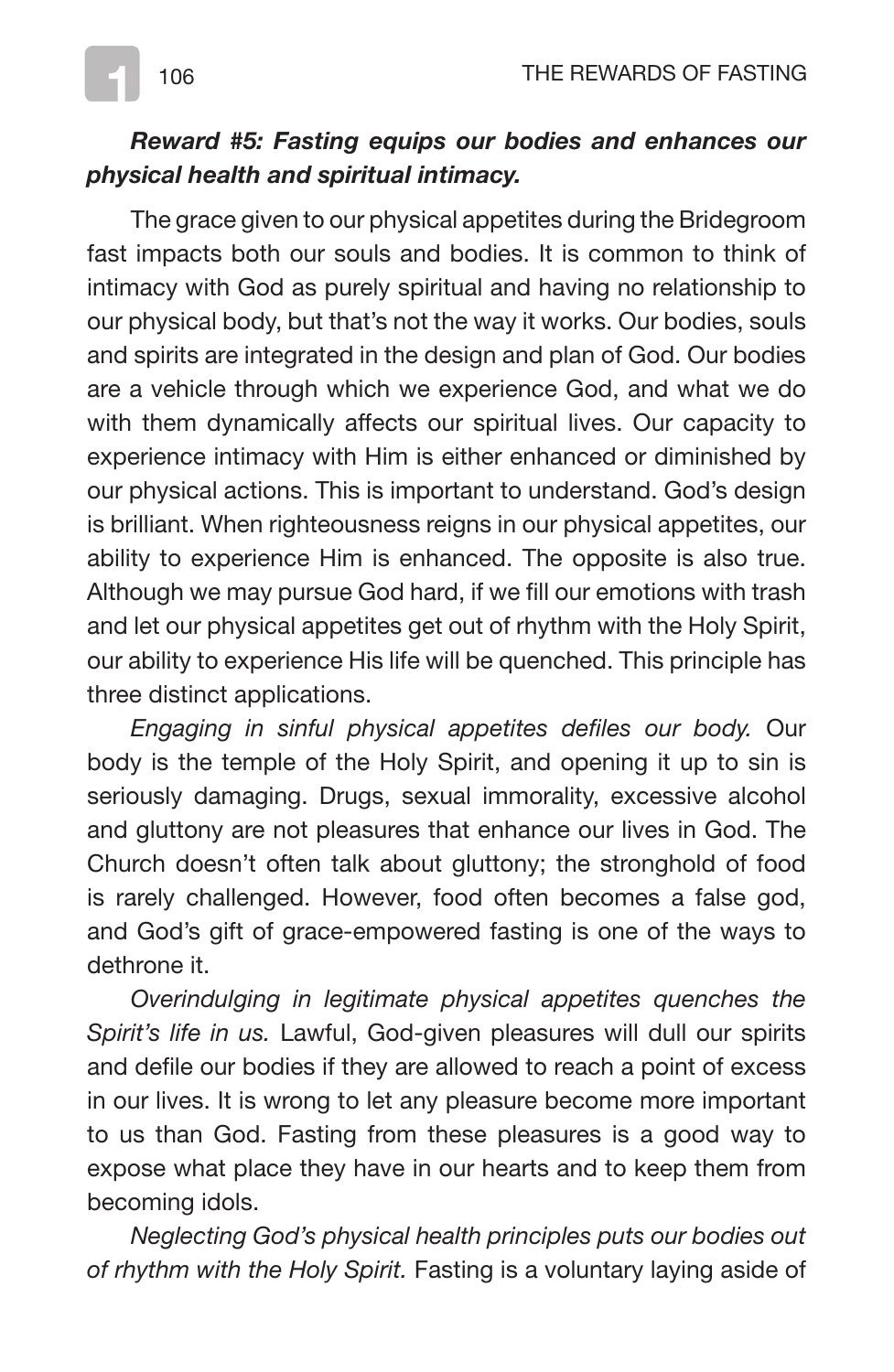strength that, paradoxically, increases the health of the normal human body. However, neglecting the God-ordained principles of physical health depletes us. Bad diets, bodies filled with toxins and poisons, poor exercise and excessive overworking without a Sabbath rest all rob us of our physical strength. Part of being wholehearted toward God is cooperating with His physical principles. Doing so gives us strength to engage in fasting and prayer.

# *The Physical Benefits of Fasting*

Our bodies were designed to need periodic rests from food. Our digestive systems work best with this rest and our cells are given a chance to rid themselves of built-up toxins. Because we know that nutrients are necessary for our health, we logically think that not eating must be harmful. Starvation or excessive deprivation is very unhealthy, but fasting periodically and with wisdom increases our vitality. Our body exhibits its disagreement with wrong foods, or too much food, through poor health, obesity and illness.

God designed our bodies to often respond to disease with fevers and automatic fasting. We do not usually want to eat when we are sick. Fasting utilizes the God-designed healing and cleansing processes built into us. The body heals itself at the cellular level. The biochemical mechanisms of cells are complex in the way they process proteins, carbohydrates and fats. Each process produces waste that our cells must remove to avoid becoming over-filled with toxins. They need occasional rest from processing. Fasting gives them time to cleanse the toxins away. Without proper rest, our systems can become over-loaded. Fasting provides this rest.

In one study, fifty people in good health agreed to go on a threeweek fast. The results showed a lowering of their cholesterol and blood pressure. In another study, fasting reduced rheumatoid arthritis and joint pain. Fasting strengthens our enzyme system, which can become overtaxed by gluttony or overindulgence. Even the medicine of ancient cultures prescribed fasting for health. Hippocrates (460- 375 bc), the father of medicine, used it himself to fight illness.

107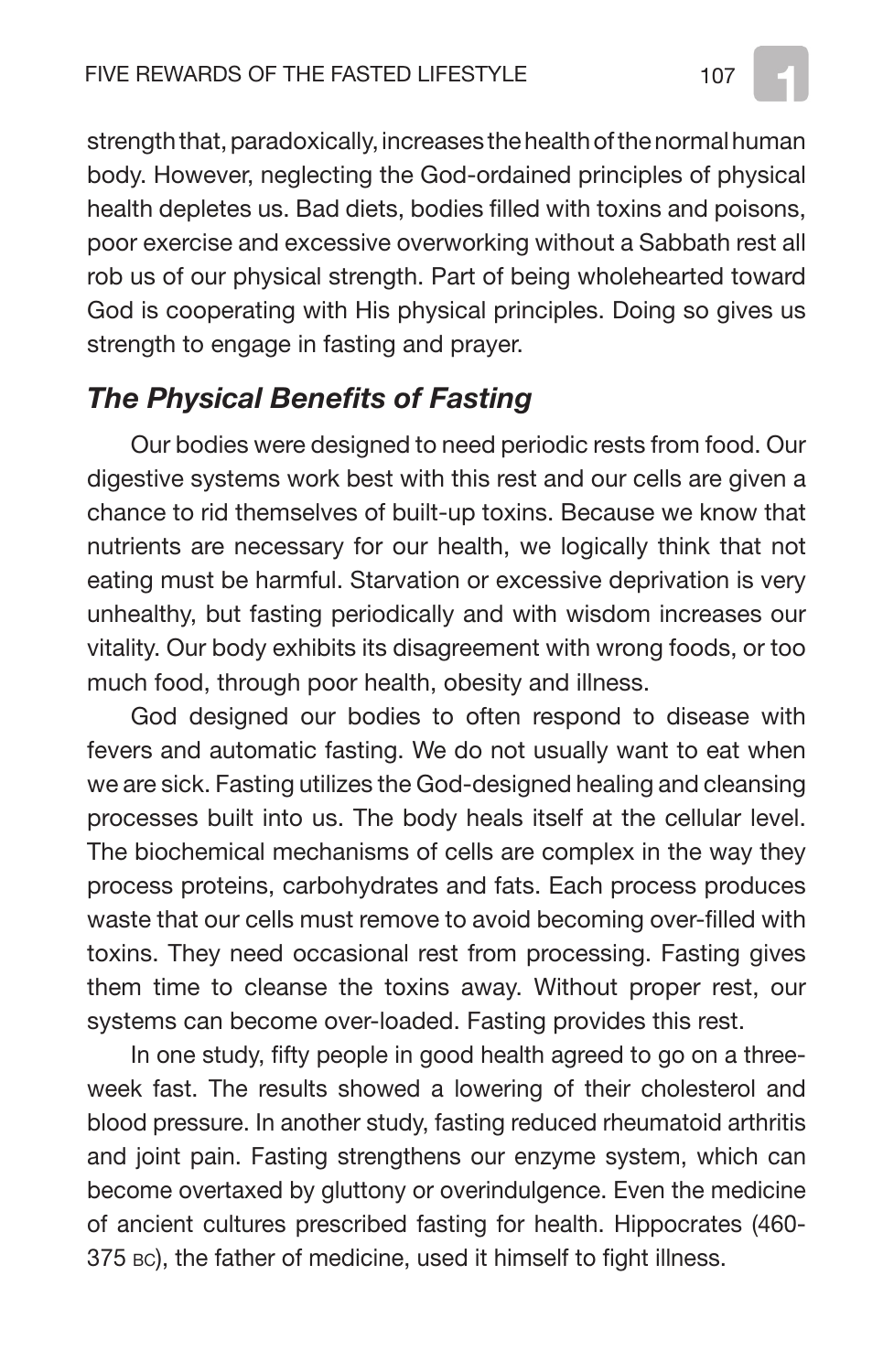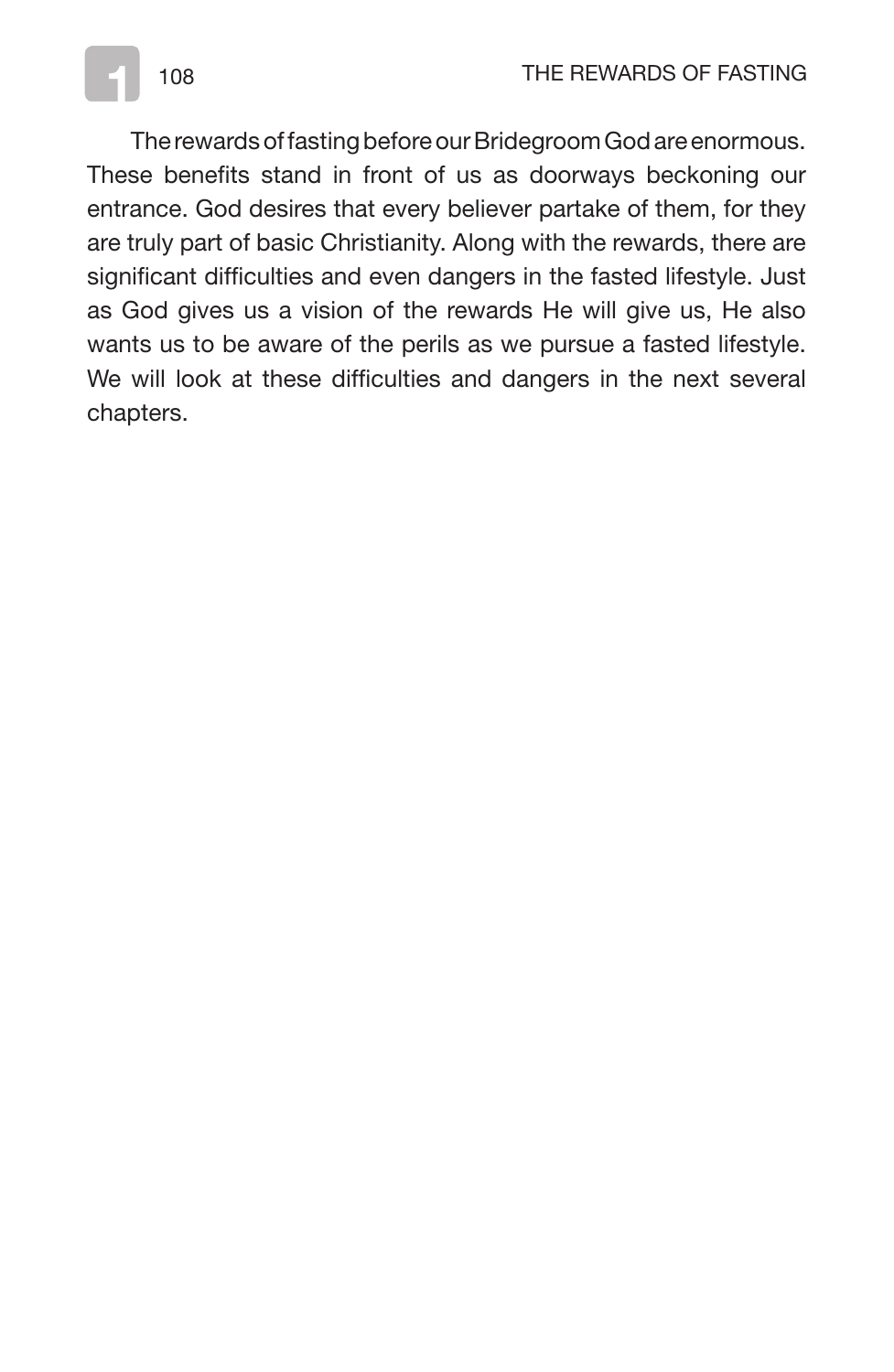

# **Chapter Nine Seven Difficulties of the Fasted Lifestyle**

Along with the benefits of the fasted lifestyle, there are very real difficulties. The rewards coexist with the burdens of fasting. Though the benefits to be experienced are truly superior, they do not invalidate or nullify the struggles we have. Over the years, we have seen people get excited about fasting and go strong for a few months, only to become disillusioned and quit. The way to sustain a lifestyle of fasting and prayer is to run at a long-distance, marathon pace. If we understand what sort of challenges may be encountered, we will be equipped with perseverance to endure them, and we will escape the disillusionment of an uninformed abandonment and unforeseen fallout. To be forewarned is to be forearmed.

The obstacles that we must be aware of are internal and external, spiritual and natural, physical and mental. Before going through these difficulties and dangers in detail, as we will in these next couple of chapters, it is important to highlight the principle that the benefits in fasting truly outweigh the burdens. Yes, there are obstacles, but the graces gained far outweigh the rigors of the obstacles if we will persevere through them.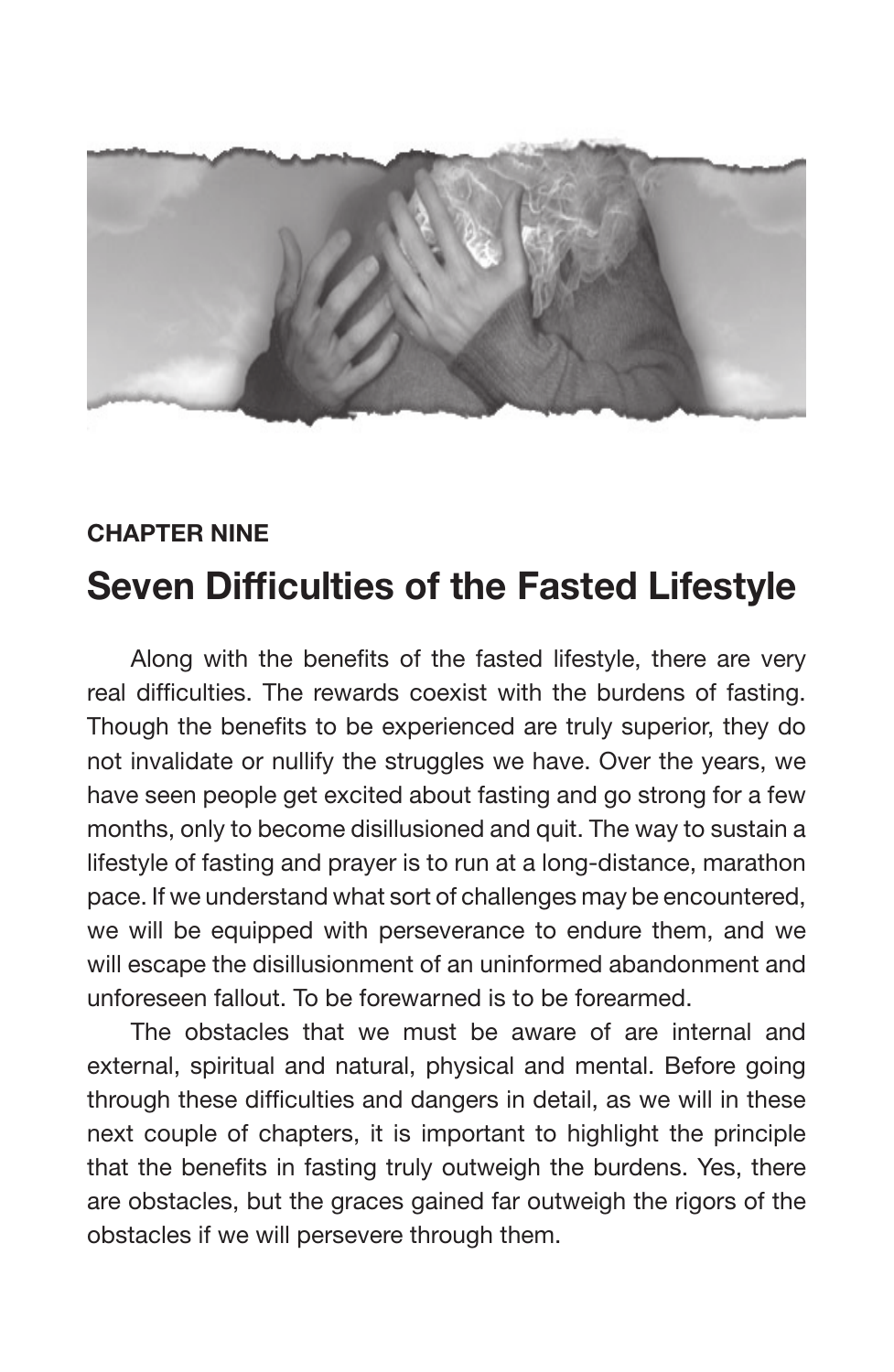

### *Difficulty #1: Physical Weakness and Side Effects*

The first challenge we encounter in the fasted lifestyle is physical weakness and loss of energy. When we begin to experience weakness in our natural bodies, we need not be disillusioned. This is part of embracing voluntary weakness that we might enter the strength of God.

Fasting is primarily a call to weakness; hunger is a secondary issue. Yes, we are very hungry at first, but weakness builds and accumulates as fasting becomes a lifestyle rather than just an occasional event. Even on the "eating days," we can have some physical weakness from previous "fasting days." David wrote of this: "My knees are weak through fasting, and my flesh is feeble" (Ps. 109:24).

The physical weakness encountered in fasting manifests in several different ways. First, our sleep patterns are altered in that we actually need less sleep while fasting, but the sleep we do have is irregular and not completely sound. Another manifestation of weakness we might encounter is experiencing headaches, which come about as the body detoxifies from junk foods. We can reduce this difficulty by simply changing our normal diet and eating healthier. Another normal symptom of weakness due to fasting is slight dizziness or lightheadedness when we rise too quickly. Some people experience an inner trembling and shakiness, or a wobbly, unsteady sensation. Weak legs, a weak grip and slight numbness are also all normal.

We may also experience a hypersensitivity to loud noise, touch or the activity around us. Digestion disruptions can occur in the first few months of regular fasting, until the body adjusts to this new lifestyle. Eventually, by altering our diet, we will learn to avoid the amounts and types of food that cause this difficulty. Part of fasting as a lifestyle is that even when we are not fasting, we are ordering our lives to serve the goal of strengthening this lifestyle in the strongest way possible.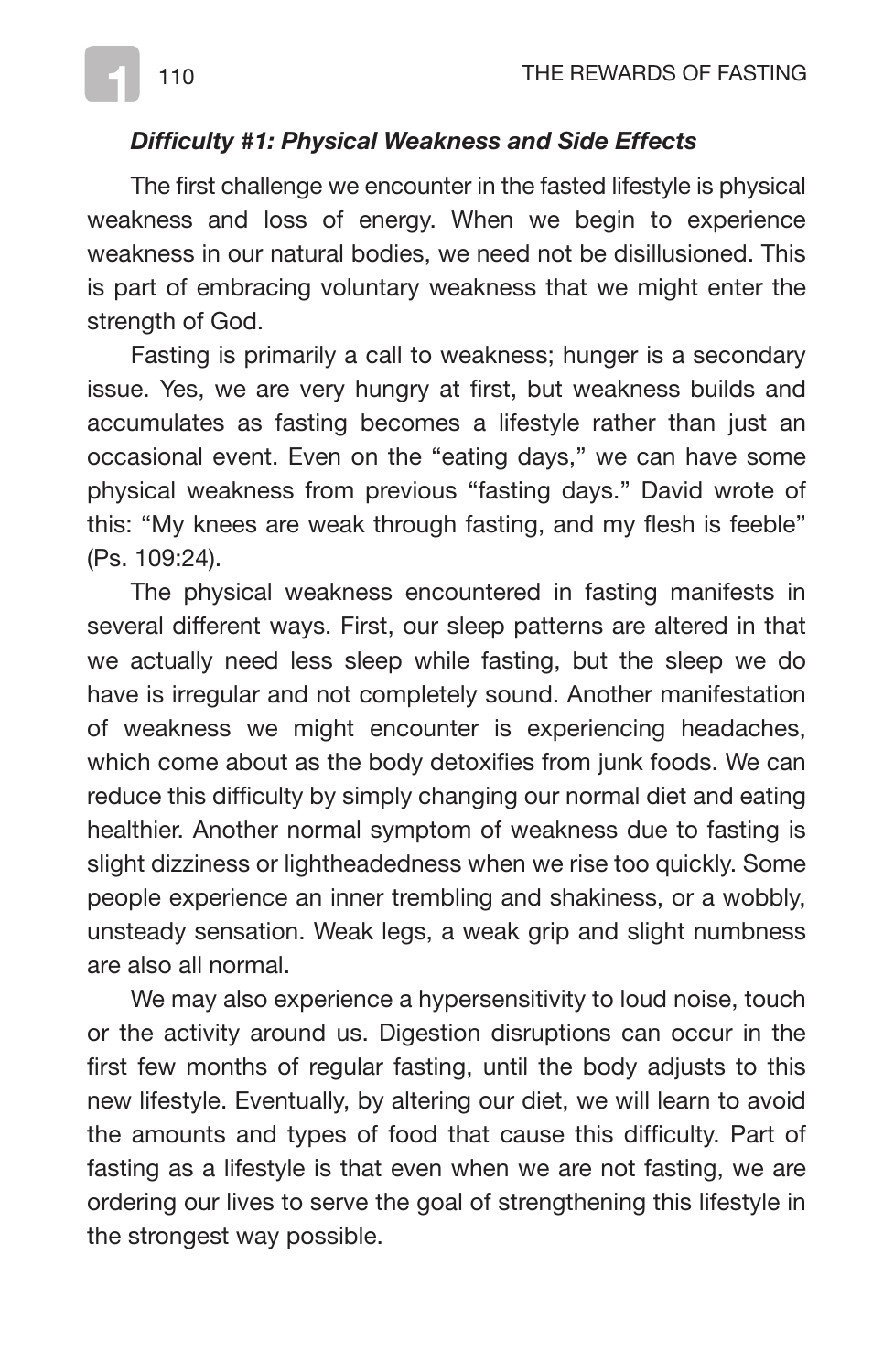# *Difficulty #2: Change of Metabolism*

Regular fasting often causes a change of metabolism. Our metabolism is designed to slow down as a protective mechanism against starvation, when we eat less. We may lose weight during the first several months of regular fasting, but because our metabolism eventually slows down, some people end up gaining weight even though they eat less. If we fast intensely for a few years and then suddenly stop, we might not be able to immediately eat like we used to without gaining a lot of weight; it could take a year or two to speed up our metabolism to its original level.

# *Difficulty #3: Mental Weakness*

The third challenge in the fasted lifestyle is the toll fasting takes on us mentally. We recognize this mental toll in that we are often spacey instead of clear-minded, and occasionally feel dazed, disconnected and distracted when relating to others. We become forgetful of things like people's names and the items on our todo lists. It is sometimes harder to communicate as we struggle to find the right words. This mental weakness is definitely a burden and is sometimes even embarrassing. Yet when we remember the parallel benefit to this challenge, the illumination of our minds by divine revelation, we are reminded that it is worth it to endure this difficulty.

# *Difficulty #4: Emotional Stress*

Part of the challenge of living the fasted lifestyle is emotional stress. This specific difficulty is a paradox in that we may experience stress in our emotions on the one hand, but on the other hand encounter tenderness in and for God. While fasting, it is normal to feel easily annoyed and irritated, often due to our hypersensitivity to noise, touch and activity. Yes, we can feel bugged by external things while feeling God's sweet presence. We can be on edge, but at the same time experience deep feelings of love for God and weep with tenderness as we read the Word. It is common to feel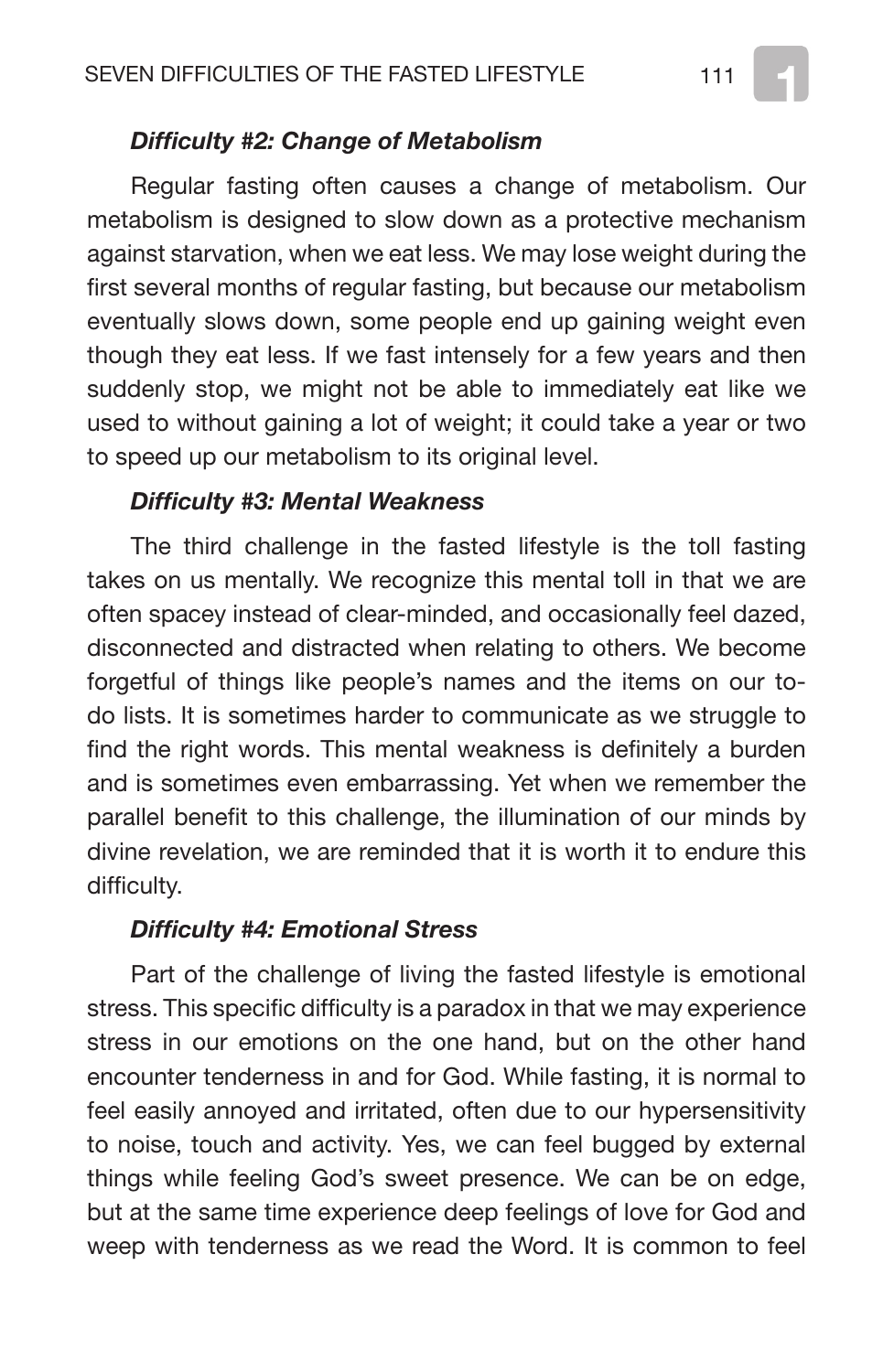periods of heaviness while fasting. But even when we feel "down," we experience intimacy with Jesus.

Fasting temporarily minimizes our strength in our natural emotions. By nature, we hide and cover up our emotional weakness by the strength of our personalities. The weakness in our souls can be hidden like fault lines just beneath the Earth's surface. We can cover the emotions of fear, anger, impatience, rejection, depression, sorrow, and other emotions. We can temporarily keep ourselves in line and act properly with the edge-reducer of food.

Fasting, however, minimizes some of the natural strength we use to suppress our weak spots. The props that anesthetize our pain are taken away, and our raw weakness stares us in the face. We may feel like hypocrites when this happens, but the truth is that we are deeper in God than before. The weakness we have hidden is now glaringly clear. It was always there and was clear to God. Now it is clear to us as well. By revealing the truth of these hidden fault lines in our personalities, we have the opportunity to walk into a new freedom. As we learn to continually bring these fault lines to God, we are transformed, humbled and taught how to walk in the freedom of weakness.

### *Difficulty #5: Loss of Effectiveness in the Short Term*

Another stumbling block that we must be aware of as we give ourselves to the fasted lifestyle is that we may undergo a weakened resolve to work and feel unmotivated to get things done. When people fast consistently, they cannot be as focused because of mental weakness, they cannot work as hard because of physical weakness, and they cannot produce as effectively as they could if they were not fasting because of their loss of resolve to accomplish things in the natural. Because of the loss of energy and attentiveness that attends frequent fasting, it is common to be less effective in our ministry and business. In other words, our success before man may seem to diminish somewhat during periods of fasting. Though this loss of effectiveness in the short term is real and taxing, we find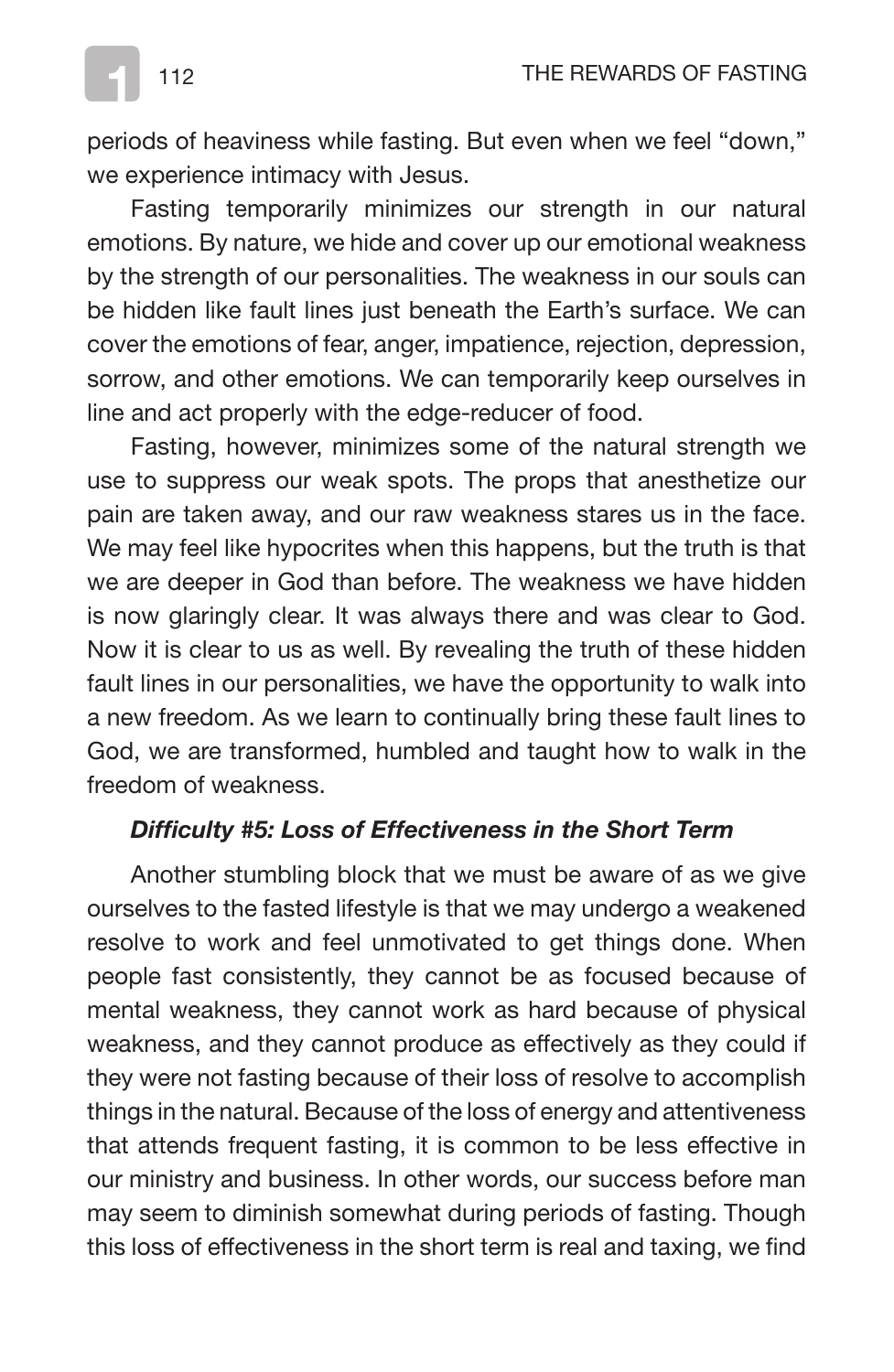a strengthened resolve in our relationship with God.

Barring health issues or pregnancy, everyone can fast two days a week without negative side effects on our health. Yes, our performance in study and work may be mildly affected. We accept that we will get less done in the short run, but know that in God's economy we will produce far more with renewed spiritual vitality. In the long run, our effectiveness is significantly greater because God's favor and activity are released in the midst of our weakened labors.

The Western mindset measures productivity differently than God does. In the Kingdom of God, there is often a delay factor as we wait for the Lord's blessing on what we do. Some of the great saints seemed ineffective during their ministries. For example, Anna's true greatness could not be seen during her lifetime, but she helped prepare the atmosphere for the Messiah's coming. John the Baptist spent possibly eighteen years in a fasted lifestyle for only eighteen months of visible ministry, yet God called John the greatest man born of a woman. Mary of Bethany's extravagance of devotion was considered a waste on the Earth, but Jesus declared her life to be a memorial remembered forever by all.

### *Difficulty #6: Relational Disruptions and Social Pressures*

We do not lead solitary lives. Therefore, as we give ourselves to the fasted lifestyle, the impact will not only be felt personally, but will affect our relationships and perhaps even create tension in some relationships. The challenge is heightened by the fact that the values of Western culture are opposed to the fasted lifestyle. Because of this, conflict is sure to eventually arise.

I have had many conversations where people urged me to play more and pray less so that I might live a more "balanced" life as they do. People want you to be happy with what makes them happy. When you're happy with something else, they sometimes feel rejected or judged by you. People often feel judged by the lifestyles of those who do not have the same desire for possessions, comforts and pleasures. They think you are "off" because of the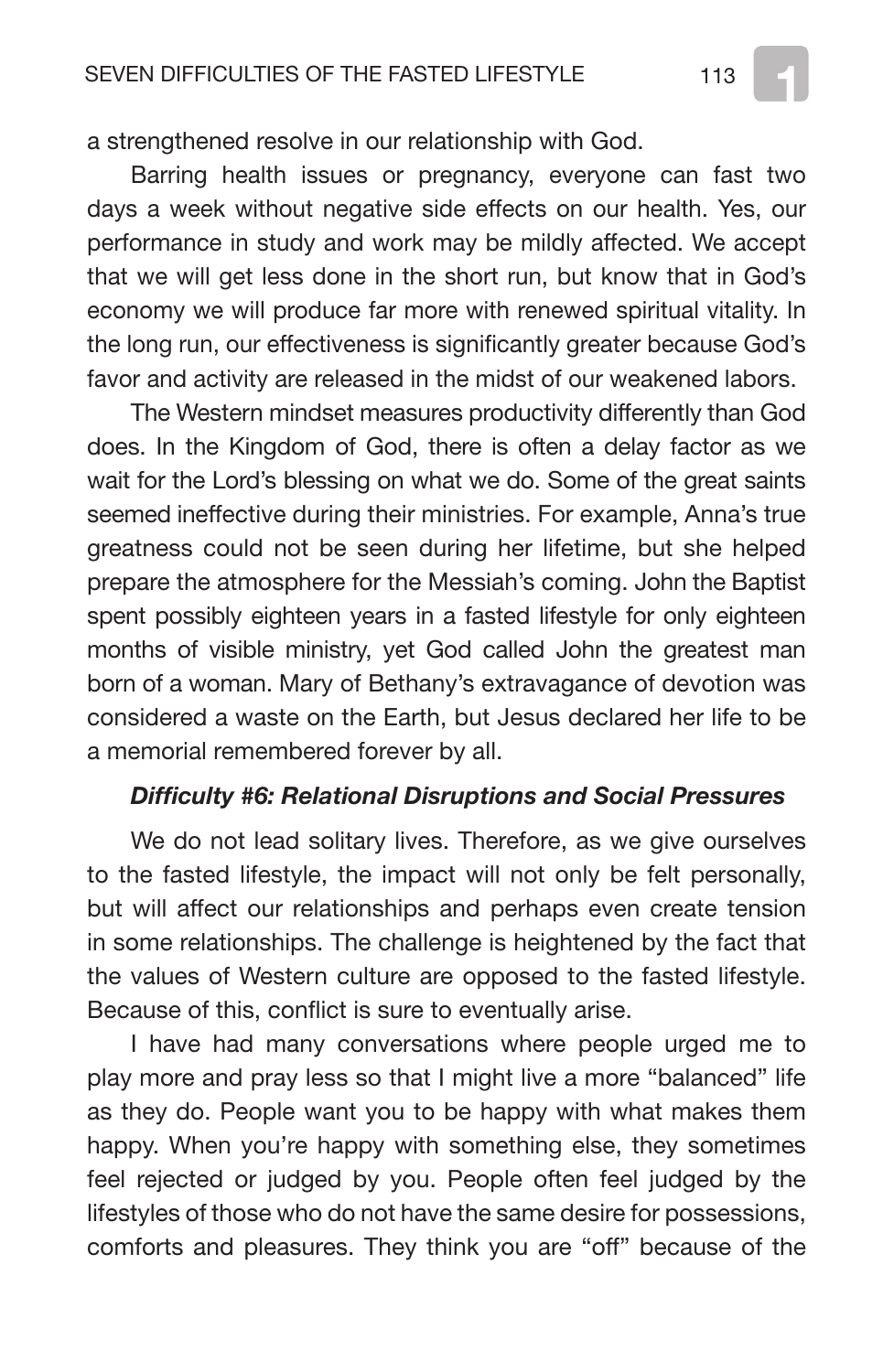

David's friends and brothers considered him "off" because of his zeal for God. David said that it was for God's sake he bore this reproach with them. This tension grew to such a degree that David became like a stranger to his brothers. The elders and leaders spoke against him and the drunkards sang songs mocking him as a religious fanatic. David told us that all this happened because zeal for God's house consumed him. When he wept and chastened his soul with fasting, his actions became a reason for others to reproach or criticize him (Ps. 69:7-12).

Fasting makes us more fearless in our spirits. This can cause relational problems as well. Fearless, anointed, lovesick worshippers do not care so much about being promoted or demoted, or about running in the rat race for man's favor. People with this type of confidence can cause some disturbance by making social and economic choices and speaking boldly on issues. Those who walk in the fasted lifestyle are free from false comforts in their quest for that which is eternal. Fearlessness annoys and even angers those who are building their lives upon temporal foundations. This can take a relational toll with those who want to see us dial things down to live like they do. It will unsettle some who want you to desire the temporal things that they desire.

The lovesick are often accused of being elitist, socially isolated or super spiritual because they do not want to socialize in the same way they did before embracing the fasted lifestyle. They do socialize, but not in the same way as they did before. That is the key distinction. True fellowship is actually hindered by the way many Christians hang out and "socialize." Much of it involves significant amounts of wasted time without real spiritual encouragement or servanthood, which communicate God's heart to others. Col.4:6 says, "Let your speech always be with grace, seasoned with salt."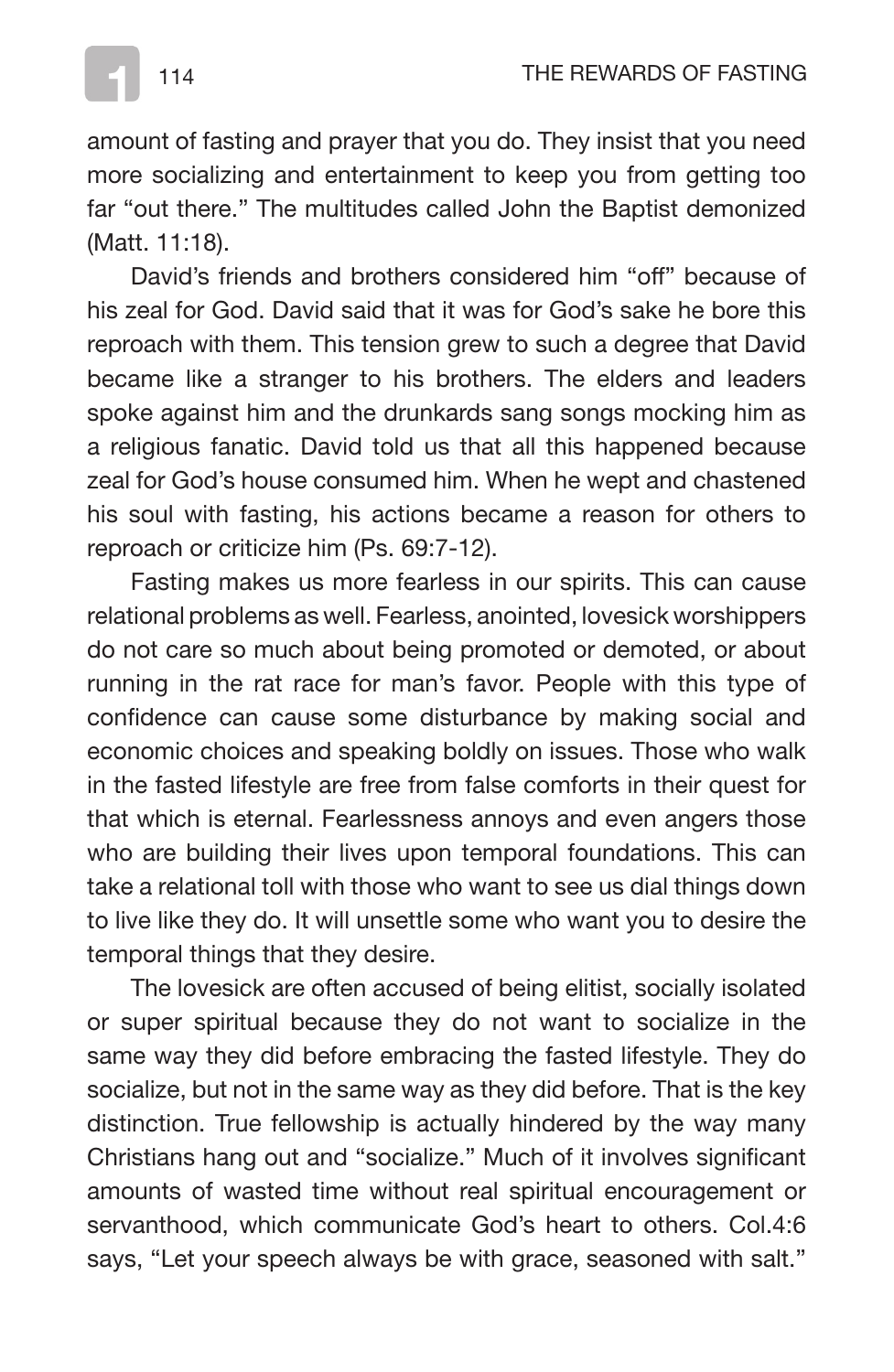Eph. 4:29 says, "Let no corrupt word proceed out of your mouth, but what is good for necessary edification, that it may impart grace to the hearers."

People may call their socializing fellowship, but much of it is no more than idle chatter, vain babbling, and coarse jesting (Eph. 5:4), filled with inappropriate amounts of what I call sitcom humor. "All uncleanness or covetousness, let it not even be named among you, as is fitting for saints; neither filthiness, nor foolish talking, nor coarse jesting, which are not fitting, but rather giving of thanks" (Eph. 5:3-4). What is commonly called fellowship is not true fellowship. True fellowship requires sharing God's life and revelation with one another (1 John 1:1-5). To fellowship in the way the Bible describes, people must pursue pure lives with holy speech and have vibrant spirits in the Word.

We must not walk in complete isolation, have spiritual pride, or judge others who do not fast. Yet, we must take ample time to be in the Word and in prayer. There is absolutely no substitute for time with God. Walking this out in the midst of a Church culture that does not value spending time with God is difficult. How to do this is an imperfect science. We all have much to learn in this, but we must not draw back from the tensions of embracing this lifestyle because of the fear of man. Remember, we are not running a popularity contest but seeking to walk in holy love. We must have a vibrant life in God to do this. We answer to the Lord on the last day of this life, not to the socialites in our church who do not understand us.

### *Difficulty #7: An Increase of Demonic Attack*

The final difficulty of the fasted lifestyle that we will consider in this chapter is that demonic attacks often increase against those seeking to walk in the fullness of God. As the Holy Spirit increases His activity in us, the devil increases his attack against us. The enemy specifically targets the lifestyle that releases God's power.

Anthony of Egypt was the first well known monk in Christian history. He obeyed the Lord with intense fasting and prayer for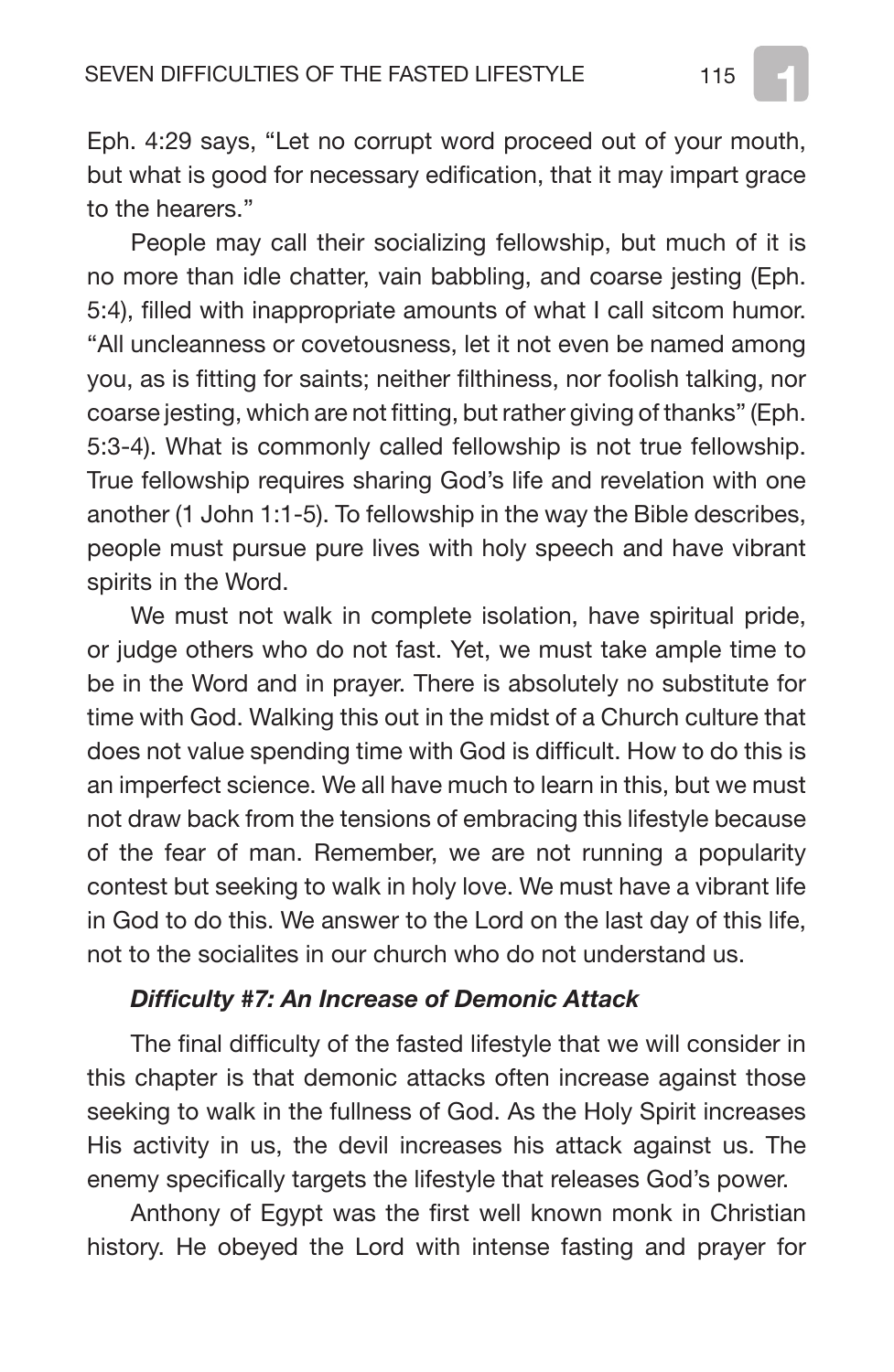

It is common for those who fast and pray with unusual intensity to tell of experiences where demons manifested to threaten and to strike fear into them. In these attacks we must stay in relationship with like-minded believers and read God's Word often. The paradox is that fasting draws more demonic attacks, but is one of the things the Spirit uses to help us *overcome* the attacks of the enemy. We need not waver at such times, because He who is in us is greater than he who is in the world (1 John 4:4).

It is wise to be aware of the potential difficulties we might experience as we enter into a life of fasting and prayer. By acknowledging them and being warned of them, we are freed to embrace the benefits and rewards of fasting in their fullness. These difficulties are not meant as discouragements, but exhortations. As Jesus said, we who desire to follow Him must first count the cost (Luke 14:28). In the next chapter, we will address seven potential pitfalls that the lovesick warrior must be prepared to avoid.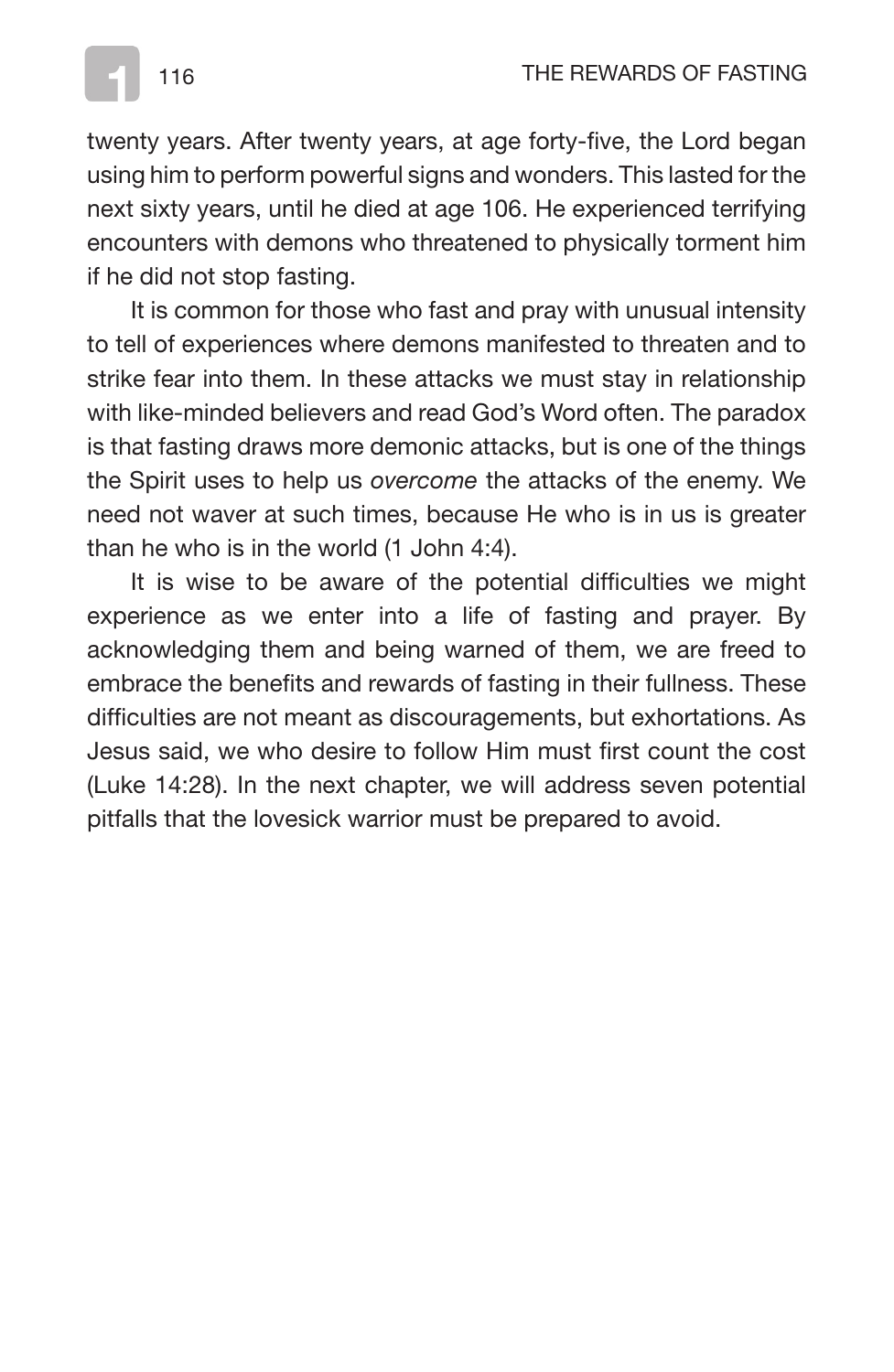

# **Chapter Ten Seven Dangers of the Fasted Lifestyle**

Fasting has glorious benefits, but it can be like swimming in shark-infested waters, as the enemy, Satan, lurks in the deep, seeking to devour us. We have considered some of the difficulties of the fasted lifestyle; now let us consider some of the dangers.

Fasting is not neutral in its effects upon our lives. It strengthens us for good, or it contributes to drawing us off the path of biblical wisdom and righteousness. Whatever motivation we have when fasting, that is what is *strengthened* in us. This is what we mean by saying that fasting is not neutral. If our motivation is to grow in love, then this is what will be strengthened in us. On the other hand, if our motives are for self-exaltation, then negative things will be strengthened in us as we fast. Thus, it is important that we not treat fasting casually, with unchecked motives, or we will be at risk of doing more harm than good to our spiritual lives.

The pursuit of wholeheartedness has potential dangers related to it. We need to use wisdom and not be simplistic or naïve, knowing there are such dangers as the possibility of counterfeit demonic encounters, isolationism, a spirit of poverty, eating disorders, legalism that operates in a religious spirit (seeking to earn our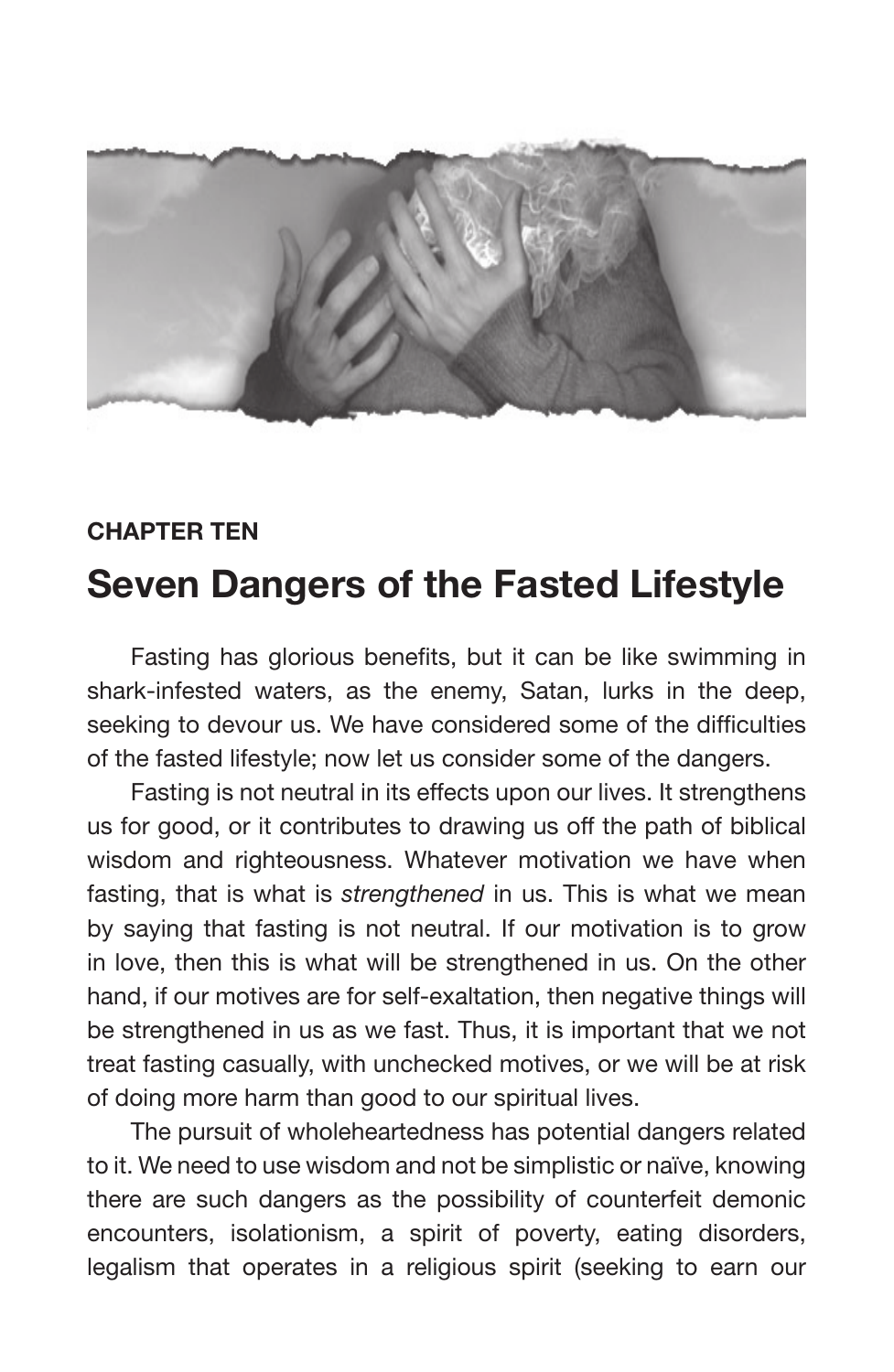standing with God), inappropriate asceticism, and spiritual pride. The only way we can be safe from falling into these is by pursuing 100-percent obedience as we stay committed to other believers, and by spending much time in the Word of God. Scripture is the final authority that judges all our experiences.

### *Danger #1: Demonic Deceptions and Doctrines*

"For such are false apostles, deceitful workers, transforming themselves into apostles of Christ. And no wonder! For Satan himself transforms himself into an angel of light" (2 Cor. 11:13-14). Fasting, like dynamite, has great power that can be used for either good or evil. Whether this activity is used for good purposes or bad, the results in the soul are always powerful and never neutral. This is a point of utmost importance because the enemy wants us to be swayed into darkness without realizing it.

Fasting sensitizes the human spirit to the spirit realm, including both the genuine and the occult realms. Many false religions and occult groups promote the practice of fasting because they know it releases power. They are often led by people committed to fasting who deny their flesh to have a greater access to the spirit realm. Many of the major false religions on Earth were started by those who were engaged in extreme seasons of prayer and fasting. Those in Eastern religions are often much more committed to fasting than those in the western Church.

Satan counterfeits the things of God in an attempt to deceive the faithful. Even believers can receive demonic visions that lead them into delusions of grandeur. Christians who increase their fasting may experience an increase of demonic activity designed to confuse and deceive them. When people fast intensely, Satan may attack by giving them supernatural experiences that lead them into false doctrine. This is not unusual or unexpected.

Demonic deception will increase to unprecedented levels before Jesus returns. Paul prophesied that in the End-Times some would fall away from Christianity because they paid attention to demons.

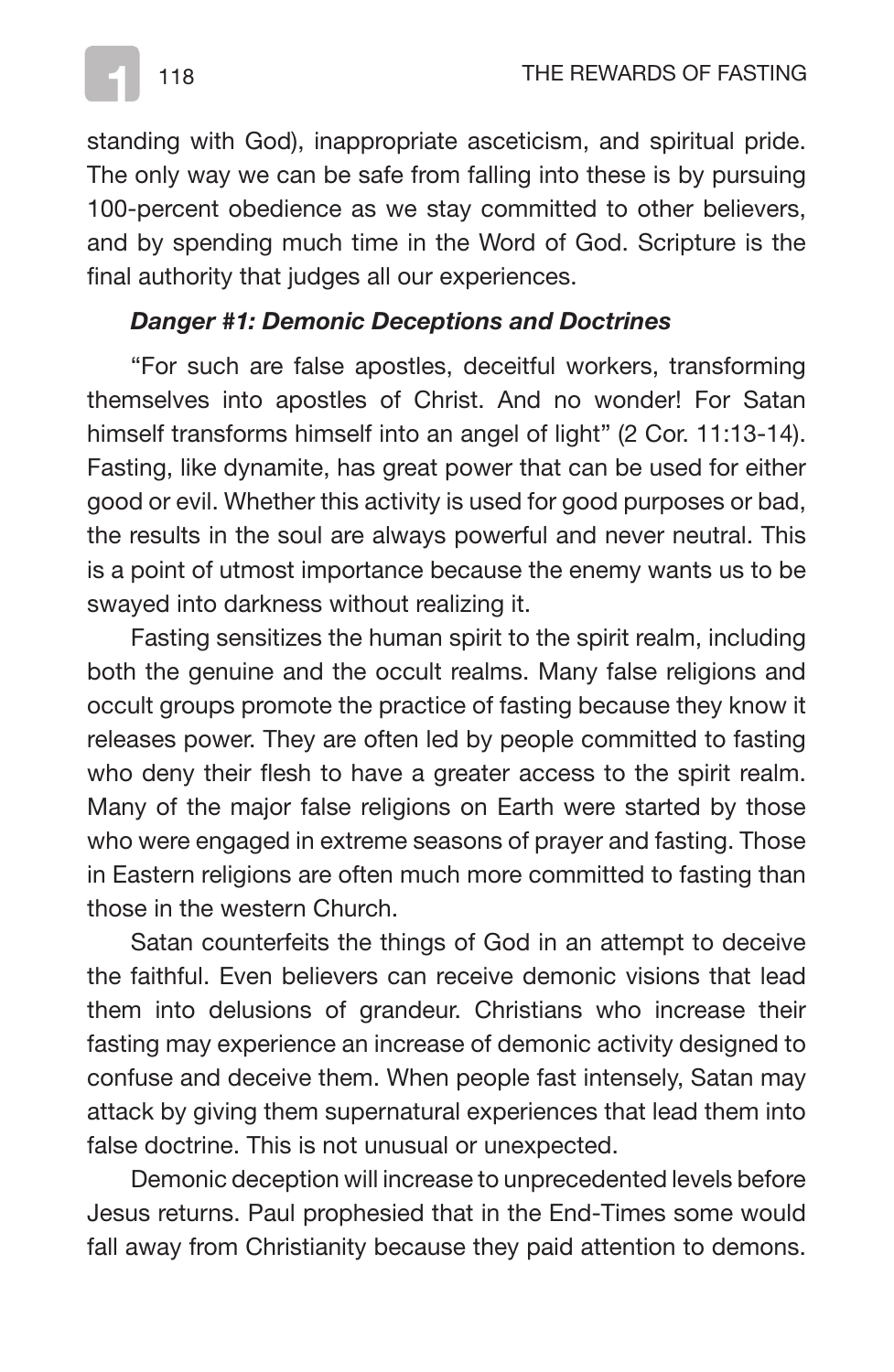"Now the Spirit expressly says that in the latter times some will depart from the faith, giving heed to deceiving spirits and doctrines of demons" (1 Tim. 4:1).

Recognizing this real danger, we must warn sincere believers who love Jesus and who go on long fasts, but who do not have a strong foundation in the Word. They can be deceived with delusional ideas about themselves. To give an example of this, years ago, one of our dedicated intercessors retreated into the woods to go on a long fast. He came back convinced that he would single-handedly stop abortion in America. He had grandiose ideas about himself as the one who would save America and be the main person to change history. He continued to go to prayer meetings for several years but then began isolating himself, not reading his Bible, and indulging in long fasts. After a few years, he fell away from the faith.

I have met people who, after engaging in long fasts, believed they were Elijah or one of the Two Witnesses described in Revelation, or an especially anointed one ordained to fight the Antichrist. The stories are endless of sincere believers who get deceived by approaching fasting in an unwise or inappropriate way. They believe false ideas about their superior spirituality and calling. This is a clear and present danger, especially in this time of history.

The common trend among these deceived people is that they embrace intensive fasting, separate themselves from other believers, and neglect the Word. We must be on special guard during times of fasting, and make a special effort to stay focused on intimacy with Jesus, connected to the Body of Christ in authentic relationship, immersed in the Word of God, even twice as much as usual, and open to correction from those in spiritual authority.

If we allow ourselves to become isolated from people and neglect to read the Word, we will lose our focus on intimacy and we may find ourselves seeking that which leads to our own spiritual grandeur. The fruit of the true Bridegroom fast is hearts that are becoming more humble, submissive and tender, rather than increasing in pride and growing distant from others.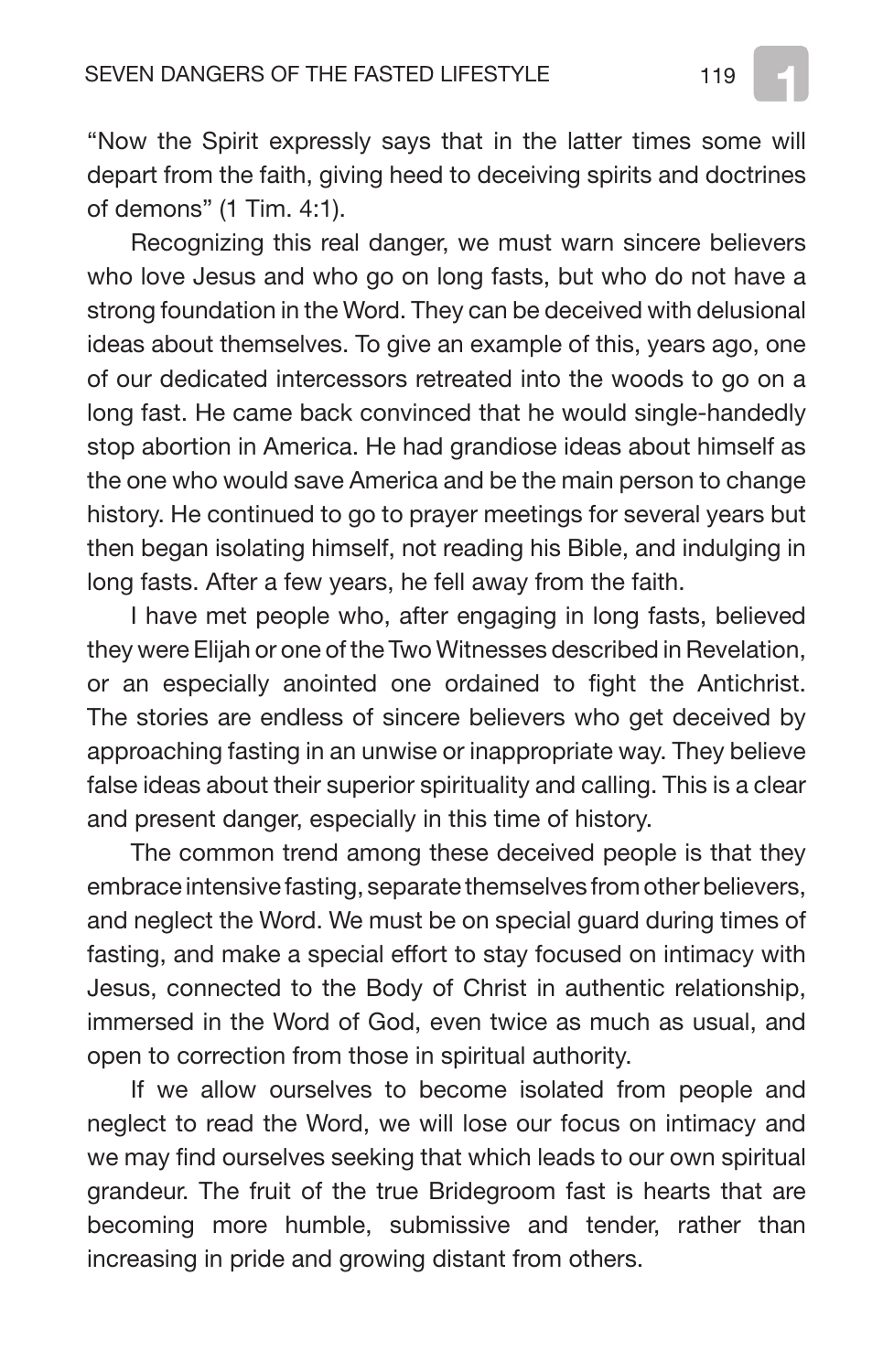### *Danger #2: Isolationism*

One of the common dangers of fasting is isolationism. Those who regularly fast can easily lose their way when they become isolated from the Body of Christ. Fasting must be accompanied by great humility and godly interdependence on one another in order to preserve us from wrong thinking. God has set up His Kingdom in such a way that we must pursue the Lord together as a family. We are not complete in ourselves. We are only complete when we're functioning together as the Body of Christ (Col. 2:10; 1 Cor. 12:12- 25). We have the mind of Christ (1 Cor. 2:16) as we relate to one another. This cannot and does not happen in isolation. Notice Paul said that "we" together have the mind of Christ. He did not say "I" have it in my isolation.

When entering a lifestyle of fasting and prayer, we must be intentional about being committed to our brothers and sisters in the Lord. Isolationism disregards the glory and grace of God that is imparted to others. It is anti-servanthood, anti-compassion and anti-social—all realities that stand in opposition to the heart of God. Some historical monastic movements focused on being free from personal defilement and fell into the error of isolationism. They shunned being involved with other people because they imagined it meant they would be exposed to potential defilement.

However, Scripture calls us to the fasted lifestyle because it is the best way to fulfill the two great commandments—loving God and loving others. Jesus even said that our greatness was measured by serving one another (Matt. 20:26-28; Luke 22:26). It is true that we absolutely must have times alone with God, and that we each maintain our own personal pursuit of intimacy with God. But it is essential to stay committed to other believers; we must refuse to retreat into a strange isolation.

### *Danger #3: A Spirit of Poverty*

Another pitfall to avoid in the fasted lifestyle is that, in our quest to live simply, we must not allow ourselves to fall prey to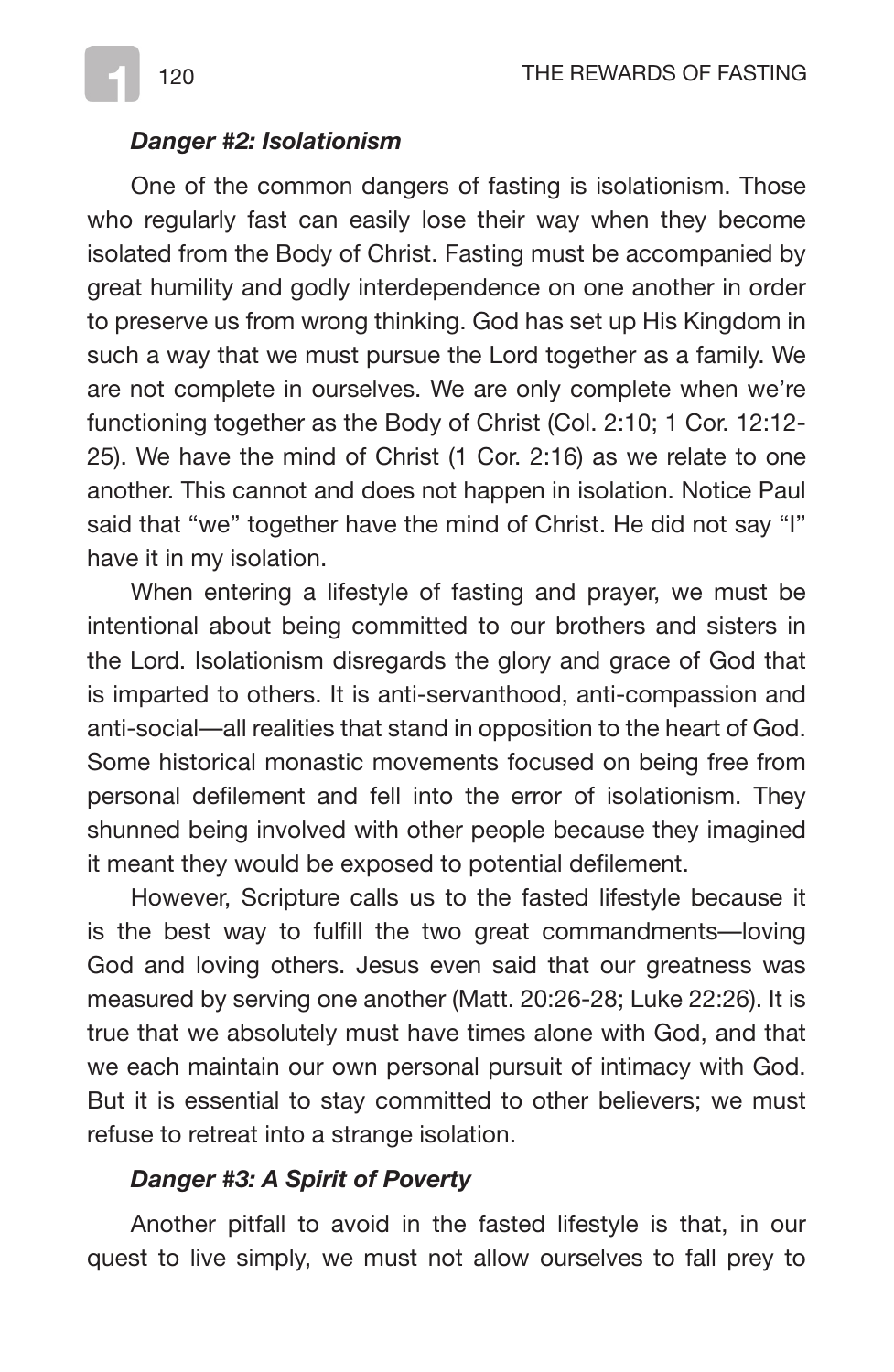121

a spirit of material poverty. The spirit of material poverty deludes people into believing they must give everything away because having abundance is wrong—or because having nothing will stop covetousness. It's true that one of the prevailing problems in the western Church is the spirit of covetousness. The answer to this common error is not a spirit of poverty, but rather a generous spirit that gives to others in an extravagant way. One of the great perils of a spirit of poverty is pride in self-abasement that judges others who refuse to embrace this wrong spirit. We need to understand that prosperity is a blessing of the Lord. He promises to supply all of our needs (Deut. 8:18; Luke 6:38; 2 Cor. 8-9; Phil. 4:19; 3 John 2). Because we want to be rich in blessing and give to others, we are to resist the spirit of poverty and believe God for financial increase (1 Tim. 6:17-19). Yes, we will receive much increase, and yes, we will give it away freely. Why would we rejoice in lack? We rejoice that we can share abundantly with others as we pursue a deep spirituality.

### *Danger #4: Eating Disorders*

Another danger zone in fasting that must be avoided is the temptation to fast out of wrong motivations that flow from eating disorders. Eating disorders are a serious problem and are at an all-time high in our culture today among Christians and non-Christians alike. Be aware that a person might begin fasting with pure motivations and slowly move into false motivations without being aware of it. They become empowered by thinking they are responding to the biblical exhortations to fast, but the result is that they are strengthened in their resolve to continue in their eating disorder.

Eating disorders are very dangerous and are rooted in darkness. Anyone who has struggled with one knows that fasting can be a serious trap. We fast to position our hearts to receive more from the Lord, not to enhance our appearance. We must not seek our identity in being thin but in being loved by God. I urge people to watch over those in their midst who may be prone to this. Satan wants to kill,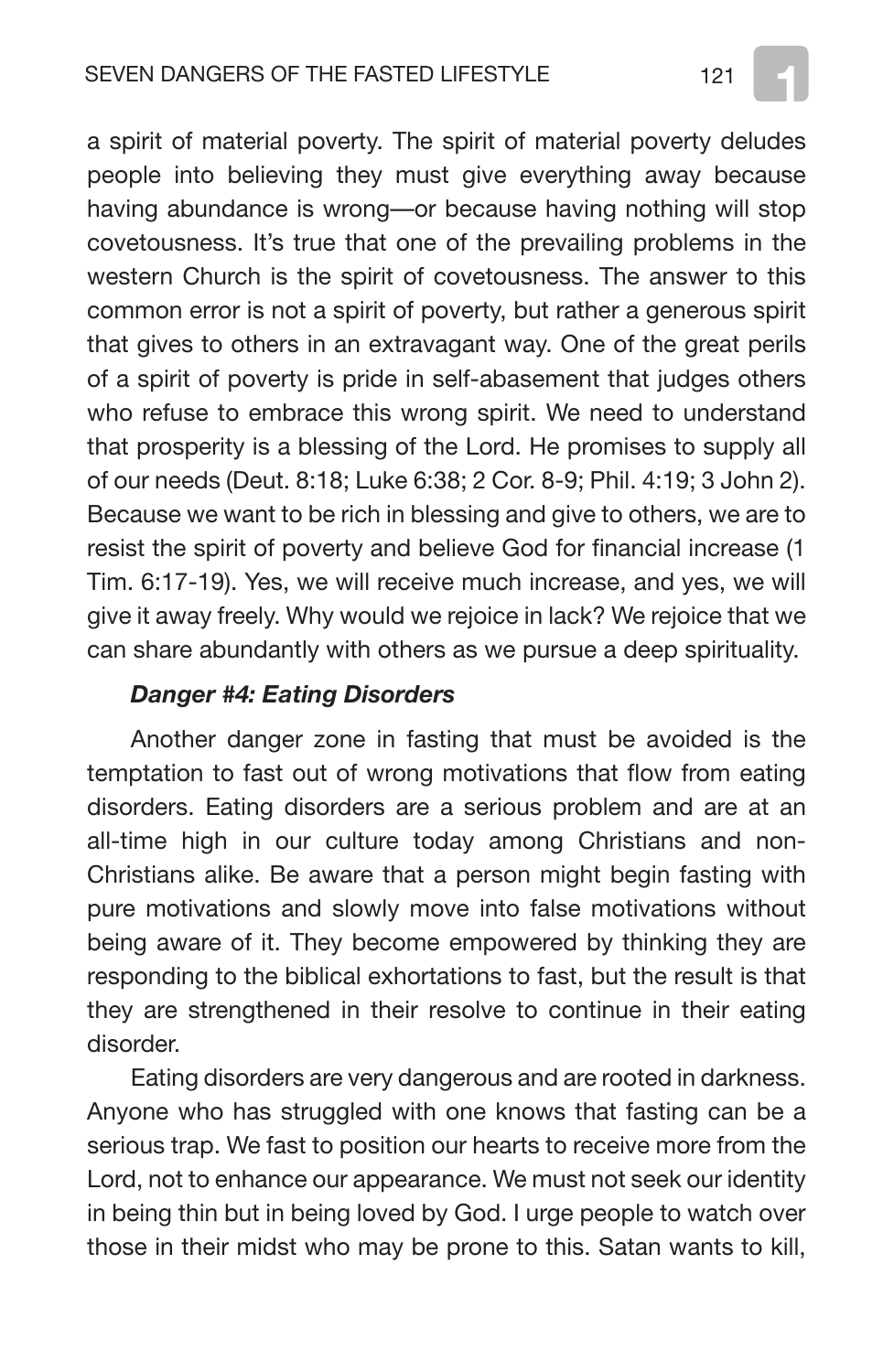steal and destroy human life (John 10:10) by any means possible. If he cannot destroy us by overindulgence, then he will go to the other extreme and try to trick us into denying our flesh for wrong reasons.

### *Danger #5: Legalism and the Religious Spirit*

Another common danger in fasting is becoming ensnared in legalism. Legalism, also called a religious spirit, seeks to earn one's standing with God by dedication and personal effort. The Pharisees were driven by a legalistic spirit. They fasted to earn something from God. They boasted and judged the people who didn't fast as they did. The spirit of legalism opposes the spirit of grace. Our motivation in fasting should have everything to do with responding to God's love. It is not fasting to gain standing with God through our works, but rather to enter more deeply into the experience of His freely-given love.

It is best when we fast out of the place of marveling over the free grace He shows us. It's not fasting to earn or deserve, but rather to have a greater capacity to live in agreement with the Holy Spirit, whom we love. Anyone who is not grounded in the grace of God should wait before they start fasting in more aggressive ways. Otherwise, legalism may be strengthened in them as they fast. The foundation for fasting that doesn't degenerate into legalism is the knowledge that God embraces us with delight, even in our weakness.

Paul addressed the problem of legalism in the book of Galatians. He warned these saints not to accept the religious spirit. "O foolish Galatians! Who has bewitched you ... ? Did you receive the Spirit by the works of the law, or by the hearing of faith? Are you so foolish? Having begun in the Spirit, are you now being made perfect by the flesh?" (Gal. 3:1-3). He went on to exhort them to stand fast in the liberty by which Christ has made us free by His glorious work on the cross, and to not be entangled with a yoke of religious bondage called legalism. Legalism would cause them to be estranged from

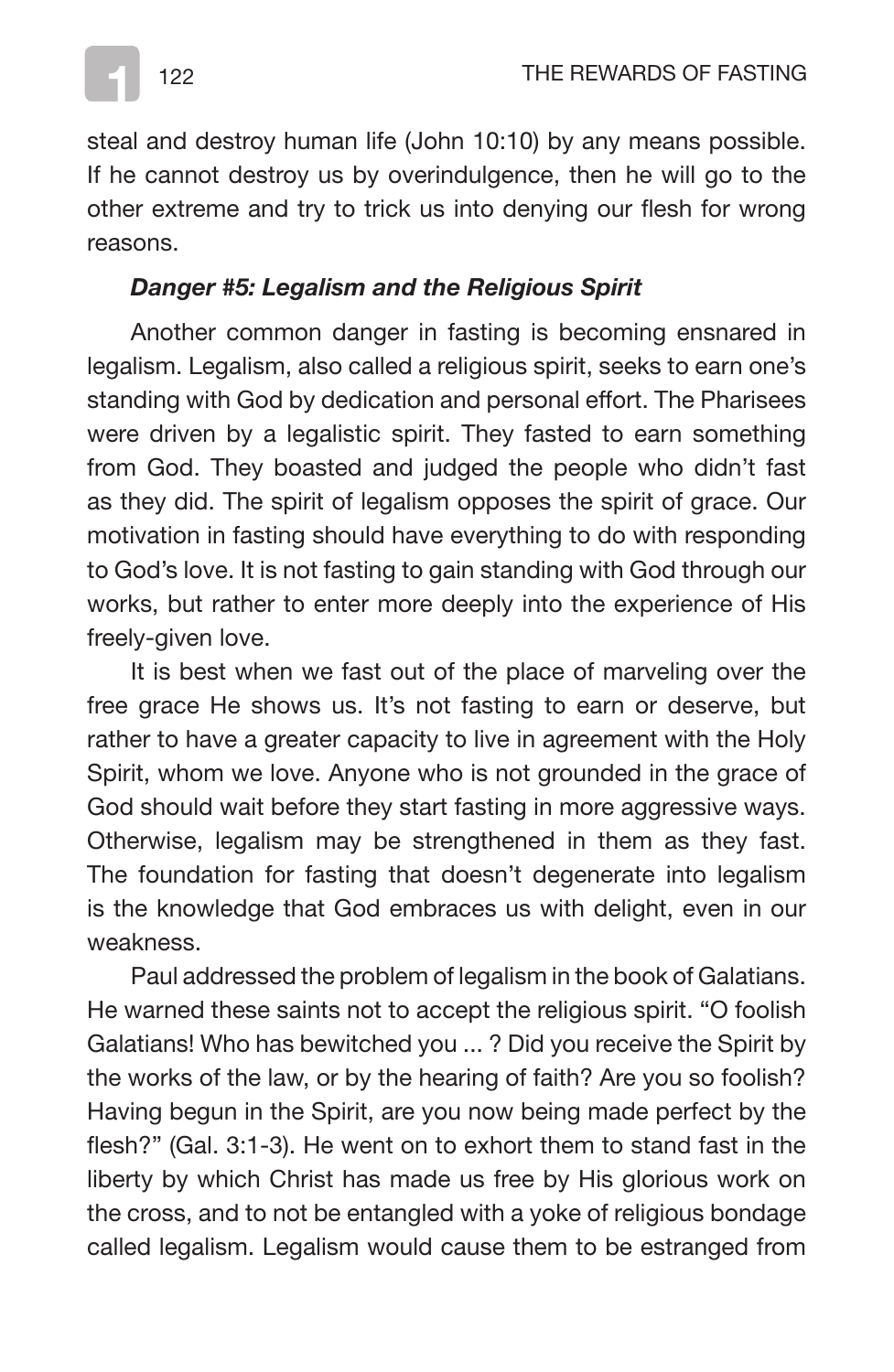Christ, for they would fall from grace if they attempted to stand before God based on their good works and dedication (Gal. 5:1-8).

How do we know if we are operating in a spirit of legalism or a religious spirit? Let's ask ourselves a few questions. Do we feel more confident before God and worship with greater assurance because we are fasting? Do we tend to shrink back in shame when we are not fasting? If so, we know we are putting confidence in our fasting or in our dedication to God rather than His dedication to us. This is a deceptive trap, which leads to one of two dead ends: condemnation or pride.

If people in this deception do not fast, they end up in condemnation, thinking that God is disappointed with them. When they do fast, they fall into spiritual pride, imagining that God is now pleased with them based on their asceticism. The religious spirit of self-loathing that condemns us when we do not fast is the same spirit that boasts in us when we follow through in our fasting and prayer, and both find their roots in spiritual pride. Beloved, we must never think that God's affections for us are greater because we are fasting. We don't fast to make Him like us; we fast because we understand that He already likes us. Our confidence before Him should be grounded in Jesus' work on the cross (2 Cor. 5:17-21; Phil. 3:4-9) and the truth of His love for us.

If we think that we are more desirable to God because of our prayer and fasting, we are on the road to dead religion. Paul warned the early Church against the spiritual deception and pride that can come with self-denial. Some in the city of Colosse based their confidence before God on their religious rigors. They kept rules of "Do not taste, touch or handle" (Col. 2:21). Paul said, in essence, "Why do you subject yourselves to your own regulations and rules that you created, finding confidence in these lists?" (Col. 2:20). He wrote in Col. 2:23, "These things indeed have an appearance of wisdom, in self-imposed religion, false humility and neglect of the body, but are of no value against the indulgence in the flesh." He exposed their false humility and self-promotion. We must beware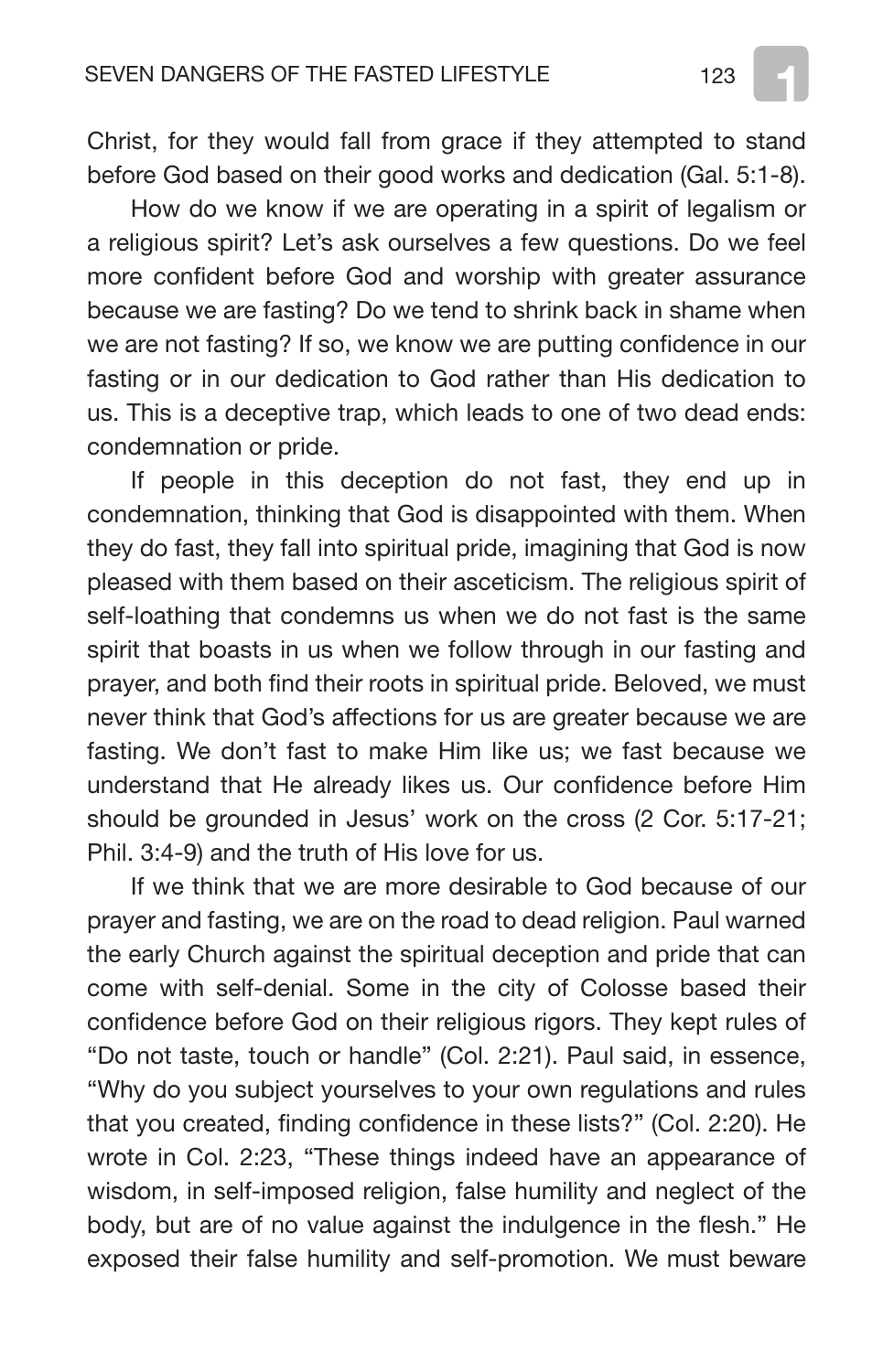of *magnifying* ourselves in the act of *denying* ourselves. It is a grave danger.

All of God's children can enter into the free enjoyment of God, regardless of whether we have fasted that week. The knowledge that a tender Bridegroom cherishes us fuels our desire to be fully surrendered to the Lord. People who fast before what they perceive to be an angry God are desperately scrambling to avoid the disapproval of the Judge. If we view God this way, we end up condemning ourselves most of the time, and missing the affection and tenderness of God in our fasting. It is only in the presence of a Bridegroom of joy that our fasting is safe and most edifying to us.

A religious spirit does not enhance our gratitude or our affection for God and others. Rather, it compares itself with others and boasts in its greater commitment. It puts a false dividing line between the "spiritual" and "unspiritual," creating discord and disunity. If we are fasting because of love, there is no boasting or comparison. There is no competition. There is only the desire to love God and receive love from God, and to bring others into this marvelous experience of God's affections.

### *Danger #6: Inappropriate Asceticism or Self-Denial*

We must watch for two great enemies of fasting: the destructiveness of carnal self-indulgence and the destructiveness of religious self-denial. Though there are more perils in self-indulgence than in abstinence, the dangers of fasting come when our focus is not on a God of love, a God of burning affections. The Bridegroom fast leads us into having confidence in God's burning heart of love, not in our flesh. It leads us into an essential deliverance from ungodly self-denial.

Jesus calls us to take up our cross and deny ourselves as we follow Him in the grace of God (Matt. 16:24-25). False asceticism leads people into confidence in their religious sufferings instead of God's mercy and goodness. The enemy seeks to pervert this glorious pathway of obedience and derail anyone who takes it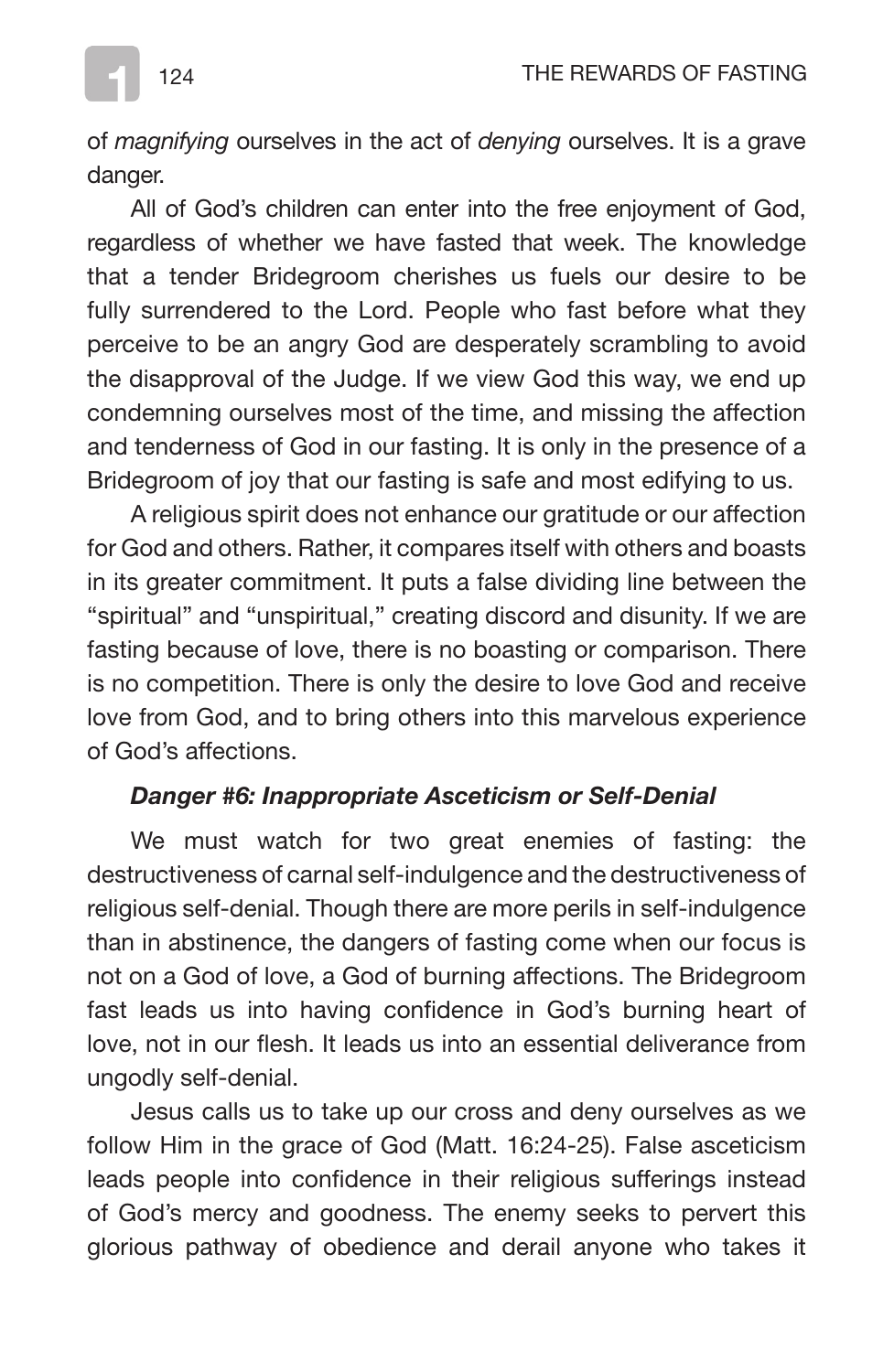seriously, deceiving them into extremes that are not prescribed by Scripture.

Some monasteries in the Dark Ages entered into strange kinds of asceticism—beating themselves with whips and wearing painful clothing or objects. Paul speaks of the false ascetics making celibacy mandatory and imposing dietary restrictions.

Throughout Church history, people have tried tortuous regimes of self-denial in an attempt to keep themselves from immorality and indulgence of the flesh. These extremes are rooted in false assumptions about God and how His grace operates. They are not biblical and will not lead us to encounter the heart of Jesus. What keeps our hearts in holiness is revelation of the love and beauty of God. We are seated with Christ in heavenly places (Eph. 2:6). Therefore, we have access to God's presence and thus, to the beauty of His majesty. Fasting is about having confidence in grace. It is not about marking off religious to-do lists or how severely "spiritual" we can be. It is the strength of God's love that seals and empowers our hearts, not the strength of our own flesh (Song 8:6).

### *Danger #7: Spiritual Pride*

The premier pitfall in the fasted lifestyle is the fierce temptation toward spiritual pride. Abstinence from food and pleasure can greatly stoke our pride. This pride is the most common danger of the fasted lifestyle, and it is lethal to true spiritually. There is nothing more powerful than a group of people united in abandonment to God, praying and fasting together. However, such a community has a corresponding great and continual temptation to pride and judgmentalism.

The call to the fasted lifestyle is a premier opportunity for elitism—hidden feelings of superiority—to manifest in our lives. Prideful elitism and self-congratulations for spiritual achievement are among the most common manifestations of spiritual pride. At IHOP-KC, we ask that all abide by our corporate fasting principle of "don't ask, don't tell" related to the details of what they do in times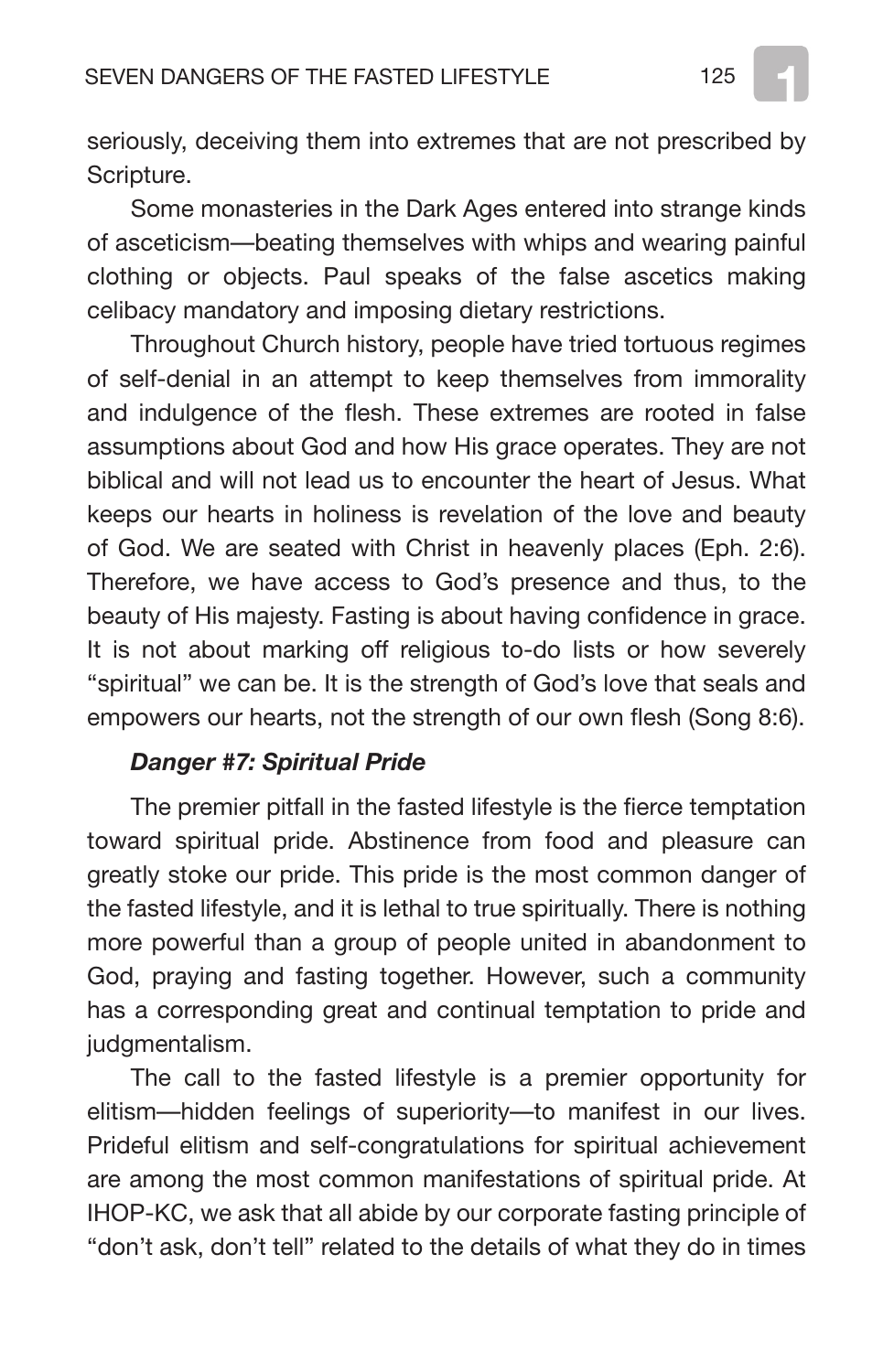of corporate fasts. It is easy to feel superior to others in fasting. Jesus warned us of this when He said, "When you fast, do not be like the hypocrites, with a sad countenance. For they disfigure their faces that they may appear to men to be fasting" (Matt. 6:16).

What does spiritual pride look like? We find ourselves desiring to be recognized as one uniquely dedicated and close to God. We love being acknowledged as one who fasts. We feel gratification when we get "caught" fasting. We are disgusted that others aren't fasting as much as we are. We feel superior or judgmental toward those who don't fast. I know about this because I have often walked in this spiritual pride. It grieves me whenever I glimpse pride in my heart. By nature, we are desperate to appear closer to God than others, even if it requires us to give off exaggerated and false impressions about the depth of our spirituality. We want others to believe more about us than what is actually true. Though we may hear all of these manifestations of spiritual pride and quickly decide they do not apply to us, we must remember just how subtle pride is, and be always on the lookout for its residue in our motivations and mindsets. It may be more personal to us than we realize. This is the main struggle for sincere people.

Another face of spiritual pride is having an unholy confidence in judging people. Fasting provides a tremendous open door for religious arrogance. Without a purposeful resistance to pride, we will unknowingly begin to judge others. In light of this, Paul urged, "Therefore let us not judge one another anymore, but rather resolve this, not to put a stumbling block or a cause to fall in our brother's way" (Rom. 14:13).

Sometimes those who have given themselves to intense prayer and fasting are the most angry and judgmental people. Who killed the Messiah? Pharisees who fasted twice a week (Luke 18:12). They were emboldened to judge others by their religious deception and pride. Instead of looking down at others with contempt, the Lord wants us to grow in gratitude for the grace working in our hearts that enables us to sustain a fasted lifestyle. Jesus told a parable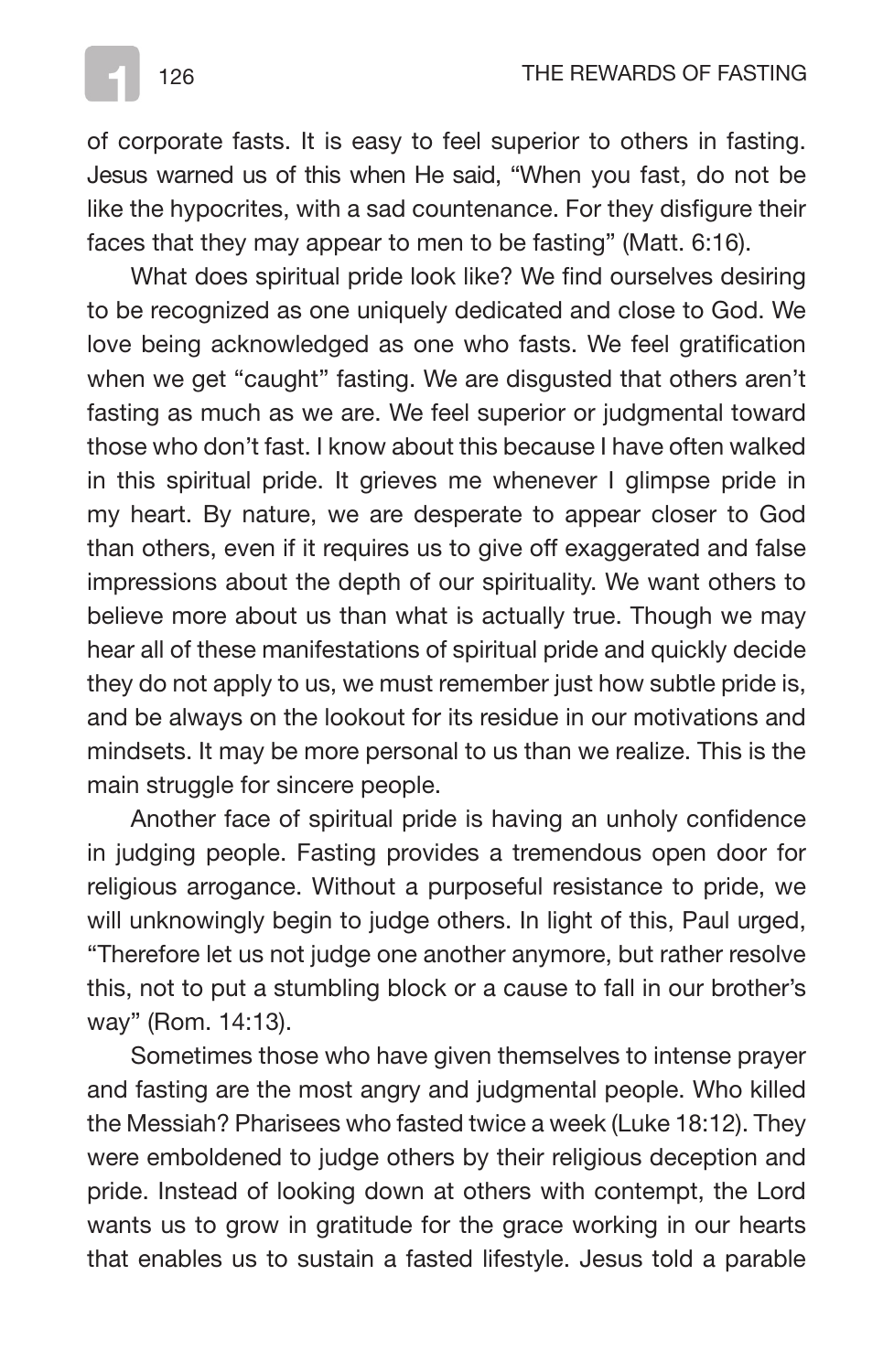about two men who went to the temple to pray, one a Pharisee and the other a tax collector. The Pharisee thanked God that he was not like other men, noting that he fasted twice a week and gave tithes of all he possessed. The tax collector cried out, "God be merciful to me, a sinner!" He was the one justified, not the Pharisee (Luke 18:10-14).

Jesus called His people to night and day prayer in Luke 18:1- 8. "Shall God not avenge His own elect who cry out day and night to Him" (Luke 18:7). When I was 23 years old, the Lord used this passage to call me to a life of intercession. I went from spending zero time in intercession to spending large amounts of time in it. However, spiritual tragedy struck my prayer life within a year. I could have avoided it if I had understood the very next paragraph in Luke 18, where Jesus warned against the pride that the Pharisees had in their regular prayer and fasting (Luke 18:9-14). I did not see that warning until it was too late.

When I began to seek to live a life of prayer, I did not realize that I would need so much of the grace of God to sustain it. I was disgusted with others who were not praying as much as I was for revival in St. Louis, where I lived at that time, and I was vocal about my anger. Then the Lord lifted the grace for prayer off my life. At that point, I was in a difficult place. I was a spiritually proud 24-yearold who had publicly announced that I was committed to leading prayer meetings several hours a day. It was horrible to lead them without any grace on my heart.

I began to hate going to my own prayer meetings, but I couldn't quit attending because of my pride. I had made such a show out of calling everyone to long hours of prayer. I continued to go even though I hated every minute. I felt oppressed. When fasting, I could not make it past noon without eating. Finally, the Lord let me know that I had grieved the Holy Spirit so much that He would not help me in prayer until I confessed my spiritual pride to others and humbled myself. I reluctantly did this. Though it was a horrible time in my life, afterwards the grace for prayer returned.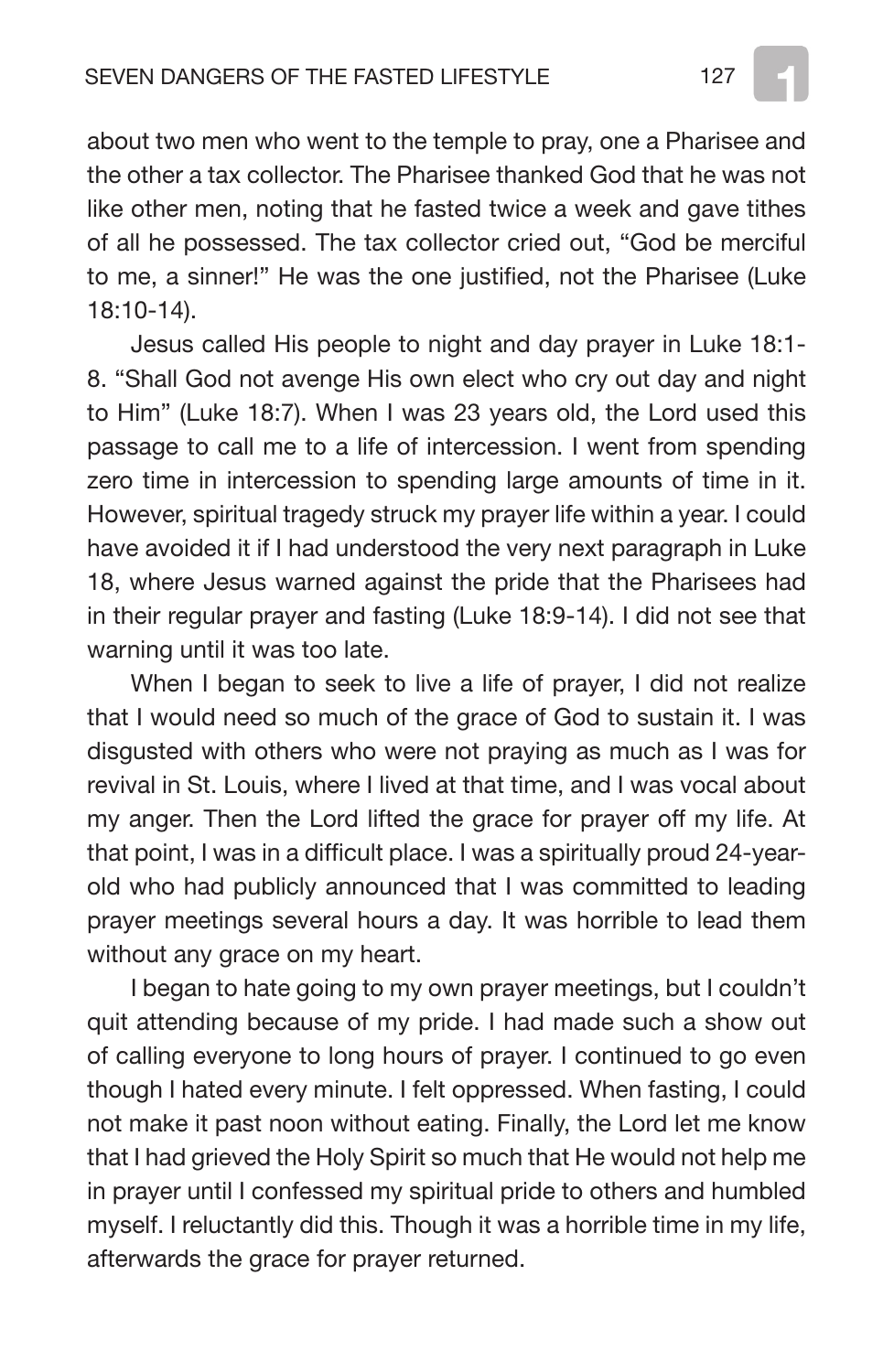Since then I have been more aware of the extent of help I need to pray. I still lose sight of this sometimes, but by God's mercy He continues to call me to repent. I am grateful to God for helping me to somewhat sustain prayer and fasting over the years, instead of being so angry with those who do not have this grace. Now I know that the very desire to fast and pray is a work of grace and is not from our own personal, superior dedication.

When God gives the revelation of the importance of prayer with fasting and then gives us the grace to sustain it, the only response is to say, "Thank You, Lord, for this glorious gift." When gratitude for grace arises in our hearts, the dragon of pride is held somewhat in check. To those who have received this way of life, I say that it is not mostly because they are superior followers of Jesus, but rather because He is an excellent leader. It is not that we are good students; it is that Jesus is an excellent teacher. It has never been about our ability to listen all that well, but about His exceptional ability to communicate in a way that gets our attention.

As we humble ourselves and receive the revelation that God's grace is the only reason we can obey Him in any capacity, we are in a good position to resist the devil's schemes against the fasted lifestyle. Sincere believers who love Jesus and want to enter the fasted lifestyle must develop a strong foundation in what the Word says about the grace of God. During times of fasting, we must stay focused on intimacy with Jesus; stay connected to the Body of Christ in authentic relationship; stay in the Word, even twice as much as usual; and continue in humility of spirit, easily receiving correction from those in spiritual authority. We will thus avoid the seven dangers of the fasted lifestyle and move forward into the abounding benefits and rewards God desires to bring forth in our lives.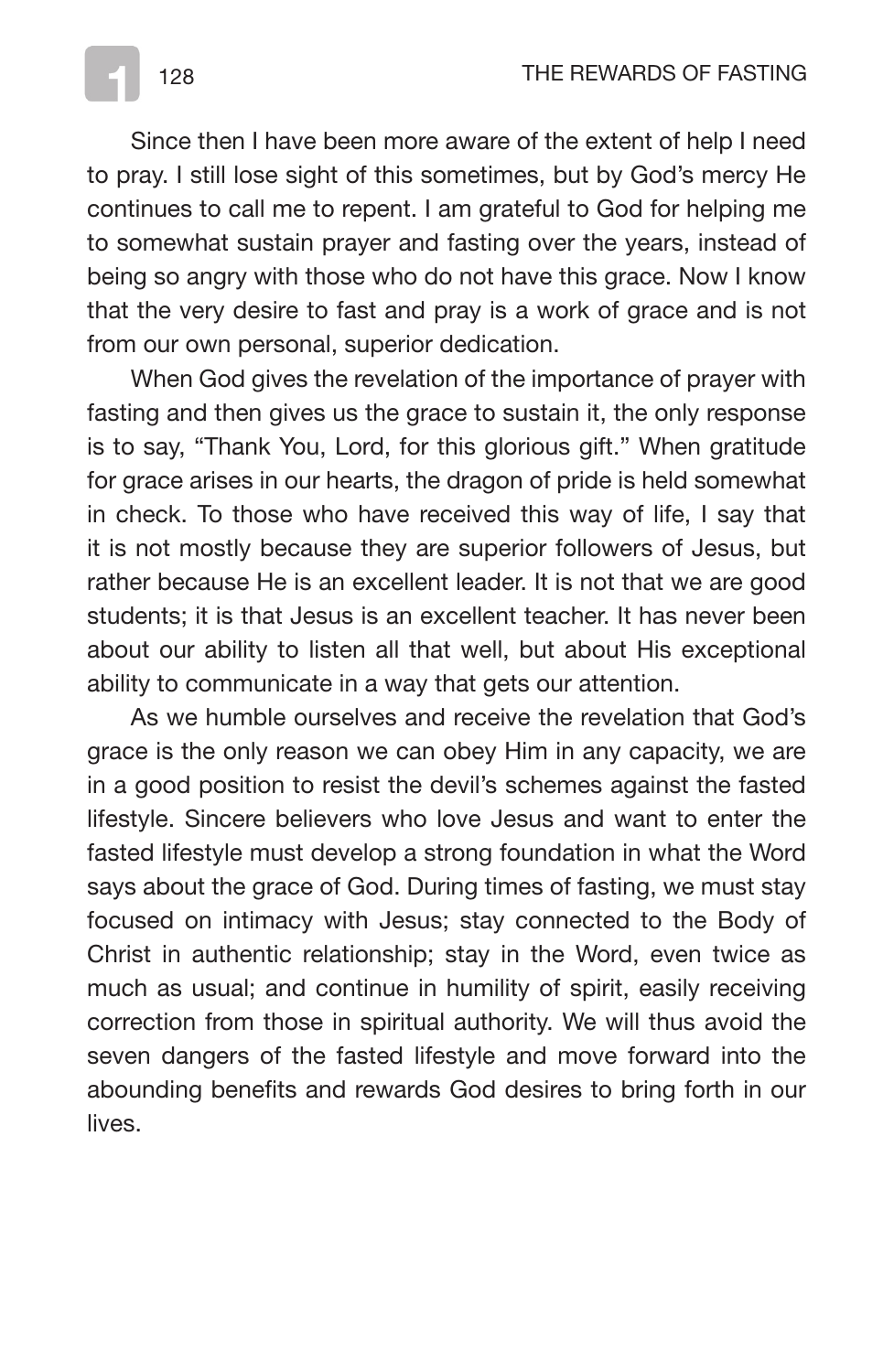

# **Chapter eLEVEN How to Respond to Global Crisis**

# *The Dynamics of Prayer*

God has given the human race great dignity by giving us free will, which means we have been given the ability to make real decisions that have both temporal and eternal consequences. While the nobility of choice can be glorious if exercised in righteousness, it can also be perilous if swayed by sin and rebellion. A failure to soberly recognize the response the Word of God necessitates will result in a life of squandered opportunities.

However, the wisdom of a lifestyle of obedience to the precepts of Scripture will have dramatic impact on our lives in this age, and will be forever rewarded in the age to come. One of the wisest choices that we can make in this life is to pray. Prayer can be expressed in many edifying forms, ranging from quiet devotional meditation to corporate intercessory prayer for revival. In this context we will focus on the function of *intercessory prayer.*

Ps. 2 reveals an astounding facet of the relationship between the Father and the Son, bestowing significance to prayer that we can scarcely fathom. In verse 8, God the Father says to the Jesus the Son, "Ask of Me, and I will give you the nations for Your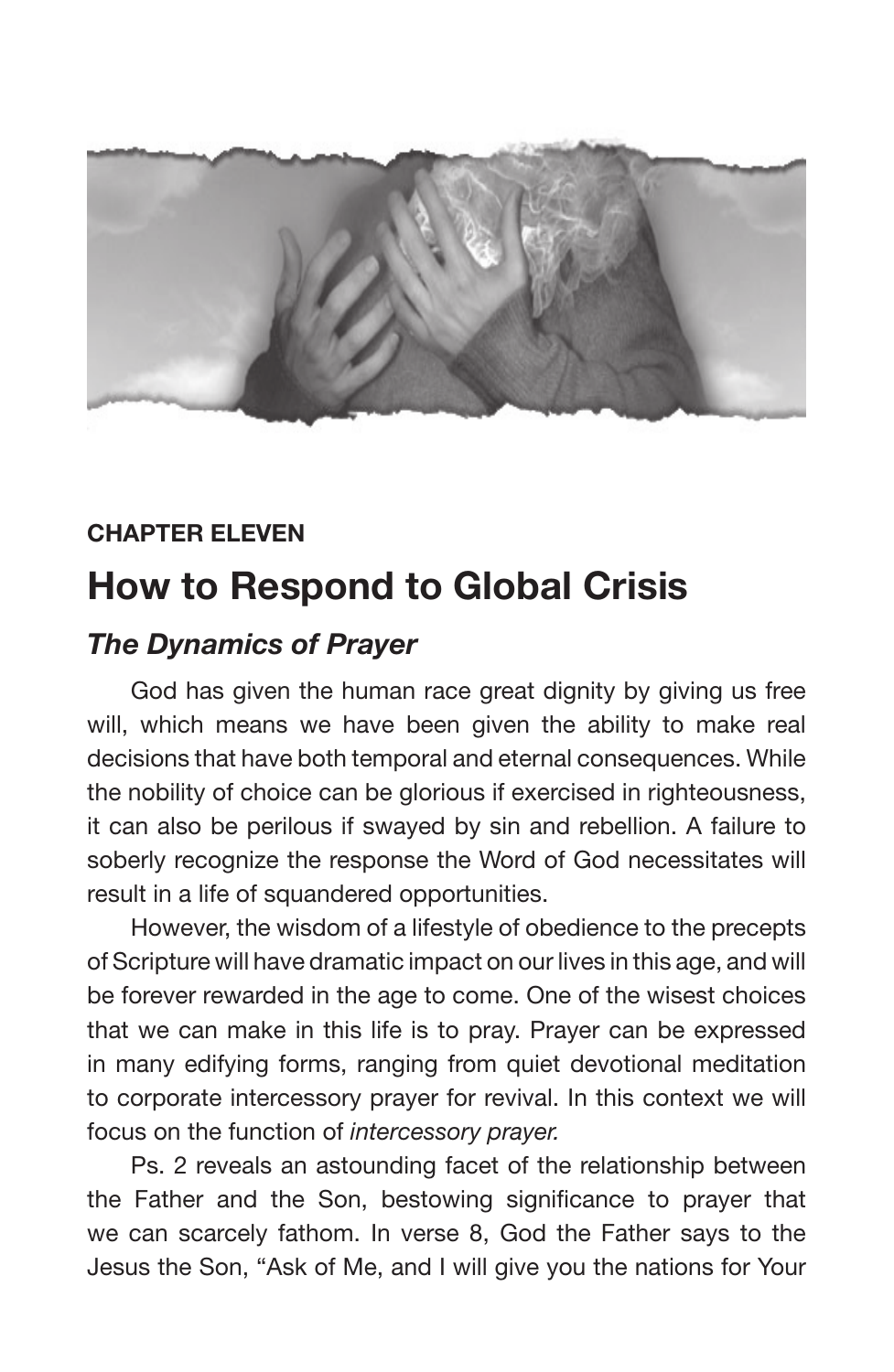

These are only glimpses into the majestic truth woven throughout Scripture: that prayer is the primary mode God has chosen for Jesus to release the Father's power and usher in His everlasting Kingdom. As His Bride, when we pray, we are entering into partnership with Him, the eternal intercessor. As Christ sought friends to watch with Him in the Garden of Gethsemane (Mark 14:32-38), forever He invites His people into the intimacy and authority of prayer.

Our decision to embrace this invitation or to neglect it has profound ramifications. Regardless of what people or demons do, God will accomplish the main events of the plan He has determined for the future—such as Jesus' Second Coming, His reign over the whole Earth as King, Satan being cast into the Lake of Fire, et cetera. However, He has given us a dynamic role, through our response to Him in prayer, fasting and obedience, in determining some of the "quality of life" we experience in the natural and in the spiritual. He opens doors of blessing and closes doors of oppression in response to our prayers. There are blessings God will only release as His people ask for them in the intimate partnership of prayer. There are demonic oppressions that only leave as a result of prayer and fasting (Matt.17:21). Isaiah taught that He longs to release His grace and power, but actually waits until He hears the cry of His people in intercession. "The Lord longs to be gracious to you, and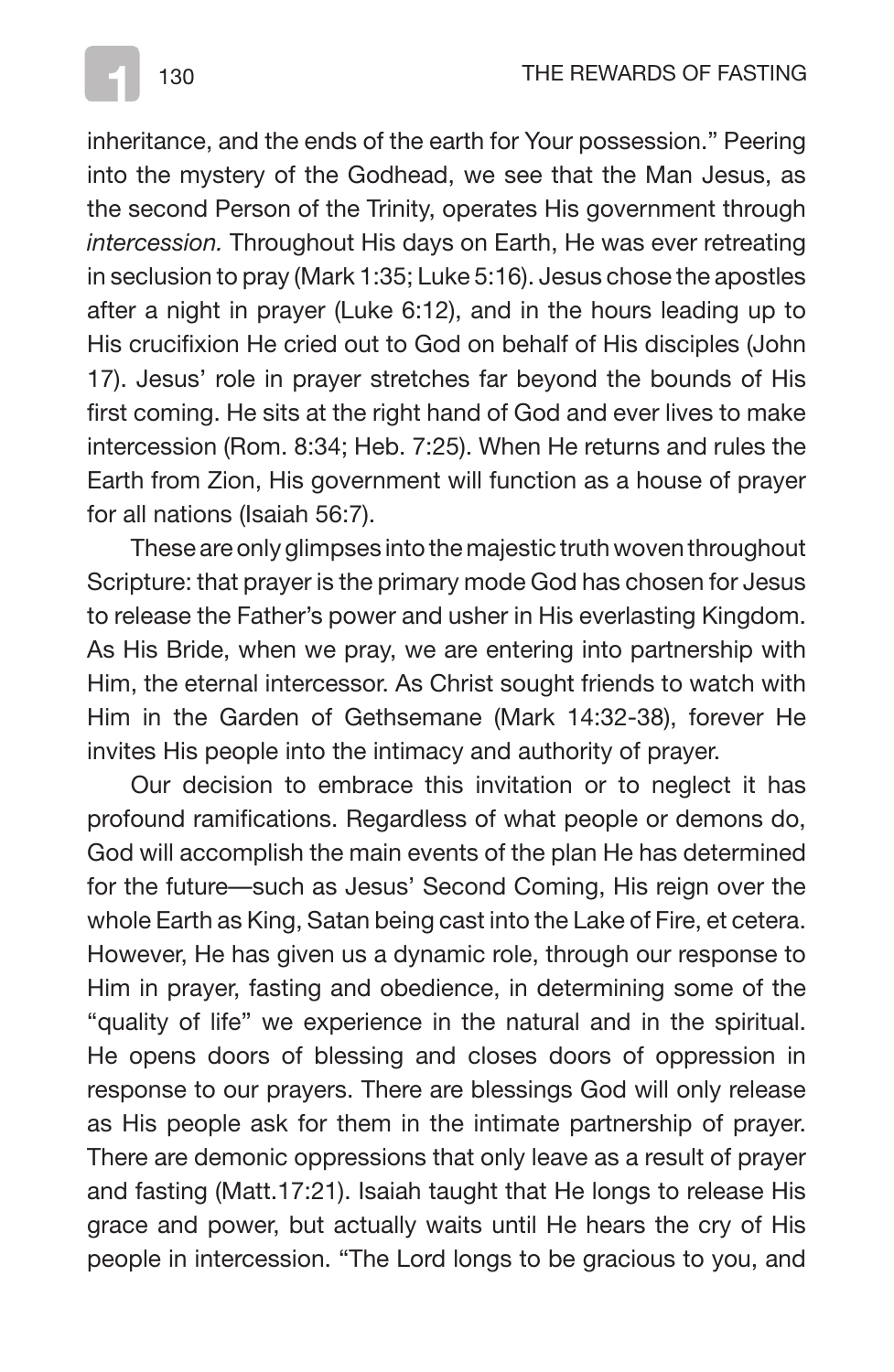

therefore He waits on High to have compassion on you ... .He will surely be gracious to you at the sound of your cry; when He hears it, He will answer you" (Is. 30:18-19, NAS).

# *Corporate Intercessory Worship*

All manner of prayer is important, but the highest expression of the authority the redeemed can enjoy is found in *corporate intercessory worship.* It is important to understand each of these three components and why they are so significant.

### *Corporate*

It requires humility to embrace all that is implied in gathering corporately. Differences in worship and prayer styles, doctrinal emphases, and our personalities make humility necessary if we are to gather together in a regular way. The meekness this engenders in our hearts fosters an atmosphere conducive to the activity of the Holy Spirit. The Book of Acts again and again depicts the apostolic company of believers as united together in prayer in conjunction with the great release of the power of the Holy Spirit (Acts 1:14; 2:1; 4:24; 5:12). There are many other Scriptures that communicate this truth as well. For example, David said, "Behold, how good and how pleasant it is for brethren to dwell together in unity! ... For there the Lord commanded the blessing" (Ps. 133:1,3). Acts 1:14 is another example: "These all continued with one accord in prayer and supplication ... "

The Father only releases His fullness to His family. We can go only so far in God in our individual dedication; there is a ceiling in the Spirit until we come together. It takes a corporate, unified response over a period of time to reach the highest levels of God's intended blessing over a city or nation. Also, the fire in our hearts can die out when we are alone. We are strengthened by clustering together with people of similar passion and vision.

### *Intercessory*

Intercessory prayer cries out to God on behalf of others and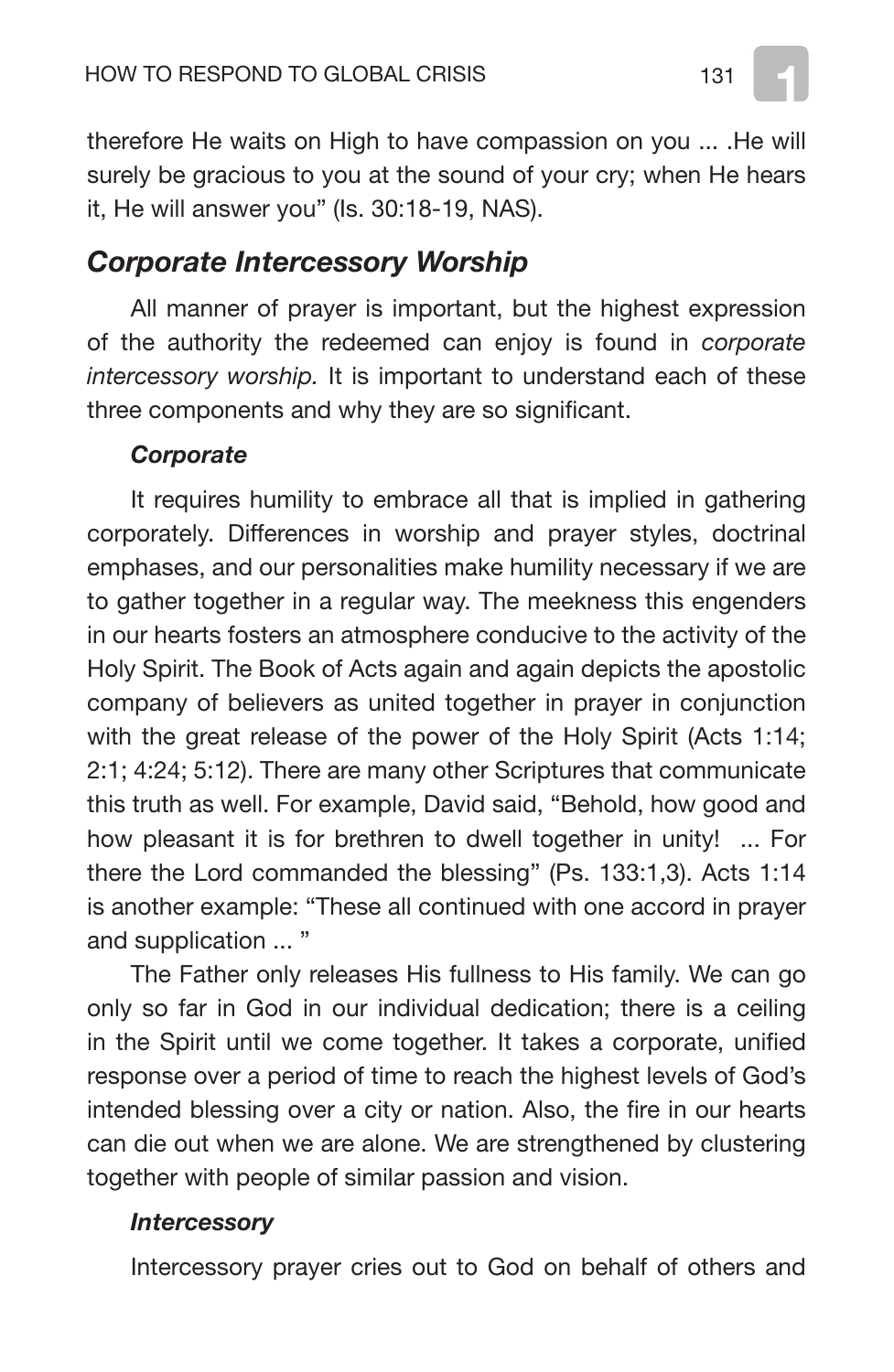influences the courses of nations. Ezekiel expressed God's desire for one who would stand in the gap between Himself and Israel, someone who would pray in a way that would cause God's judgment to be withheld. Finding no intercessor, the Lord destroyed the land. "So I sought for a man among them who would make a wall, and stand in the gap before Me on behalf of the land, that I should not destroy it; but I found no one" (Ezek. 22:30). When God was angry with Israel because of her sin, Moses stood in the gap between Israel and God in prayer. God actually relented, or changed His plan, and did not destroy the nation. Moses' intercession resulted in God manifesting His mercy instead of judgment (Ex. 32:9-14).

It is not enough for us to only pray to express our personal devotion to God. Many who love their communion with God in prayer do not have revelation of the authority the Church has in intercession. We are called to stand with authority in the gap for others, whether for the Church, for whole cities and nations, or for individuals who do not yet know the Lord.

### *Worship*

Finally, when corporate intercession occurs in the setting of prophetic music and songs, it unifies, sustains, and inspires God's people in a unique way. More people can enter in at a deeper level for longer periods of time when prayer is coupled with anointed worship. In Rev. 5:8, the elders who are gathered around the throne hold a harp, which represents worship, and a bowl, which represents the prayers of the saints. To join worship and intercession is in accordance with the eternal pattern of Heaven.

The importance of grasping the power of corporate intercessory worship is dramatically heightened in our day because the Earth stands upon the brink of unprecedented calamity and revival. A storm of glory and judgment looms on the horizon, and we must have discernment concerning the appropriate response to the Day that will come as a snare on all those who dwell in the nations (Luke 21:35). God's primary call to a nation in crisis is to gather together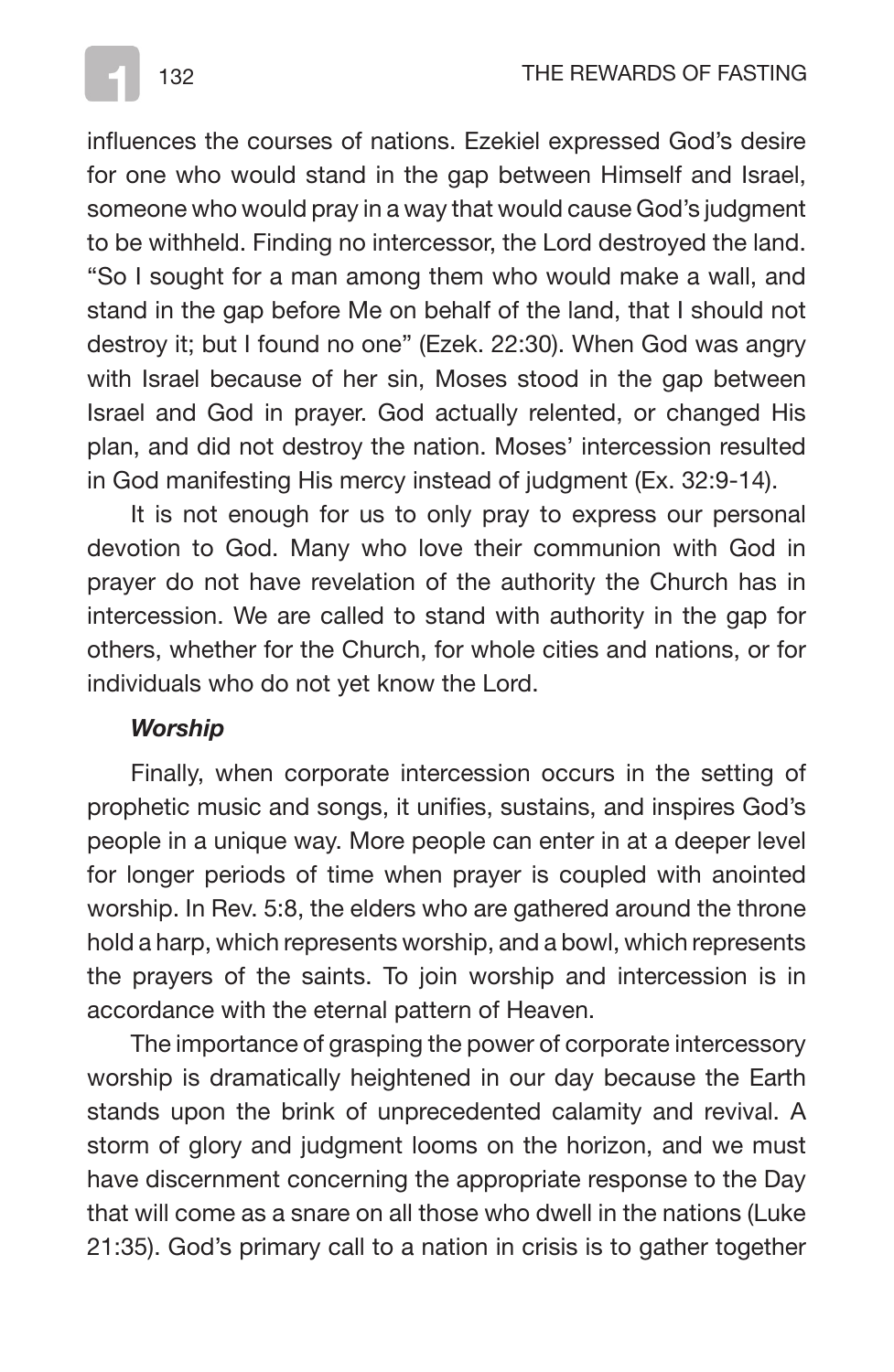to pray, worship, fast and repent of our sins, asking God to release His power on our behalf. Yet before looking more closely at the response God beckons from us, we must better understand the nature of the imminent world-wide upheaval.

# *Understanding Global Crisis*

Joel 2:11 says, "For the day of the Lord is great and very terrible; who can endure it?" Matt. 24:21 says, "For then there will be great tribulation, such as has not been since the beginning of the world until this time, no, nor ever shall be."

Jesus spoke of a generation that would endure tribulation unlike any other time in history. Beginning with Enoch, who lived long before Abraham and Moses, God began to give revelation of this future Day (Jude 14-15). From the Psalms to the Major and Minor Prophets, to the New Testament, including the Book of Revelation, there is more information concerning this time in history than any other time frame. Yet today much of the Body of Christ is unacquainted with the truths God has unfolded related to this time frame. Most believers live as though it will never come.

Although it is beyond the scope of this chapter to delve into the Scriptural details of the period leading up to the Second Coming, it is helpful to identify four specific sources, which overlap to produce widespread crisis on the Earth: God's zeal for righteousness as expressed through His temporal judgments, Satan's rage, man's sin and creation's groan. These factors work together under God's sovereignty and wisdom.

### *God's Zeal*

God's judgments are motivated by His zeal for purity in His people. The Church is quick to talk about Satan's role, and even sinful man's role, but we are hesitant and uncertain about God's role in causing crisis. God's role is to oppose every operation of His enemy, which is sin. Even the chosen nation, Israel, made herself God's enemy by living in sin: "But they rebelled and grieved His Holy Spirit; so He turned Himself against them as an enemy, and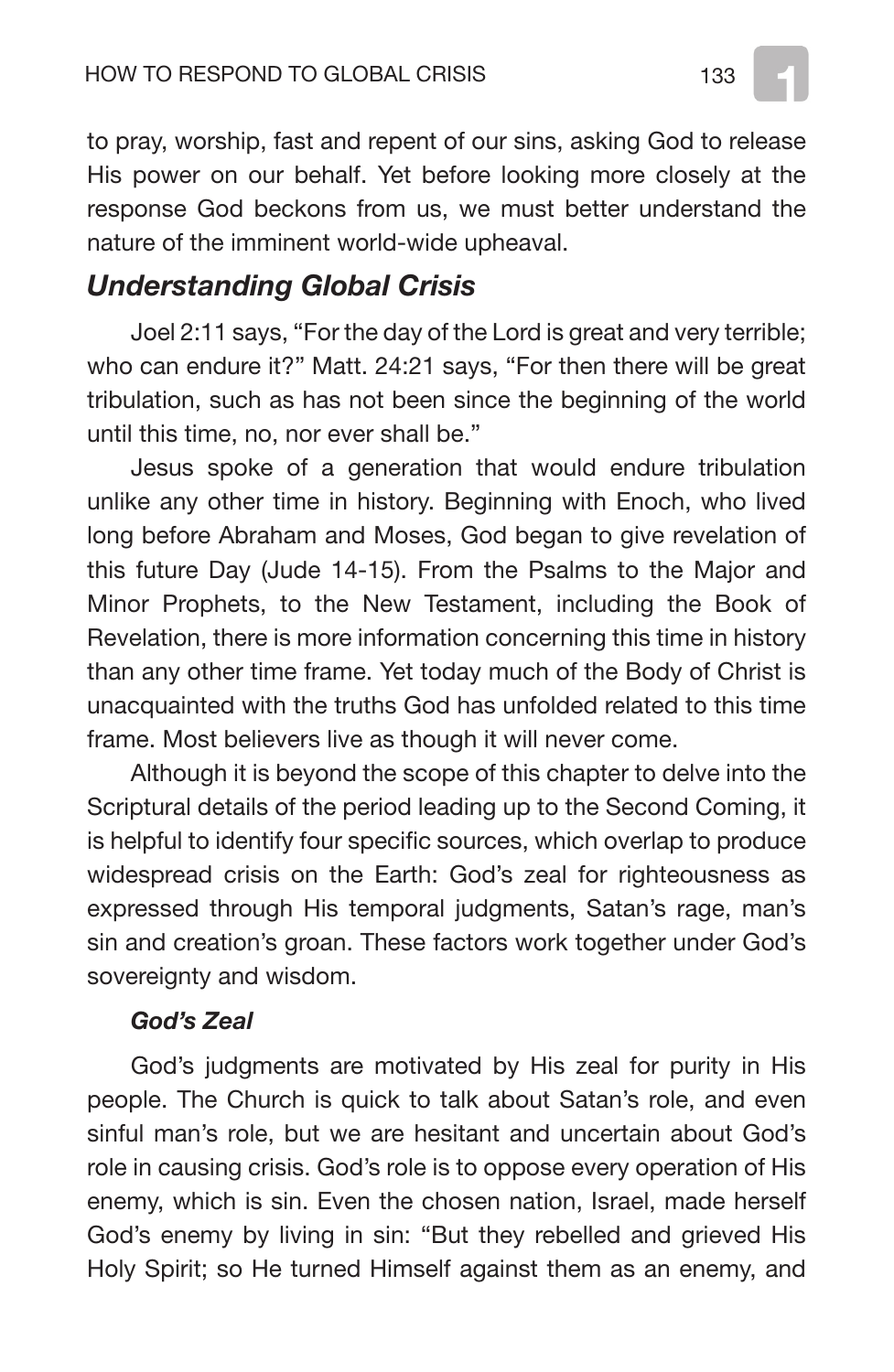

It is clearly the Lamb of God who is the One opening the seals and orchestrating the events described in the Book of Revelation. Yet God's role in judgment is very controversial, even within the Church. His purpose in judgment is to remove everything that hinders love. He takes no pleasure in pouring out His judgment on the wicked (Ezek. 33:11). He will destroy sin's tyranny over the kingdoms of the world and establish a Kingdom of righteousness that will never end (Rev. 11:15). He will dispense wrath upon the wicked and He will discipline those in the Church who are in rebellion in order to bring them into purity. When Jesus splits the sky at His Second Coming and descends with a shout (1 Thess. 4:16), He will forcibly remove all things that offend, and He will have a Bride who is spotless (Matt. 13:41; Rev. 19:7-8).

### *Satan's Rage*

Satan's rage causes great turmoil on the Earth within the boundaries that God sets. As the hour of his condemnation becomes imminent, Satan will unleash his fury against the nation of Israel and all those who follow the Lamb, as described in Rev.12:12, which says, "Woe to the inhabitants of the earth and the sea! For the devil has come down to you, having great wrath, because he knows that he has a short time."

### *Man's Sin*

The most terrifying problem that a nation in sin will face is God. This is a far more threatening problem than Satan's attacks, natural disasters, or the plots of terrorists. Men can use their free wills to harm one another. They are responsible for the wars and acts of violence that are multiplying in these days.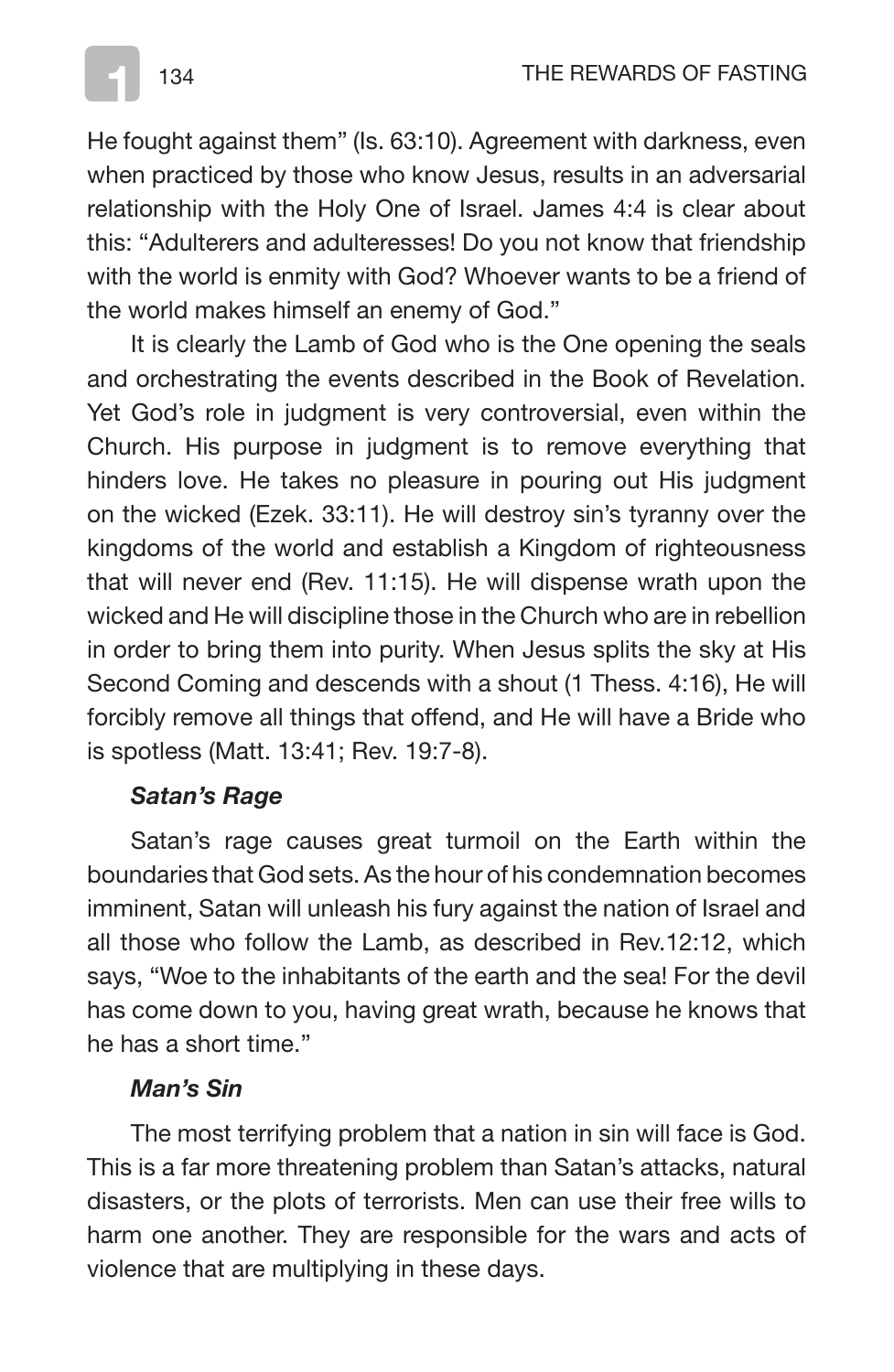### *Creation's Groans and Travails*

We see this manifested in earthquakes, violent weather patterns and more. There is a mysterious but glorious connection between the actions of the human race and the condition of the natural creation, such as land and vegetation. When Adam sinned, a curse came upon the land (Gen. 3:17-18). That curse has been escalating as man's sin escalates. The Earth's convulsions will increase as sin ripens (Is. 24:19-20).

### *The Response that God Requires*

God is calling the entire human race to repentance. It is particularly important, however, to have clarity regarding the Church's response, because we are the first line of defense in the day of shaking. God said, "If My people who are called by My name will humble themselves, and pray and seek My face, and turn from their wicked ways, then I will hear from heaven, and will forgive their sin and heal their land" (2 Chr. 7:14). Peter also expressed this in 1 Peter 4:16-18: "For the time has come for judgment to begin at the house of God; and if it begins with us first, what will be the end of those who do not obey the gospel of God?" (verse 17).

The Church, as the covenant people in the land, is most responsible before Heaven to cry out, stand in the gap and oppose sin. Furthermore, in the midst of the End Times, the condition of the nations will rapidly degenerate into chaos. As famine, pestilence, deception and conflict all escalate, multitudes will be stricken with fear, confusion and rage. In this tumult of despair and depravity, the redeemed must arise. With hearts emboldened by confidence in the Word of God and full of love for Jesus, we will lead the groping throngs to the truth of the Gospel.

*"Now, therefore," says the Lord, "turn to Me with all your heart, with fasting, with weeping, and with mourning." So rend your heart, and not your garments; return to the Lord your God, for He is gracious and merciful, slow to anger,*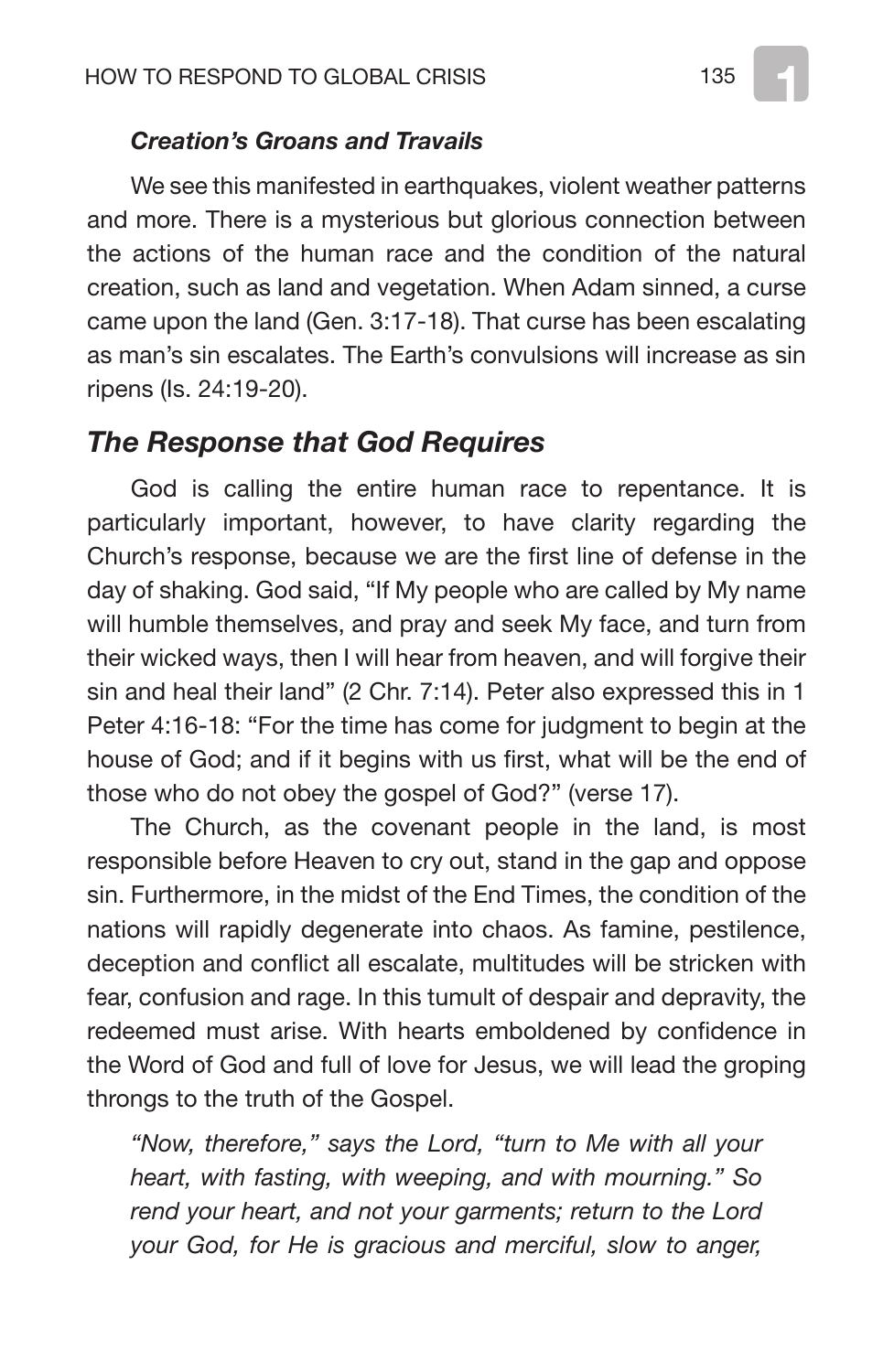*and of great kindness; and He relents from doing harm. Who knows if He will turn and relent, and leave a blessing behind Him ... ? Blow the trumpet in Zion, consecrate a fast, call a sacred assembly; gather the people, sanctify the congregation, assemble the elders, gather the children and nursing babes ... Let the priests ... weep between the porch and the altar; let them say, "Spare Your people, O Lord ..." (Joel 2:12-17).*

During crisis God requires a specific response from His people. In Joel 2:12-17, God tells us exactly what we are to do to receive His mercy and deliverance—call solemn assemblies, turn to Him and rend, or tear, our hearts in repentance, and believe in His kindness and mercy. His answer for today's crises is the same as what He spoke in Joel's generation when a Babylonian invasion was encroaching. This is the clearest passage in the Word that describes what God desires of the Church in times of local or national crisis. As the global drama unfolds at the end of the age, the Body of Christ has a clear road map. What a holy boldness this brings! We can act with certainty in times of crisis.

# *Solemn Assemblies*

We must be clear on the importance of corporate dimensions of prayer and fasting. Joel identified this critical component as he entreated the people to corporately cry out to God. This passage, along with Joel 1:13-14, emphasizes the scope of this gathering. The situation demanded that all the people, including the elders, the children, and even the bridegrooms and the brides, be summoned to this holy convocation. Implicit in this comprehensive call is the sacred and sober nature of the assembly.

When we gather in the wake of calamity or in preparation for what is impending, we must do so in a posture of humility and lamentation. Through the prophet Joel, the Lord instructs people to fast and mourn, and those who minister to Him to weep in intercession all night long. It is not enough to casually meet and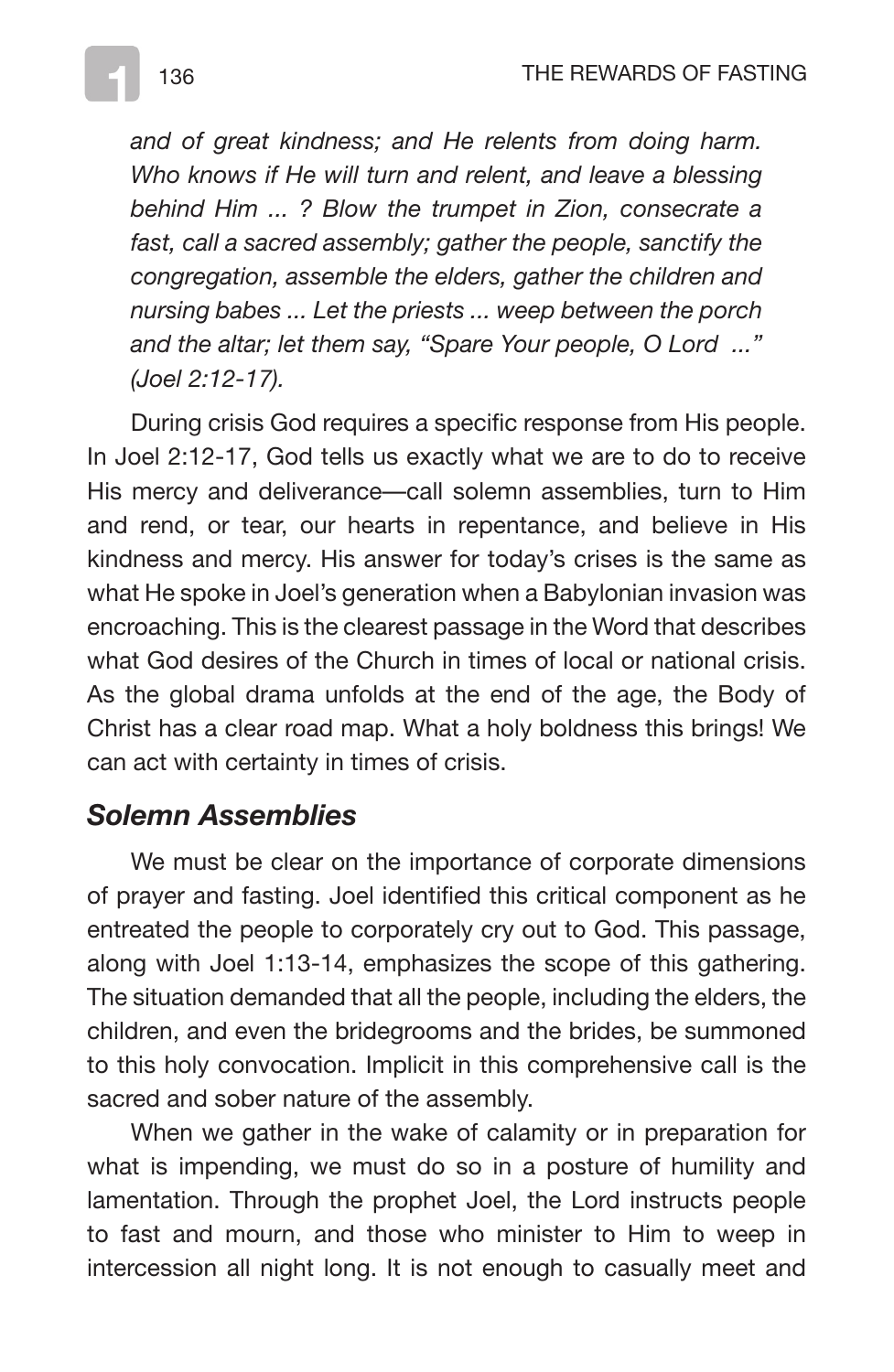casually pray. When disaster strikes, and as we look toward the severity of the days ahead, we must set aside all distractions and throw our hearts into groaning and travail in one accord, beseeching the Lord to have mercy.

## *Rending Our Hearts*

In order for fasting and corporate intercessory worship to be effective, it must be embraced by a wholehearted people. To rend means to tear something violently or forcibly. When we violently tear our hearts away from areas of sin, we line up with what God requires. Traditionally, ancient peoples would tear their garments to show their grief and desperation. When God desires the tearing of the heart (Joel 2:13), He is speaking of a radical, spiritual violence toward all that separates us from Him (Matt. 11:12). Joel essentially cried out, "Tear your heart open! Spare not! If there is an issue in your life that quenches the Holy Spirit, get rid of it!" Speaking symbolically of this radical tearing, Jesus said, "If your right eye causes you to sin, pluck it out ... and if your right hand causes you to sin, cut it off ... " (Matt. 5:29-30). He was talking about a radical pursuit of righteousness that painfully tears the heart in the process of repentance. In other words, we are to forsake all compromise, no matter what the cost.

As Westerners, we hope for a wholeheartedness that is gentle, easy and tame, but there is usually pain involved in cooperating with the Lord to pull out the root system of bondage in our lives. Some would prefer not to have to change their lifestyle or the way they spend time in their quest for freedom and holiness. We want the Lord to cause our problems to evaporate without any cost or struggle without the pain of tearing our hearts. We do not mind fasting a few meals or giving a few hours to cry out in the prayer room, but we usually overlook the necessity of tearing our hearts because we don't want the pain of such an intimate, personal rending.

God is against much of what the Church labels as having our "liberty in God's grace." Many of the "liberties" that the Church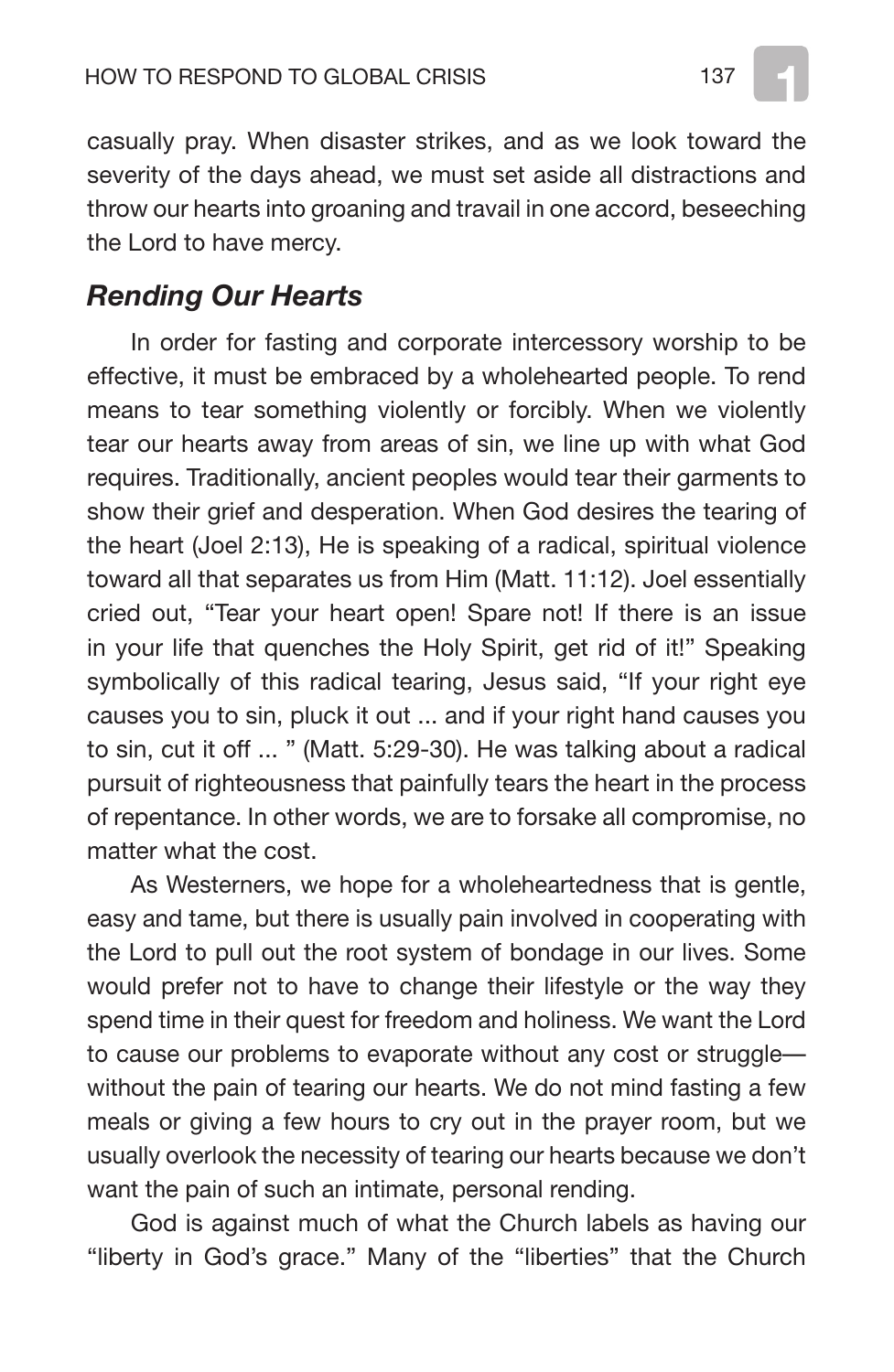

fights for are the very things God is fighting against. The ways we spend time and money; the ways we seek honor; the ways we speak, relate and show our bitterness—all show evidence that we have not torn away from that which hinders us in God.

God the Father's heart was torn when He gave His only Son as a sacrifice for sin, and it continues to be torn in His patient longsuffering with His people as they refuse to respond with repentance. Jesus tore His heart when He went to the cross. It is not a mystery why God wants us to tear our hearts in love for Him. He tears His own heart in His pursuit after us; He has proven that He does not love us in a detached, distant way. To fully enter into this love, and to participate in the fullness of fasting and prayer in solemn assemblies, our own hearts must be torn.

# *Have Confidence in God's Kindness and Mercy*

"Return to the Lord ... for He is gracious and merciful, slow to anger, and of great kindness; and He relents from doing harm. Who knows if He will turn and relent ... ?" (Joel 2:13-14). Joel summoned the people to return to the Lord, giving five reasons why they could have confidence even in their weakness: God is *gracious, merciful, slow to anger, of great kindness* and *He relents from doing harm.*  He desires to make a way of deliverance. The knowledge of God's heart for us gives us courage to tear our hearts in repentance. If we take one step toward Him, He will take ten steps toward us.

"He has not dealt with us according to our sins, nor punished us according to our iniquities" (Ps. 103:10). The Lord graciously evaluates us differently than anyone else does. He remembers our frailty, that we are but dust (Ps. 103:14). He is not like a harsh military leader or an angry coach who rejects any form of weakness. "Who is a God like You, pardoning iniquity ... because He delights in mercy" (Mic. 7:18). The Lord delights in mercy. One of God's favorite things to do as He leads the universe is to observe our heart responses as we encounter His relentless mercy. He delights in what is awakened in us when we understand that He tenderly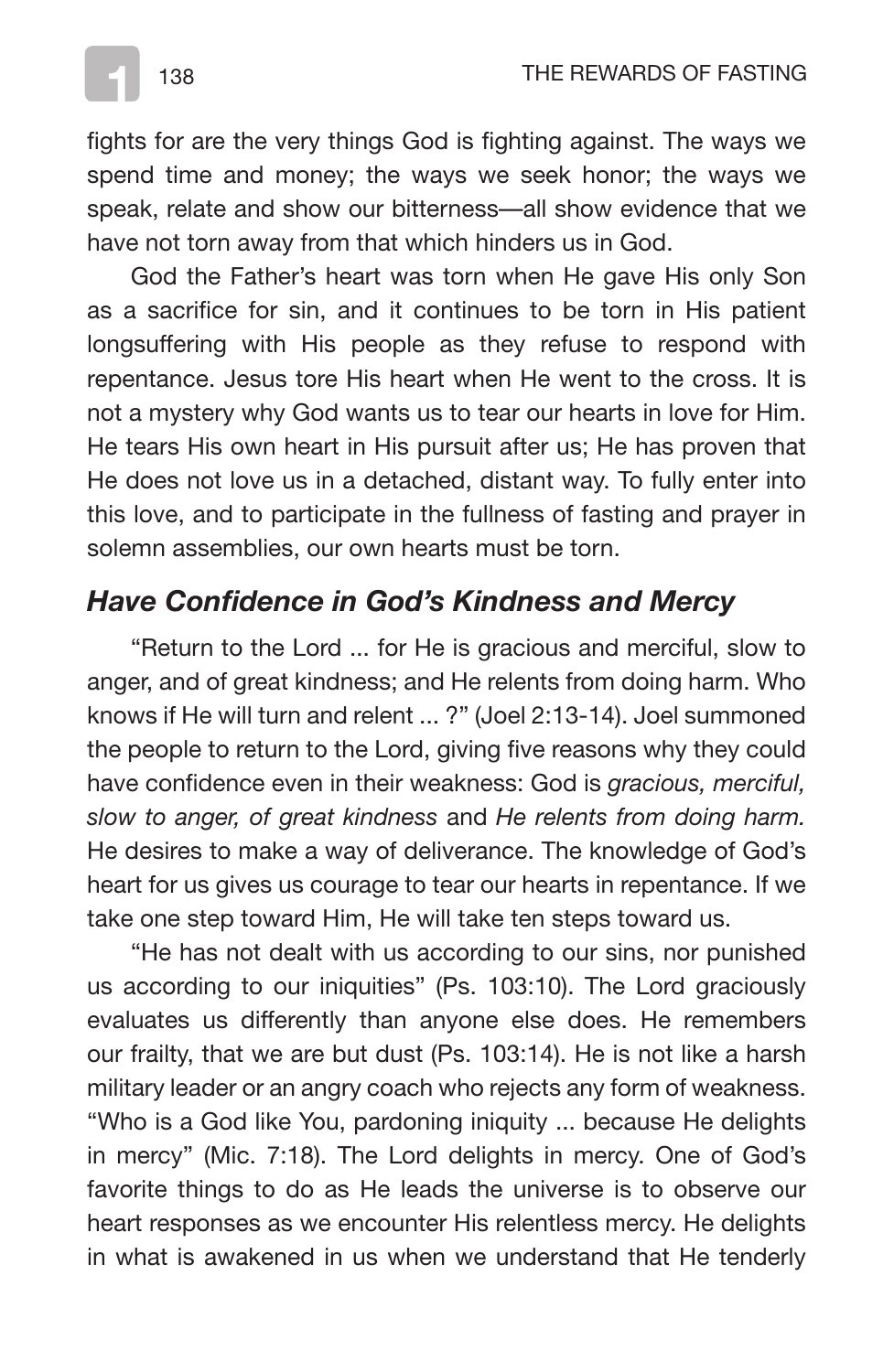139

gives us a new start after each of our many failures.

"Do you despise the riches of His goodness and kindness ... it leads to repentance ... " (Rom. 2:4). The Lord has great goodness and kindness in His dealings with us. When we believe in God's kindness, we can confidently press through to full repentance because we do not feel that God despises us in the process. We ask Him to help us repent because we know He is on our side. Our repentance will never be met with rejection. Out of the vast repository of kindness in His heart, God relents from sending judgment when His people turn to Him. God delights in relenting from judgment. He honors our free will. He wants to send blessing to us in place of harm, but will not do so unless the people cry out to Him.

We must understand the two stages that are involved when God decrees a judgment. First, the decree is established in the heavenly court. Second, it is either canceled or issued. "Gather yourselves together ... before the decree is issued ... before the Lord's fierce anger comes upon you ... Seek the Lord, all you meek of the earth ... it may be that you will be hidden *(protected from judgment)* in the day of the Lord's anger" (Zeph. 2:1-3).

God is willing to relent, or to cancel the decree of judgment, instead of issuing it. In response to our prayer, God changes what He releases in our lives. The story of the destruction of Sodom and Gomorrah contains one example of God's willingness to relent. Upon learning of God's intentions to judge the city, Abraham asked the Lord if He would spare the inhabitants if there were only fifty righteous people in it. The Lord said that He would. Abraham kept pressing the question, reducing the number of righteous people each time, until he finally asked, "If there were only ten righteous in the city, would You spare them?" Again, the Lord told Abraham that He would (Gen. 18:22-33). Yet not even ten righteous people were found, and the cities were destroyed.

The story of Nineveh is another example of God's willingness to relent. Jonah proclaimed that God was going to judge the city. The city repented and God saved the entire city (Jonah 3:4-10).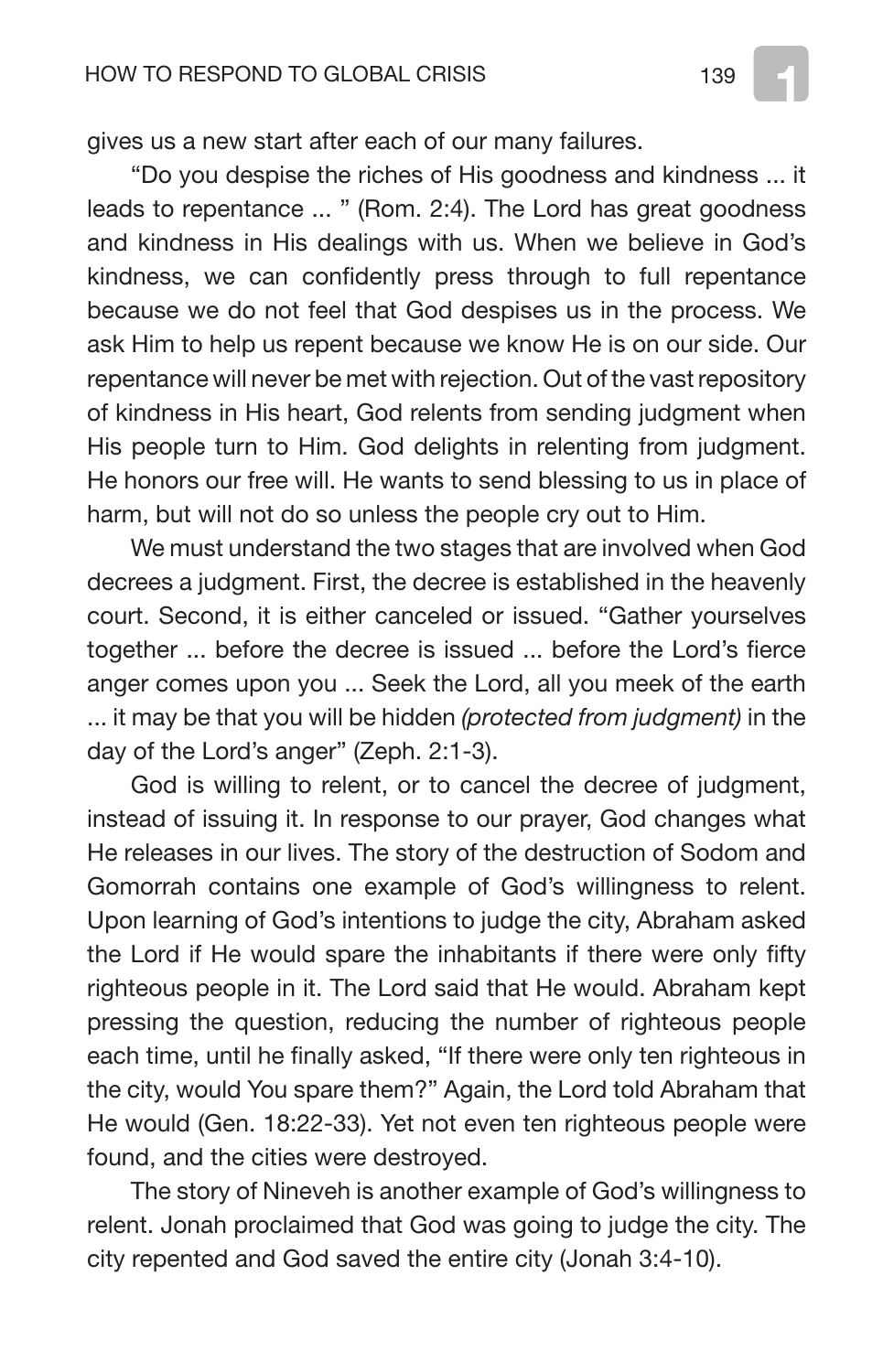Scripture abundantly testifies to the fact that the course of events, or even their end results, can be changed (Gen. 18:22- 32; Ex. 32: 9-14; 2 Sam. 12:15-23, 24:10-16; 2 Chr. 34:22-28; Jer. 18:7-10, 51:6-8; Ezek. 18:21, 22, 28, 33:10-14; Dan. 4:27; Amos 5:1-3,14-15, 7:1-6; Zeph. 2:1-3; Hab. 3:16-19; Jon. 3:4-10; Mal. 3:16-4:6).

I encourage everyone to study the Book of Joel. It is a short Old Testament book that has great relevance to the Church in light of coming worldwide revival and crisis. I refer to Joel as a "mini Book of Revelation." I have written a syllabus on Joel, which covers each verse in the Book. It further develops the themes of fasting and prayer in light of what will come to the Earth.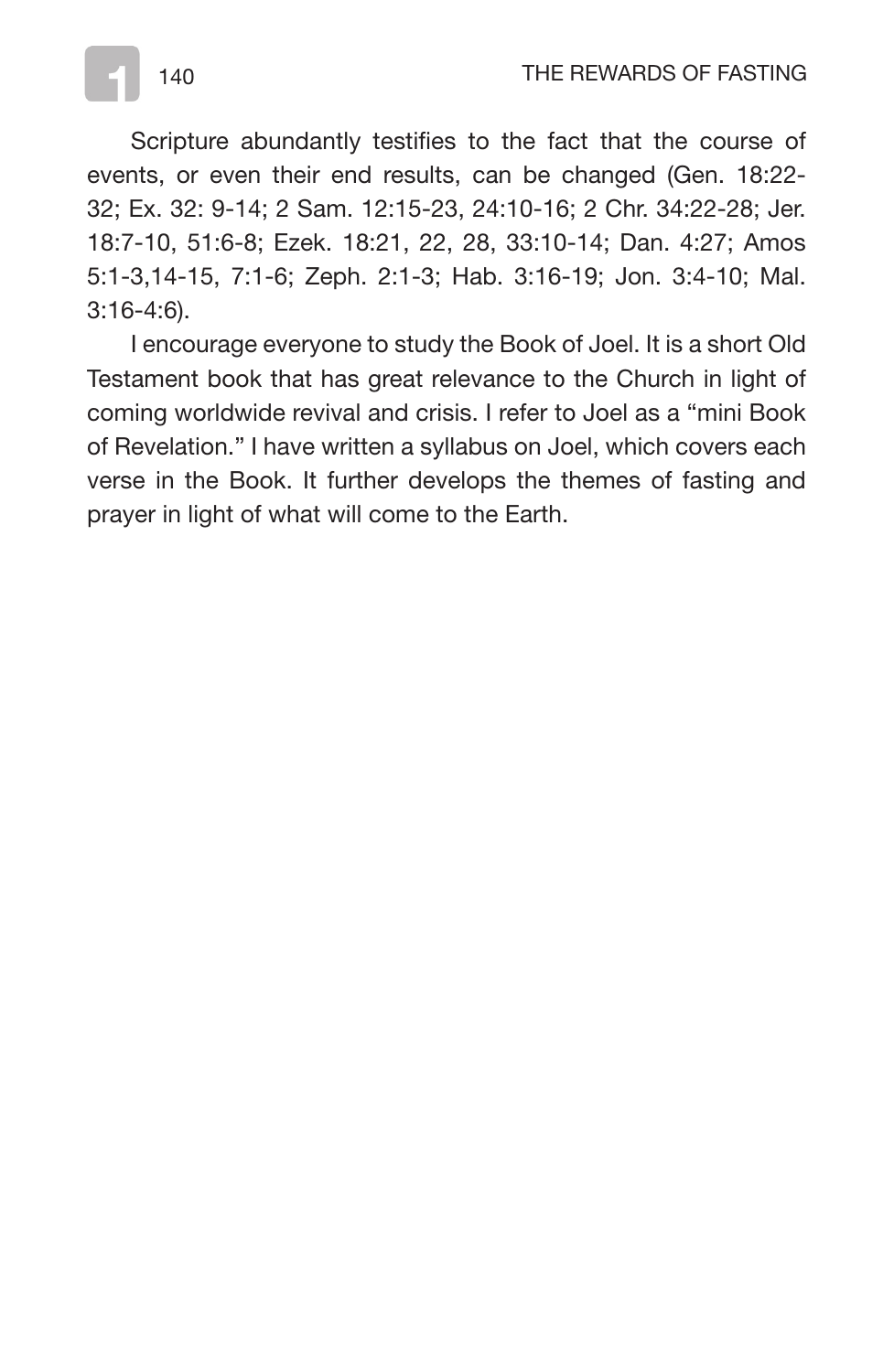

# **Chapter Twelve The Global Bridegroom Fast: Establishing a Joel 2 Culture**

Responding to the invitation to enter into a lifestyle of fasting out of longing for our heavenly Bridegroom, and understanding the necessity of solemn assemblies in light of the coming global crisis, the International House of Prayer in Kansas City has established the Global Bridegroom Fast. At the beginning of each month, the entire staff and anyone else who would like to participate gathers for three days of corporate intercessory worship, prayer and fasting.

In Kansas City we convene the first Monday, Tuesday and Wednesday of every month, and for seven days in December, which totals forty days of fasting each year. Our corporate intercession is centered around six 2-hour prayer meetings each day (6 a.m., 10 a.m., 4 p.m., 8 p.m., midnight and 4 a.m.) It is a blessed time, set aside to mourn the absence of Jesus, to cry out for His return, to remember our first love, and to cry out for unprecedented activity of the Holy Spirit to be released here and abroad.

Though an answer to the mandate of Scripture, the Global Bridegroom Fast was initiated by the Lord when He spoke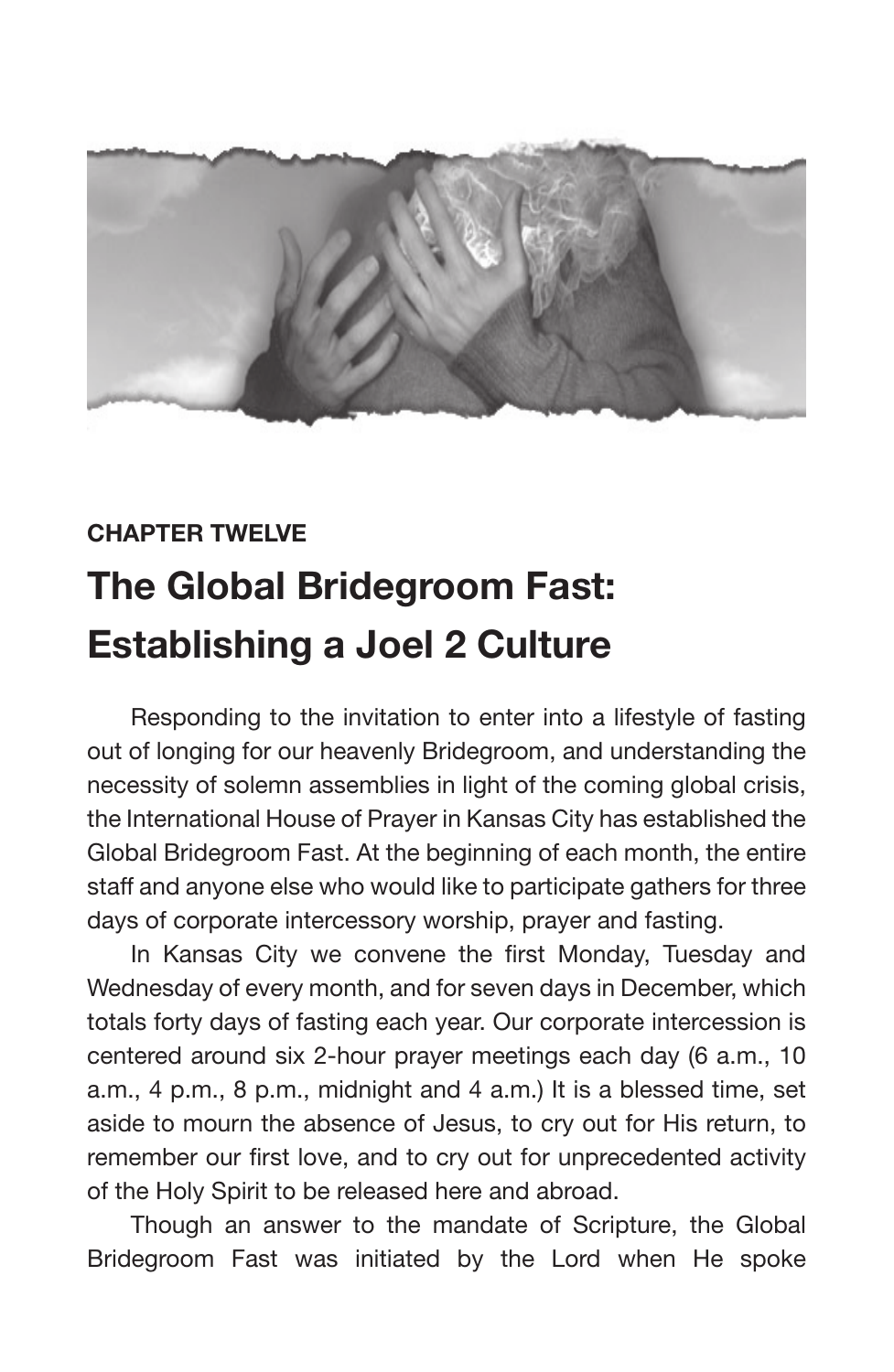prophetically to our leadership in January of 2002. He instructed the community of believers here to embrace an ongoing commitment to monthly sacred assemblies until Jesus returns, and to summon the Body of Christ all over the world to do the same.

## *Global Bridegroom Fast: A Worldwide Solemn Assembly*

This worldwide call is not a call for people to join a specific structure or ministry associated with IHOP-KC. On the contrary, it is an invitation to all believers scattered throughout the world to rend their hearts and give themselves to a radical lifestyle of fasting that is rooted in the affections of Jesus and His imminent return. The vision is for 100 million believers around the world to assemble in their localities and contend for a breakthrough of the power of God and for unprecedented revival to touch the nations, especially Israel.

Although the particular format is not paramount, we do humbly invite those who accept this vision to hold assemblies concurrent with our schedule for the power of unified intercession. Of course, the leadership of the various gatherings has freedom to adjust the prayer model and emphases as the Lord leads. More important than the format is a wholehearted commitment to Jesus and to the biblical values described in the previous chapters. Maintaining absolutely no organizational oversight of these meetings, IHOP-KC will simply champion the cause and provide whatever resources we can to encourage the abandoned pursuit of Christ through fasting and prayer. Imagine 100 million saints praying and fasting at the same time, and focusing on the revelation of the Lord Jesus as the Bridegroom! The Lord is raising up a global concert of prayer and fasting throughout the nations. The result will be an open Heaven over the Body of Christ and the nation of Israel, like the vision Jacob experienced in Gen. 28:10.

# *Establishing a Joel 2 Culture*

The monthly Global Bridegroom Fast is a critical endeavor that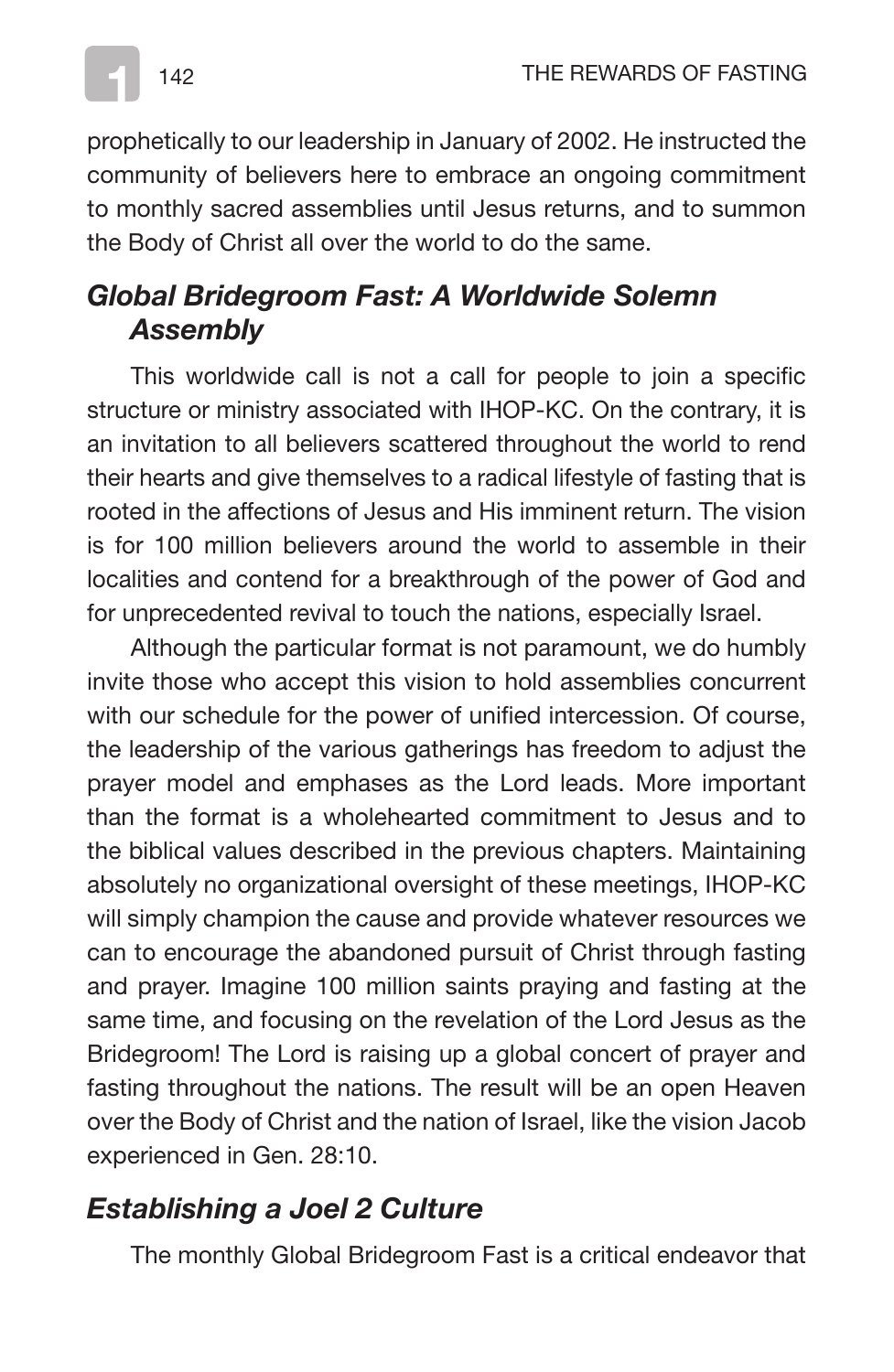the Lord has strategically beckoned us to enter. Yet the state of the Western Church is such that far more is necessary than a monthly gathering. We must understand this type of fasting as a way of life. A time is quickly approaching that is so perilous and severe that we have no frame of reference with which to understand it, apart from receiving revelation from God. The devil is orchestrating the greatest release of evil ever known in human history. Deception and sin will fill the Earth as never before, and the Church must have a radical response—we must be positioned together in continual prayer and fasting the way the Lord has prescribed in Scripture. The entire culture of the Church must dramatically change if it is to remain steadfast and blameless at the Lord's coming.

The great conflict at the end of the age will be between two houses of prayer. Both houses come from the loins of Abraham the house of Jacob (who God renamed Israel) and the house of Ishmael. In other words, the end-time Body of Christ and the house of Islam, each functioning as a house of prayer, are on the path for a great collision just before Jesus returns. More than 100 million Muslims worldwide participate in Ramadan, which is 30 days of fasting at the end of each year, usually in November. They pursue a religious purity to gain favor and power with Allah. Other religions, including Hinduism and Buddhism, practice extreme fasting and prayer on a regular basis as well.

The Body of Christ must have a response that matches and even exceeds the dedication of false religions. God is raising up the Church as His hammer in the Spirit to contend with the Ramadan fast and the belief system behind it (Is. 41:15). The Holy Spirit is arousing the Church to shake off compromise and passivity, and to contend for truth to pervade the nations. This requires that we heed the message given by Joel, the call to solemn assemblies, as a normal part of our spiritual culture. In order to respond rightly, we as the western Church need an entirely new way of life to sweep through the Body of Christ. We need to live in continual prayer and fasting. The practical dimensions of gathering together for the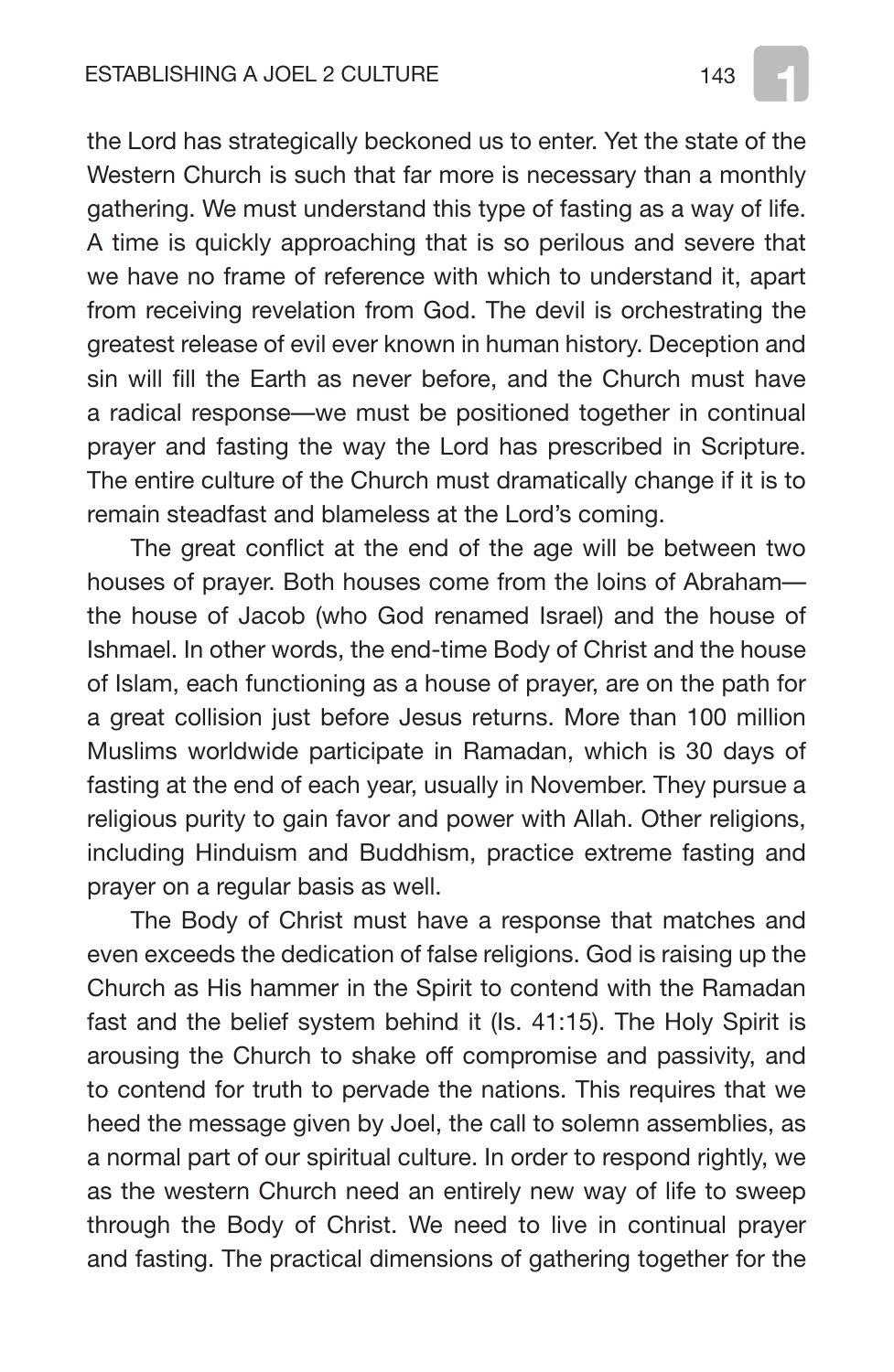

#### *Hear and Give Ear*

"Hear this, you elders, and give ear, all you inhabitants of the land! Has anything like this happened in your days, or even in the days of your fathers?" (Joel 1:2). It takes the work of the Holy Spirit for our hearts to receive the revelation of this message. Whether in Joel's day or in ours, its wisdom does not change. Its first exhortation is to "hear and give ear," which means to diligently study the book of Joel. Its long-term core message is that the glory of God in revival is coming, along with the crisis of the Antichrist and the Great Tribulation. Joel tells us that during this time, wholeheartedness—a fasted lifestyle—can make a difference, because God is kind and releases blessing in the midst of crisis if His people will seek Him.

Joel challenges the people to "hear," which means they need to lead lifestyles that enhance hearing. We must "give ear" in order to commit to going deeply into the message. This hearing does not come automatically because we are Christians. It requires an intentional, deliberate cultivation of the revelation of the Joel message. In order to hear clearly we need the spirit of revelation (Eph. 1:17).

Jesus made this same appeal to the seven churches mentioned in Revelation, saying, "Him who has ears, let him hear" (Rev. 2:7; 3:6). Jesus was saying in essence, "Pay close attention, because it takes God's help to really hear God's Word." Be careful with the information you receive. If God does not help you hear it, you will end up explaining it away or forgetting it. The end-time message is offensive to our flesh; we naturally resist what challenges our comfort zones. God's instruction for us to hear, to cultivate understanding, is essential. If we experience an initial stirring by the end-time message, we must pursue it until our hearts are gripped with revelation. This message must become a living understanding in our heart.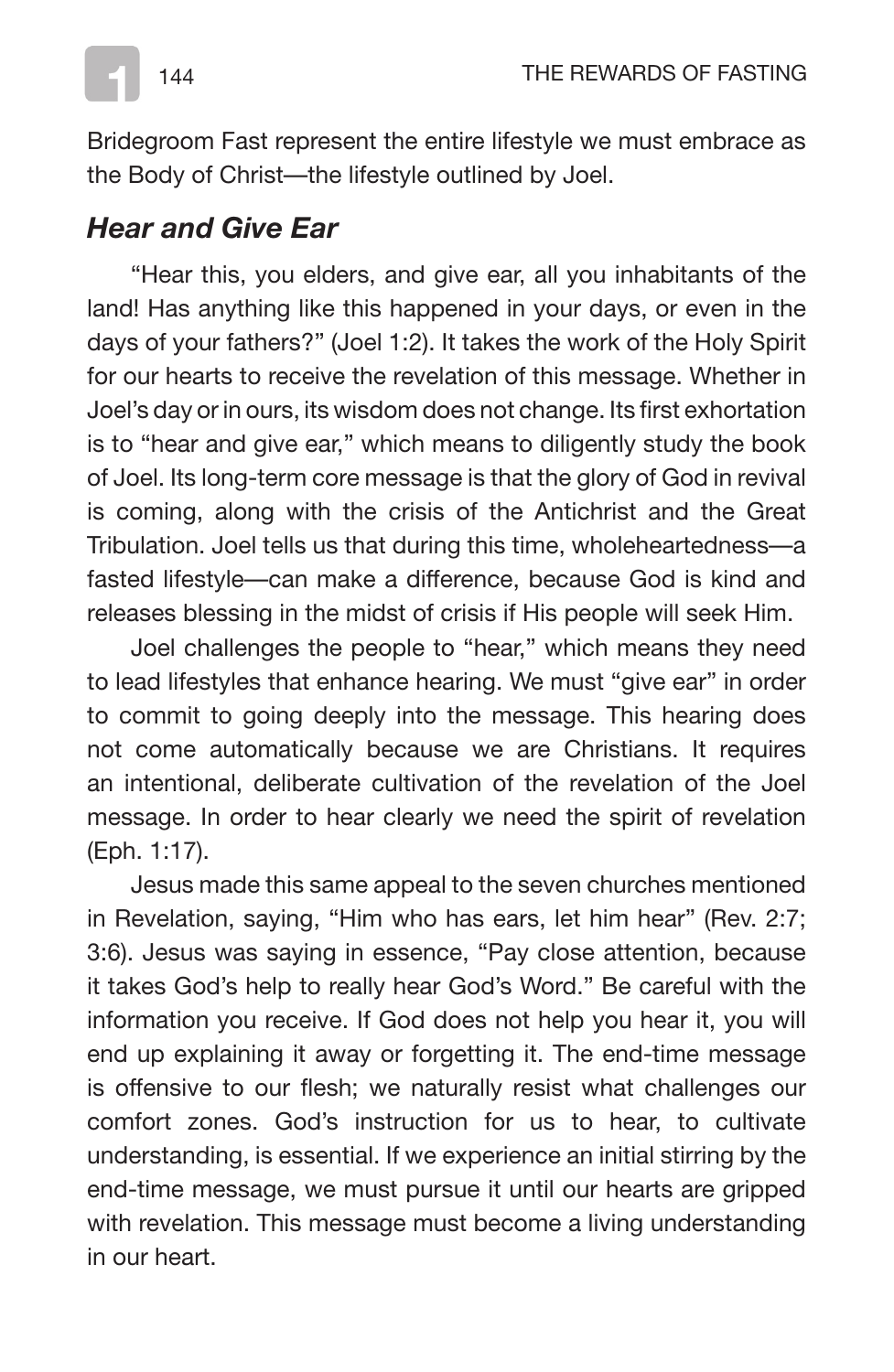Another way to say this is that we must "eat the scroll," digesting its truth until it becomes part of us (Ezek. 3:1; Rev. 10:9). If we do not feed our spirit on the message, the initial inspiration we experience by hearing it will quickly evaporate. We pray, "Lord, I will not be content until my heart is burning with revelation so that I live differently." Just like the disciples on the road to Emmaus, we want our hearts to burn within us at the opening of the Scriptures (Luke 24:32).

#### *The Coming Crisis is Unprecedented and Unfamiliar*

"Has anything like this happened in your days, or even in the days of your fathers?" (Joel 1:2). Joel began by emphasizing the *unprecedented magnitude* of what was happening. He asked, in essence, "Have you seen anything like this? Do you think this is normal?" If a coming event is unprecedented, it is so unfamiliar to our minds that we don't easily understand it. Our generation is entering a new season on the divine calendar that will result in huge changes on the Earth. God's glory and judgments will shake everything that can be shaken. We are in a unique time period for which we have no frame of reference; its unfamiliarity is part of the difficulty of preparing for it. Most people do not really think about living through the events recorded in the Book of Revelation.

As of today, the great crisis has not begun; we only see small tokens of what is ahead. Yet even now we must not yield to a scoffing spirit of unbelief about Jesus' coming. 2 Peter 3:3-4 warns, "Scoffers will come in the last days, walking according to their own lusts, and saying, 'Where is the promise of His coming? For since the fathers fell asleep, all things continue as they were from the beginning of creation.'"

The scoffers Peter foresaw will be both inside the Church and outside of it. Their worldview will come not from the revelation of Scripture but from their lusts or their wishful thinking. Not willing to let their money, pleasure or power be disrupted, they will deem the lifestyle God prescribed in His Word to be extreme and unnecessary,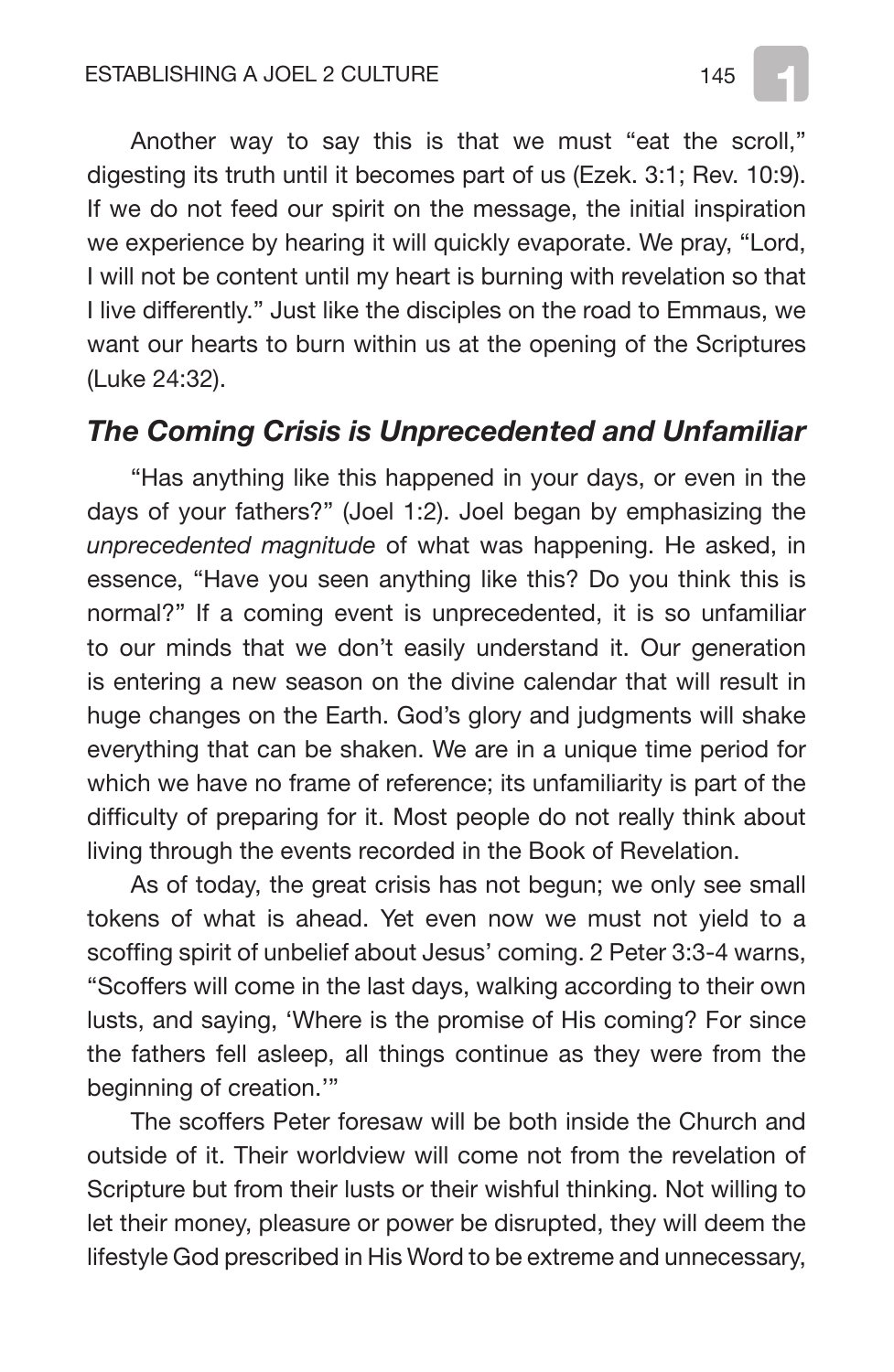

What we as believers in the Western world must be alerted to is that truly we do not realize how greatly influenced we are by the scoffing spirit of our culture and the age in which we live. Because we don't imagine ourselves as those who participate in forthright "scoffing" about the Lord's return, we can quickly disregard this exhortation of Peter as not personally applicable. This is crafty deception from the enemy. Even without loud mockery of the Second Coming, we are not immune to the residue of this spirit, which permeates our culture and many of our mindsets. It clutters our thinking and diminishes our fervency, leaving us unknowingly with a dulled spirit.

Our dilemma is that we live under a spiritual fog while we think our skies are clear—we think we are unaffected by something that in truth has many strongholds in our thinking and our way of life. Things are not okay and we do not know it. Things are desperately wrong as the Earth is under the sway of the evil one and is weighed down with rage against God and anger against His ways. For the moment, much sleeps beneath the surface, but the delay does not make what is dormant any less real. The world has been lured to sleep under a false sense of peace as if we were hypnotized by the darkness of this age.

As the crescendo of human history builds at the end of the age, the people of Earth, including us in the Church, are saturated by this seduction and sleep in it. We must be delivered from this. Something is coming, the likes of which mankind has never seen. We don't know that it *will* be in our day; all we know is that it's coming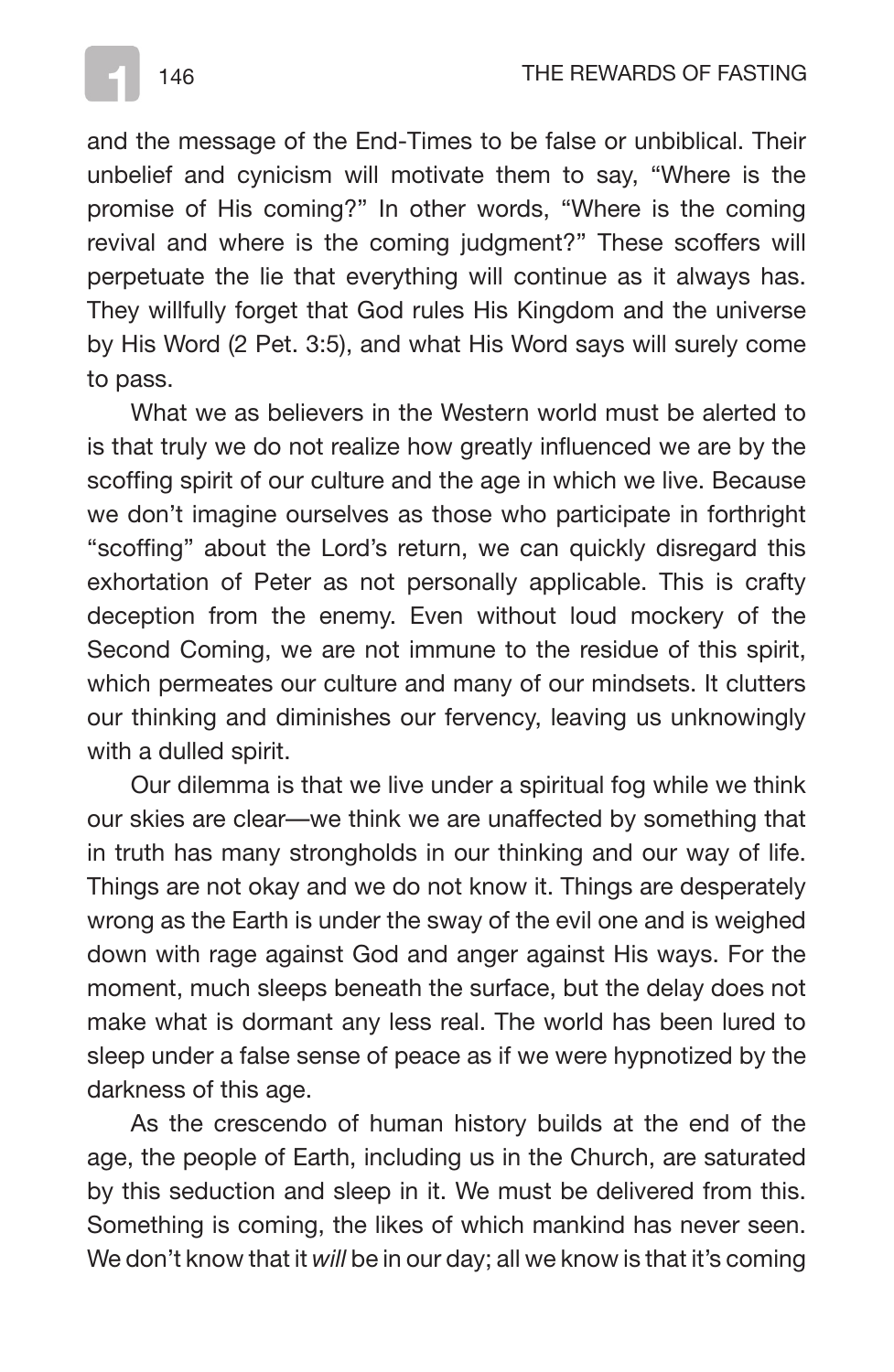and that the spirit of the age is in full force. Unless we vigorously posture ourselves to mourn for the Bridegroom and come together to fast and intercede, we will be deceived and lured into sleep by the evil one, and thus be caught unaware in the hour of the Lord's return. This is why we cannot romanticize our spiritual state nor neglect the Lord's urgent beckoning to hear His Word.

The Church in the Western world is not yet convinced of what is coming. We have what I call the ostrich syndrome. We put our heads in the ground and hope it will all just go away. Will God change His plans if we simply remain ignorant? No, what is written in the Word of God is not going to go away. It will come to pass whether we are prepared or not. If the locust plague of Joel 1 and the military crisis of Joel 2 is unfamiliar to us, what about the Book of Revelation? The events recorded in Revelation are entirely unfamiliar to us. Has anything like this ever happened? It is completely new ground. The greatest revival and the greatest disaster the world has ever known are around the corner. Our best days and our worst days are swiftly approaching.

Noah is a premier example of someone who responded rightly to God in an unprecedented hour of judgment. He embraced a prophetic message that was totally unfamiliar to him. God told him it would rain for forty days. Noah didn't know what rain was; it had never rained before. Until that time, God watered the ground from below. When Noah told people that water would come from the sky, they rejected his message and undoubtedly mocked him. Everyone knew water came up from the ground, not down from the sky.

The Bible says, however, that strange as it must have been to him, when Noah heard this message from God he was "moved with godly fear" (Heb. 11:7). He followed through with a radical lifestyle change. He gave his time and energy to cutting wood and building an ark—for more than one hundred years. Imagine, eighty years into building his boat, his friends must have said, "Noah, are you sure you heard right?" There was no sign of rain. But Noah was so convinced of the word of the Lord that it changed everything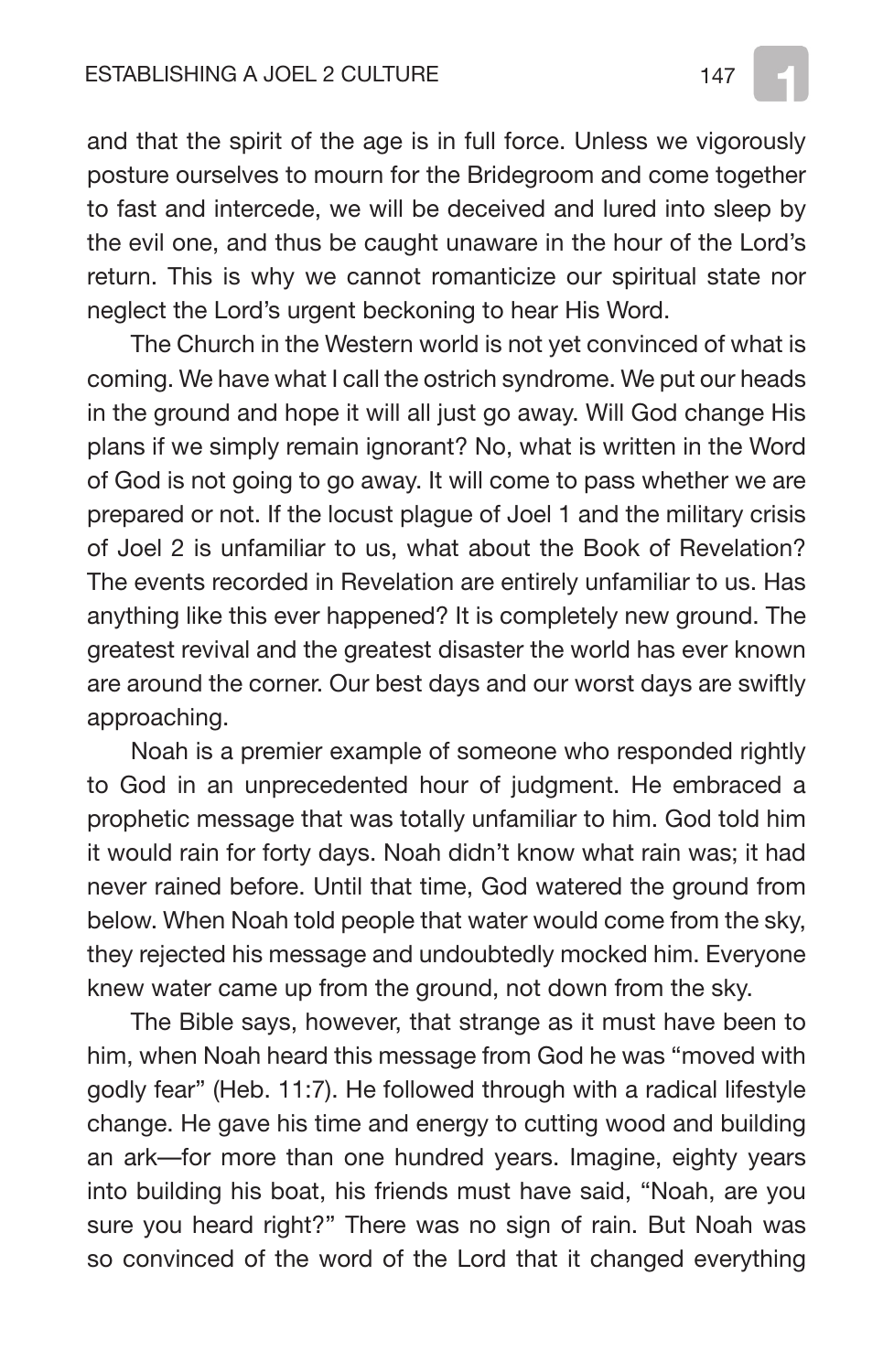about his life. The way he spent time, money and energy was never the same. Jesus likened the last days to the generation of Noah (Matt. 24:37-39). Something unprecedented is coming to our generation; like Noah, we also must dramatically change the way we live today.

#### *Leaders Must Lead*

"Hear this, you elders, and give ear, all you inhabitants of the land!" (Joel 1:2). The mandate to "hear" begins with spiritual leadership. Leaders must "give ear." In other words, they must give themselves to this message. They must get on their knees before God with an open Bible and begin to study and meditate on what the Old Testament prophets say will happen in the generation that the Lord returns. The "inhabitants of the land" will tune in when their leaders hear and enter into fasting and prayer, leading by example (Joel 1:2). The greatest gift that God can give a nation is to raise up leaders who have a spirit of revelation and the grace of fasting and prayer.

America's greatest crisis is not the sin occurring in Hollywood or in Washington, D.C. It is not what is happening in the sin-centers of our major cities. The biggest problem in America is that the Church is mostly being led by leaders who are without a spirit of revelation, who do not understand the urgency of the hour, and who are without a spirit of fasting and prayer. This was one of the greatest tragedies during the crisis of September 11, 2001. The leaders of the Church did not know how to respond or address the events of September 11. When this problem is rectified, leaders who walk in the anointing of God will address other necessary issues. The biblical progression is for God's leaders to first hear what the Spirit is saying; then the people will earnestly give ear to it. God's people as a whole only do what their leaders do.

#### *Proclaim the Message*

Joel 1:3 tells us that, after we give ear to the message, we must tell others. We must not only hear and be gripped by this message;

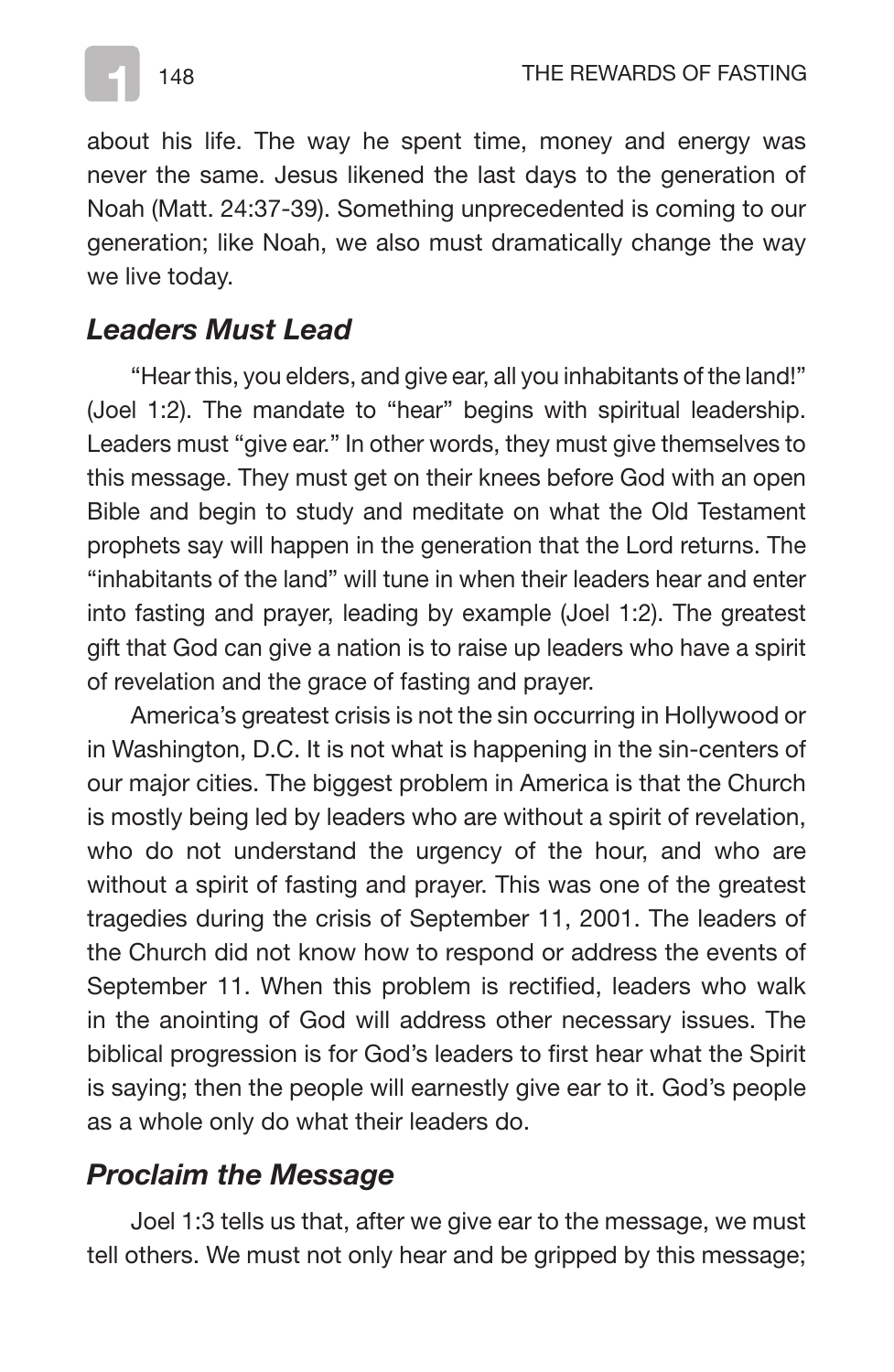we must also proclaim it. The price we will pay for boldly telling the truth can be seen in the persecutions that the Old Testament prophets endured. They were criticized, ostracized, imprisoned and killed. The Lord honors the courage and faith that it takes to proclaim the Joel 2 end-time message, and He will give us more revelation and authority if we faithfully use what He entrusts to us. Jesus quoted Joel 1:2 when He said to His disciples, "If anyone has ears to hear, let him hear ... Take heed what you hear. With the same measure you use, it will be measured to you; and to you who hear, more will be given. For whoever has, to him more will be given; but whoever does not have, even what he has will be taken away from him" (Mark 4:23-25).

#### *Establish a Dynamic Spiritual Culture – Tell the Children*

"Tell your children about it, let your children tell their children, and their children another generation" (Joel 1:3). After calling the elders to hear and all the inhabitants of the land to give ear, Joel gives them a mandate to pass this message on to four generations. The elders and people must tell their children, who tell their children, who in turn tell the next generation. Every child must hear this message clearly and grow up understanding end-time realities. It should be as normal for them to hear about the end of the age as it was for Noah's three sons to hear that a flood was coming.

We do not want our children to grow up dumbfounded at what is coming or indifferent to it. Our children must know that the coming Day is both great and terrible; they must know how to partner with a kind and loving God right now and in that day by living lifestyles of prayer with fasting. A child's spirit is moldable and teachable, like wet cement. Whatever we write on these open spirits, this wet cement, they will receive as true and normal.

Adults can struggle for years to get free from wrong paradigms about God that were formed in their youth. We want the pliable hearts of our children to be wet cement that sets with truth imbedded in them. They will believe that an unprecedented evil along with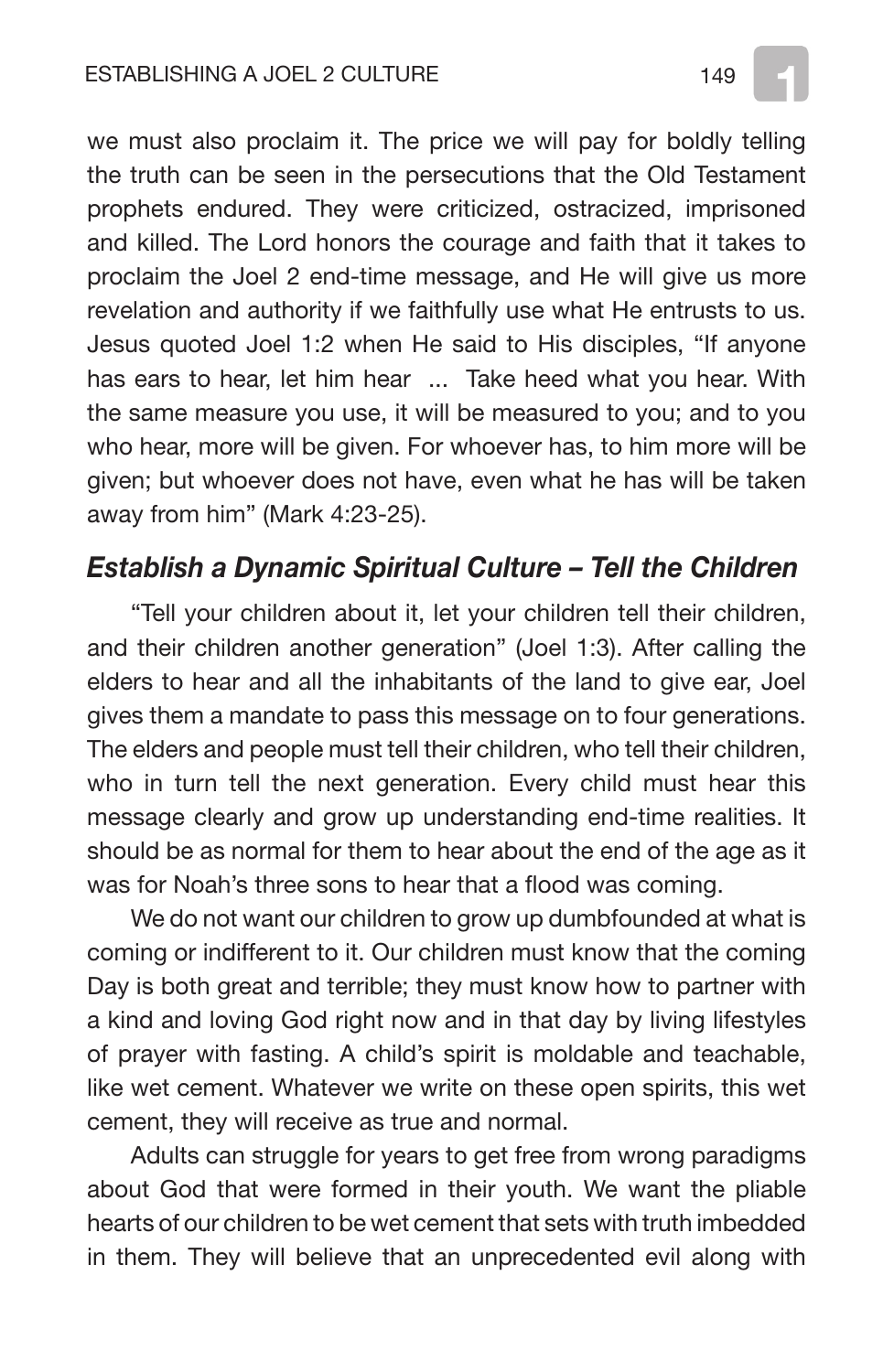unprecedented revival is coming. They will understand that an evil, worldwide Antichrist regime will arise, more powerful and cruel than any political or military coalition that the world has never known. But they will also know that Jesus is returning to rule and reign as King over all the Earth. In preparation for this hour, they must understand and believe that fasting and prayer are normal for God's people. They will remember what their moms and dads did—they gathered together for fasting and prayer.

(Dana speaking) My husband, Matt, and I had our first child a year ago, a little girl named Madison. We are gripped with this urgent necessity of redefining what her "normal" is according to what is true in the Word of God, not according to the onslaught of deception that fills our culture and the age we live in. Perhaps the most difficult part of the process of teaching our children is the constant personal realignment necessary in our own hearts to swim against a raging current of comfort, ease and passivity. We must sustain urgency in our own lives, not just the lives of our children.

What is our *normal* will become her *normal*, no matter what that looks like. Urgency and a lifestyle of mourning for the Bridegroom is not something that we sign up for one day and it is finalized in our hearts. Rather, it is something that we have to recommit to doing every single day—shaking ourselves out of lethargy and passivity by the grace of God. This is our heart for our daughter, our own lives, the community of believers we live among, and for the Body of Christ in our day.

A spiritual culture is established in the Church based on what we teach our children. Our children will teach the same to their children. By the time four generations have been taught, a people will exist who believe in the message. It will be considered normal to believe and to act in the ways the Word of God says. Establishing this dynamic spiritual culture according to the Joel 2 message drives out the scoffing spirit that is filled with complacency (2 Pet. 3:3-4).

The spiritual culture of the Body of Christ is filled right now with a scoffing and complacent spirit. The complacent spirit has taken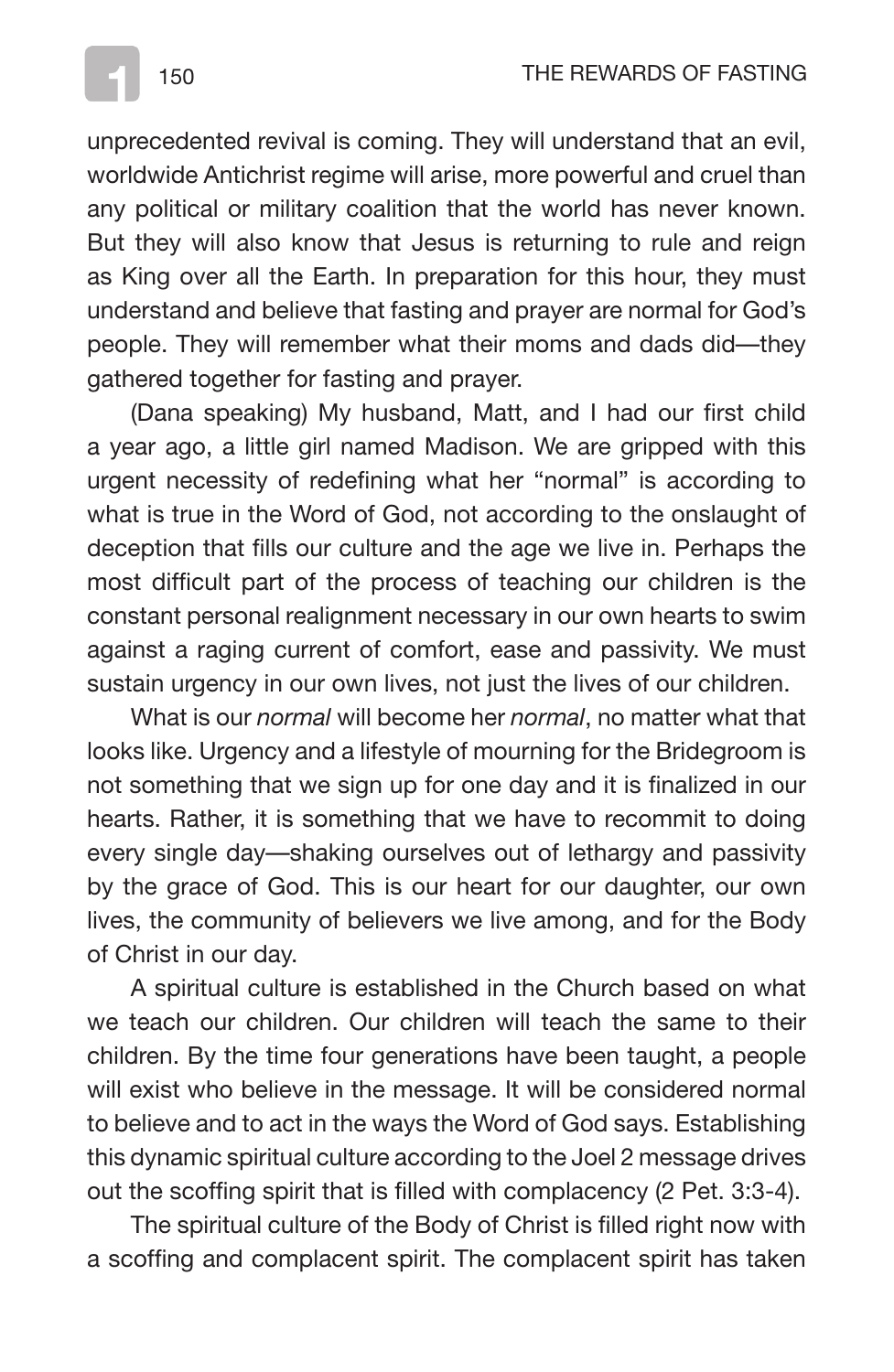such deep root in the leadership of the Church right now that it is considered extreme to believe the Word of God about the End Times. We must in faith believe what God says in His Word. God said it, I believe it, and that settles it for me! Our children must be raised in a spiritual atmosphere of faith and wholeheartedness. In other words, *prayer and fasting is to be the predominate spiritual culture of the end-time Church.* This is what God wanted when He commanded all to "tell the children ... " (Joel 1:3). Imagine how different a day of calamity would look if the young and old together were filled with understanding and might in the inner man!

It is vital that the Church expend her resources, both human and financial, to raise up children who are equipped to walk out the Joel message. I so thank God for Lenny and Tracy LaGuardia, who serve on the IHOP senior leadership team. They lead the team that trains the adults in our spiritual family to equip the children to walk out the message of the Book of Joel. They have served God's purpose with the children for more than 25 years. I have known and watched them for most of these 25 years. Their vision and consistency to raise up children who move in the power of God is amazing to me.

For these many years, they have held on to the vision of equipping children to move in all that God will give the Body of Christ in this hour. They left a large salary at a mega church to raise their own support as intercessory missionaries in order to join the IHOP staff. I asked them why they were willing to give up so much. They said that they count it a privilege to give up anything to equip children in a community of people who take prayer with fasting seriously enough to contend together for a breakthrough in the power of God. I believe that God is raising up an army of spiritual dads and moms who will take seriously the challenge to cultivate the spiritual culture described in the Book of Joel. The Spirit and the Bride cry, "Maranatha!" Come quickly, Lord Jesus.

For more information about the Book of Joel, see Mike Bickle's study guide, *"Studies in the Book of Joel."*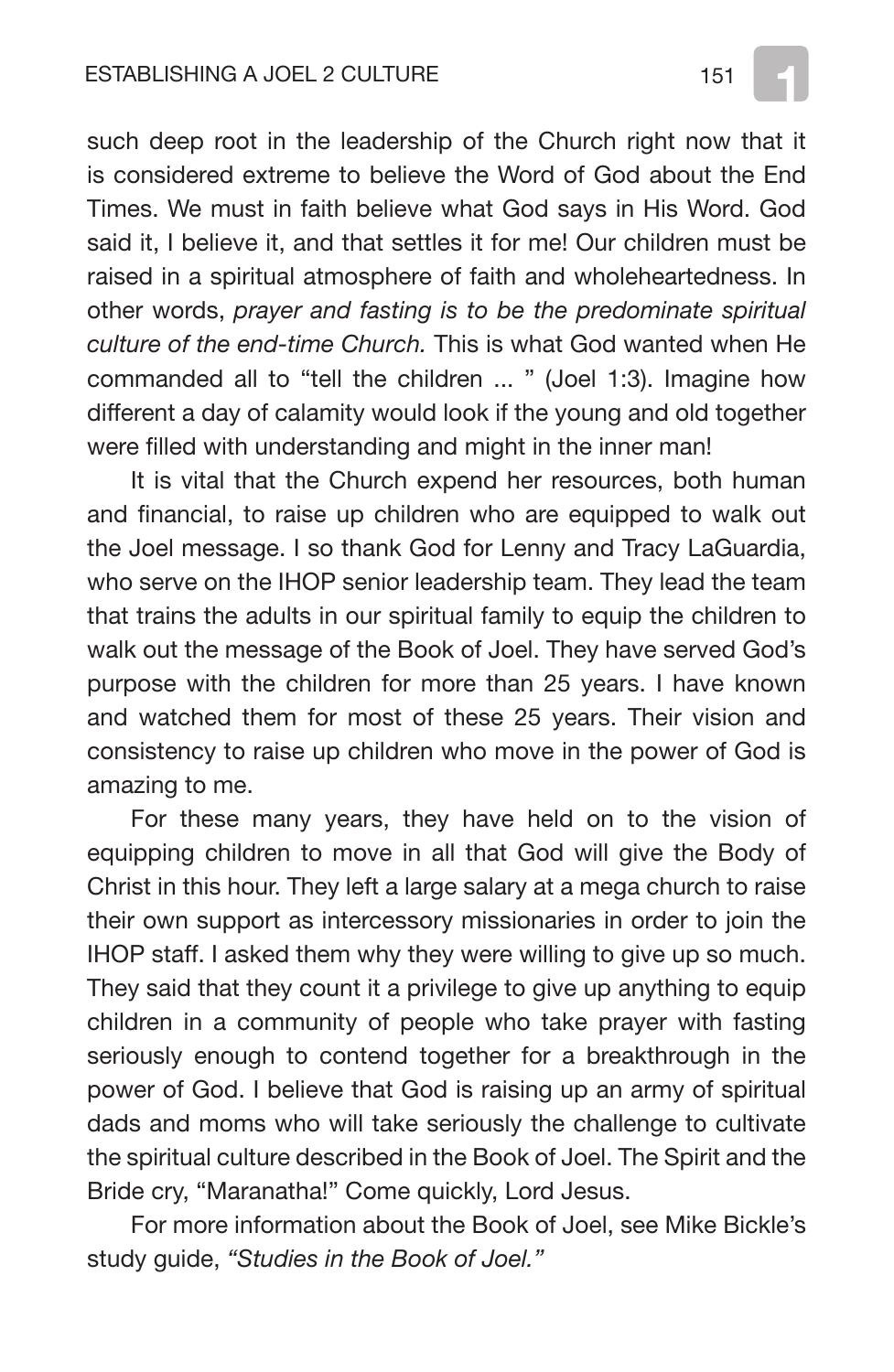# $\vert$  1 onething

Onething is more than a conference.

It is a ministry committed to seeing a great awakening in the Body of Christ as the hearts of men and women come alive to the true nature of God.

Onething is a young adult ministry based at the International House of Prayer in Kansas City, Missouri. We at Onething have a specific message and carry a mandate to call young adults to return to their primary purpose in this life: loving Jesus. We endeavor to assist young adults in walking out the first commandment to love the Lord with all of their hearts, minds, souls and strength and to pursue a wholehearted passion for Jesus.

Our desire is for the truth of the Man Jesus to pierce hearts, remove chains of bondage, open eyes to understanding, revive complacent hearts, and ultimately cause young adults to become wholehearted lovers of Jesus Christ.

#### **ONE THING HAVE I DESIRED, AND THAT WILL I SEEK … PSALM 27:4**

#### **WHAT DO YOU DESIRE?**

*www.IHOP.org*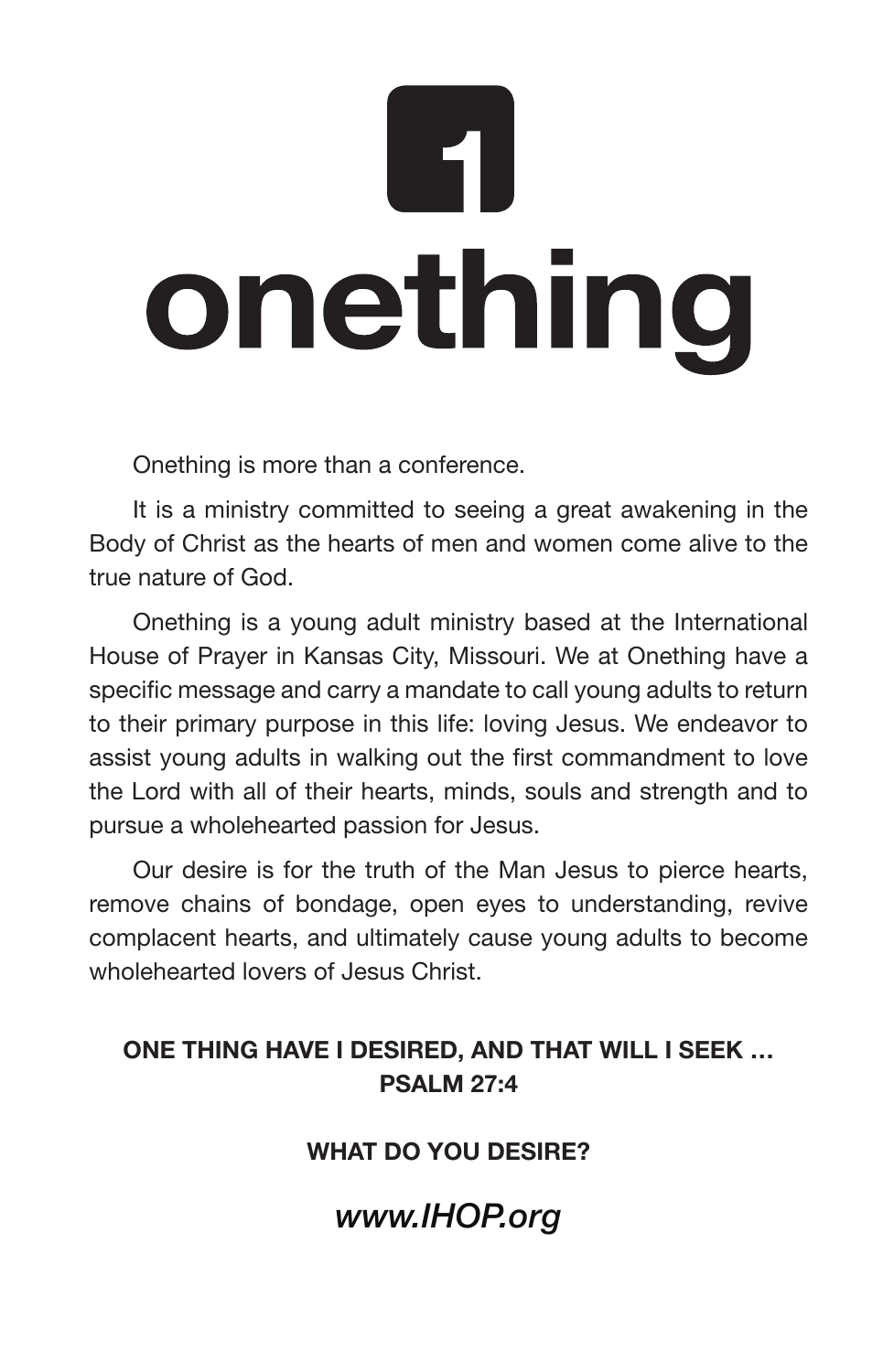# **What Is The Ihop-kc Missions Base?**

It is an international missions organization committed to *Prayer* (intercession, worship, healing, prophesying, etc.), *Fasting* (covering 365 days a year) and the *Great Commission* (proclaiming Jesus to all nations with power as the way to establish His *justice* in the earth). Our work includes equipping and sending missionaries as dedicated intercessors and anointed messengers working to see revival in the Church and a Great Harvest among the lost.

# **IHOP-KC Missions vision Statement**

To call forth, train and mobilize *worshipping intercessors* who operate in the forerunner spirit as End-Time prophetic messengers. To establish a 24 hour a day Prayer Room in Kansas City as a perpetual solemn assembly that *"keeps the sanctuary"* by gathering corporately to fast and pray in the spirit of the Tabernacle of David as God's *primary method* of establishing justice (full revival unto the Great Harvest). To send out teams to plant Houses of Prayer in the nations *after* God grants a breakthrough of His power in Kansas City. The Forerunner spirit operates in God's grace in context to the fasted lifestyle (Mt. 6) and prepares others to live in wholehearted love by proclaiming the beauty of Jesus as Bridegroom, King and Judge.

# **visiting IHOP on weekends**

*Encounter God Services:* Weekends at IHOP-KC – renewal, conviction, refreshing, impartation and equipping are what we pray to be released in these weekend meetings at IHOP-KC. On *Friday nights*, Mike Bickle teaches on themes related to intimacy with God. On *Saturday nights*, he teaches on themes related to the End-Times. On Sundays, join the IHOP-KC staff for worship and teaching. Childcare is available. *One Day seminars* are taught on Saturdays.

> *See www.IHOP.org for details, visitor's accommodations, and more information on joining our staff or attending our internships or Bible School.*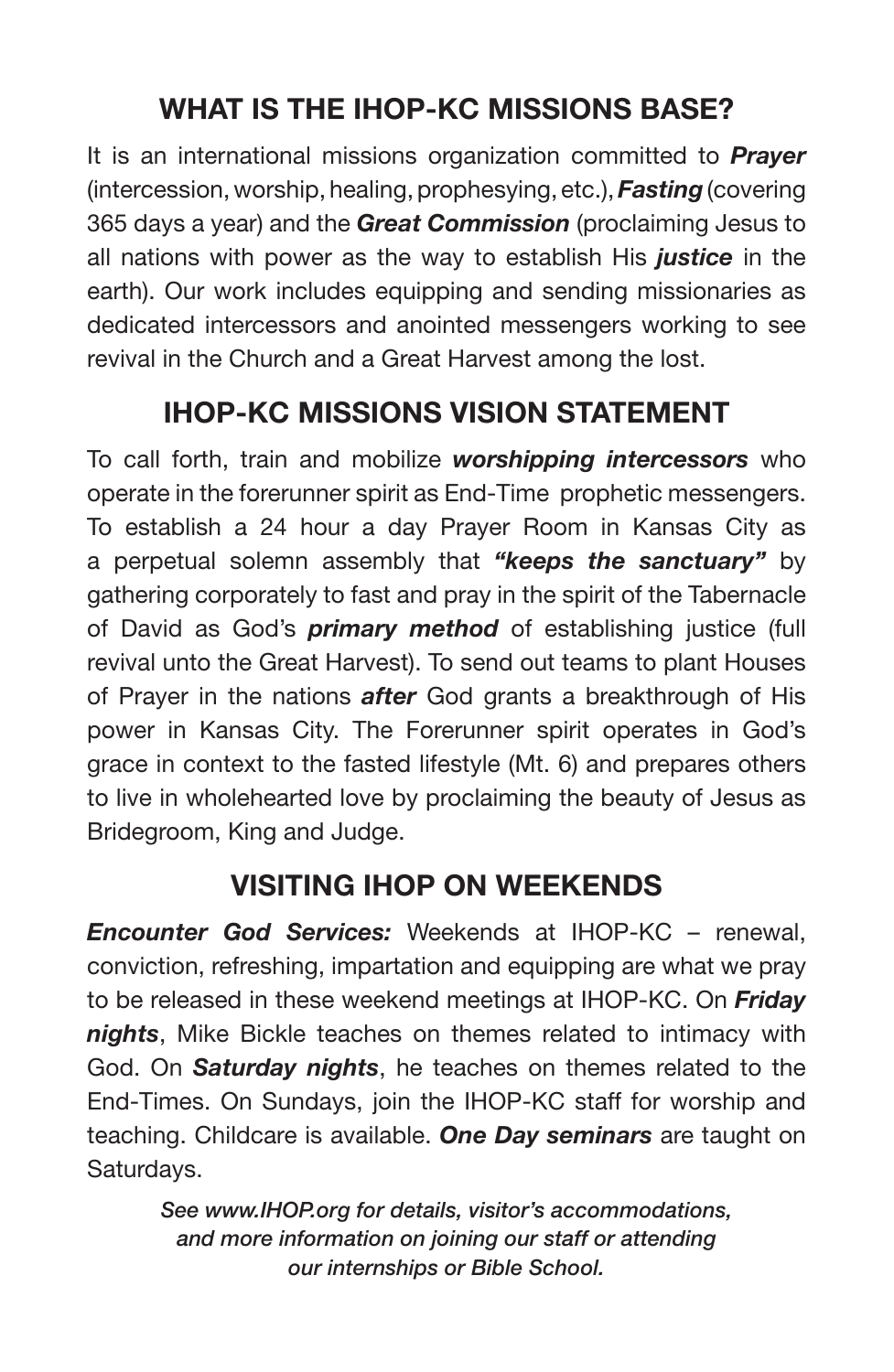# **Prayer, Fasting and the Great Commission**

The Church today needs to be mobilized with continual prayer and fasting to release the harvest of souls waiting to be garnered from among the nations. Mike Bickle's reliable ministry at his Missions Base in Kansas City is helping to answer a great need in this hour. — Jack W. Hayford, The Church On The Way

The Great Commission needs to be fueled with fiery continual prayer with fasting. Our greatest effectiveness in reaching millions of souls will be seen only as our work is bathed in prayer and fasting. Prayer ministries like Mike Bickle's in Kansas City are important for the completion of the Great Harvest.

— Bill Bright, Campus Crusade for Christ

The Great Harvest needs to be supplied by continual prayer and fasting. Intercessory ministries like Mike Bickle's in Kansas City are vital for the fulfillment of the Great Commission.

— Loren Cunningham, YWAM

As a lifelong missiologist, I cannot help but think that the landscape of humanity will drastically change when the body of Christ actually becomes a House of Prayer. Mike Bickle has risked it all to convince us of this fact. I heartily recommend this amazing work!

— C. Peter Wagner, Leadership Institute

Mike, you are helping fulfill a desire of God's heart for His presence to be enthroned night and day upon a people that love Him. What you are pioneering at the IHOP Missions Base has huge significance for all who labor to reach the nations. May your lamp of worship and prayer continue to shine!

— John Dawson, Youth With A Mission

Spiritual awakening in our nation and world cannot be sustained unless heaven's bowls stay continually filled through worship and intercession. Now more than ever, we need night and day prayer to make a difference! Thanks to Mike Bickle for helping to lead the charge.

— Dutch Sheets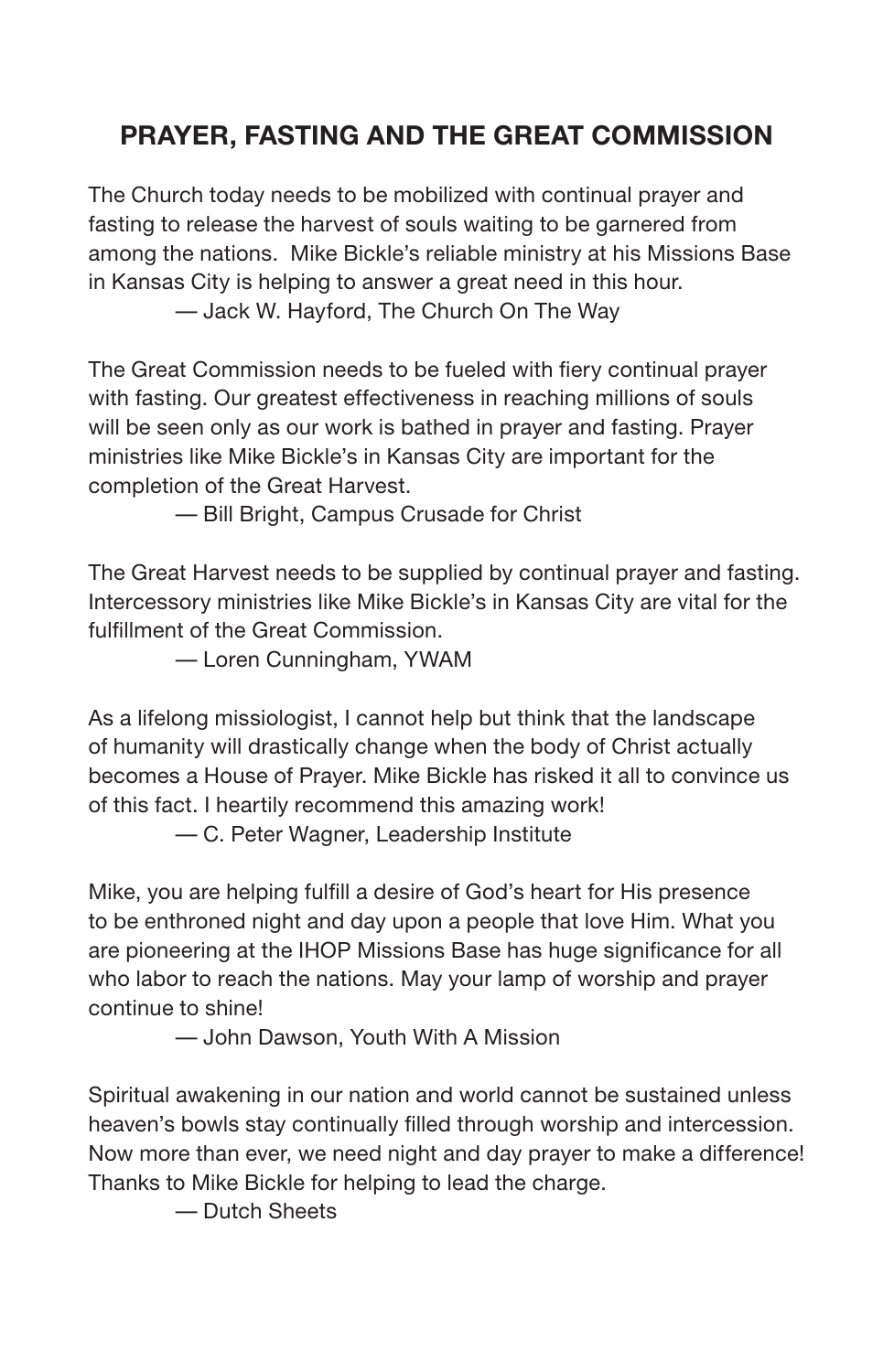# **Visit IHOP-KC at www.IHOP.org**

The International House of Prayer Missions Base website has been designed for ease of browsing. We have incorporated the following branches of our community into one cohesive site:

- IHOP
- Onething
- Children's Equipping Center
- Forerunner School of Ministry
- Forerunner Music Academy
- Joseph Company
- Events & Conferences
- Internships & Training Programs
- Omega Course

It's all located at our familiar and easy to remember address: www.IHOP.org. Whether you are interested in visiting IHOP, receiving the Missions Base Podcast, browsing the bookstore, watching live Webcasts, or enrolling in FSM's online eSchool, the website delivers the information you need and offers many opportunities to feed your heart. With login capabilities that expose you to even more comprehensive IHOP materials, we hope our site will become an ongoing resource for many years to come. Some of the website features include:

- Podcasting
- MP3 Downloads
- Forums
- Free & Subscription-based Webcasts
- Sermon & Teaching Notes
- eSchool Distance Learning
- Internship Applications
- Prayer Room Blogs
- Online Bookstore
- And More!

# *Visit us soon at www.IHOP.org!*